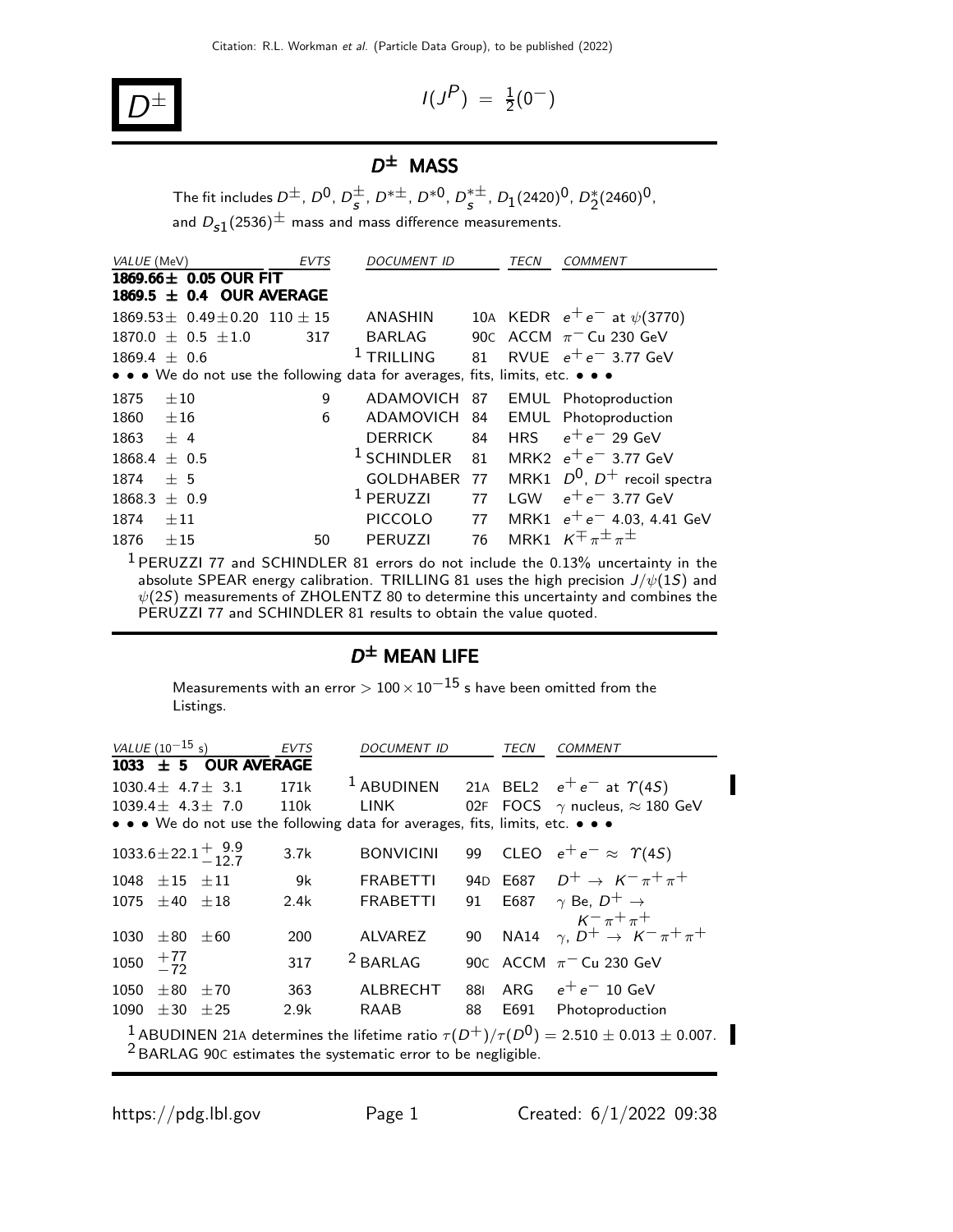### D<sup>+</sup> DECAY MODES

Most decay modes (other than the semileptonic modes) that involve a neutral  $K$  meson are now given as  $\kappa^0_{\mathcal{S}}$  modes, not as  $\overline{\kappa}{}^0$  modes. Nearly always it is a  $K^0_S$  that is measured, and interference between Cabibbo-allowed and doubly Cabibbo-suppressed modes can invalidate the assumption that 2 Γ $(K_S^0) = \Gamma(\overline{K}^0)$ .

|                        | Mode                                                                                   |                                 | Fraction $(\Gamma_i/\Gamma)$     | Scale factor $/$<br>Confidence level |
|------------------------|----------------------------------------------------------------------------------------|---------------------------------|----------------------------------|--------------------------------------|
|                        |                                                                                        | <b>Inclusive modes</b>          |                                  |                                      |
| $\Gamma_1$             | $e^+$ semileptonic                                                                     |                                 | $(16.07 \pm 0.30)$ %             |                                      |
| $\Gamma_2$             | $\mu^+$ anything                                                                       |                                 | $(17.6 \pm 3.2)$ %               |                                      |
| $\Gamma_3$             | $K^-$ anything                                                                         |                                 | $(25.7 \pm 1.4)$ %               |                                      |
| $\Gamma_4$             | $\overline{K}{}^0$ anything $+$ K <sup>0</sup> anything                                |                                 | $(61 \pm 5) \%$                  |                                      |
| $\Gamma_5$             | $K^+$ anything                                                                         |                                 | $(5.9 \pm 0.8)$ %                |                                      |
| $\Gamma_6$             | $K^*(892)^-$ anything                                                                  |                                 | $(6 \pm 5) \%$                   |                                      |
| $\Gamma_7$             | $\overline{\mathsf{K}}^*(892)^0$ anything                                              |                                 | $(23 + 5)$ %                     |                                      |
| $\Gamma_8$             | $\mathcal{K}^*(892)^0$ anything                                                        | < 6.6                           | $\%$                             | $CL = 90\%$                          |
| $\Gamma$ <sub>9</sub>  | $\eta$ anything                                                                        |                                 | $(6.3 \pm 0.7)$ %                |                                      |
|                        | $\Gamma_{10}$ $\eta'$ anything                                                         |                                 | $(1.04 \pm 0.18)$ %              |                                      |
| $\Gamma_{11}$          | $\phi$ anything                                                                        |                                 | $(1.12 \pm 0.04) \%$             |                                      |
|                        |                                                                                        |                                 |                                  |                                      |
|                        |                                                                                        | Leptonic and semileptonic modes |                                  |                                      |
|                        | $\Gamma_{12}$ $e^+ \nu_e$                                                              | $<$ 8.8                         |                                  | $\times 10^{-6}$ CL=90%              |
|                        | $\Gamma_{13}$ $\gamma e^+ \nu_e$                                                       |                                 |                                  | $< 3.0$ $\times 10^{-5}$ CL=90%      |
|                        | $\Gamma_{14}$ $\mu^+ \nu_\mu$                                                          |                                 | $(3.74 \pm 0.17) \times 10^{-4}$ |                                      |
| $\Gamma_{15}$          | $rac{\tau^+ \nu_\tau}{K^0 e^+ \nu_e}$                                                  |                                 | $(1.20 \pm 0.27) \times 10^{-3}$ |                                      |
| $\mathsf{\Gamma}_{16}$ |                                                                                        |                                 | $(8.72 \pm 0.09)$ %              |                                      |
| $\Gamma_{17}$          | $\overline{K}{}^0 \mu^+ \nu_\mu$                                                       |                                 | $(8.76 \pm 0.19)$ %              |                                      |
| $\Gamma_{18}$          | $K^{-} \pi^{+} e^{+} \nu_{e}$                                                          |                                 | $(4.02 \pm 0.18) \%$             | $S = 3.2$                            |
| $\Gamma_{19}$          | $\overline{K}^*(892)^0 e^+ \nu_e$ , $\overline{K}^*(892)^0 \rightarrow$<br>$K^- \pi^+$ |                                 | $(3.77 \pm 0.17)$ %              |                                      |
| $\Gamma_{20}$          | $(\mathcal{K}^-\pi^+)$ [0.8–1.0]GeV $e^+\nu_e$                                         |                                 | $(3.39 \pm 0.09)$ %              |                                      |
| $\Gamma_{21}$          | $(K^-\pi^+)_{S-wave} e^+\nu_e$                                                         |                                 | $(2.28 \pm 0.11) \times 10^{-3}$ |                                      |
| $\Gamma_{22}$          | $\overline{K}^*(1410)^0 e^+ \nu_e$ ,                                                   | < 6                             |                                  | $\times 10^{-3}$ CL=90%              |
|                        | $\overline{K}^*(1410)^0 \rightarrow K^-\pi^+$                                          |                                 |                                  |                                      |
| $\Gamma_{23}$          | $\overline{K}_{2}^{*}(1430)^{0}e^{+}\nu_{e}$                                           | < 5                             |                                  | $\times 10^{-4}$ CL=90%              |
|                        | $\overline{K}_{2}^{*}(1430)^{0} \rightarrow K^{-} \pi^{+}$                             |                                 |                                  |                                      |
|                        | $\Gamma_{24}$ $K^-\pi^+e^+\nu_e$ nonresonant                                           |                                 |                                  | $< 7$ $\times 10^{-3}$ CL=90%        |
|                        | $\Gamma_{25}$ $\overline{K}$ *(892) <sup>0</sup> e <sup>+</sup> $\nu_e$                |                                 | $(5.40 \pm 0.10) \%$             | $S = 1.1$                            |
|                        | $\Gamma_{26}$ $K^- \pi^+ \mu^+ \nu_\mu$                                                |                                 | $(3.65 \pm 0.34)$ %              |                                      |
| $\Gamma_{27}$          | $\overline{K}{}^*(892)^0\,\mu^+\,\nu_{\mu}$ ,                                          |                                 | $(3.52 \pm 0.10) \%$             |                                      |
|                        | $\overline{\mathsf{K}}^{*}(892)^{0} \rightarrow \ \mathsf{K}^{-}\pi^{+}$               |                                 |                                  |                                      |
| $\Gamma_{28}$          | $\mathcal{K}^-\, \pi^+\, \mu^+\, \nu_{\mu}$ nonresonant                                |                                 | $(1.9 \pm 0.5) \times 10^{-3}$   |                                      |
|                        | https://pdg.lbl.gov                                                                    | Page 2                          |                                  | Created: $6/1/2022$ 09:38            |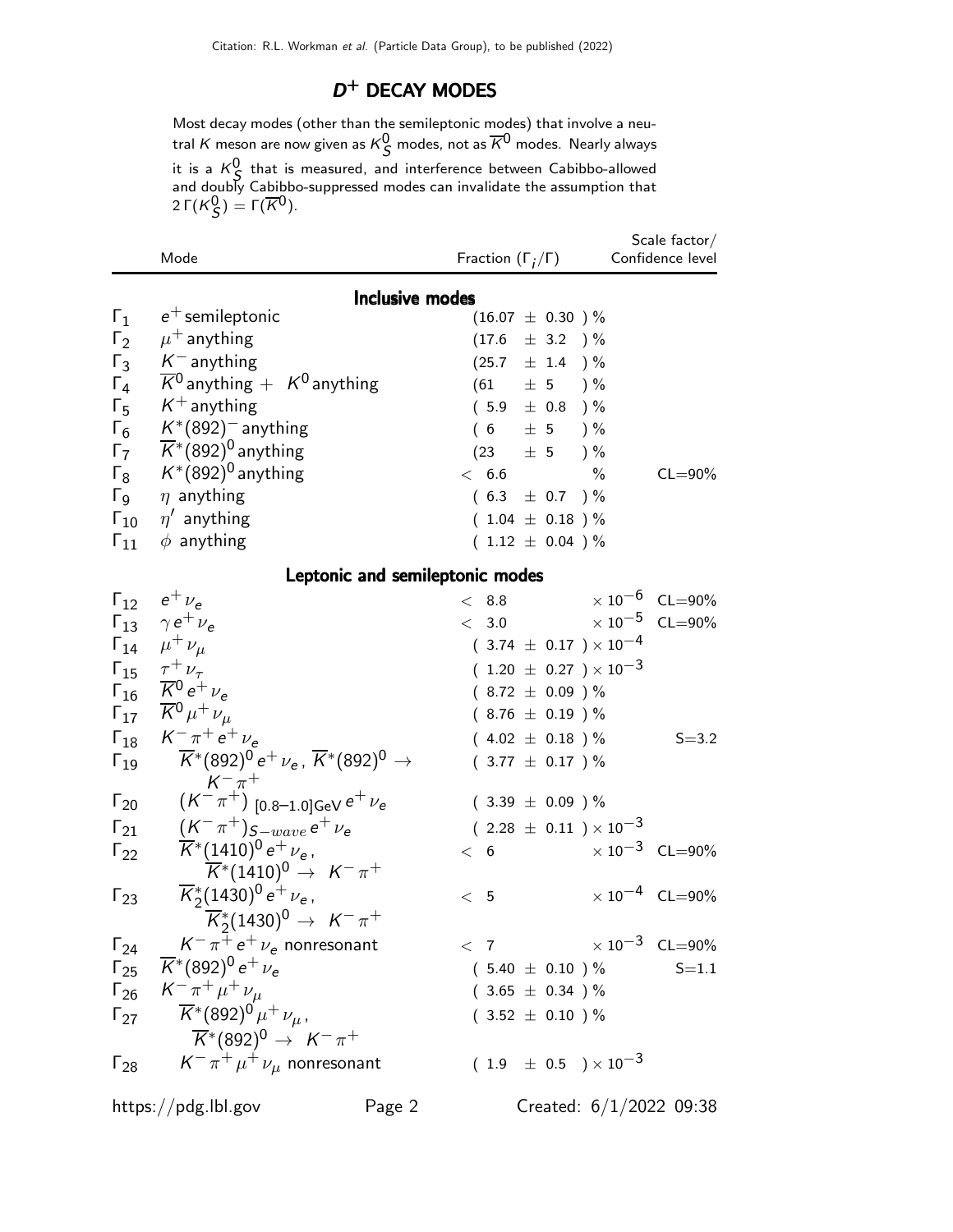$$
F_{29} R^*(892)^0 μ^+ νμ
$$
\n
$$
F_{30} R^-(74) θ^+ν_μ
$$
\n
$$
F_{31} R^*(1430)^0 e^+ ν_μ
$$
\n
$$
F_{32} R^*(1680)^0 μ^+ ν_μ
$$
\n
$$
F_{33} R^*(1660)^0 μ^+ ν_μ
$$
\n
$$
F_{34} R^0 (1430)^0 e^+ ν_μ
$$
\n
$$
F_{35} R^*(1660)^0 μ^+ ν_μ
$$
\n
$$
F_{36} R^*(1660)^0 μ^+ ν_μ
$$
\n
$$
F_{37} R^*(1660)^0 μ^+ ν_μ
$$
\n
$$
F_{38} R^0 + ν_μ
$$
\n
$$
F_{39} R^*(160)^0 e^+ ν_μ
$$
\n
$$
F_{30} R^*(160)^0 e^+ ν_μ
$$
\n
$$
F_{31} R^*(160)^0 e^+ ν_μ
$$
\n
$$
F_{32} R^*(160)^0 e^+ ν_μ
$$
\n
$$
F_{33} R^*(160)^0 e^+ ν_μ
$$
\n
$$
F_{34} R^*(120)^0 e^+ ν_μ
$$
\n
$$
F_{35} R^*(120)^0 e^+ ν_μ
$$
\n
$$
F_{36} R^*(120)^0 e^+ ν_μ
$$
\n
$$
F_{37} R^*(120)^0 e^+ ν_μ
$$
\n
$$
F_{38} R^*(120)^0 e^+ ν_μ
$$
\n
$$
F_{39} R^*(120)^0 e^+ ν_μ
$$
\n
$$
F_{30} R^*(120)^0 e^+ ν_μ
$$
\n
$$
F_{31} R^*(120)^0 e^+ ν_μ
$$
\n
$$
F_{32} R^*(120)^0 e^+ ν_μ
$$
\n
$$
F_{33} R^*(120)^0 e^+ ν_μ
$$
\n
$$
F_{34} R^*(120)^0 e^+ ν_μ
$$
\n
$$
F_{35
$$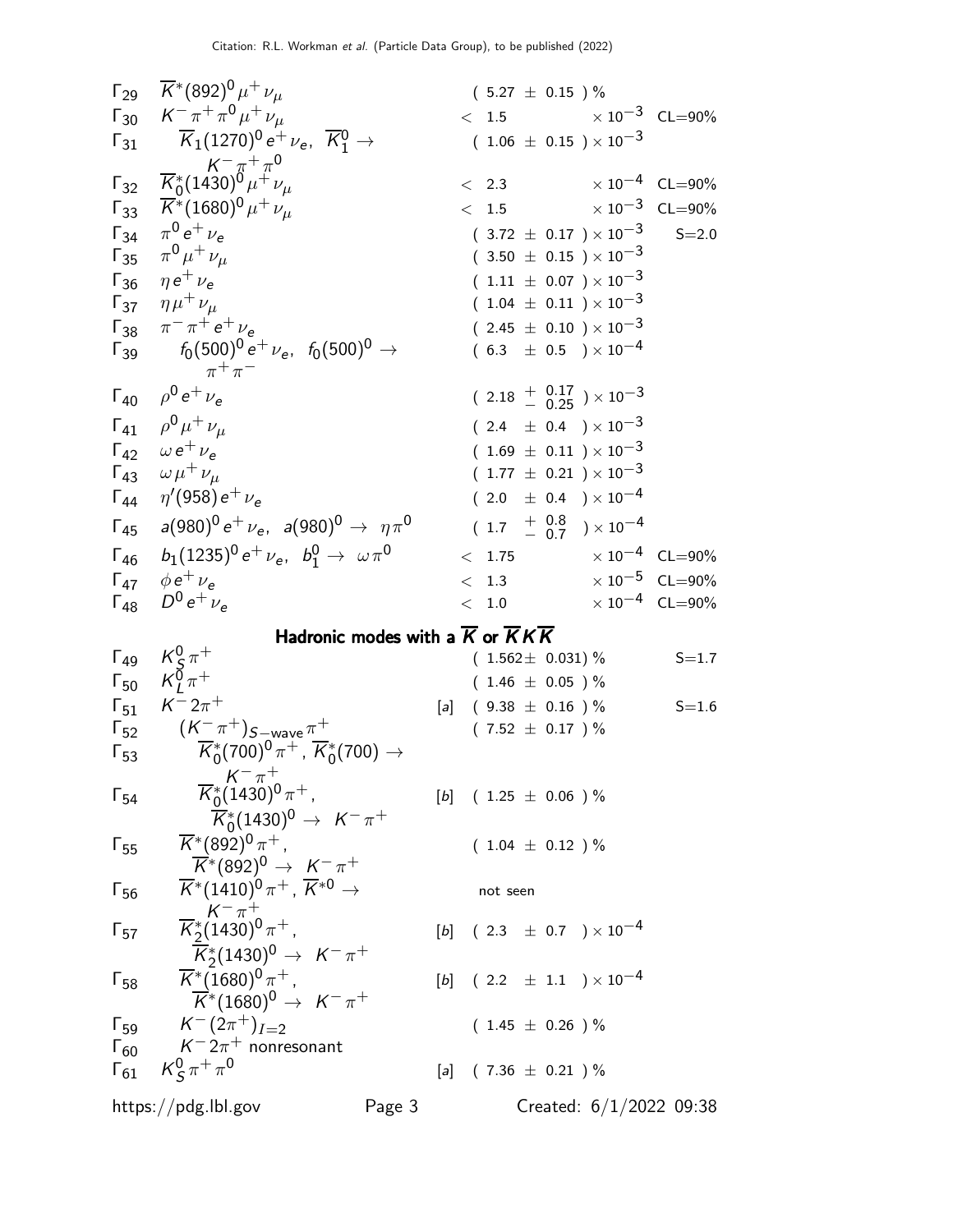Γ<sup>62</sup> K 0 S ρ <sup>+</sup> ( 6.<sup>14</sup> + 0.<sup>60</sup> <sup>−</sup> <sup>0</sup>.<sup>35</sup> ) % Γ<sup>63</sup> K 0 S ρ(1450)+, ρ <sup>+</sup> → π <sup>+</sup> π 0 ( 1.5 + 1.2 − 1.4 ) <sup>×</sup> <sup>10</sup>−<sup>3</sup> Γ<sup>64</sup> K ∗ (892)<sup>0</sup> π + , K ∗ (892)<sup>0</sup> → K 0 S π 0 ( 2.<sup>64</sup> <sup>±</sup> <sup>0</sup>.32 ) <sup>×</sup> <sup>10</sup>−<sup>3</sup> Γ<sup>65</sup> K ∗ 0 (1430)<sup>0</sup> π <sup>+</sup>, K ∗0 <sup>0</sup> <sup>→</sup> K 0 S π 0 ( 2.<sup>7</sup> <sup>±</sup> <sup>0</sup>.9 ) <sup>×</sup> <sup>10</sup>−<sup>3</sup> Γ<sup>66</sup> K ∗ 0 (1680)<sup>0</sup> π <sup>+</sup>, K ∗0 <sup>0</sup> <sup>→</sup> K 0 S π 0 (10 + 7 <sup>−</sup><sup>10</sup> ) <sup>×</sup> <sup>10</sup>−<sup>4</sup> Γ<sup>67</sup> κ 0 π <sup>+</sup>, κ <sup>0</sup> → K 0 S π 0 ( 6 + 5 − 4 ) <sup>×</sup> <sup>10</sup>−<sup>3</sup> Γ<sup>68</sup> K 0 S π <sup>+</sup> π <sup>0</sup> nonresonant ( 3 <sup>±</sup> 4 ) <sup>×</sup> <sup>10</sup>−<sup>3</sup> Γ<sup>69</sup> K 0 S π <sup>+</sup> π <sup>0</sup> nonresonant and κ 0 π + ( 1.<sup>37</sup> + 0.<sup>21</sup> <sup>−</sup> <sup>0</sup>.<sup>40</sup> ) % Γ<sup>70</sup> (K 0 S π 0 )S−waveπ <sup>+</sup> ( 1.<sup>27</sup> + 0.<sup>27</sup> <sup>−</sup> <sup>0</sup>.<sup>33</sup> ) % Γ<sup>71</sup> K 0 S π <sup>+</sup> η ( 1.<sup>31</sup> <sup>±</sup> <sup>0</sup>.05 ) % Γ<sup>72</sup> K 0 S π <sup>+</sup> η ′ (958) ( 1.<sup>90</sup> <sup>±</sup> <sup>0</sup>.21 ) <sup>×</sup> <sup>10</sup>−<sup>3</sup> Γ<sup>73</sup> K − 2π <sup>+</sup> π 0 [c] ( 6.25 ± 0.18 ) % Γ<sup>74</sup> K 0 S 2π <sup>+</sup> π <sup>−</sup> [c] ( 3.<sup>10</sup> <sup>±</sup> <sup>0</sup>.09 ) % Γ<sup>75</sup> K − 2π <sup>+</sup> η ( 1.<sup>35</sup> <sup>±</sup> <sup>0</sup>.12 ) <sup>×</sup> <sup>10</sup>−<sup>3</sup> Γ<sup>76</sup> K 0 S π <sup>+</sup> π <sup>0</sup> η ( 1.<sup>22</sup> <sup>±</sup> <sup>0</sup>.25 ) <sup>×</sup> <sup>10</sup>−<sup>3</sup> Γ<sup>77</sup> K − 3π <sup>+</sup> π <sup>−</sup> [a] ( 5.<sup>7</sup> <sup>±</sup> <sup>0</sup>.5 ) <sup>×</sup> <sup>10</sup>−<sup>3</sup> S=1.1 Γ<sup>78</sup> K ∗ (892)<sup>0</sup> 2π <sup>+</sup> π − , K ∗ (892)<sup>0</sup> → K − π + ( 1.<sup>2</sup> <sup>±</sup> <sup>0</sup>.4 ) <sup>×</sup> <sup>10</sup>−<sup>3</sup> Γ<sup>79</sup> K ∗ (892)<sup>0</sup> ρ 0 π + , K ∗ (892)<sup>0</sup> → K − π + ( 2.<sup>3</sup> <sup>±</sup> <sup>0</sup>.4 ) <sup>×</sup> <sup>10</sup>−<sup>3</sup> Γ<sup>80</sup> K ∗ (892)<sup>0</sup> a1(1260)<sup>+</sup> [d] ( 9.<sup>3</sup> <sup>±</sup> <sup>1</sup>.9 ) <sup>×</sup> <sup>10</sup>−<sup>3</sup> Γ<sup>81</sup> K ∗ (892)<sup>0</sup> 2π <sup>+</sup> π − no-ρ, K ∗ (892)<sup>0</sup> → K − π + Γ<sup>82</sup> K − ρ <sup>0</sup> 2π <sup>+</sup> ( 1.<sup>72</sup> <sup>±</sup> <sup>0</sup>.28 ) <sup>×</sup> <sup>10</sup>−<sup>3</sup> Γ<sup>83</sup> K − 3π <sup>+</sup> π <sup>−</sup> nonresonant ( 4.<sup>0</sup> <sup>±</sup> <sup>2</sup>.9 ) <sup>×</sup> <sup>10</sup>−<sup>4</sup> Γ<sup>84</sup> K <sup>+</sup> 2K 0 S ( 2.<sup>54</sup> <sup>±</sup> <sup>0</sup>.13 ) <sup>×</sup> <sup>10</sup>−<sup>3</sup> Γ<sup>85</sup> K <sup>+</sup> K − K 0 S π <sup>+</sup> ( 2.<sup>4</sup> <sup>±</sup> <sup>0</sup>.5 ) <sup>×</sup> <sup>10</sup>−<sup>4</sup> Pionic modes Γ<sup>86</sup> π <sup>+</sup> π 0 ( 1.247<sup>±</sup> <sup>0</sup>.033) <sup>×</sup> <sup>10</sup>−<sup>3</sup> Γ<sup>87</sup> 2π <sup>+</sup> π <sup>−</sup> ( 3.<sup>27</sup> <sup>±</sup> <sup>0</sup>.18 ) <sup>×</sup> <sup>10</sup>−<sup>3</sup> Γ<sup>88</sup> ρ 0 π <sup>+</sup> ( 8.<sup>3</sup> <sup>±</sup> <sup>1</sup>.5 ) <sup>×</sup> <sup>10</sup>−<sup>4</sup> Γ<sup>89</sup> π <sup>+</sup> (π <sup>+</sup> π <sup>−</sup>)S−wave ( 1.<sup>83</sup> <sup>±</sup> <sup>0</sup>.16 ) <sup>×</sup> <sup>10</sup>−<sup>3</sup> Γ<sup>90</sup> σ π<sup>+</sup> , σ → π <sup>+</sup> π <sup>−</sup> ( 1.<sup>38</sup> <sup>±</sup> <sup>0</sup>.12 ) <sup>×</sup> <sup>10</sup>−<sup>3</sup> Γ<sup>91</sup> f0(980)π + , ( 1.<sup>56</sup> <sup>±</sup> <sup>0</sup>.33 ) <sup>×</sup> <sup>10</sup>−<sup>4</sup>

 $f_0(980) \to \pi^+ \pi^-$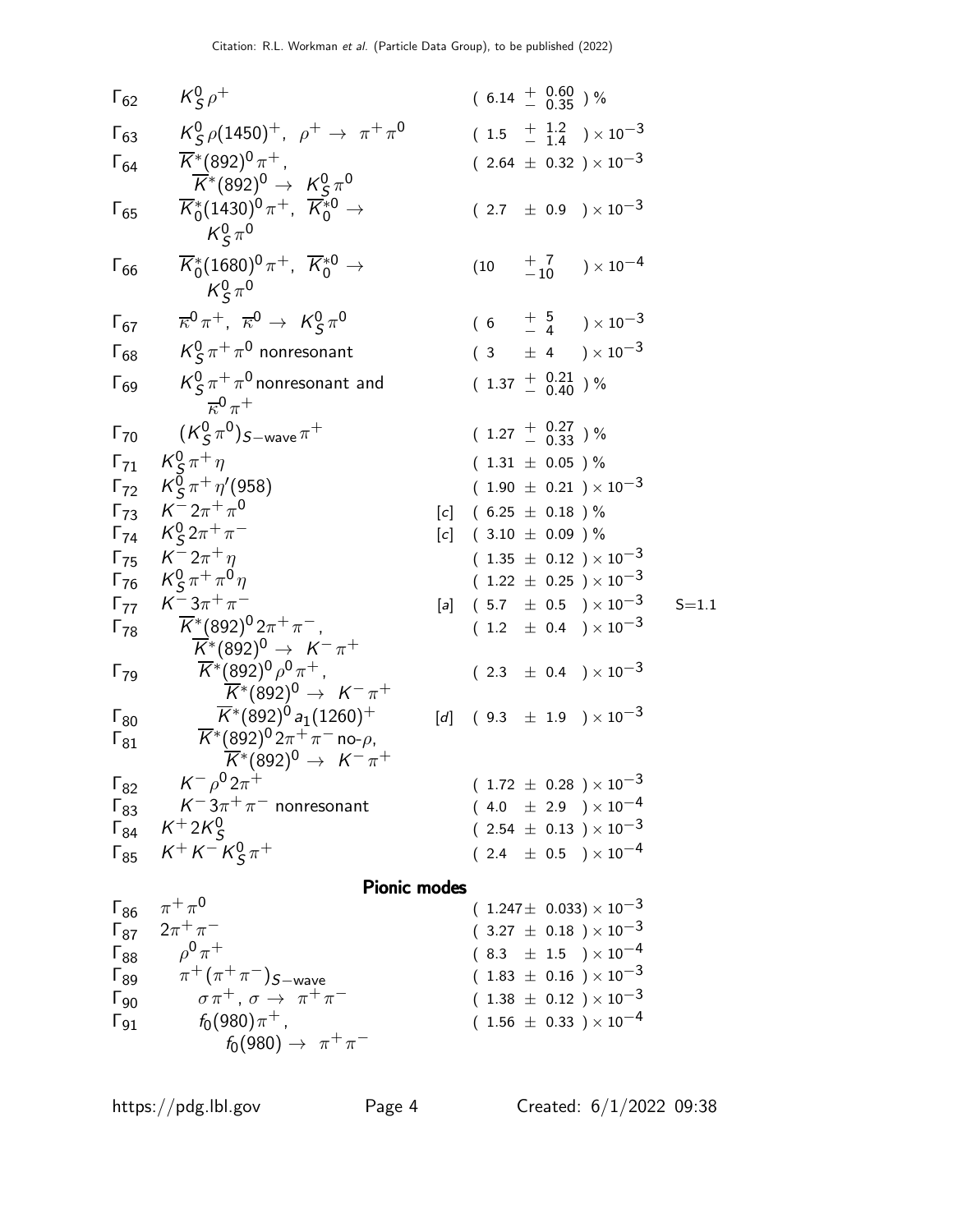| $\Gamma_{92}$  | $f_0(1370)\pi^+$ ,<br>$f_0(1370) \to \pi^+\pi^-$                                                                                    |       |     |                     |  | $(8 \pm 4) \times 10^{-5}$                                                                   |                                  |
|----------------|-------------------------------------------------------------------------------------------------------------------------------------|-------|-----|---------------------|--|----------------------------------------------------------------------------------------------|----------------------------------|
| $\Gamma_{93}$  | $f_2(1270)\pi^+$ ,<br>$f_2(1270) \to \pi^+ \pi^-$                                                                                   |       |     |                     |  | $(5.0 \pm 0.9) \times 10^{-4}$                                                               |                                  |
| $\Gamma_{94}$  | $\rho (1450)^0 \pi^+$ ,<br>$\rho(1450)^0 \to \pi^+ \pi^-$                                                                           |       | < 8 |                     |  |                                                                                              | $\times 10^{-5}$ CL=95%          |
| $\Gamma_{95}$  | $f_0(1500)\pi^+$ ,<br>$f_0(1500) \to \pi^+\pi^-$                                                                                    |       |     |                     |  | $(1.1 \pm 0.4) \times 10^{-4}$                                                               |                                  |
| $\Gamma_{96}$  | $f_0(1710)\pi^+$ ,<br>$f_0(1710) \to \pi^+ \pi^-$                                                                                   |       |     | < 5                 |  |                                                                                              | $\times 10^{-5}$ CL=95%          |
| $\Gamma_{97}$  | $f_0(1790)\pi^+$ ,<br>$f_0(1790) \to \pi^+\pi^-$                                                                                    |       |     | < 7                 |  |                                                                                              | $\times 10^{-5}$ CL=95%          |
|                | $\Gamma_{98}$ $(\pi^+\pi^+)_{S-wave}\pi^-$                                                                                          |       |     | < 1.2               |  |                                                                                              | $\times$ 10 <sup>-4</sup> CL=95% |
| $\Gamma_{99}$  | $2\pi^+\pi^-$ nonresonant                                                                                                           |       |     | < 1.1               |  |                                                                                              | $\times 10^{-4}$ CL=95%          |
|                | $\Gamma_{100}$ $\pi^{+}2\pi^{0}$                                                                                                    |       |     |                     |  | $(4.7 \pm 0.4) \times 10^{-3}$                                                               |                                  |
|                | $\Gamma_{101}$ $2\pi^+\pi^-\pi^0$                                                                                                   |       |     | $(1.16 \pm 0.08)$ % |  |                                                                                              |                                  |
|                | $\Gamma_{102}$ $3\pi$ <sup>+</sup> $2\pi$ <sup>-</sup>                                                                              |       |     |                     |  | $(1.66 \pm 0.16) \times 10^{-3}$                                                             | $S = 1.1$                        |
|                | $\Gamma_{103}$ $\eta \pi^+$                                                                                                         |       |     |                     |  | $(3.77 \pm 0.09) \times 10^{-3}$                                                             |                                  |
|                | $\Gamma_{104}$ $\eta \pi^+ \pi^0$                                                                                                   |       |     |                     |  | $(2.05 \pm 0.35) \times 10^{-3}$                                                             | $S = 2.2$                        |
|                | $\Gamma_{105}$ $\eta 2\pi^+\pi^-$                                                                                                   |       |     |                     |  | $(3.41 \pm 0.20) \times 10^{-3}$                                                             |                                  |
|                | $\Gamma_{106}$ $\eta \pi^+ 2\pi^0$                                                                                                  |       |     |                     |  | $(3.20 \pm 0.33) \times 10^{-3}$                                                             |                                  |
|                | $\Gamma_{107}$ $\eta\eta\pi^+$                                                                                                      |       |     |                     |  | $(2.96 \pm 0.26) \times 10^{-3}$                                                             |                                  |
|                | $\Gamma_{108}$ $\omega \pi^+$                                                                                                       |       |     |                     |  | $(2.8 \pm 0.6) \times 10^{-4}$                                                               |                                  |
|                | $\Gamma_{109} \hspace{0.2cm} \omega \hspace{0.05cm} \pi^+ \hspace{0.05cm} \pi^0$                                                    |       |     |                     |  | $(3.9 \pm 0.9) \times 10^{-3}$                                                               |                                  |
|                | $\Gamma_{110}$ $\eta'(958)\pi^+$                                                                                                    |       |     |                     |  | $(4.97 \pm 0.19) \times 10^{-3}$                                                             |                                  |
|                | $\Gamma_{111}$ $\eta'(958)\pi^{+}\pi^{0}$                                                                                           |       |     |                     |  | $(1.6 \pm 0.5) \times 10^{-3}$                                                               |                                  |
|                | Hadronic modes with a $K\overline{K}$ pair                                                                                          |       |     |                     |  |                                                                                              |                                  |
|                | $\begin{array}{ccc} \Gamma_{112} & K_S^0 \, K^+ \\ \Gamma_{113} & K_L^0 \, K^+ \\ \Gamma_{114} & K_S^0 \, K^+ \, \pi^0 \end{array}$ |       |     |                     |  | $(3.04 \pm 0.09) \times 10^{-3}$                                                             | $S = 2.2$                        |
|                |                                                                                                                                     |       |     |                     |  | $(3.21 \pm 0.16) \times 10^{-3}$                                                             |                                  |
|                |                                                                                                                                     |       |     |                     |  | $(5.07 \pm 0.30) \times 10^{-3}$                                                             |                                  |
| $\Gamma_{115}$ | $K^*(892)^+K^0_S$                                                                                                                   |       |     |                     |  | $(2.89 \pm 0.30) \times 10^{-3}$                                                             |                                  |
|                | $\sqrt{116}$ $\overline{K}$ <sup>*</sup> (892) <sup>0</sup> K <sup>+</sup>                                                          |       |     |                     |  | $(\begin{array}{cc} 5.2 & \pm \end{array} \begin{array}{cc} 1.4 \end{array}) \times 10^{-4}$ |                                  |
|                | $\Gamma_{117}$ $K^0_L K^+ \pi^0$                                                                                                    |       |     |                     |  | $(5.24 \pm 0.31) \times 10^{-3}$                                                             |                                  |
|                | $\Gamma_{118}$ $K^+ K^- \pi^+$                                                                                                      | $[a]$ |     |                     |  | $($ 9.68 $\pm$ 0.18 $)\times 10^{-3}$                                                        |                                  |
| $\Gamma_{119}$ | $K^+\overline{K}{}^*(892)^0$ ,<br>$\overline{K}^*(892)^0 \rightarrow K^-\pi^+$                                                      |       |     |                     |  | $(2.49 + \begin{array}{c} 0.08 \\ - 0.13 \end{array}) \times 10^{-3}$                        |                                  |
| $\Gamma_{120}$ | $K^+ \overline{K}^*_0 (1430)^0$ , $\overline{K}^*_0 (1430)^0 \rightarrow$                                                           |       |     |                     |  | $(1.82 \pm 0.35) \times 10^{-3}$                                                             |                                  |
| $\Gamma_{121}$ | $K^{-} \pi^{+}$<br>$K^+\overline{K}_2^*(1430)^0$ , $\overline{K}_2^*\rightarrow$<br>$K^{-}$ $\pi^{+}$                               |       |     |                     |  | $(1.6 + \frac{1.2}{0.8}) \times 10^{-4}$                                                     |                                  |
| $\Gamma_{122}$ | $K^+ \overline{K}^*_0(700)$ , $\overline{K}^*_0 \rightarrow K^- \pi^+$                                                              |       |     |                     |  | $(6.8 + \frac{3.5}{2.1}) \times 10^{-4}$                                                     |                                  |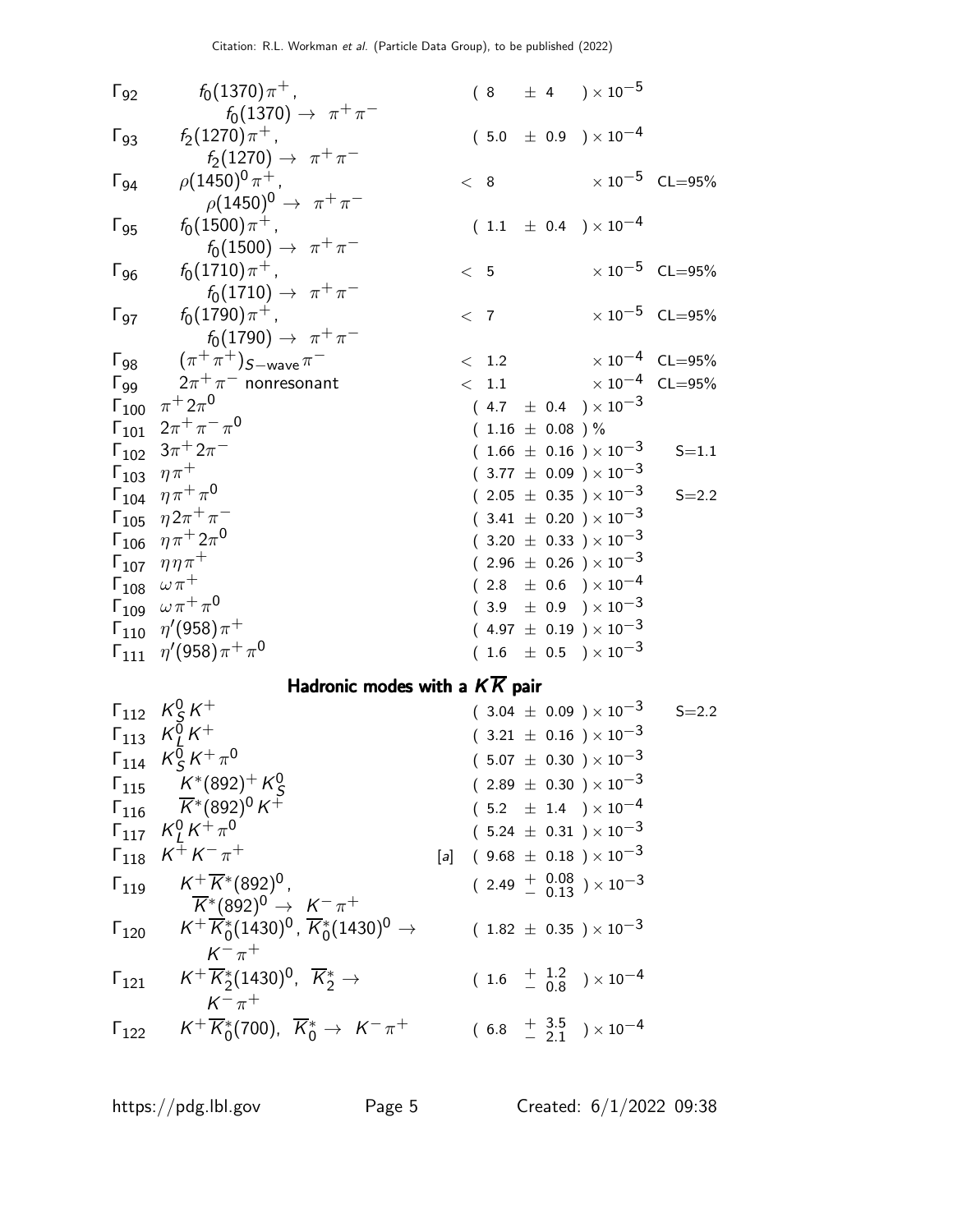|                             | $\Gamma_{123}$ $a_0(1450)^0 \pi^+$ , $a_0^0 \rightarrow K^+ K^-$ | $(4.5 \tfrac{+}{-} \tfrac{7.0}{1.8}) \times 10^{-4}$                |
|-----------------------------|------------------------------------------------------------------|---------------------------------------------------------------------|
|                             | $\Gamma_{124}$ $\phi(1680)\pi^+$ , $\phi \to K^+K^-$             | $(4.9 + \frac{4.0}{1.9}) \times 10^{-5}$                            |
|                             | $\Gamma_{125}$ $\phi \pi^+$ , $\phi \rightarrow K^+ K^-$         | $(2.69 + \begin{array}{c} 0.07 \\ 0.08 \end{array}) \times 10^{-3}$ |
| $\Gamma_{126}$ $\phi \pi^+$ |                                                                  | $(5.70 \pm 0.14) \times 10^{-3}$                                    |
|                             | $\Gamma_{127}$ $K^+ K^- \pi^+ \pi^0$                             | $(6.62 \pm 0.32) \times 10^{-3}$                                    |
|                             | $\Gamma_{128}$ $K_S^0 K_S^0 \pi^+$                               | $(2.70 \pm 0.13) \times 10^{-3}$                                    |
|                             | $\Gamma_{129}$ $K_S^0 K_S^{\bar{0}} \pi^+ \pi^0$                 | $(1.34 \pm 0.21) \times 10^{-3}$                                    |
|                             | $\Gamma_{130}$ $K_S^0 K^+ \eta$                                  | $(1.8 \pm 0.5) \times 10^{-4}$                                      |
|                             | $\Gamma_{131}$ $K^+ K^0_s \pi^+ \pi^-$                           | $(1.89 \pm 0.13) \times 10^{-3}$                                    |
|                             | $\Gamma_{132}$ $K_S^0 K^{\dagger} \pi^0 \pi^0$                   | $(5.8 \pm 1.3) \times 10^{-4}$                                      |
|                             | $\Gamma_{133}$ $K_S^0 K^- 2\pi^+$                                | $(2.27 \pm 0.13) \times 10^{-3}$                                    |
|                             | $\Gamma_{134}$ $K^+ K^- 2\pi^+ \pi^-$                            | $(2.3 \pm 1.2) \times 10^{-4}$                                      |

A few poorly measured branching fractions:

| $\Gamma_{135}$ $\phi \pi^+ \pi^0$                | $(2.3 \pm 1.0) \%$      |             |
|--------------------------------------------------|-------------------------|-------------|
| $\Gamma_{136}$ $\phi \rho^+$                     | $\langle 1.5 \rangle$ % | $CL = 90\%$ |
| $\Gamma_{137}$ $K^+ K^- \pi^+ \pi^0$ non- $\phi$ | $(1.5 + 0.7) %$         |             |

### Doubly Cabibbo-suppressed modes

| $\Gamma_{138}$ $K^+\pi^0$                                                                        | $(2.08 \pm 0.21) \times 10^{-4}$                     | $S = 1.4$ |
|--------------------------------------------------------------------------------------------------|------------------------------------------------------|-----------|
| $Γ139 K+ η$                                                                                      | $(1.25 \pm 0.16) \times 10^{-4}$                     | $S = 1.1$ |
| $\Gamma_{140}$ $K^+ \eta' (958)$                                                                 | $(1.85 \pm 0.20) \times 10^{-4}$                     |           |
| $\Gamma_{141}$ $K^+\pi^+\pi^-$                                                                   | $(4.91 \pm 0.09) \times 10^{-4}$                     |           |
| $\Gamma_{142}$ $K^+$ $\rho^0$                                                                    | $(1.9 \pm 0.5) \times 10^{-4}$                       |           |
| $\Gamma_{143}$ $K^*(892)^0 \pi^+$ , $K^*(892)^0 \rightarrow$                                     | $(2.3 \pm 0.4) \times 10^{-4}$                       |           |
| $K^+\pi^-$                                                                                       |                                                      |           |
| $\Gamma_{144}$ $K^+ f_0(980)$ , $f_0(980) \rightarrow$                                           | $(4.4 \pm 2.6) \times 10^{-5}$                       |           |
| $\pi^+\pi^-$<br>$\Gamma_{145}$ $K_2^*(1430)^0 \pi^+$ , $K_2^*(1430)^0 \rightarrow$<br>$K^+\pi^-$ | $(3.9 \pm 2.7) \times 10^{-5}$                       |           |
| $\Gamma_{146}$ $K^+\pi^+\pi^-$ nonresonant                                                       | not seen                                             |           |
| $\Gamma_{147}$ $K^+\pi^+\pi^-\pi^0$                                                              | $(1.21 \pm 0.09) \times 10^{-3}$                     |           |
| $\Gamma_{148}$ $K^+\pi^+\pi^-\pi^0$ nonresonant                                                  | $(1.10 \pm 0.07) \times 10^{-3}$                     |           |
| $\Gamma_{149}$ $K^+\omega$                                                                       | $(5.7 \tfrac{+}{2} \tfrac{2.5}{2.1}) \times 10^{-5}$ |           |
| $\Gamma_{150}$ $2K^{+}K^{-}$                                                                     | $(6.14 \pm 0.11) \times 10^{-5}$                     |           |
| $\Gamma_{151}$ $\phi(1020)^0 K^+$                                                                | $< 2.1$ $\times 10^{-5}$ CL=90%                      |           |
| $\Gamma_{152}$ $K^+ \phi(1020)$ , $\phi \to K^+ K^-$                                             | $(4.4 \pm 0.6) \times 10^{-6}$                       |           |
| $\Gamma_{153}$ $K^+(K^+K^-)$ $_{S-wave}$                                                         | $(5.77 \pm 0.12) \times 10^{-5}$                     |           |

 $\overline{\phantom{0}}$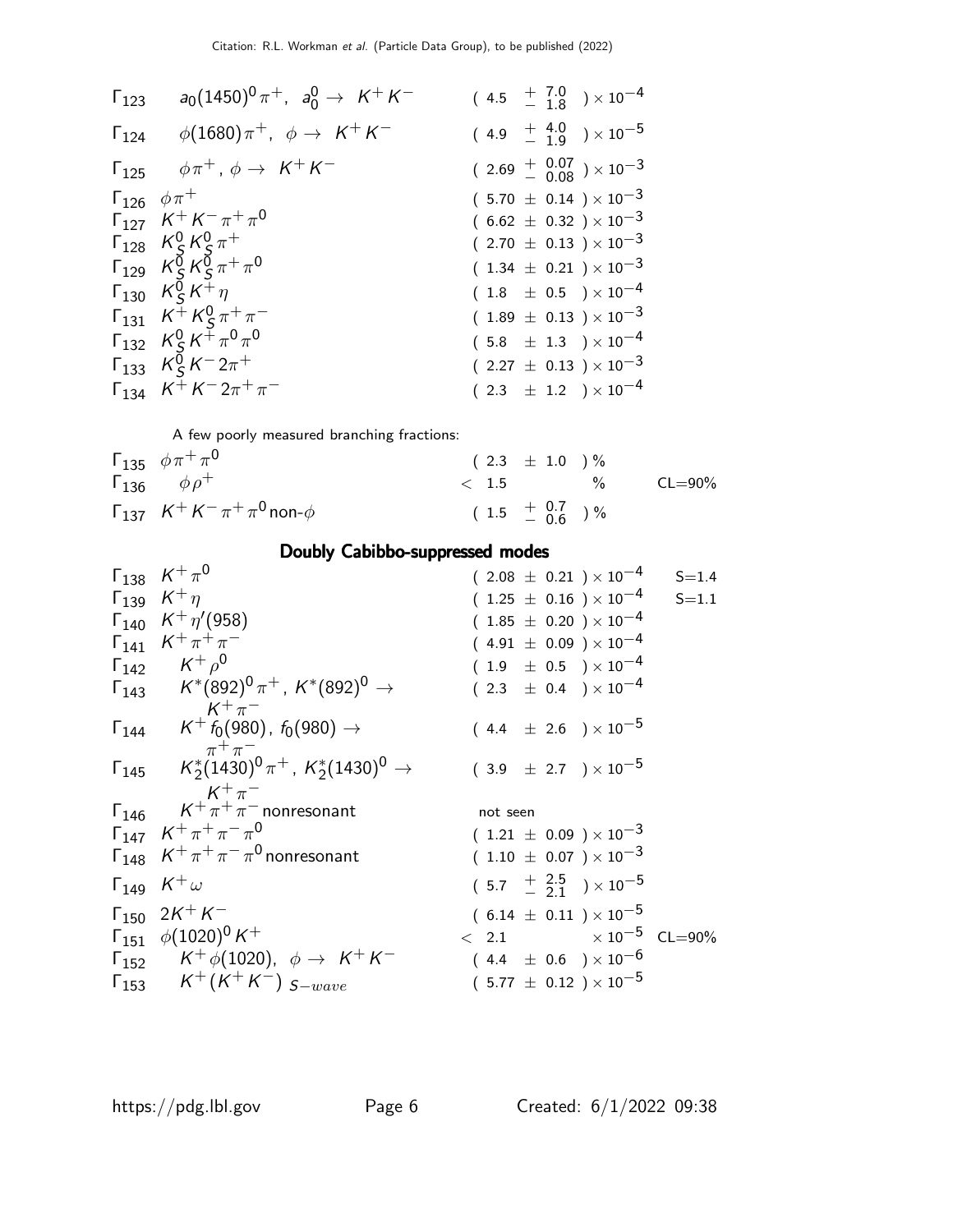#### $\Delta C = 1$  weak neutral current (C1) modes, or Lepton Family number (LF), or Lepton number  $(L)$ , or Baryon number  $(B)$  violating modes

|                | $\Gamma_{154}$ $\pi^+e^+e^-$                                 | C1   |             | $\rm <~1.1$       |                  |                       | $\times$ 10 <sup>-6</sup> CL=90% |
|----------------|--------------------------------------------------------------|------|-------------|-------------------|------------------|-----------------------|----------------------------------|
|                | $\Gamma_{155}$ $\pi^{+}\pi^{0}e^{+}e^{-}$                    |      |             | < 1.4             |                  |                       | $\times$ 10 <sup>-5</sup> CL=90% |
|                | $\Gamma_{156}$ $\pi^{+}\phi$ , $\phi \rightarrow e^{+}e^{-}$ |      | $[e]$ (1.7) |                   | $+$ 1.4<br>- 0.9 | ) $\times$ 10 $^{-6}$ |                                  |
|                | $\Gamma_{157}$ $\pi^{+}\mu^{+}\mu^{-}$                       | C1   |             | < 6.7             |                  |                       | $\times$ 10 <sup>-8</sup> CL=90% |
|                | $\Gamma_{158}$ $\pi^{+}\phi$ , $\phi \to \mu^{+}\mu^{-}$     |      | $[e]$ (1.8) |                   | $\pm$ 0.8        | ) $\times$ $10^{-6}$  |                                  |
|                | $\Gamma_{159}$ $\rho^+ \mu^+ \mu^-$                          | C1   |             | < 5.6             |                  |                       | $\times$ 10 <sup>-4</sup> CL=90% |
|                | $\Gamma_{160}$ $K^+e^+e^-$                                   |      | [f] < 8.5   |                   |                  |                       | $\times$ 10 <sup>-7</sup> CL=90% |
|                | $\Gamma_{161}$ $K^+\pi^0e^+e^-$                              |      |             | $\rm <~1.5$       |                  |                       | $\times$ 10 <sup>-5</sup> CL=90% |
| $\Gamma_{162}$ | $K_{\mathsf{S}}^{0} \pi^{+} e^{+} e^{-}$                     |      |             | $\rm <$ 2.6       |                  | $\times$ 10 $^{-5}$   | $CL = 90\%$                      |
|                | $\Gamma_{163}$ $K_S^0 K^+ e^+ e^-$                           |      |             | $\rm <~1.1$       |                  |                       | $\times$ 10 <sup>-5</sup> CL=90% |
|                | $\Gamma_{164}$ $K^+ \mu^+ \mu^-$                             |      | [f] < 5.4   |                   |                  |                       | $\times$ 10 <sup>-8</sup> CL=90% |
|                | $\Gamma_{165}$ $\pi^+ e^+ \mu^-$                             | LF   |             | $< 2.1$           |                  |                       | $\times 10^{-7}$ CL=90%          |
| $\Gamma_{166}$ | $\pi^+ e^- \mu^+$                                            | LF   |             | $< 2.2$           |                  |                       | $\times 10^{-7}$ CL=90%          |
|                | $\Gamma_{167}$ $K^+e^+\mu^-$                                 | LF   |             | < 7.5             |                  |                       | $\times$ 10 <sup>-8</sup> CL=90% |
|                | $\Gamma_{168}$ $K^+e^-\mu^+$                                 | LF   |             | $\rm <~1.0$       |                  | $\times$ 10 $^{-7}$   | $CL = 90\%$                      |
|                | $\Gamma_{169}$ $\pi^- 2e^+$                                  | L    |             | < 5.3             |                  |                       | $\times 10^{-7}$ CL=90%          |
|                | $\Gamma_{170}$ $\pi^- 2\mu^+$                                | L    |             | $<\phantom{0}1.4$ |                  | $\times$ 10 $^{-8}$   | $CL = 90\%$                      |
| $\Gamma_{171}$ | $\pi^{-} e^{+} \mu^{+}$                                      | L    |             | $< 1.3$           |                  |                       | $\times$ 10 <sup>-7</sup> CL=90% |
|                | $\Gamma_{172}$ $\rho^- 2\mu^+$                               | L    |             | $<\;$ 5.6 $\;$    |                  |                       | $\times 10^{-4}$ CL=90%          |
|                | $\Gamma_{173}$ $K^-2e^+$                                     | L    |             | < 9               |                  |                       | $\times 10^{-7}$ CL=90%          |
|                | $\Gamma_{174}$ $K_S^0 \pi^- 2e^+$                            |      |             | < 3.3             |                  |                       | $\times$ 10 <sup>-6</sup> CL=90% |
|                | $\Gamma_{175}$ $K^{-} \pi^{0} 2e^{+}$                        |      |             | < 8.5             |                  | $\times$ 10 $^{-6}$   | $CL = 90\%$                      |
|                | $\Gamma_{176}$ $K^-2\mu^+$                                   | L    |             | $<\phantom{0}1.0$ |                  | $\times$ 10 $^{-5}$   | $CL = 90\%$                      |
|                | $\Gamma_{177}$ $K^-e^+\mu^+$                                 | L    |             | $\rm <$ $1.9$     |                  | $\times$ 10 $^{-6}$   | $CL = 90\%$                      |
|                | $\Gamma_{178}$ $K^*(892)^-2\mu^+$                            | L    |             | < 8.5             |                  |                       | $\times 10^{-4}$ CL=90%          |
|                | $\Gamma_{179}$ $Ae^+$                                        | L,B  |             | $\rm <~1.1$       |                  | $\times$ 10 $^{-6}$   | $CL = 90\%$                      |
|                | $\Gamma_{180}$ $\overline{A}e^{+}$                           | L, B |             | $<$ $~6.5$        |                  |                       | $\times 10^{-7}$ CL=90%          |
| $\Gamma_{181}$ | $\Sigma^0 e^+$                                               | L, B |             | < 1.7             |                  |                       | $\times 10^{-6}$ CL=90%          |
| $\Gamma_{182}$ | $\overline{\Sigma}^0 e^+$                                    | L, B |             | $\rm <~1.3$       |                  |                       | $\times 10^{-6}$ CL=90%          |
|                |                                                              |      |             |                   |                  |                       |                                  |

 $\Gamma_{183}$  Unaccounted decay modes (63.3  $\pm$  0.4 ) % S=1.3

- [a] The branching fraction for this mode may differ from the sum of the submodes that contribute to it, due to interference effects. See the relevant papers.
- [b] These subfractions of the  $K^- 2\pi^+$  mode are uncertain: see the Particle Listings.
- [c] Submodes of the  $D^+ \rightarrow \ K^- 2\pi^+ \pi^0$  and  $K^0_S$  $\frac{0}{S} 2\pi^+\pi^-$  modes were studied by ANJOS 92C and COFFMAN 92B, but with at most 142 events for the first mode and 229 for the second – not enough for precise results. With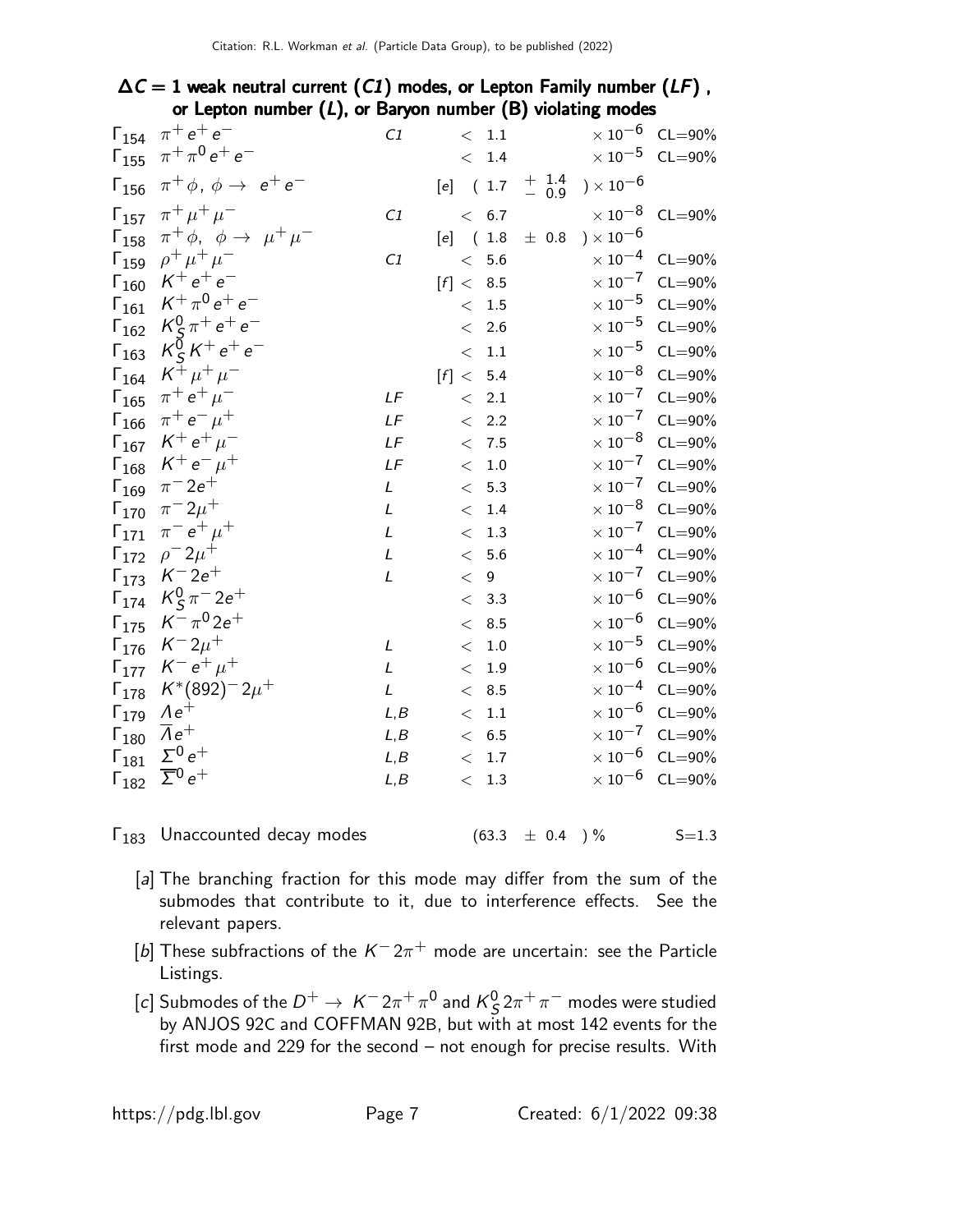nothing new for 18 years, we refer to our 2008 edition, Physics Letters **B667** 1 (2008), for those results.

- [d] The unseen decay modes of the resonances are included.
- [e] This is not a test for the  $\Delta C=1$  weak neutral current, but leads to the  $\pi^+ \, \ell^+ \, \ell^-$  final state.
- [f] This mode is not a useful test for a  $\Delta C=1$  weak neutral current because both quarks must change flavor in this decay.

#### CONSTRAINED FIT INFORMATION

An overall fit to 31 branching ratios uses 41 measurements and one constraint to determine 17 parameters. The overall fit has a  $\chi^2=$  62.8 for 25 degrees of freedom.

The following off-diagonal array elements are the correlation coefficients  $\left<\delta x_i\delta x_j\right>$ / $(\delta x_i\cdot\delta x_j)$ , in percent, from the fit to the branching fractions,  $x_i$   $\;\equiv$  $\mathsf{\Gamma}_i/\mathsf{\Gamma}_{\mathsf{total}}$ . The fit constrains the  $\mathsf{x}_i$  whose labels appear in this array to sum to one.

| $x_{18}$  | $\mathbf 0$      |                |                  |             |                  |                  |              |              |              |                |
|-----------|------------------|----------------|------------------|-------------|------------------|------------------|--------------|--------------|--------------|----------------|
| $x_{25}$  | 0                | $\mathbf 0$    |                  |             |                  |                  |              |              |              |                |
| $x_{29}$  | 8                | 0              | 0                |             |                  |                  |              |              |              |                |
| $x_{40}$  | $\pmb{0}$        | $\mathbf 0$    | $\boldsymbol{0}$ | 0           |                  |                  |              |              |              |                |
| $x_{49}$  | $\mathbf 0$      | 5              | $\boldsymbol{0}$ | 0           | $\boldsymbol{0}$ |                  |              |              |              |                |
| $x_{51}$  | $\boldsymbol{0}$ | 28             | 0                | 0           | $\boldsymbol{0}$ | 19               |              |              |              |                |
| $x_{77}$  | $\mathbf 0$      | 5              | 0                | 0           | $\boldsymbol{0}$ | 4                | 19           |              |              |                |
| $x_{86}$  | $\boldsymbol{0}$ | 6              | $\boldsymbol{0}$ | 0           | $\boldsymbol{0}$ | 4                | 22           | 4            |              |                |
| $x_{102}$ | 0                | 5              | $\boldsymbol{0}$ | 0           | $\boldsymbol{0}$ | 3                | 17           | 75           | 4            |                |
| $x_{103}$ | $\mathbf 0$      | 4              | 0                | 0           | $\boldsymbol{0}$ | 3                | 14           | 3            | 3            | $\overline{2}$ |
| $x_{110}$ | $\mathbf 0$      | 5              | $\boldsymbol{0}$ | 0           | $\boldsymbol{0}$ | 4                | 19           | 4            | 4            | 3              |
| $x_{112}$ | $\mathbf 0$      | 9              | 0                | 0           | $\boldsymbol{0}$ | 29               | 31           | 6            | 7            | 5              |
| $x_{138}$ | $\mathbf 0$      | 1              | 0                | $\mathbf 0$ | $\boldsymbol{0}$ | $\mathbf 1$      | 5            | $\mathbf{1}$ | $\mathbf 1$  | $\mathbf{1}$   |
| $x_{139}$ | 0                | 1              | $\boldsymbol{0}$ | 0           | $\boldsymbol{0}$ | $\boldsymbol{0}$ | $\mathbf{2}$ | 0            | 0            | $\mathbf 0$    |
| $x_{140}$ | $\mathbf 0$      | $\overline{2}$ | 0                | 0           | $\boldsymbol{0}$ | $\mathbf 1$      | 6            | $\mathbf 1$  | $\mathbf{1}$ | 1              |
| $x_{183}$ | 49               | $-57$          | $-26$            | $-41$       | $-5$             | $-19$            | $-58$        | $-26$        | $-14$        | $-23$          |
|           | $x_{17}$         | $x_{18}$       | $x_{25}$         | $x_{29}$    | $x_{40}$         | $x_{49}$         | $x_{51}$     | $x_{77}$     | $x_{86}$     | $x_{102}$      |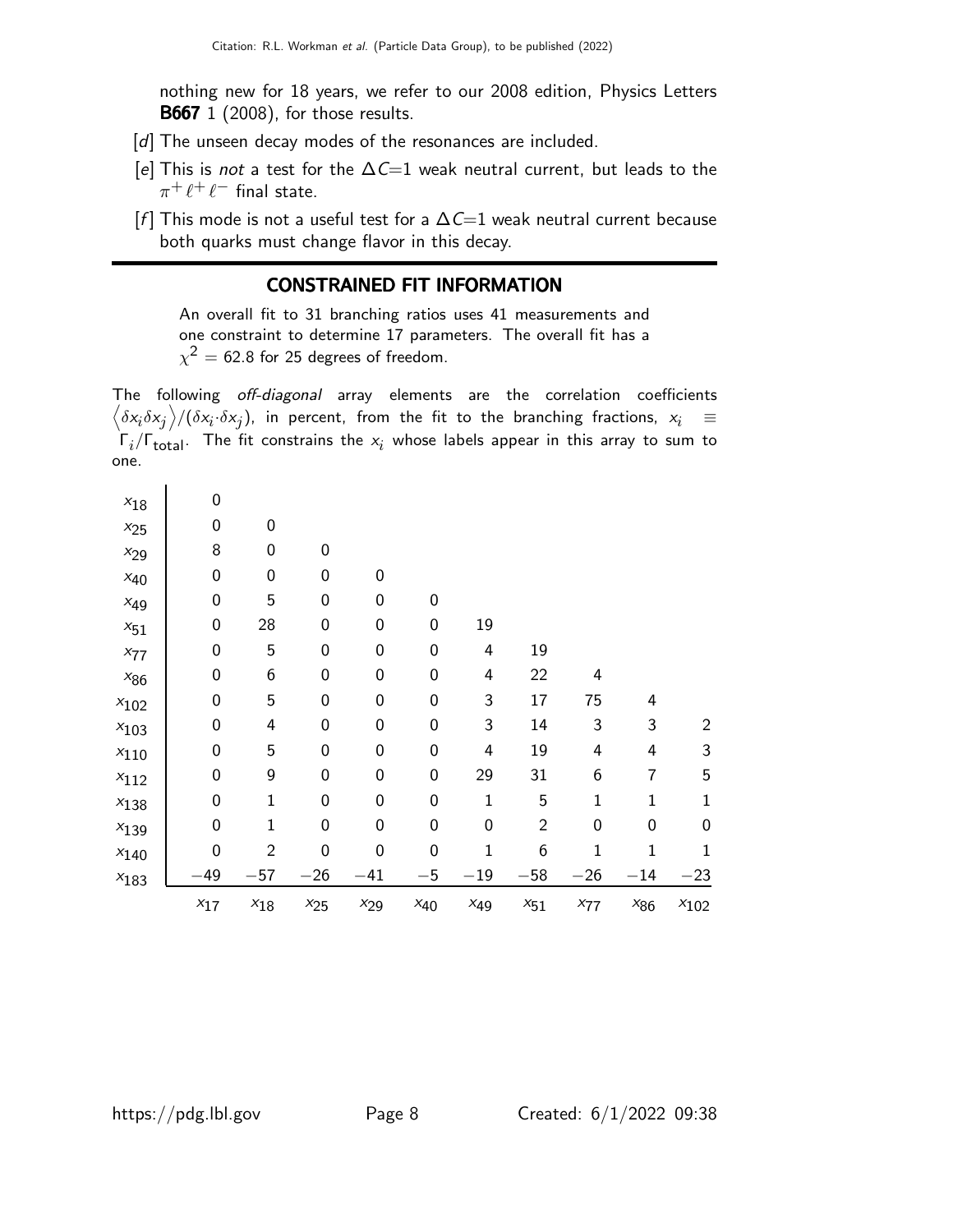| $x_{110}$ | 3         |           |           |           |           |           |
|-----------|-----------|-----------|-----------|-----------|-----------|-----------|
| $x_{112}$ | 4         | 6         |           |           |           |           |
| $x_{138}$ | 1         | 1         | 1         |           |           |           |
| $x_{139}$ | 14        | 0         | 1         | 0         |           |           |
| $x_{140}$ | 1         | 32        | 2         | 0         | 0         |           |
| $x_{183}$ | $^{-10}$  | $-16$     | $-22$     | $-3$      | $-2$      | – ხ       |
|           | $x_{103}$ | $x_{110}$ | $x_{112}$ | $x_{138}$ | $x_{139}$ | $x_{140}$ |

#### D<sup>+</sup> BRANCHING RATIOS

Some now-obsolete measurements have been omitted from these Listings.

#### - c-quark decays -

### $\Gamma(c \rightarrow e^+$  anything)/ $\Gamma(c \rightarrow a$ nything)

For the Summary Table, we only use the average of  $e^+$  and  $\mu^+$  measurements from  $Z^0 \rightarrow c\overline{c}$  decays; see the second data block below.

| <i>VALUE</i>                             | <b>EVTS</b> | DOCUMENT ID                                           | TECN | COMMENT |
|------------------------------------------|-------------|-------------------------------------------------------|------|---------|
| $0.103\!\pm\!0.009\frac{+0.009}{-0.008}$ | 378         | $^1$ ABBIENDI 99K OPAL $Z^0\rightarrow~c\overline{c}$ |      |         |

 $1$  ABBIENDI 99K uses the excess of right-sign over wrong-sign leptons opposite reconstructed  $D^*(2010)^+$   $\rightarrow$   $\ D^0 \pi^+$  decays in  $Z^0 \rightarrow \ c \overline{c}$ .

## $\Gamma(c \to \mu^+$  anything)/ $\Gamma(c \to \text{anything})$

For the Summary Table, we only use the average of  $e^+$  and  $\mu^+$  measurements from  $Z^0 \rightarrow c\overline{c}$  decays; see the next data block.

| <i><b>VALUE</b></i>                                                           | <b>EVTS</b> | <b>DOCUMENT ID</b>                       |      | TECN | <b>COMMENT</b>                                                                                  |
|-------------------------------------------------------------------------------|-------------|------------------------------------------|------|------|-------------------------------------------------------------------------------------------------|
| $0.082 \pm 0.005$ OUR AVERAGE                                                 |             |                                          |      |      |                                                                                                 |
| $0.073 \pm 0.008 \pm 0.002$                                                   | 73          | KAYIS-TOPAK.05 CHRS $\nu_{\mu}$ emulsion |      |      |                                                                                                 |
| $0.095 \pm 0.007 \begin{array}{c} +0.014 \\ -0.013 \end{array}$               | 2829        | ASTIER                                   |      |      | 00D NOMD $\nu_{\mu}$ Fe $\rightarrow \mu^{-} \mu^{+} X$                                         |
| $0.090 \pm 0.007 \begin{array}{c} +0.007 \\ -0.006 \end{array}$               | 476         | $1$ ABBIENDI                             |      |      | 99K OPAL $Z^0\,\rightarrow\,c\,\overline c$                                                     |
| $0.086 \pm 0.017 \begin{array}{c} +0.008 \\ -0.007 \end{array}$               | 69          |                                          |      |      | <sup>2</sup> ALBRECHT 92F ARG $e^+e^- \approx 10$ GeV                                           |
| $0.078 \pm 0.009 \pm 0.012$                                                   |             | ONG                                      | 88   |      | MRK2 $e^+e^-$ 29 GeV                                                                            |
| $0.078 \pm 0.015 \pm 0.02$                                                    |             | BARTEL                                   | 87   |      | JADE $e^+e^-$ 34.6 GeV                                                                          |
| $0.082 \pm 0.012 \pm 0.02$                                                    |             | <b>ALTHOFF</b>                           |      |      | 84G TASS $e^+e^-$ 34.5 GeV                                                                      |
| • • • We do not use the following data for averages, fits, limits, etc. • • • |             |                                          |      |      |                                                                                                 |
| $0.093 \pm 0.009 \pm 0.009$<br>$0.089 \pm 0.018 \pm 0.025$                    | 88          | KAYIS-TOPAK.02<br>BARTEL                 | 85.1 |      | CHRS See KAYIS-TOPAKSU 05<br>JADE See BARTEL 87                                                 |
|                                                                               |             |                                          |      |      | <sup>1</sup> ABBIENDI 99K uses the excess of right-sign over wrong-sign leptons opposite recon- |

structed  $D^*(2010)^+$   $\rightarrow$   $\ D^0 \pi^+$  decays in  $Z^0 \rightarrow \ c \overline{c}$ .

 $2$  ALBRECHT 92F uses the excess of right-sign over wrong-sign leptons in a sample of events tagged by fully reconstructed  $D^*(2010)^+$   $\rightarrow$   $D^0 \pi^+$  decays.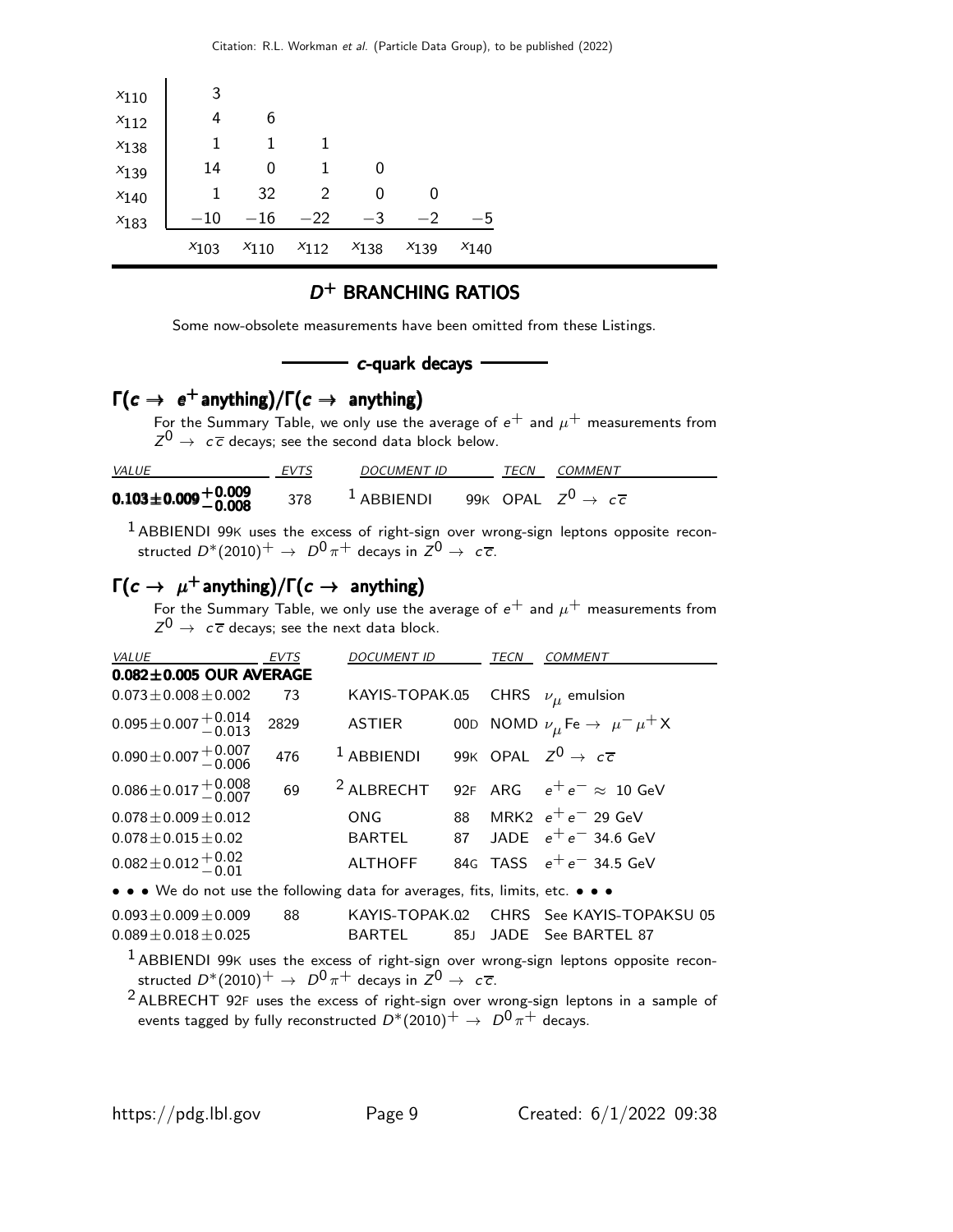### $\Gamma(c \to \ell^+$  anything)/ $\Gamma(c \to \alpha)$  anything)

|                                                                                                                                                 |             | This is an average (not a sum) of $e^+$ and $\mu^+$ measurements. |  |  |                                                                                                                                                                                                              |  |  |
|-------------------------------------------------------------------------------------------------------------------------------------------------|-------------|-------------------------------------------------------------------|--|--|--------------------------------------------------------------------------------------------------------------------------------------------------------------------------------------------------------------|--|--|
| VALUE                                                                                                                                           | EVTS        | DOCUMENT ID TECN COMMENT                                          |  |  |                                                                                                                                                                                                              |  |  |
| 0.096 ±0.004 OUR AVERAGE                                                                                                                        |             |                                                                   |  |  |                                                                                                                                                                                                              |  |  |
| $0.0958 \pm 0.0042 \pm 0.0028$ 1828                                                                                                             |             | <sup>1</sup> ABREU 000 DLPH $Z^0 \rightarrow c\overline{c}$       |  |  |                                                                                                                                                                                                              |  |  |
| $0.095 \pm 0.006 + 0.007$                                                                                                                       | 854         | <sup>2</sup> ABBIENDI                                             |  |  | 99K OPAL $Z^0\,\rightarrow\, \,c\, \overline c$                                                                                                                                                              |  |  |
| structed $D^*(2010)^+$ $\rightarrow$ $D^0 \pi^+$ decays in $Z^0 \rightarrow c\overline{c}$ .                                                    |             |                                                                   |  |  | <sup>1</sup> ABREU 000 uses leptons opposite fully reconstructed $D^*(2010)^+$ , $D^+$ , or $D^0$ mesons.<br><sup>2</sup> ABBIENDI 99K uses the excess of right-sign over wrong-sign leptons opposite recon- |  |  |
| $\Gamma(c \to D^*(2010)^+$ anything)/ $\Gamma(c \to \text{anything})$                                                                           |             |                                                                   |  |  |                                                                                                                                                                                                              |  |  |
| <i>VALUE</i>                                                                                                                                    |             | <u>EVTS DOCUMENT ID TECN COMMENT</u>                              |  |  |                                                                                                                                                                                                              |  |  |
| $0.255 \pm 0.015 \pm 0.008$                                                                                                                     | 2371        | <sup>1</sup> ABREU 000 DLPH $Z^0 \rightarrow c\overline{c}$       |  |  |                                                                                                                                                                                                              |  |  |
| $^1$ ABREU 000 uses slow pions opposite fully reconstructed $D^*(2010)^+$ , $D^+$ , or $D^0$ mesons<br>as a signal of $D^*(2010)^-$ production. |             |                                                                   |  |  |                                                                                                                                                                                                              |  |  |
| Inclusive modes                                                                                                                                 |             |                                                                   |  |  |                                                                                                                                                                                                              |  |  |
|                                                                                                                                                 |             |                                                                   |  |  |                                                                                                                                                                                                              |  |  |
|                                                                                                                                                 |             |                                                                   |  |  | $\Gamma_1/\Gamma$                                                                                                                                                                                            |  |  |
| $\Gamma(e^+$ semileptonic) / $\Gamma_{total}$                                                                                                   |             |                                                                   |  |  | The sum of our $\overline{K}^0 e^+ \nu_e$ , $\overline{K}^*(892)^0 e^+ \nu_e$ , $\pi^0 e^+ \nu_e$ , $\eta e^+ \nu_e$ , $\rho^0 e^+ \nu_e$ , and $\omega e^+ \nu_e$                                           |  |  |
| branching fractions is $15.3 \pm 0.3\%$ .                                                                                                       |             |                                                                   |  |  |                                                                                                                                                                                                              |  |  |
| VALUE (%)                                                                                                                                       | <b>EVTS</b> | DOCUMENT ID                                                       |  |  | TECN COMMENT                                                                                                                                                                                                 |  |  |
| 16.07±0.30 OUR AVERAGE                                                                                                                          |             |                                                                   |  |  |                                                                                                                                                                                                              |  |  |
| $16.13 \pm 0.10 \pm 0.29$                                                                                                                       |             | $26.2 \pm 0.2$ k $^{-1}$ ASNER                                    |  |  | 10 CLEO $e^+e^-$ at 3774 MeV                                                                                                                                                                                 |  |  |
| 15.2 $\pm$ 0.9 $\pm$ 0.8 521 $\pm$ 32 ABLIKIM 07G BES2 $e^+e^- \approx \psi(3770)$                                                              |             |                                                                   |  |  |                                                                                                                                                                                                              |  |  |
| • • • We do not use the following data for averages, fits, limits, etc. • • •                                                                   |             |                                                                   |  |  |                                                                                                                                                                                                              |  |  |
| $16.13 \pm 0.20 \pm 0.33$ 8798 $\pm$ 105 <sup>2</sup> ADAM                                                                                      |             |                                                                   |  |  | 06A CLEO See ASNER 10                                                                                                                                                                                        |  |  |
| $17.0 \pm 1.9 \pm 0.7$                                                                                                                          |             | 158                                                               |  |  | BALTRUSAIT85B MRK3 $e^+e^-$ 3.77 GeV                                                                                                                                                                         |  |  |

 $^2$ Using the  $D^+$  and  $D^0$  lifetimes, ADAM 06A finds that the ratio of the  $D^+$  and  $D^0$ inclusive  $e^+$  widths is 0.985  $\pm$  0.028  $\pm$  0.015, consistent with the isospin-invariance prediction of 1.

# $\Gamma(\mu^+$  anything) / Γ<sub>total</sub> 2 (περιλαμβάνει 2012) - 2 (περιλαμβάνει 2012) - 2 (περι

| VALUE (%)                | EVTS         | DOCUMENT ID |  | <i>TECN COMMENT</i>                  |  |
|--------------------------|--------------|-------------|--|--------------------------------------|--|
| 17.6 $\pm$ 2.7 $\pm$ 1.8 | $100 \pm 12$ | $1$ ABLIKIM |  | 08L BES2 $e^+e^- \approx \psi(3772)$ |  |

 $1$  ABLIKIM 08L finds the ratio of  $D^+ \rightarrow \mu^+ X$  and  $D^0 \rightarrow \mu^+ X$  branching fractions to be 2.59  $\pm$  0.70  $\pm$  0.25, in accord with the ratio of  $D^+$  and  $D^0$  lifetimes, 2.54  $\pm$  0.02.

|              |                                                                                |      | $\Gamma_3/\Gamma$                      |
|--------------|--------------------------------------------------------------------------------|------|----------------------------------------|
| <b>EVTS</b>  | <b>DOCUMENT ID</b>                                                             | TECN | COMMENT                                |
|              |                                                                                |      |                                        |
| $631 \pm 33$ | ABLIKIM                                                                        |      | 07G BES2 $e^+e^- \approx \psi(3770)$   |
|              | BARLAG                                                                         |      | 92C ACCM $\pi$ <sup>-</sup> Cu 230 GeV |
|              | COFFMAN                                                                        |      | 91 MRK3 $e^+e^-$ 3.77 GeV              |
|              | $\Gamma(K^-$ anything) / $\Gamma_{\text{total}}$<br>$25.7 \pm 1.4$ OUR AVERAGE |      |                                        |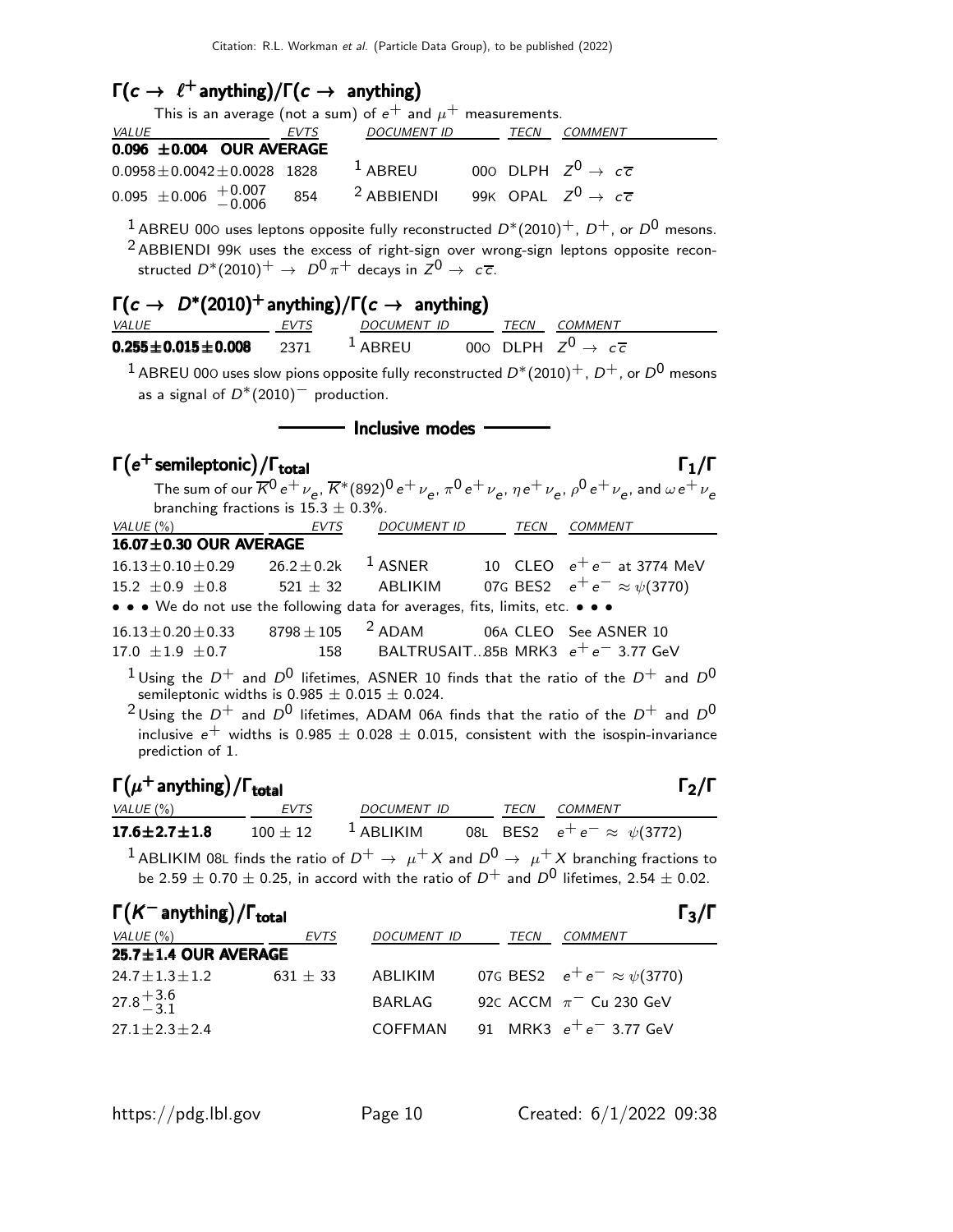| $\left[\Gamma(\overline{K^0}$ anything) + $\Gamma(K^0$ anything) $\left] / \Gamma_\mathrm{total} \right]$ |                |                                                                                  | $\Gamma_4/\Gamma$        |
|-----------------------------------------------------------------------------------------------------------|----------------|----------------------------------------------------------------------------------|--------------------------|
| VALUE (%) EVTS                                                                                            |                | DOCUMENT ID TECN COMMENT                                                         |                          |
| 61 ±5 OUR AVERAGE                                                                                         |                |                                                                                  |                          |
| $60.5 \pm 5.5 \pm 3.3$                                                                                    | $244 \pm 22$   | 060 BES2 $e^+e^-$ at 3773 MeV<br>ABLIKIM                                         |                          |
| $61.2 \pm 6.5 \pm 4.3$                                                                                    |                | 91 MRK3 $e^+e^-$ 3.77 GeV<br><b>COFFMAN</b>                                      |                          |
| $\Gamma(K^+$ anything)/ $\Gamma_{\text{total}}$                                                           |                |                                                                                  | $\Gamma_5/\Gamma$        |
| VALUE $(\%)$                                                                                              | EVTS           | DOCUMENT ID TECN COMMENT                                                         |                          |
| 5.9±0.8 OUR AVERAGE                                                                                       |                |                                                                                  |                          |
| $6.1 \pm 0.9 \pm 0.4$                                                                                     | $189 \pm 27$   | 07G BES2 $e^+e^- \approx \psi(3770)$<br>ABLIKIM                                  |                          |
| $5.5 \pm 1.3 \pm 0.9$                                                                                     |                | 91 MRK3 $e^+e^-$ 3.77 GeV<br>COFFMAN                                             |                          |
| $\Gamma(K^*(892)^-$ anything)/ $\Gamma_{\text{total}}$                                                    |                |                                                                                  | $\Gamma_6/\Gamma$        |
| $VALUE(%)$ EVTS                                                                                           |                | DOCUMENT ID TECN COMMENT                                                         |                          |
| 5.7 $\pm$ 5.2 $\pm$ 0.7 7.2 $\pm$ 6.5                                                                     |                | 06 $\scriptstyle\rm U$ BES2 $\scriptstyle\rm e^+e^-$ at 3773 MeV<br>ABLIKIM      |                          |
| $\Gamma(\overline{K}^*(892)^0)$ anything) / $\Gamma_{\rm total}$                                          |                |                                                                                  | $\Gamma_7/\Gamma$        |
| $VALUE (%)$ EVTS                                                                                          |                | DOCUMENT ID TECN COMMENT                                                         |                          |
| $23.2 \pm 4.5 \pm 3.0$                                                                                    | $189\pm36$     | ABLIKIM 05P BES $e^+e^- \approx 3773$ MeV                                        |                          |
| $\Gamma(K^*(892)^0)$ anything) / $\Gamma_{\text{total}}$                                                  |                |                                                                                  | $\Gamma_8/\Gamma$        |
| VALUE $(\%)$<br>$CL\%$                                                                                    |                | DOCUMENT ID<br><b>TECN COMMENT</b>                                               |                          |
|                                                                                                           |                |                                                                                  |                          |
| < 6.6                                                                                                     | 90             | 05P BES $e^+e^- \approx$ 3773 MeV<br>ABLIKIM                                     |                          |
| $\Gamma(\eta \text{ anything})/\Gamma_{\text{total}}$                                                     |                |                                                                                  | $\Gamma$ <sub>9</sub> /Γ |
|                                                                                                           |                | This ratio includes $\eta$ particles from $\eta'$ decays.                        |                          |
| VALUE(%)                                                                                                  | EVTS           | DOCUMENT ID TECN COMMENT                                                         |                          |
| $6.3 \pm 0.5 \pm 0.5$                                                                                     | $1972 \pm 142$ | HUANG 06B CLEO $e^+e^-$ at $\psi(3770)$                                          |                          |
|                                                                                                           |                |                                                                                  |                          |
| $\Gamma(\eta'$ anything)/ $\Gamma_{\text{total}}$                                                         |                | DOCUMENT ID TECN COMMENT                                                         | $\Gamma_{10}/\Gamma$     |
| $VALUE(%)$ EVTS<br>$1.04 \pm 0.16 \pm 0.09$ 82 $\pm$ 13                                                   |                | HUANG 06B CLEO $e^+e^-$ at $\psi(3770)$                                          |                          |
|                                                                                                           |                |                                                                                  |                          |
| $\Gamma(\phi$ anything)/ $\Gamma_{\text{total}}$                                                          |                | $\Gamma_{11}/\Gamma$                                                             |                          |
| VALUE(%)                                                                                                  | EVTS           | DOCUMENT ID<br>TECN<br><b>COMMENT</b>                                            |                          |
| 1.12 $\pm$ 0.04 OUR AVERAGE<br>$1.135 \pm 0.034 \pm 0.031$                                                | 2.7k           | 19AY BES3 $e^+e^-$ at 3773 MeV<br>ABLIKIM                                        |                          |
| $1.03 \pm 0.10 \pm 0.07$                                                                                  | $248 \pm 21$   | 06B CLEO $e^+e^-$ at $\psi$ (3770)<br><b>HUANG</b>                               |                          |
|                                                                                                           |                | Leptonic and semileptonic modes                                                  |                          |
|                                                                                                           |                |                                                                                  |                          |
| $\Gamma(e^+\nu_e)/\Gamma_{\rm total}$<br><i>VALUE</i>                                                     |                |                                                                                  | $\Gamma_{12}/\Gamma$     |
| ${<}8.8\times10^{-6}$                                                                                     | CL%<br>90      | TECN COMMENT<br>DOCUMENT ID<br>CLEO $e^+e^-$ at $\psi(3770)$<br>EISENSTEIN<br>08 |                          |

 $<$ 2.4  $\times$  10<sup>-5</sup> 90 ARTUSO 05A CLEO See EISENSTEIN 08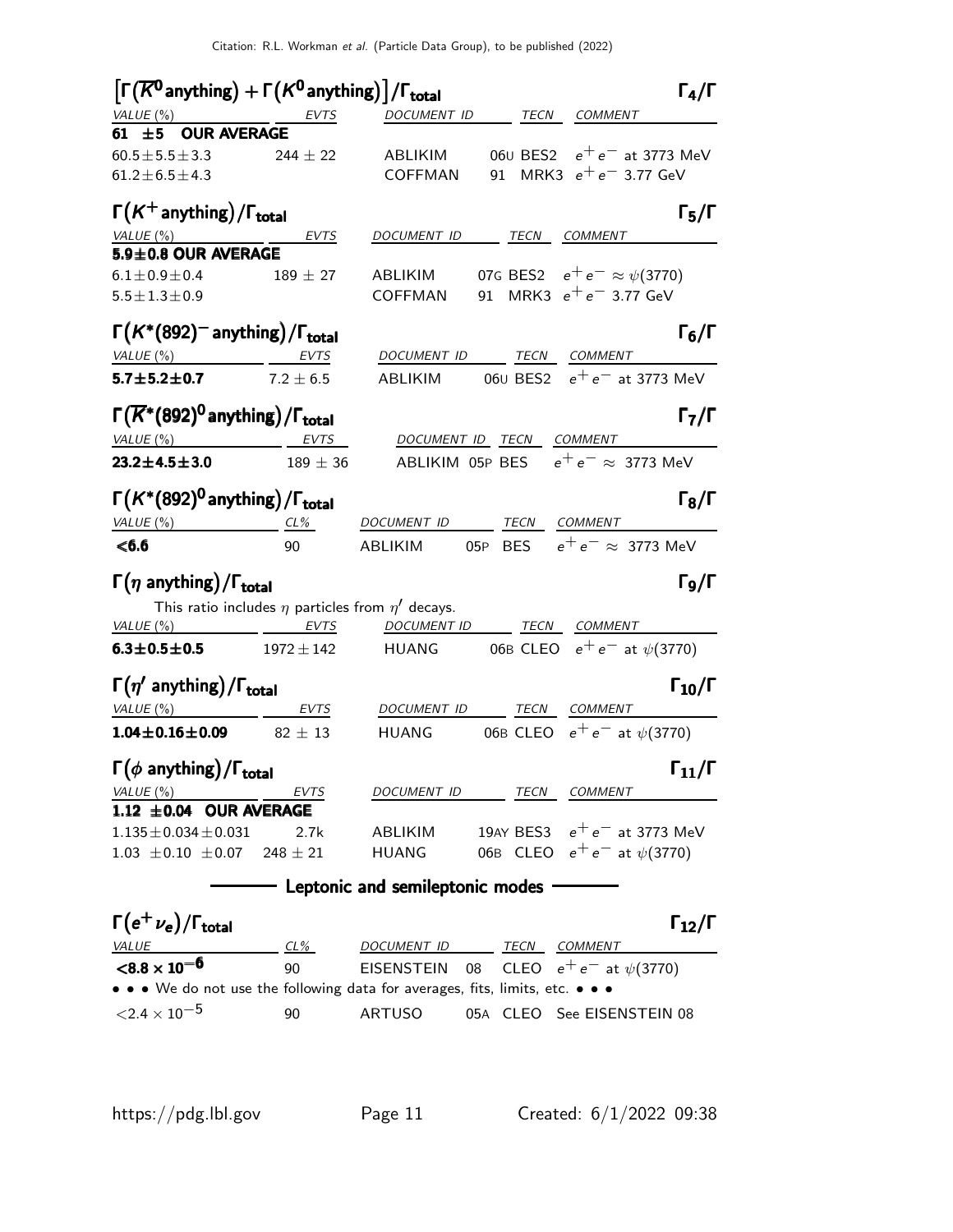| $\Gamma(\gamma e^+ \nu_e)/\Gamma_{\rm total}$                                                       |                |                                                                         |    | $\Gamma_{13}/\Gamma$                                                                                                                                                                                                                  |
|-----------------------------------------------------------------------------------------------------|----------------|-------------------------------------------------------------------------|----|---------------------------------------------------------------------------------------------------------------------------------------------------------------------------------------------------------------------------------------|
| <i>VALUE</i>                                                                                        | $CL\%$         | DOCUMENT ID TECN COMMENT                                                |    |                                                                                                                                                                                                                                       |
| $<$ 3.0 $\times$ 10 <sup>-5</sup>                                                                   | 90             | $1$ ABLIKIM                                                             |    | 17M BES3 $e^+e^-$ at 3.773 GeV                                                                                                                                                                                                        |
| $1$ This ABLIKIM 17M limit is for photons with energies greater than 10 MeV.                        |                |                                                                         |    |                                                                                                                                                                                                                                       |
| $\Gamma(\mu^+\nu_{\mu})/\Gamma_{\rm total}$                                                         |                |                                                                         |    | $\Gamma_{14}/\Gamma$                                                                                                                                                                                                                  |
| Listings.                                                                                           |                |                                                                         |    | See the note on "Decay Constants of Charged Pseudoscalar Mesons" in the $D_{\epsilon}^{+}$                                                                                                                                            |
| VALUE (units $10^{-4}$ ) EVTS                                                                       |                | DOCUMENT ID TECN COMMENT                                                |    |                                                                                                                                                                                                                                       |
| 3.74± 0.17 OUR AVERAGE                                                                              |                |                                                                         |    |                                                                                                                                                                                                                                       |
| $3.71 \pm 0.19 \pm 0.06$                                                                            | 409 $\pm$ 21   |                                                                         |    | <sup>1</sup> ABLIKIM 14F BES3 $e^+e^-$ at $\psi(3770)$                                                                                                                                                                                |
| $3.82 \pm 0.32 \pm 0.09$                                                                            | $150 \pm 12$   |                                                                         |    | <sup>2</sup> EISENSTEIN 08 CLEO $e^+e^-$ at $\psi(3770)$                                                                                                                                                                              |
| • • • We do not use the following data for averages, fits, limits, etc. • • •                       |                |                                                                         |    |                                                                                                                                                                                                                                       |
| 12.2 $+11.1$ $\pm 1.0$                                                                              | 3              | <sup>3</sup> ABLIKIM                                                    |    | 05D BES $e^+e^- \approx 3.773$ GeV                                                                                                                                                                                                    |
| 4.40 ± $0.66 + 0.09$<br>-0.12                                                                       | 47 $\pm$ 7     | $4$ ARTUSO                                                              |    | 05A CLEO See EISENSTEIN 08                                                                                                                                                                                                            |
| $3.5 \pm 1.4 \pm 0.6$                                                                               | $\overline{7}$ | <sup>5</sup> BONVICINI                                                  |    | 04A CLEO Incl. in ARTUSO 05A                                                                                                                                                                                                          |
| $8 +16 +5$<br>-5 -2                                                                                 | $\mathbf{1}$   | $6$ BAI                                                                 |    | 98B BES $e^+e^- \rightarrow D^{*+}D^-$                                                                                                                                                                                                |
|                                                                                                     |                | 0.22520 $\pm$ 0.00065 gets $f_{D^+}$ = (203.2 $\pm$ 5.3 $\pm$ 1.8) MeV. |    | $^1$ ABLIKIM 14F obtain $ {\mathsf V}_{cd}  \cdot f_{D^+} = (45.75 \pm 1.20 \pm 0.39)$ MeV, and using $ {\mathsf V}_{cd}  =$                                                                                                          |
|                                                                                                     |                | $(205.8 \pm 8.5 \pm 2.5)$ MeV from this measurement.                    |    | <sup>2</sup> EISENSTEIN 08, using the D <sup>+</sup> lifetime and assuming $ V_{cd}  =  V_{us} $ , gets $f_{D^+} =$<br>$^3$ ABLIKIM 05D finds a background-subtracted 2.67 $\pm$ 1.74 $D^+$ $\rightarrow$ $\mu^+ \nu_\mu$ events, and |
|                                                                                                     |                |                                                                         |    |                                                                                                                                                                                                                                       |
| from this obtains $f_{D^+} = 371^{+129}_{-119} \pm 25$ MeV.                                         |                |                                                                         |    |                                                                                                                                                                                                                                       |
| <sup>4</sup> ARTUSO 05A obtains $f_{D^+} = 222.6 \pm 16.7^{+2.8}_{-3.4}$ MeV from this measurement. |                |                                                                         |    |                                                                                                                                                                                                                                       |
|                                                                                                     |                | branching fraction obtains $f_{D^+} = 202 \pm 41 \pm 17$ MeV.           |    | <sup>5</sup> BONVICINI 04A finds eight events with an estimated background of one, and from the                                                                                                                                       |
| <sup>6</sup> BAI 98B obtains $f_{D^+} = (300^{+180}_{-150} + 80)$ MeV from this measurement.        |                |                                                                         |    |                                                                                                                                                                                                                                       |
| $\Gamma(\tau^+\nu_\tau)/\Gamma_{\rm total}$                                                         |                |                                                                         |    | $\Gamma_{15}/\Gamma$                                                                                                                                                                                                                  |
| <u>VALUE (units 10<math>^{-3}</math>) CL% EVTS DOCUMENT ID TECN COMMENT</u>                         |                |                                                                         |    |                                                                                                                                                                                                                                       |
| $1.20 \pm 0.24 \pm 0.12$                                                                            | 137            | <sup>1</sup> ABLIKIM                                                    |    | 19BG BES3 $e^+e^-$ at 3773 MeV                                                                                                                                                                                                        |
| • • • We do not use the following data for averages, fits, limits, etc. • • •                       |                |                                                                         |    |                                                                                                                                                                                                                                       |
| ${<}1.2$                                                                                            | 90             | EISENSTEIN                                                              | 08 | CLEO $e^+e^-$ at $\psi(3770)$                                                                                                                                                                                                         |
| ${<}2.1$                                                                                            | 90             | <b>RUBIN</b>                                                            |    | 06A CLEO See EISENSTEIN 08                                                                                                                                                                                                            |
| <sup>1</sup> ABLIKIM 19BG observe this mode with a significance of 5.1 $\sigma$ .                   |                |                                                                         |    |                                                                                                                                                                                                                                       |

 $\Gamma(\overline{K^0}e^+\nu_e)/\Gamma_{\rm total}$  Γ<sub>16</sub>/Γ VALUE (%) **EVTS** DOCUMENT ID TECN COMMENT **8.72**  $\pm$ **0.09 OUR AVERAGE** 8.68  $\pm$ 0.14  $\pm$ 0.16 1172 I 8.68  $\pm$  0.14  $\pm$  0.16 1172 ABLIKIM 21BA BES3  $e^+e^-$  at 3.773 GeV 8.60  $\pm$  0.06  $\pm$  0.15 26k ABLIKIM 17s BES3 Using  $\overline{K}^0 \rightarrow \pi^+ \pi^ 8.59 \pm 0.14 \pm 0.21$  5013 ABLIKIM 16 $\lor$  BES3 Using  $\overline{K}^0 \rightarrow 2\pi^0$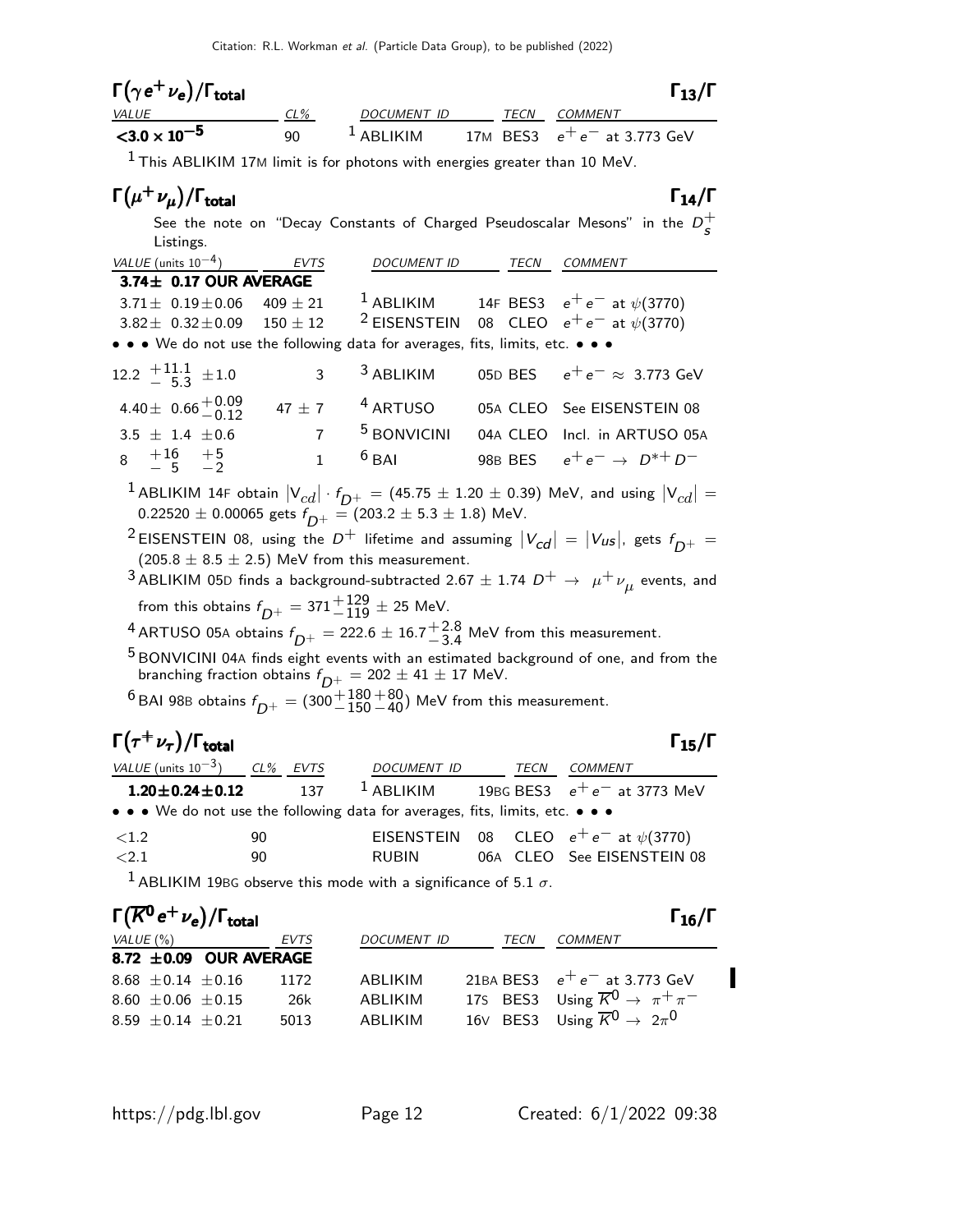$8.962 \pm 0.054 \pm 0.206$  40k 1 ABLIKIM 15AF BES3 from  $D^+ \rightarrow K_L e^+ \nu_e$ 8.83  $\pm$  0.10  $\pm$  0.20 8.5k <sup>2</sup> BESSON 09 CLEO from  $D^+ \rightarrow K_S^+ e^+ \nu_e$ 8.95  $\pm$ 1.59  $\pm$ 0.67 34 <sup>3</sup> ABLIKIM 05A BES from  $D^+ \rightarrow K_S^+ e^+ \nu_e^-$ • • • We do not use the following data for averages, fits, limits, etc. • • •  $8.53 \pm 0.13 \pm 0.23$   $4$  DOBBS 08 CLEO See BESSON 09<br>  $8.71 \pm 0.38 \pm 0.37$  545 HUANG 05B CLEO See DOBBS 08 05B CLEO See DOBBS 08  $^1$  ABLIKIM 15AF report  $\Gamma(D^+ \to~$  K<sub>L</sub> e<sup>+</sup>  $\nu_e$ )/ $\Gamma_{\rm total} = (4.481 \pm 0.027 \pm 0.103)\%$ . See also the form-factor parameters near the end of this  $D^+$  Listing.  $^2$  See the form-factor parameters near the end of this  $D^+$  Listing.  $^3$ The ABLIKIM 05A result together with the  $D^0 \rightarrow \ K^- e^+ \nu_e$  branching fraction of ABLIKIM 04C and Particle Data Group lifetimes gives  $\Gamma(D^0 \rightarrow \left| K^- \, e^+ \, \nu_e \right\rangle$  /  $\Gamma(D^+ \rightarrow$  $\overline{\cal K}^0\,e^+\,\nu_e) = 1.08\pm 0.22\pm 0.07;$  isospin invariance predicts the ratio is  $1.0.1$ <sup>4</sup> DOBBS 08 establishes  $|\frac{V_{cd}}{V_{cs}}|$  $\overline{V_{cs}}^{\epsilon s}$ .  $f^{\pi}$  $^{\pi}_{+}(0)$  $f_{\perp}^{K}(0)$ decays to  $\overline{K}e^+$  ν<sub>e</sub> and  $\pi e^+$  ν<sub>e</sub>. It also finds  $\Gamma(D^0 \rightarrow K^-e^+\nu_e) / \Gamma(D^+ \rightarrow \overline{K}^0e^+\nu_e)$  $\vert = 0.188 \pm 0.008 \pm 0.002$  from the  $D^+$  and  $D^0$  $= 1.06 \pm 0.02 \pm 0.03$ ; isospin invariance predicts the ratio is 1.0. Γ $(\overline{K^0} \mu^+ \nu_{\mu})/\Gamma_{\rm total}$ Γ VALUE (units  $10^{-2}$ ) EVTS DOCUMENT ID TECN COMMENT  $8.76\pm0.19$  OUR FIT **8.72±0.07±0.18** 21k ABLIKIM 16G BES3  $e^+e^-$  at 3773 MeV • • • We do not use the following data for averages, fits, limits, etc.  $10.3 \pm 2.3 \pm 0.8$  29  $\pm$  6 ABLIKIM 07 BES2  $e^+e^-$  at 3773 MeV  $\Gamma(\overline{K^0}\mu^+\nu_{\mu})/\Gamma(K^-2\pi^+)$  Γ<sub>17</sub>/Γ<sub>51</sub>  $\Gamma_{17}/\Gamma_{51}$ DOCUMENT ID TECN COMMENT **0.934±0.025 OUR FIT** Error includes scale factor of 1.2.<br>**1.019±0.076±0.065** 555 ± 39 LINK 04E FOO 04E FOCS  $\gamma$  nucleus,  $\overline{E}_{\gamma}$   $\approx$  180 GeV  $\Gamma(K^-\pi^+e^+\nu_e)/\Gamma_{\rm total}$ VALUE (units  $10^{-2}$ ) EVTS DOCUMENT ID TECN COMMENT **4.02** $\pm$ **0.18 OUR FIT** Error includes scale factor of 3.2.<br>**3.77** $\pm$ **0.03** $\pm$ **0.08** 18.3k ABLIKIM 1 16F BES3  $e^+e^-$  at  $\psi$ (3770) • • • We do not use the following data for averages, fits, limits, etc. • • •  $3.50 \pm 0.75 \pm 0.27$  29 ABLIKIM 060 BES2  $e^+ e^-$  at 3773 MeV 3.5  $\pm$  1.2  $-0.7$  $14$  BAI 91 MRK3  $e^+e^- \approx 3.77$  GeV  $\Gamma(K^-\pi^+e^+\nu_e)/\Gamma(K^-2\pi^+)$  Γ<sub>18</sub>/Γ<sub>51</sub>  $\Gamma_{18}/\Gamma_{51}$ VALUE **EVTS** DOCUMENT ID TECN COMMENT **0.428**  $\pm$ **0.018 OUR FIT** Error includes scale factor of 3.7. **0.4380±0.0036±0.0042** 70k±363 DEL-AMO-SA..11I BABR  $e^+e^- \approx 10.6$  GeV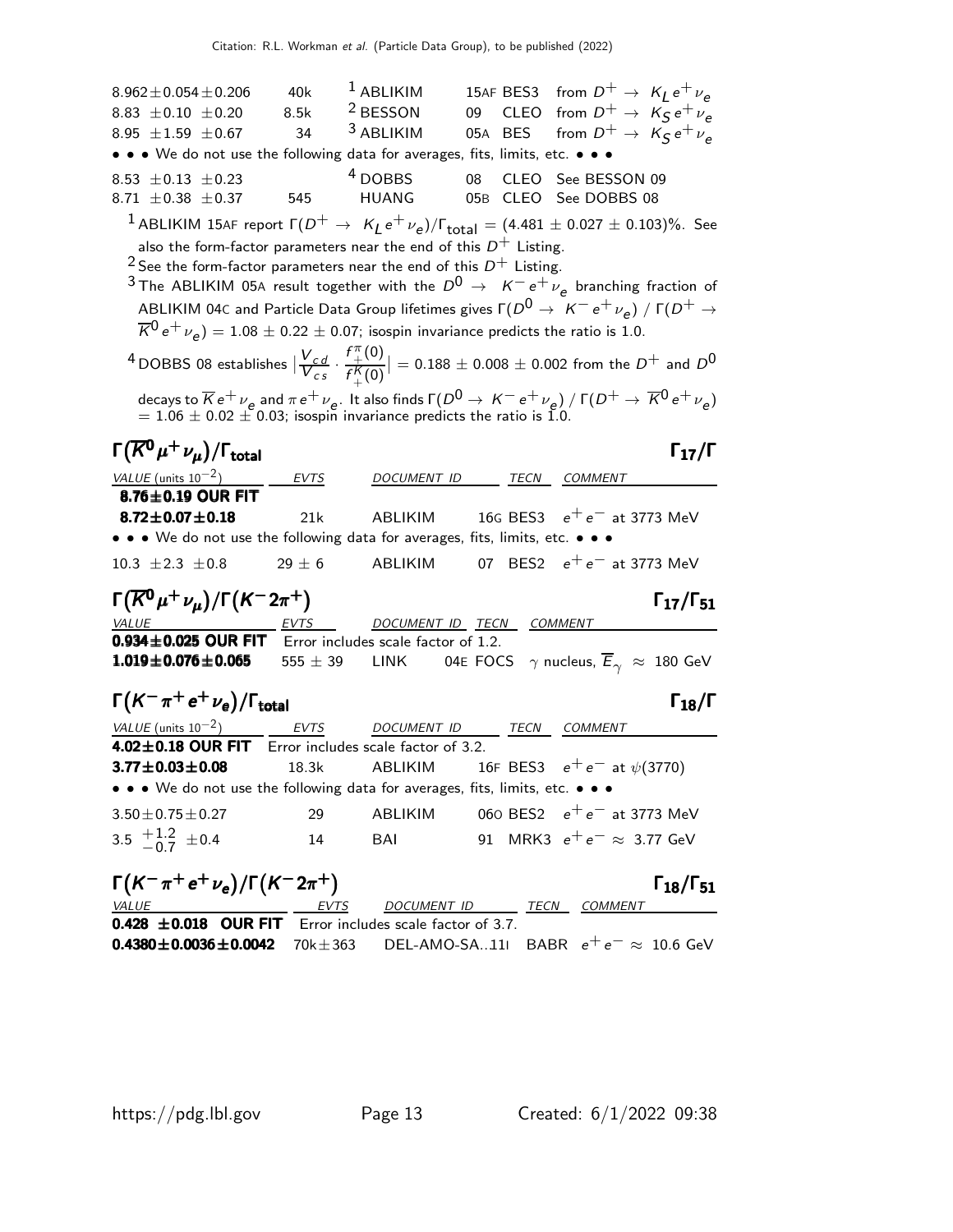| $\Gamma(\overline{K}^*(892)^0 e^+ \nu_e, \overline{K}^*(892)^0 \to K^-\pi^+) / \Gamma(K^-\pi^+ e^+ \nu_e)$                                                                              |              |                                                                                                         |  |                                            | $\Gamma_{19}/\Gamma_{18}$ |
|-----------------------------------------------------------------------------------------------------------------------------------------------------------------------------------------|--------------|---------------------------------------------------------------------------------------------------------|--|--------------------------------------------|---------------------------|
| VALUE $(\%)$                                                                                                                                                                            |              | DOCUMENT ID TECN COMMENT                                                                                |  |                                            |                           |
| 93.94±0.27 OUR AVERAGE                                                                                                                                                                  |              |                                                                                                         |  |                                            |                           |
| $93.93 \pm 0.22 \pm 0.18$                                                                                                                                                               |              | ABLIKIM 16F BES3 $e^+e^-$ at $\psi(3770)$                                                               |  |                                            |                           |
| $94.11 \pm 0.74 \pm 0.75$                                                                                                                                                               |              | DEL-AMO-SA11 BABR $e^+e^- \approx 10.6$ GeV                                                             |  |                                            |                           |
| $\Gamma((K^-\pi^+)$ [0.8–1.0]GeV $e^+\nu_e)/\Gamma_{\rm total}$                                                                                                                         |              |                                                                                                         |  |                                            | $\Gamma_{20}/\Gamma$      |
| VALUE (units $10^{-2}$ ) EVTS                                                                                                                                                           |              | DOCUMENT ID TECN COMMENT                                                                                |  |                                            |                           |
| $3.39 \pm 0.03 \pm 0.08$ 16.2k                                                                                                                                                          |              | ABLIKIM 16F BES3 $e^+e^-$ at $\psi(3770)$                                                               |  |                                            |                           |
| $\Gamma((K^-\pi^+)_{S-wave}e^+\nu_e)/\Gamma_{\rm total}$                                                                                                                                |              |                                                                                                         |  |                                            | $\Gamma_{21}/\Gamma$      |
| $VALUE$ (units $10^{-3}$ )                                                                                                                                                              |              | DOCUMENT ID TECN COMMENT                                                                                |  |                                            |                           |
| $2.28 \pm 0.08 \pm 0.08$                                                                                                                                                                |              | ABLIKIM 16F BES3 $e^+e^-$ at $\psi(3770)$                                                               |  |                                            |                           |
| $\Gamma((K^-\pi^+)_{S-wave}e^+\nu_e)/\Gamma(K^-\pi^+e^+\nu_e)$                                                                                                                          |              |                                                                                                         |  |                                            | $\Gamma_{21}/\Gamma_{18}$ |
| VALUE $(\%)$                                                                                                                                                                            |              | DOCUMENT ID                                                                                             |  | TECN COMMENT                               |                           |
| 5.89±0.17 OUR AVERAGE                                                                                                                                                                   |              |                                                                                                         |  |                                            |                           |
| $6.05 \pm 0.22 \pm 0.18$                                                                                                                                                                |              | ABLIKIM 16F BES3 $e^+e^-$ at $\psi(3770)$                                                               |  |                                            |                           |
| $5.79 \pm 0.16 \pm 0.15$                                                                                                                                                                |              | DEL-AMO-SA11 BABR $e^+e^- \approx 10.6$ GeV                                                             |  |                                            |                           |
| $\Gamma(\overline{K}^*(1410)^0 e^+ \nu_e, \overline{K}^*(1410)^0 \to K^-\pi^+) / \Gamma_{\text{total}}$                                                                                 |              |                                                                                                         |  |                                            | $\Gamma_{22}/\Gamma$      |
| $VALU E$ CL%                                                                                                                                                                            |              | DOCUMENT ID TECN COMMENT                                                                                |  |                                            |                           |
| $<$ 6 $\times$ 10 <sup>-3</sup>                                                                                                                                                         | 90           | $\textsf{DEL-AMO-SA11l}$ $\textsf{BABR}$ $\textsf{e}^+\textsf{e}^-\approx\textsf{10.6}$ GeV             |  |                                            |                           |
| $\Gamma(\overline{K}_2^*(1430)^0 \,\mathrm{e}^+\,\nu_{\mathrm{e}}$ , $\overline{K}_2^*(1430)^0 \to K^-\pi^+)/\Gamma_{\mathrm{total}}$                                                   |              |                                                                                                         |  |                                            | $\Gamma_{23}/\Gamma$      |
| <u>VALUE</u>                                                                                                                                                                            |              | <u>CL% DOCUMENT ID TECN COMMENT</u>                                                                     |  |                                            |                           |
| $<$ 5 $\times$ 10 <sup>-4</sup>                                                                                                                                                         | 90           | <code>DEL-AMO-SA<math>11</math></code> <code>BABR</code> $e^+e^- \approx 10.6$ GeV                      |  |                                            |                           |
| $\Gamma(K^-\pi^+e^+\nu_e$ nonresonant)/ $\Gamma_{\rm total}$                                                                                                                            |              |                                                                                                         |  |                                            | $\Gamma_{24}/\Gamma$      |
| $VALUE$ $CL\%$                                                                                                                                                                          |              | DOCUMENT ID TECN COMMENT                                                                                |  |                                            |                           |
| $<$ 0.007                                                                                                                                                                               | 90           | ANJOS 89B E691 Photoproduction                                                                          |  |                                            |                           |
| $\Gamma(\overline{K}^*(892)^0 e^+ \nu_e)/\Gamma_{\rm total}$                                                                                                                            |              |                                                                                                         |  |                                            | $\Gamma_{25}/\Gamma$      |
|                                                                                                                                                                                         |              | Unseen decay modes of $\overline{K}^{*}(892)^{0}$ are included. See the end of the $D^{+}$ Listings for |  |                                            |                           |
|                                                                                                                                                                                         |              | measurements of $D^+ \to \overline{K}^*(892)^0 \ell^+ \nu_\ell$ form-factor ratios.                     |  |                                            |                           |
| VALUE (units $10^{-2}$ )                                                                                                                                                                | EVTS         |                                                                                                         |  | DOCUMENT ID TECN COMMENT                   |                           |
| 5.40±0.10 OUR FIT Error includes scale factor of 1.1.                                                                                                                                   |              |                                                                                                         |  |                                            |                           |
| 5.40±0.10 OUR AVERAGE Error includes scale factor of 1.1.                                                                                                                               |              |                                                                                                         |  |                                            |                           |
| $5.31 \pm 0.05 \pm 0.12$                                                                                                                                                                | 16.2k        |                                                                                                         |  | ABLIKIM 16F BES3 $e^+e^-$ at $\psi$ (3770) |                           |
| $5.52 \pm 0.07 \pm 0.13$<br>• • • We do not use the following data for averages, fits, limits, etc. • • •                                                                               | $\approx$ 5k |                                                                                                         |  | BRIERE 10 CLEO $e^+e^-$ at $\psi(3770)$    |                           |
|                                                                                                                                                                                         |              |                                                                                                         |  |                                            |                           |
| $5.06 \pm 1.21 \pm 0.40$                                                                                                                                                                |              | $28 \pm 7$ ABLIKIM 060 BES2 $e^+e^-$ at 3773 MeV                                                        |  |                                            |                           |
| $5.56 \pm 0.27 \pm 0.23$                                                                                                                                                                |              | 422 ± 21 $1$ HUANG 05B CLEO $e^+e^-$ at $\psi(3770)$                                                    |  |                                            |                           |
| <sup>1</sup> HUANG 05B finds $\Gamma(D^0 \to K^{*-}e^+\nu_e) / \Gamma(D^+ \to \overline{K}^{*0}e^+\nu_e) = 0.98 \pm 0.08 \pm 0.04;$<br>isospin invariance predicts the ratio is $1.0$ . |              |                                                                                                         |  |                                            |                           |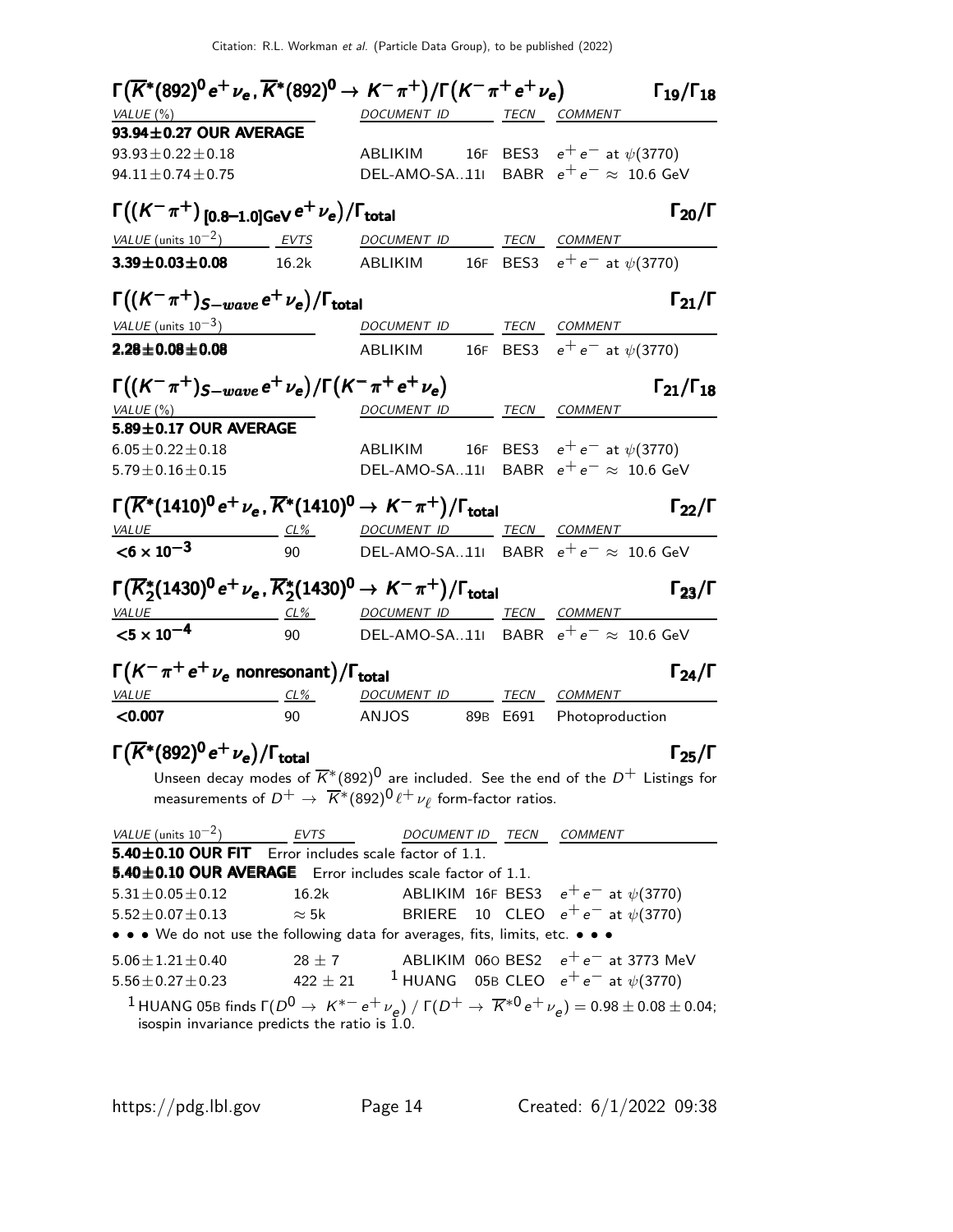# $\Gamma(\overline{K}^*(892)^0 e^+ \nu_e)/\Gamma(K^- 2\pi^+)$  Γ<sub>25</sub>/Γ<sub>51</sub>

Unseen decay modes of the  $\overline{K}^{*}(892)^{0}$  are included. See the end of the  $D^{+}$  Listings for measurements of  $D^+ \rightarrow~\overline{K}{}^*(892)^{\text{O}} \ell^+\,\nu_\ell$  form-factor ratios.

| <u>EVTS</u><br><i>VALUE</i>                                                        |              | DOCUMENT ID TECN COMMENT                                                                                                                                                                                                                                                                               |
|------------------------------------------------------------------------------------|--------------|--------------------------------------------------------------------------------------------------------------------------------------------------------------------------------------------------------------------------------------------------------------------------------------------------------|
|                                                                                    |              | • • • We do not use the following data for averages, fits, limits, etc. • • •                                                                                                                                                                                                                          |
| $0.74 \pm 0.04 \pm 0.05$                                                           |              | BRANDENB 02 CLEO $e^+e^- \approx \Upsilon(4S)$                                                                                                                                                                                                                                                         |
| $0.62 \pm 0.15 \pm 0.09$                                                           | 35           | ADAMOVICH 91 OMEG $\pi$ <sup>-</sup> 340 GeV                                                                                                                                                                                                                                                           |
| $0.55 \pm 0.08 \pm 0.10$                                                           | 880          | ARG $e^+e^- \approx 10.4$ GeV<br>ALBRECHT<br>91                                                                                                                                                                                                                                                        |
| $0.49 \pm 0.04 \pm 0.05$                                                           |              | ANJOS<br>89B E691 Photoproduction                                                                                                                                                                                                                                                                      |
| $\Gamma(K^-\pi^+\mu^+\nu_\mu)/\Gamma(\overline{K^0}\mu^+\nu_\mu)$                  |              | $\Gamma_{26}/\Gamma_{17}$                                                                                                                                                                                                                                                                              |
| <u>VALUE EVTS</u>                                                                  |              | DOCUMENT ID TECN COMMENT                                                                                                                                                                                                                                                                               |
| $0.417 \pm 0.030 \pm 0.023$ 555 $\pm$ 39                                           |              | 04E FOCS $\gamma$ nucleus, $\overline{E}_{\gamma} \approx 180 \text{ GeV}$<br><b>LINK</b>                                                                                                                                                                                                              |
| $\Gamma(K^-\pi^+\mu^+\nu_\mu$ nonresonant)/ $\Gamma(K^-\pi^+\mu^+\nu_\mu)$         |              | $\Gamma_{28}/\Gamma_{26}$                                                                                                                                                                                                                                                                              |
| VALUE                                                                              | <b>EVTS</b>  | DOCUMENT ID TECN COMMENT                                                                                                                                                                                                                                                                               |
| $0.0530 \pm 0.0074 \pm 0.0099$                                                     | 14k          | LINK 051 FOCS $\gamma$ nucleus, $\overline{E}_{\gamma} \approx 180$<br>GeV                                                                                                                                                                                                                             |
| $\Gamma(\overline{K}^*(892)^0 \mu^+ \nu_\mu)/\Gamma_{\rm total}$                   |              | $\Gamma_{29}/\Gamma$                                                                                                                                                                                                                                                                                   |
|                                                                                    |              | Unseen decay modes of the $\overline{K}^{*}(892)^{0}$ are included. See the end of the $D^{+}$ Listings                                                                                                                                                                                                |
|                                                                                    |              | for measurements of $D^+ \to \overline{K}^*(892)^0 \ell^+ \nu_\ell$ form-factor ratios.                                                                                                                                                                                                                |
| VALUE (units $10^{-2}$ )                                                           |              |                                                                                                                                                                                                                                                                                                        |
| $\overline{5.27}$ ±0.15 OUR FIT                                                    | EVTS         | DOCUMENT ID TECN COMMENT                                                                                                                                                                                                                                                                               |
| $5.27 \pm 0.07 \pm 0.14$                                                           | $\approx$ 5k | 10 CLEO $e^+e^-$ at $\psi(3770)$<br><b>BRIERE</b>                                                                                                                                                                                                                                                      |
|                                                                                    |              |                                                                                                                                                                                                                                                                                                        |
| $\Gamma(\overline{K}^*(892)^0 \mu^+ \nu_\mu)/\Gamma(\overline{K}^0 \mu^+ \nu_\mu)$ |              | $\Gamma_{29}/\Gamma_{17}$                                                                                                                                                                                                                                                                              |
|                                                                                    |              | Unseen decay modes of the $\overline{K}^{*}(892)^{0}$ are included. See the end of the $D^{+}$ Listings<br>for measurements of $D^+ \to \overline{K}^*(892)^0 \ell^+ \nu_\ell$ form-factor ratios.                                                                                                     |
|                                                                                    |              |                                                                                                                                                                                                                                                                                                        |
| <i>VALUE</i><br>$0.602 \pm 0.021$ OUR FIT                                          |              | DOCUMENT ID TECN COMMENT                                                                                                                                                                                                                                                                               |
| 0.594 $\pm$ 0.043 $\pm$ 0.033 555 $\pm$ 39                                         |              | LINK 04E FOCS $\gamma$ nucleus, $\overline{E}_{\gamma} \approx 180 \text{ GeV}$                                                                                                                                                                                                                        |
| $\Gamma(\overline{K}^*(892)^0 \mu^+ \nu_\mu)/\Gamma(K^- 2\pi^+)$                   |              | $\Gamma_{29}/\Gamma_{51}$                                                                                                                                                                                                                                                                              |
|                                                                                    |              | Unseen decay modes of the $\overline{K}^*(892)^0$ are included. See the end of the $D^+$ Listings                                                                                                                                                                                                      |
|                                                                                    |              | for measurements of $D^+ \to \overline{K}^*(892)^0 \ell^+ \nu_\ell$ form-factor ratios.                                                                                                                                                                                                                |
|                                                                                    |              |                                                                                                                                                                                                                                                                                                        |
| <b>VALUE</b><br>$0.562 \pm 0.018$ OUR FIT Error includes scale factor of 1.1.      | EVTS         | DOCUMENT ID TECN COMMENT                                                                                                                                                                                                                                                                               |
| $0.57 \pm 0.06$ OUR AVERAGE                                                        |              | Error includes scale factor of 1.2.                                                                                                                                                                                                                                                                    |
| $0.72 \pm 0.10 \pm 0.05$                                                           |              | CLEO $e^+e^- \approx \Upsilon(4S)$<br>BRANDENB 02                                                                                                                                                                                                                                                      |
| $0.56 \pm 0.04 \pm 0.06$                                                           | 875          | $\gamma$ Be $\overline{E}_{\gamma} \approx 200$ GeV<br><b>FRABETTI</b><br>93E E687                                                                                                                                                                                                                     |
| $0.46 \pm 0.07 \pm 0.08$                                                           | 224          | $\pi^-$ emulsion 600 GeV<br>KODAMA<br>92C E653                                                                                                                                                                                                                                                         |
|                                                                                    |              | • • • We do not use the following data for averages, fits, limits, etc. • • •                                                                                                                                                                                                                          |
| $0.602 \pm 0.010 \pm 0.021$                                                        | 12k          | $1$ LINK<br>02J FOCS $\gamma$ nucleus, $\approx$ 180 GeV                                                                                                                                                                                                                                               |
|                                                                                    |              | $^1$ This LINK 02J result includes the effects of an interference of a small S-wave $\kappa^-\pi^+$<br>amplitude with the dominant $\overline{K}^{*0}$ amplitude. (The interference effect is reported in<br>LINK 02E.) This result is redundant with results of LINK 04E elsewhere in these Listings. |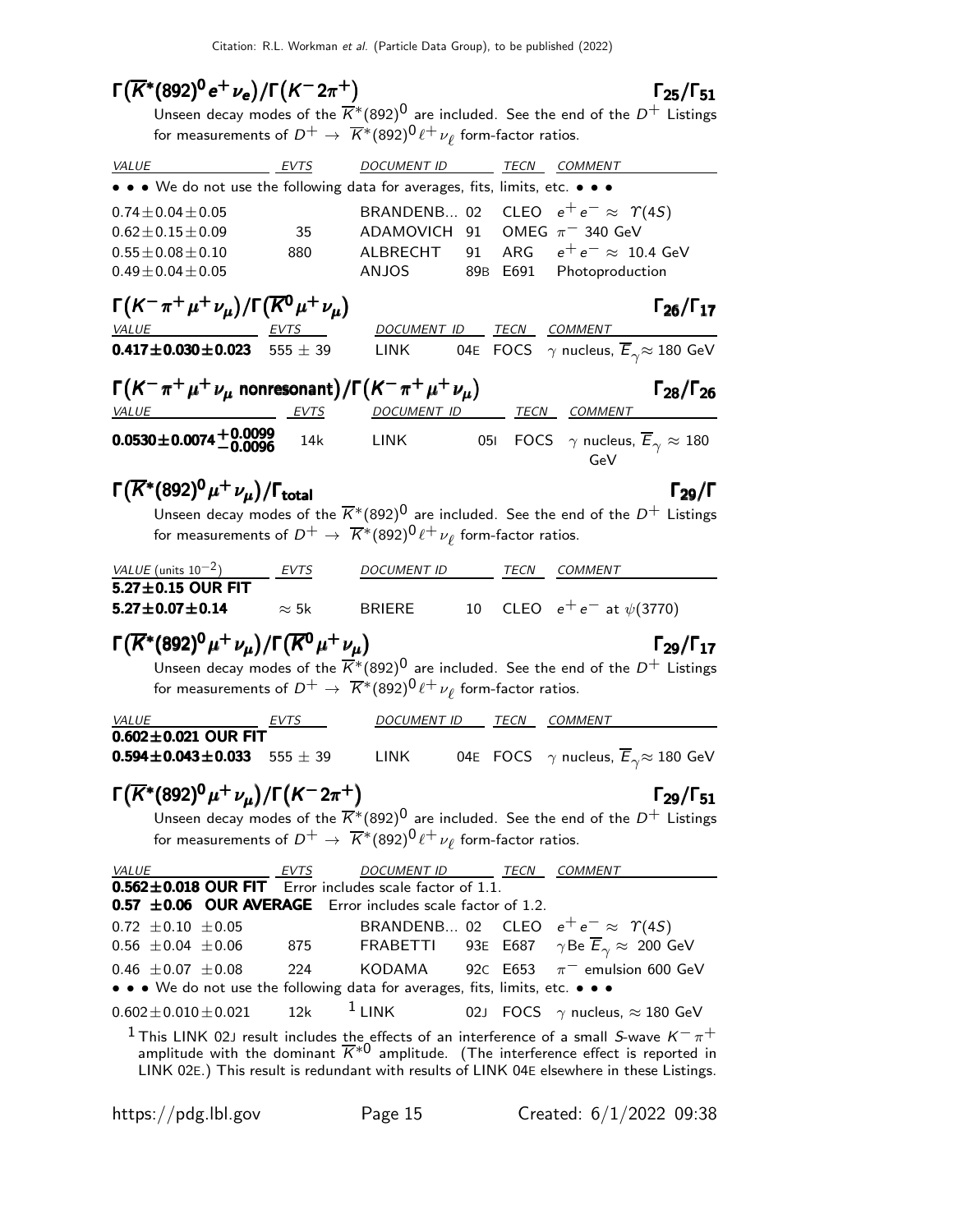| $\Gamma(K^-\pi^+\pi^0\mu^+\nu_\mu)/\Gamma(K^-\pi^+\mu^+\nu_\mu)$                                                                                                 |              |                                                                                                                                                                                                              |        |              |                                                                | $\Gamma_{30}/\Gamma_{26}$                       |
|------------------------------------------------------------------------------------------------------------------------------------------------------------------|--------------|--------------------------------------------------------------------------------------------------------------------------------------------------------------------------------------------------------------|--------|--------------|----------------------------------------------------------------|-------------------------------------------------|
| <b>VALUE</b>                                                                                                                                                     |              | DOCUMENT ID _______ TECN COMMENT                                                                                                                                                                             |        |              |                                                                |                                                 |
| < 0.042                                                                                                                                                          | 90           | FRABETTI 93E E687 $\gamma$ Be $\overline{E}_{\gamma} \approx$ 200 GeV                                                                                                                                        |        |              |                                                                |                                                 |
| $\Gamma(\overline{K}_1(1270)^0 e^+ \nu_e, \overline{K}_1^0 \rightarrow K^- \pi^+ \pi^0)/\Gamma_{\text{total}}$                                                   |              |                                                                                                                                                                                                              |        |              |                                                                | $\Gamma_{31}/\Gamma$                            |
| VALUE (units $10^{-3}$ ) EVTS                                                                                                                                    |              | DOCUMENT ID TECN COMMENT                                                                                                                                                                                     |        |              |                                                                |                                                 |
| $1.06 \pm 0.12 + 0.08$<br>-0.10                                                                                                                                  |              | $120$ $^{-1}$ ABLIKIM $^{-1}$ 19BH BES3 $e^+e^-$ at 3773 MeV                                                                                                                                                 |        |              |                                                                |                                                 |
|                                                                                                                                                                  |              | <sup>1</sup> ABLIKIM 19BH quotes B $(D^+ \to \overline{K}_1 (1270)^0 e^+ \nu_e) = (2.30 \pm 0.26 {+ 0.18 \atop - 0.21} \pm 0.25) \times$                                                                     |        |              |                                                                |                                                 |
|                                                                                                                                                                  |              | $10^{-3}$ , where the last uncertainty is due to ${\cal B}(\overline{K}_1(1270)^0\to\,K^-\,\pi^+\,\pi^0)=0.467\pm0.050.$                                                                                     |        |              |                                                                |                                                 |
| $\Gamma(\overline{K}_{0}^{*}(1430)^{0}\mu^{+}\nu_{\mu})/\Gamma(K^{-}\pi^{+}\mu^{+}\nu_{\mu})$                                                                    |              |                                                                                                                                                                                                              |        |              |                                                                | $\Gamma_{32}/\Gamma_{26}$                       |
|                                                                                                                                                                  |              | Unseen decay modes of the $\overline{K}_{0}^{*}(1430)^{0}$ are included.                                                                                                                                     |        |              |                                                                |                                                 |
| <b>VALUE</b>                                                                                                                                                     | $CL\%$       | <b>DOCUMENT ID</b>                                                                                                                                                                                           |        | TECN COMMENT |                                                                |                                                 |
| < 0.0064                                                                                                                                                         | 90           | <b>LINK</b>                                                                                                                                                                                                  |        |              | 051 FOCS $\gamma$ A, $\overline{E}_{\gamma} \approx 180$ GeV   |                                                 |
| $\Gamma(\overline{K}^*(1680)^0 \mu^+ \nu_{\mu}) / \Gamma(K^- \pi^+ \mu^+ \nu_{\mu})$                                                                             |              |                                                                                                                                                                                                              |        |              |                                                                | $\Gamma$ <sub>33</sub> / $\Gamma$ <sub>26</sub> |
|                                                                                                                                                                  |              | Unseen decay modes of the $\overline{K}^*(1680)^0$ are included.                                                                                                                                             |        |              |                                                                |                                                 |
| VALUE                                                                                                                                                            | CL%          | <b>DOCUMENT ID</b>                                                                                                                                                                                           |        | TECN COMMENT |                                                                |                                                 |
| < 0.04                                                                                                                                                           | 90           | LINK                                                                                                                                                                                                         |        |              | 051 FOCS $\gamma$ A, $\overline{E}_{\gamma}$ $\approx$ 180 GeV |                                                 |
| $\Gamma(\pi^0 e^+ \nu_e)/\Gamma_{\rm total}$                                                                                                                     |              |                                                                                                                                                                                                              |        |              |                                                                | $\Gamma_{34}/\Gamma$                            |
| VALUE $(\%)$                                                                                                                                                     | EVTS         |                                                                                                                                                                                                              |        |              | DOCUMENT ID TECN COMMENT                                       |                                                 |
| 0.372±0.017 OUR AVERAGE Error includes scale factor of 2.0.                                                                                                      |              |                                                                                                                                                                                                              |        |              |                                                                |                                                 |
| $0.363 \pm 0.008 \pm 0.005$                                                                                                                                      | 3.4k         |                                                                                                                                                                                                              |        |              | ABLIKIM 17S BES3 Using $\pi^{0} \rightarrow 2\gamma$           |                                                 |
| $0.405 \pm 0.016 \pm 0.009$<br>• • • We do not use the following data for averages, fits, limits, etc. • • •                                                     | 838          |                                                                                                                                                                                                              |        |              | <sup>1</sup> BESSON 09 CLEO $e^+e^-$ at $\psi(3770)$           |                                                 |
| $0.373 \pm 0.022 \pm 0.013$                                                                                                                                      |              |                                                                                                                                                                                                              |        |              | <sup>2</sup> DOBBS 08 CLEO See BESSON 09                       |                                                 |
| 0.44 $\pm$ 0.06 $\pm$ 0.03                                                                                                                                       | 63 $\pm$ 9   | <b>HUANG</b>                                                                                                                                                                                                 |        |              | 05B CLEO See DOBBS 08                                          |                                                 |
|                                                                                                                                                                  |              | <sup>1</sup> See the form-factor parameters near the end of this $D^+$ Listing.                                                                                                                              |        |              |                                                                |                                                 |
|                                                                                                                                                                  |              | <sup>2</sup> DOBBS 08 establishes $\left \frac{V_{cd}}{V_{cs}}\cdot \frac{f_+^{\pi}(0)}{f_+^{\pi}(0)}\right  = 0.188 \pm 0.008 \pm 0.002$ from the $D^+$ and $D^0$                                           |        |              |                                                                |                                                 |
|                                                                                                                                                                  |              |                                                                                                                                                                                                              |        |              |                                                                |                                                 |
|                                                                                                                                                                  |              | decays to $\overline{K}e^+\nu_e$ and $\pi e^+\nu_e$ . It finds $\Gamma(D^0 \to \pi^-e^+\nu_e)$ / $\Gamma(D^+ \to \pi^0e^+\nu_e)$ = 2.03 $\pm$ 0.14 $\pm$ 0.08; isospin invariance predicts the ratio is 2.0. |        |              |                                                                |                                                 |
|                                                                                                                                                                  |              |                                                                                                                                                                                                              |        |              |                                                                |                                                 |
| $\Gamma(\pi^0\mu^+\nu_{\mu})/\Gamma_{\rm total}$                                                                                                                 |              |                                                                                                                                                                                                              |        |              |                                                                | $\Gamma_{35}/\Gamma$                            |
| VALUE (%)<br>$0.350 \pm 0.011 \pm 0.010$                                                                                                                         | EVTS<br>1.3k | DOCUMENT ID<br>ABLIKIM                                                                                                                                                                                       |        | TECN         | <b>COMMENT</b><br>18AE BES3 $e^+e^-$ , 3773 MeV                |                                                 |
|                                                                                                                                                                  |              |                                                                                                                                                                                                              |        |              |                                                                |                                                 |
| $\Gamma(\eta e^+ \nu_e)/\Gamma_{\rm total}$                                                                                                                      |              |                                                                                                                                                                                                              |        |              |                                                                | $\Gamma_{36}/\Gamma$                            |
| VALUE (units $10^{-4}$ )                                                                                                                                         | EVTS         | DOCUMENT ID                                                                                                                                                                                                  |        | TECN         | <b>COMMENT</b>                                                 |                                                 |
| 11.1 $\pm$ 0.7 OUR AVERAGE                                                                                                                                       |              |                                                                                                                                                                                                              |        |              |                                                                |                                                 |
| $10.74 \pm 0.81 \pm 0.51$                                                                                                                                        | 373          | ABLIKIM                                                                                                                                                                                                      | $11\,$ |              | 18R BES3 $e^+e^-$ , 3773 MeV<br>CLEO $e^+e^-$ at $\psi(3770)$  |                                                 |
| 11.4 $\pm$ 0.9 $\pm$ 0.4<br>$\bullet\,\bullet\,\bullet\,$ We do not use the following data for averages, fits, limits, etc. $\bullet\,\bullet\,\bullet\,\bullet$ |              | YELTON                                                                                                                                                                                                       |        |              |                                                                |                                                 |
| 13.3 $\pm 2.0 \pm 0.6$                                                                                                                                           | 46           | <b>MITCHELL</b>                                                                                                                                                                                              |        |              | 09B CLEO See YELTON 11                                         |                                                 |
|                                                                                                                                                                  |              |                                                                                                                                                                                                              |        |              |                                                                |                                                 |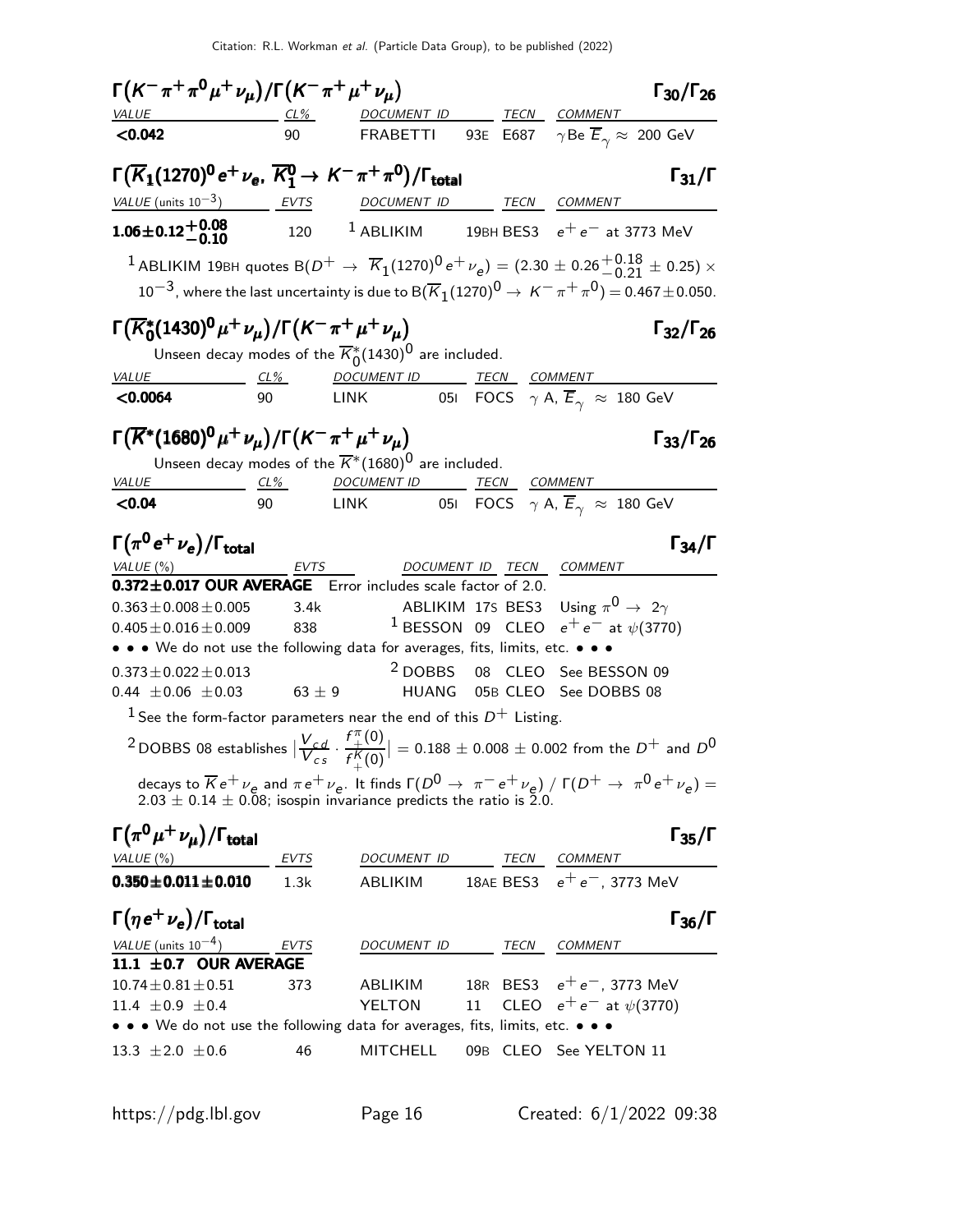#### $\Gamma(\eta \mu^+ \nu_{\mu})/\Gamma_{\text{total}}$  Γ<sub>37</sub>/Γ total37 VALUE (units  $10^{-4}$ ) EVTS DOCUMENT ID TECN COMMENT **10.41±1.12±0.05** 234 <sup>1</sup> ABLIKIM 20T BES3  $e^+e^-$ , 3773 MeV  $^{\text{1}}$  ABLIKIM 20T reports  $(10.4 \pm 1.0 \pm 0.5) \times 10^{-4}$  from a measurement of [Г $\left(D^+ \to$  $\eta\mu^+\,\nu_{\mu})$ / $\Gamma_{\rm total}] \times$  [B $(\eta \to\ 2\gamma)$ ] assuming B $(\eta \to\ 2\gamma)$   $=$  (39.41  $\pm$  0.20) $\times$   $10^{-2}$ , which we rescale to our best value B( $\eta \to 2\gamma$ ) = (39.36 ± 0.18) × 10<sup>-2</sup>. Our first error is their experiment's error and our second error is the systematic error from using our best value.  $\Gamma(\pi^-\pi^+e^+\nu_e)/\Gamma_{\rm total}$  Γ<sub>38</sub>/Γ total and the set of the set of the set of the set of the set of the set of the set of the set of the set of t VALUE (units  $10^{-3}$ ) EVTS DOCUMENT ID TECN COMMENT **2.449±0.074±0.073** 1.7k ABLIKIM 19C BES3  $e^+e^-$  at 3773 MeV  $\Gamma(f_0(500)^0 e^+ \nu_e, f_0(500)^0 \to \pi^+ \pi^-)/\Gamma(\pi^- \pi^+ e^+ \nu_e)$  Γ39/Γ38  $\Gamma_{39}/\Gamma_{38}$ VALUE (units  $10^{-2}$ ) EVTS DOCUMENT ID TECN COMMENT **25.7** $\pm$ **1.6** $\pm$ **1.1** 1.5k ABLIKIM 19c BES3  $\pi^{-} \pi^{+} e^{+} \nu_{e}$  events  $\Gamma(\rho^0 e^+ \nu_e)/\Gamma_{\rm total}$  Γ<sub>40</sub>/Γ total and the contract of the contract of the contract of the contract of the contract of the contract of the c VALUE (units  $10^{-3}$ ) EVTS DOCUMENT ID TECN COMMENT  $2.18^{+0.17}_{-0.25}$  OUR FIT  $2.17\pm0.12{+0.12\atop-0.22}$  $447 \pm 25$  1 DOBBS 13 CLEO  $e^+ e^-$  at  $\psi(3770)$ • • • We do not use the following data for averages, fits, limits, etc. • • •  $\frac{1}{2}$  2.1 + 0.4 + 0.1  $\frac{1}{2}$  + 6  $\frac{2}{2}$  HUANG 05B CLEO See 2.1  $\pm$  0.4  $\pm$  0.1 27  $\pm$  6 05B CLEO See DOBBS 13 <sup>1</sup>DOBBS 13 finds  $\Gamma(D^0 \rightarrow \rho^- e^+ \nu_e)$  / 2  $\Gamma(D^+ \rightarrow \rho^0 e^+ \nu_e) = 1.03 \pm 0.09^{+0.08}_{-0.02}$ ; isospin invariance predicts the ratio is 1.0.  $^2$ HUANG 05B finds Γ $(D^0 \rightarrow \ \rho^- e^+ \nu_e)$  / 2 Γ $(D^+ \rightarrow \ \rho^0 e^+ \nu_e) = 1.2 {+0.4 \atop -0.3}$  $^{+0.4}_{-0.3}$   $\pm$  0.1; isospin invariance predicts the ratio is 1.0. Γ(ρ<sup>0</sup> e<sup>+</sup> ν<sub>e</sub>)/Γ(π<sup>-</sup> π<sup>+</sup> e<sup>+</sup> ν<sub>e</sub>) Γ<sub>40</sub>/Γ<sub>38</sub>  $\Gamma_{40}/\Gamma_{38}$ VALUE (units  $10^{-2}$ ) EVTS DOCUMENT ID TECN COMMENT **76.0** $\pm$ **1.7** $\pm$ **1.1** 1.5k ABLIKIM 19c BES3  $\pi^-\pi^+e^+\nu_e$  events Γ(ρ<sup>0</sup> e<sup>+</sup> ν<sub>e</sub>)/Γ( $\overline{K}$ \*(892)<sup>0</sup> e<sup>+</sup> ν<sub>e</sub>) Γ<sub>40</sub>/Γ<sub>25</sub>  $\Gamma_{40}/\Gamma_{25}$ DOCUMENT ID TECN COMMENT  $0.0404^{+0.0033}_{-0.0050}$  OUR FIT **0.045 ±0.014 ±0.009** 49 <sup>1</sup> AITALA 97 E791  $\pi^-$  nucleus, 500 GeV  $^1$  AITALA 97 explicitly subtracts  $D^+ \rightarrow \, \eta' \, e^+ \, \nu_{\bm e}$  and other backgrounds to get this result. Γ $(\rho^{0}\mu^{+}\nu_{\mu})/\Gamma(\overline{K}^{*}(892)^{0}\mu^{+}\nu_{\mu})$  Γ<sub>41</sub>/Γ<sub>29</sub>  $\Gamma_{41}/\Gamma_{29}$ DOCUMENT ID TECN COMMENT **0.045±0.007 OUR AVERAGE** Error includes scale factor of 1.1.<br>0.041±0.006±0.004 320 ± 44 LINK 06B FOCS LINK 06B FOCS  $\gamma$  A,  $\overline{E}_{\gamma} \approx 180$  GeV<br>
<sup>1</sup> AITALA 97 E791  $\pi^-$  nucleus. 500 GeV  $0.051 \pm 0.015 \pm 0.009$  54 1 AITALA 97 E791  $\pi^-$  nucleus, 500 GeV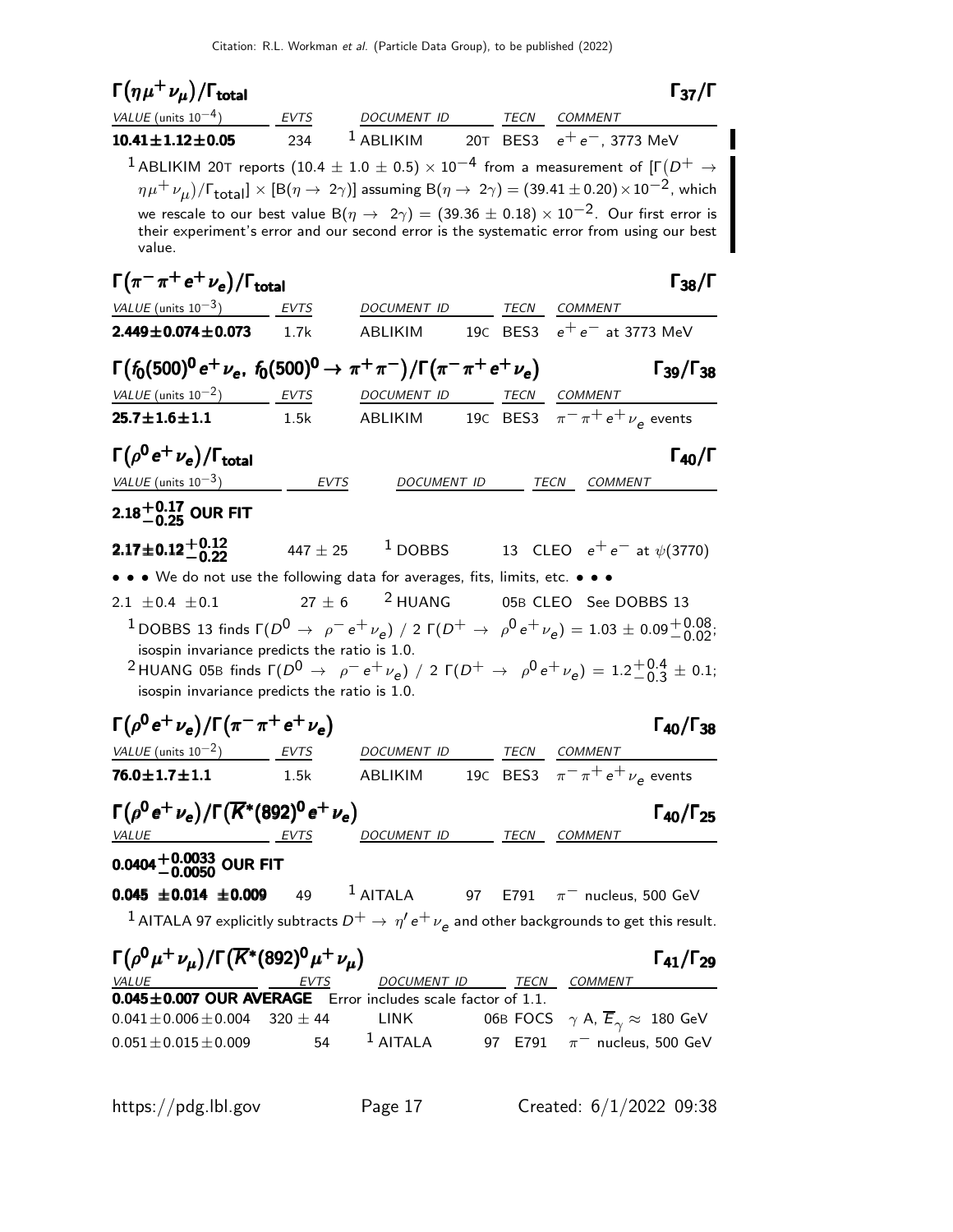$0.079 \pm 0.019 \pm 0.013$  39 <sup>2</sup> FRABETTI 97 E687  $\gamma$  Be,  $\overline{E}_{\gamma} \approx 220$  GeV

 $^{\text{1}}$  AITALA 97 explicitly subtracts  $D^+ \, \rightarrow \, \, \eta' \mu^+ \nu_{\mu}$  and other backgrounds to get this

result. 2 Because the reconstruction efficiency for photons is low, this FRABETTI 97 result also includes any  $D^+ \to~\eta' \mu^+ \nu_\mu^{} \to~\gamma \rho^0 \mu^+ \nu_\mu^{}$  events in the numerator.

| $\Gamma(\omega e^+ \nu_e)/\Gamma_{\rm total}$                                       |                                                 |                          |                  | $\Gamma_{42}/\Gamma$                                                                                                                            |
|-------------------------------------------------------------------------------------|-------------------------------------------------|--------------------------|------------------|-------------------------------------------------------------------------------------------------------------------------------------------------|
| VALUE (units $10^{-3}$ )                                                            | EVTS                                            |                          | DOCUMENT ID TECN | COMMENT                                                                                                                                         |
| 1.69±0.11 OUR AVERAGE                                                               |                                                 |                          |                  |                                                                                                                                                 |
| $1.63 \pm 0.11 \pm 0.08$                                                            | 491 $\pm$ 32                                    |                          |                  | ABLIKIM 15w BES3 292 fb <sup>-1</sup> , 3773 MeV                                                                                                |
| $1.82 \pm 0.18 \pm 0.07$                                                            | $129 \pm 13$                                    | <b>DOBBS</b>             |                  | 13 CLEO $e^+e^-$ at $\psi$ (3770)                                                                                                               |
| • • • We do not use the following data for averages, fits, limits, etc. • • •       |                                                 |                          |                  |                                                                                                                                                 |
| 1.6 $^{+0.7}_{-0.6}$ $\pm$ 0.1                                                      | $7.6 + 3.3$                                     | <b>HUANG</b>             |                  | 05B CLEO See DOBBS 13                                                                                                                           |
| $\Gamma(\omega e^+ \nu_e)/\Gamma(\pi^-\pi^+e^+\nu_e)$                               |                                                 |                          |                  | $\Gamma_{42}/\Gamma_{38}$                                                                                                                       |
| $VALUE$ (units $10^{-2}$ ) EVTS                                                     |                                                 | DOCUMENT ID              |                  | TECN COMMENT                                                                                                                                    |
| $1.28 \pm 0.41 \pm 0.15$                                                            | 1.5k                                            | ABLIKIM                  |                  | 19C BES3 $\pi^{-} \pi^{+} e^{+} \nu_{\rho}$ events                                                                                              |
| $\Gamma(\omega \mu^+ \nu_{\mu})/\Gamma_{\rm total}$                                 |                                                 |                          |                  | $\Gamma_{43}/\Gamma$                                                                                                                            |
| VALUE (units $10^{-4}$ ) EVTS                                                       |                                                 | DOCUMENT ID TECN COMMENT |                  |                                                                                                                                                 |
| $17.7 + 2.1 + 0.1$                                                                  | 194                                             |                          |                  | <sup>1</sup> ABLIKIM 20H BES3 $e^+e^-$ , 3773 MeV                                                                                               |
|                                                                                     |                                                 |                          |                  | $^{\text{1}}$ ABLIKIM 20H reports (17.7 $\pm$ 1.8 $\pm$ 1.1) $\times$ 10 $^{-4}$ from a measurement of [F( $D^+$ $\rightarrow$                  |
|                                                                                     |                                                 |                          |                  | $(\omega \mu^+ \nu_\mu)/\Gamma_{\text{total}}] \times [B(\omega(782) \to \pi^+ \pi^- \pi^0)]$ assuming $B(\omega(782) \to \pi^+ \pi^- \pi^0) =$ |
|                                                                                     |                                                 |                          |                  | $(89.3 \pm 0.6) \times 10^{-2}$ , which we rescale to our best value B( $\omega(782) \rightarrow \pi^{+}\pi^{-}\pi^{0}) =$                      |
|                                                                                     |                                                 |                          |                  | $(89.2 \pm 0.7) \times 10^{-2}$ . Our first error is their experiment's error and our second error is                                           |
|                                                                                     | the systematic error from using our best value. |                          |                  |                                                                                                                                                 |
|                                                                                     |                                                 |                          |                  |                                                                                                                                                 |
| $\Gamma(\eta'(958)\,\mathrm{e}^+\,\nu_\mathrm{e})/\Gamma_\mathrm{total}$            |                                                 |                          |                  | $\Gamma_{44}/\Gamma$                                                                                                                            |
| VALUE (units $10^{-4}$ ) CL% EVTS                                                   |                                                 | DOCUMENT ID              | TECN             | <b>COMMENT</b>                                                                                                                                  |
| 2.0 $\pm$ 0.4 OUR AVERAGE                                                           |                                                 |                          |                  |                                                                                                                                                 |
| $1.91 \pm 0.51 \pm 0.13$                                                            | 32                                              | ABLIKIM                  |                  | 18R BES3 $e^+e^-$ , 3773 MeV                                                                                                                    |
| $2.16 \pm 0.53 \pm 0.07$                                                            |                                                 | YELTON                   | 11               | CLEO $e^+e^-$ at $\psi(3770)$                                                                                                                   |
| • • We do not use the following data for averages, fits, limits, etc. • • •         |                                                 |                          |                  |                                                                                                                                                 |
| < 3.5                                                                               | 90                                              | MITCHELL                 |                  | 09B CLEO See YELTON 11                                                                                                                          |
| $\Gamma(a(980)^0 e^+ \nu_e$ , $a(980)^0 \rightarrow \eta \pi^0)/\Gamma_{\rm total}$ |                                                 |                          |                  | $\Gamma_{45}/\Gamma$                                                                                                                            |
| VALUE (units $10^{-4}$ ) EVTS                                                       |                                                 | DOCUMENT ID TECN COMMENT |                  |                                                                                                                                                 |
|                                                                                     |                                                 |                          |                  | <b>1.66<sup>+0.81</sup> ±0.11</b> 10 <sup>+5</sup> 1 ABLIKIM 18F BES3 $e^+e^-$ at 3773 MeV                                                      |
| <sup>1</sup> Signal observed at 2.9 $\sigma$ C.L.                                   |                                                 |                          |                  |                                                                                                                                                 |

| $\Gamma(b_1(1235)^0 e^+ \nu_e, b_1^0 \to \omega \pi^0)/\Gamma_{\text{total}}$ |     |             |      | $\Gamma_{46}/\Gamma$          |
|-------------------------------------------------------------------------------|-----|-------------|------|-------------------------------|
| <i>VALUE</i>                                                                  | CL% | DOCUMENT ID | TFCN | COMMENT                       |
| $<$ 1.75 $\times$ 10 <sup>-4</sup>                                            | 90  | ABI IKIM    |      | 20AF BES3 $e^+e^-$ , 3773 MeV |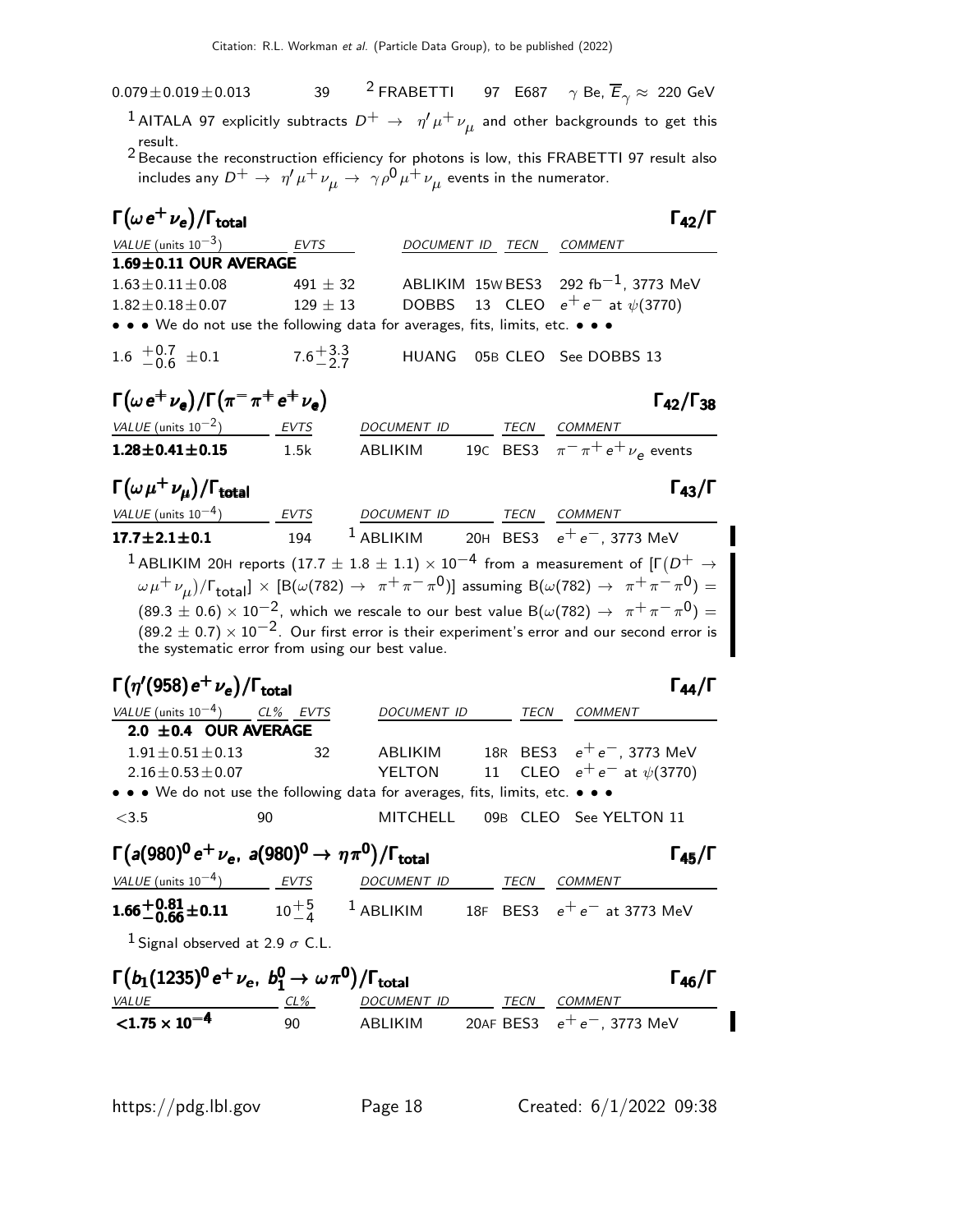# $\Gamma(\phi e^+ \nu_e)/\Gamma_{\rm total}$  Γ<sub>47</sub>/Γ

# $\Gamma_{47}/\Gamma$

|                                                                                                                                                                                                           |        | Unseen decay modes of the $\phi$ are included.                        |    |                                                                                                              |
|-----------------------------------------------------------------------------------------------------------------------------------------------------------------------------------------------------------|--------|-----------------------------------------------------------------------|----|--------------------------------------------------------------------------------------------------------------|
| <b>VALUE</b><br>$CL\%$                                                                                                                                                                                    |        | DOCUMENT ID TECN COMMENT                                              |    |                                                                                                              |
| $\times$ 10 <sup>-5</sup><br>< 1.3                                                                                                                                                                        | 90     |                                                                       |    | ABLIKIM $15$ W BES3 292 fb $^{-1}$ , 3773 MeV                                                                |
| • • • We do not use the following data for averages, fits, limits, etc. • • •                                                                                                                             |        |                                                                       |    |                                                                                                              |
| $\times$ 10 $^{-4}$<br>${<}0.9$                                                                                                                                                                           | 90     | YELTON                                                                |    | 11 CLEO $e^+e^-$ at $\psi(3770)$                                                                             |
| $<$ 1.6 $\times$ 10 $^{-4}$                                                                                                                                                                               | 90     | <b>MITCHELL</b>                                                       |    | 09B CLEO See YELTON 11                                                                                       |
| < 0.0201                                                                                                                                                                                                  | 90     | ABLIKIM                                                               |    | 06P BES2 $e^+e^-$ at 3773 MeV                                                                                |
| < 0.0209                                                                                                                                                                                                  | 90     | BAI                                                                   | 91 | MRK3 $e^+e^- \approx 3.77$ GeV                                                                               |
| $\Gamma\big(D^0\,\mathrm{e}^+\,\nu_\mathrm{e}\big)/\Gamma_\mathrm{total}$                                                                                                                                 |        |                                                                       |    | $\Gamma_{48}/\Gamma$                                                                                         |
| <b>VALUE</b>                                                                                                                                                                                              | $CL\%$ | DOCUMENT ID TECN COMMENT                                              |    |                                                                                                              |
| $< 1.0 \times 10^{-4}$                                                                                                                                                                                    | 90     |                                                                       |    | ABLIKIM 17AD BES3 $e^+e^-$ at 3.773 GeV                                                                      |
|                                                                                                                                                                                                           |        | Hadronic modes with a $\overline{K}$ or $\overline{K}K\overline{K}$ - |    |                                                                                                              |
| $\Gamma(K_S^0\pi^+)$ / $\Gamma_{\text{total}}$                                                                                                                                                            |        |                                                                       |    | $\Gamma_{49}/\Gamma$                                                                                         |
| VALUE (units $10^{-2}$ )                                                                                                                                                                                  |        | EVTS DOCUMENT ID TECN COMMENT                                         |    |                                                                                                              |
| $1.562 \pm 0.031$ OUR FIT                                                                                                                                                                                 |        | Error includes scale factor of 1.7.                                   |    |                                                                                                              |
| $1.591 \pm 0.006 \pm 0.030$                                                                                                                                                                               | 94k    | ABLIKIM                                                               |    | 18W BES3 $e^+e^-$ , 3773 MeV                                                                                 |
| • • • We do not use the following data for averages, fits, limits, etc. • • •                                                                                                                             |        |                                                                       |    |                                                                                                              |
| $1.526 \pm 0.022 \pm 0.038$                                                                                                                                                                               |        | $1$ DOBBS                                                             |    | 07 CLEO See MENDEZ 10                                                                                        |
| $1.55 \pm 0.05 \pm 0.06$                                                                                                                                                                                  | 2.2k   | $1$ HE                                                                |    | 05 CLEO See DOBBS 07                                                                                         |
| 1.6 $\pm 0.3$ $\pm 0.1$                                                                                                                                                                                   | 161    | ADLER                                                                 |    | 88C MRK3 $e^+e^-$ 3.77 GeV                                                                                   |
| supersedes HE 05.                                                                                                                                                                                         |        |                                                                       |    | $1$ DOBBS 07 and HE 05 use single- and double-tagged events in an overall fit. DOBBS 07                      |
|                                                                                                                                                                                                           |        |                                                                       |    |                                                                                                              |
| $\Gamma(K_S^0 \pi^+)/\Gamma(K^- 2\pi^+)$                                                                                                                                                                  |        |                                                                       |    | $\Gamma_{49}/\Gamma_{51}$                                                                                    |
| VALUE <u>EVTS</u>                                                                                                                                                                                         |        | DOCUMENT ID TECN COMMENT                                              |    |                                                                                                              |
| 0.167 ±0.004 OUR FIT Error includes scale factor of 2.4.                                                                                                                                                  |        |                                                                       |    |                                                                                                              |
| 0.162 ±0.009 OUR AVERAGE Error includes scale factor of 4.5.                                                                                                                                              |        |                                                                       |    |                                                                                                              |
| $0.171 \pm 0.002 \pm 0.002$                                                                                                                                                                               |        | <b>BONVICINI</b>                                                      |    | 14 CLEO All CLEO-c runs                                                                                      |
| $0.1530 \pm 0.0023 \pm 0.0016$ 10.6k LINK                                                                                                                                                                 |        |                                                                       |    | 02B FOCS $\gamma$ nucleus, $\overline{E}_{\gamma} \approx 180$ GeV                                           |
| • • • We do not use the following data for averages, fits, limits, etc. • • •                                                                                                                             |        |                                                                       |    |                                                                                                              |
| $0.1682 \pm 0.0012 \pm 0.0037$                                                                                                                                                                            | 30k    | MENDEZ                                                                | 10 | CLEO See BONVICINI 14                                                                                        |
| $0.174 \pm 0.012 \pm 0.011$                                                                                                                                                                               | 473    |                                                                       |    | <sup>1</sup> BISHAI 97 CLEO $e^+e^- \approx \Upsilon(4S)$                                                    |
| $0.137 \pm 0.015 \pm 0.016$ 264 ANJOS 90C E691 Photoproduction                                                                                                                                            |        |                                                                       |    |                                                                                                              |
| <sup>1</sup> See BISHAI 97 for an isospin analysis of $D^+ \rightarrow \overline{K} \pi$ amplitudes.                                                                                                      |        |                                                                       |    |                                                                                                              |
| $\Gamma(K^0_I\pi^+)/\Gamma_{\text{total}}$                                                                                                                                                                |        |                                                                       |    | $\Gamma_{50}/\Gamma$                                                                                         |
|                                                                                                                                                                                                           |        |                                                                       |    |                                                                                                              |
|                                                                                                                                                                                                           |        |                                                                       |    |                                                                                                              |
| $\frac{VALUE \text{ (units 10}^{-2})}{1.460 \pm 0.040 \pm 0.035}$ $\frac{EVTS}{2023 \pm 54}$ $\frac{DOCUMENT \text{ ID}}{1 \text{ HE}}$ $\frac{TECN}{08}$ $\frac{COMMENT}{CLEO}$ $e^+e^-$ at $\psi(3770)$ |        |                                                                       |    |                                                                                                              |
| (DOBBS 07 and HE 08) is $+0.022 \pm 0.016 \pm 0.018$ .                                                                                                                                                    |        |                                                                       |    | $^1$ The difference of CLEO $D^+ \rightarrow K_S^0 \pi^+$ and $K_L^0 \pi^+$ branching fractions over the sum |
| $\Gamma(K^-2\pi^+)/\Gamma_{\rm total}$                                                                                                                                                                    |        |                                                                       |    | $\Gamma_{51}/\Gamma$                                                                                         |
|                                                                                                                                                                                                           |        |                                                                       |    |                                                                                                              |
| $\frac{VALUE \text{ (units 10}^{-2})}{9.38 \pm 0.16}$ OUR FIT Error includes scale factor of 1.6. TECN COMMENT<br>$9.224 \pm 0.059 \pm 0.157$                                                             |        |                                                                       |    | BONVICINI 14 CLEO All CLEO-c runs                                                                            |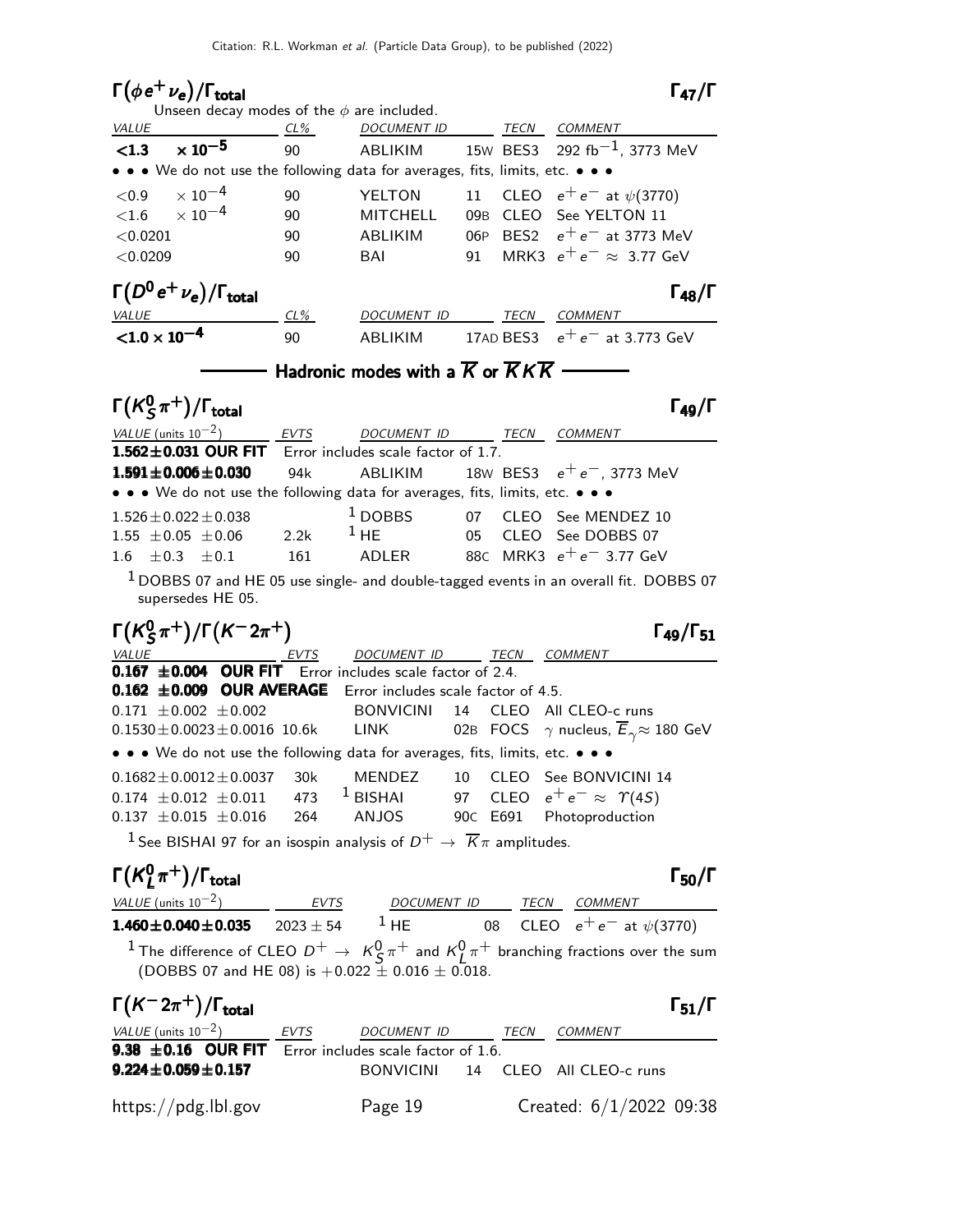• • • We do not use the following data for averages, fits, limits, etc. • • •

| 9.14 $\pm$ 0.10 $\pm$ 0.17                       |             | $1$ DOBBS           |     | 07 CLEO See BONVICINI 14                                                        |
|--------------------------------------------------|-------------|---------------------|-----|---------------------------------------------------------------------------------|
| 9.5 $\pm$ 0.2 $\pm$ 0.3                          | 15.1k       | $1$ HF              | 05. | CLEO See DOBBS 07                                                               |
| 9.3 $\pm$ 0.6 $\pm$ 0.8                          | 1502        | <sup>2</sup> BALEST |     | 94 CLEO $e^+e^- \approx \Upsilon(45)$                                           |
| 6.4 $\begin{array}{cc} +1.5 \\ -1.4 \end{array}$ |             | $3$ BARLAG          |     | 92c ACCM $\pi$ <sup>-</sup> Cu 230 GeV                                          |
| 9.1 $\pm 1.3$ $\pm 0.4$<br>$9.1 + 1.9$           | 1164<br>239 | ADI FR              |     | 88C MRK3 $e^+e^-$ 3.77 GeV<br><sup>4</sup> SCHINDLER 81 MRK2 $e^+e^-$ 3.771 GeV |

<sup>1</sup> DOBBS 07 and HE 05 use single- and double-tagged events in an overall fit. DOBBS 07 supersedes HE 05.

<sup>2</sup> BALEST 94 measures the ratio of  $D^+ \rightarrow K^-\pi^+\pi^+$  and  $D^0 \rightarrow K^-\pi^+$  branching fractions to be 2.35  $\pm$  0.16  $\pm$  0.16 and uses their absolute measurement of the  $D^0 \rightarrow$  $K^-\pi^+$  fraction (AKERIB 93).

3 BARLAG 92<sup>C</sup> computes the branching fraction by topological normalization.

<sup>4</sup> SCHINDLER 81 (MARK-2) measures  $\sigma(e^+e^-\rightarrow \psi(3770))\times$  branching fraction to be  $0.38 \pm 0.05$  nb. We use the MARK-3 (ADLER 88C) value of  $\sigma = 4.2 \pm 0.6 \pm 0.3$  nb.

#### See the related review(s):

[Review of Multibody Charm Analyses](http://pdg.lbl.gov/2022/reviews/rpp2021-rev-d-meson-dalitz-plot-analyses.pdf)

# $\Gamma((K^-\pi^+)_{S-\text{wave}}\pi^+)/\Gamma(K^-2\pi^+)$  Γ<sub>52</sub>/Γ<sub>51</sub>

This is the "fit fraction" from the Dalitz-plot analysis. The  $K^-\pi^+$  S-wave includes a broad scalar  $\kappa\;(\overline{K}_0^*(700)),$  the  $\overline{K}_0^*(1430)^0,$  and non-resonant background.

| $\alpha$ b. began beginn $\alpha$ ( $\alpha$ ) ( $\alpha$ b)), end $\alpha$ ) ( $\alpha$ $\alpha$ ) , and non-security babiles barrar |                          |  |                                  |
|---------------------------------------------------------------------------------------------------------------------------------------|--------------------------|--|----------------------------------|
| <i>VALUE</i>                                                                                                                          | DOCUMENT ID TECN COMMENT |  |                                  |
| $0.801 \pm 0.012$ OUR AVERAGE                                                                                                         |                          |  |                                  |
| $0.8024 \pm 0.0138 \pm 0.0043$                                                                                                        | $1$ LINK                 |  | 09 FOCS MIPWA fit, 53k evts      |
| $0.838 \pm 0.038$                                                                                                                     | <sup>2</sup> BONVICINI   |  | 08A CLEO QMIPWA fit, 141k evts   |
| $0.786 \pm 0.014 \pm 0.018$                                                                                                           | AITALA                   |  | 06 E791 Dalitz fit, 15.1k events |
| • • • We do not use the following data for averages, fits, limits, etc. • • •                                                         |                          |  |                                  |
| $0.8323 \pm 0.0150 \pm 0.0008$                                                                                                        | $3$ LINK                 |  | 07B FOCS See LINK 09             |
|                                                                                                                                       |                          |  |                                  |

<sup>1</sup> This LINK 09 model-independent partial-wave analysis of the  $K^-\pi^+$  S-wave slices the  $K^-\pi^+$  mass range into 39 bins.

 $2$  The BONVICINI 08A QMIPWA (quasi-model-independent partial-wave analysis) of the  $K^-\pi^+$  S-wave amplitude slices the  $K^-\pi^+$  mass range into 26 bins but keeps the Breit-Wigner  $\overline{K}_0^*(1430)^0$ .

 $3$  This LINK 07B fit uses a K matrix. The  $K^-\pi^+$  S-wave fit fraction given above breaks down into  $(207.3 \pm 25.5 \pm 12.4)\%$  isospin-1/2 and  $(40.5 \pm 9.6 \pm 3.2)\%$  isospin-3/2 with large interference between the two. The isospin-1/2 component includes the  $\kappa$  (or  $\overline{K}_0^*(700)^0$ ) and  $\overline{K}_0^*(1430)^0$ .

| $\Gamma(\overline{K}_{0}^{*}(700)^{0}\pi^{+}, \overline{K}_{0}^{*}(700) \rightarrow K^{-}\pi^{+})/\Gamma(K^{-}2\pi^{+})$<br>This is the "fit fraction" from the Dalitz-plot analysis. |                    |    |      |                | $\Gamma_{53}/\Gamma_{51}$ |
|---------------------------------------------------------------------------------------------------------------------------------------------------------------------------------------|--------------------|----|------|----------------|---------------------------|
| <b>VALUE</b>                                                                                                                                                                          | <b>DOCUMENT ID</b> |    | TECN | COMMENT        |                           |
| • • • We do not use the following data for averages, fits, limits, etc. • • •                                                                                                         |                    |    |      |                |                           |
| $0.478 \pm 0.121 \pm 0.053$                                                                                                                                                           | AITALA             | 02 | E791 | See AITALA 06  |                           |
|                                                                                                                                                                                       |                    |    |      |                | $\Gamma_{54}/\Gamma_{51}$ |
| $\Gamma(\overline{K}_0^*(1430)^0 \pi^+, \overline{K}_0^*(1430)^0 \to K^- \pi^+)/\Gamma(K^- 2\pi^+)$<br>This is the "fit fraction" from the Dalitz-plot analysis.                      |                    |    |      |                |                           |
| VALUE                                                                                                                                                                                 | <b>DOCUMENT ID</b> |    | TECN | <b>COMMENT</b> |                           |

 $\Gamma_{52}/\Gamma_{51}$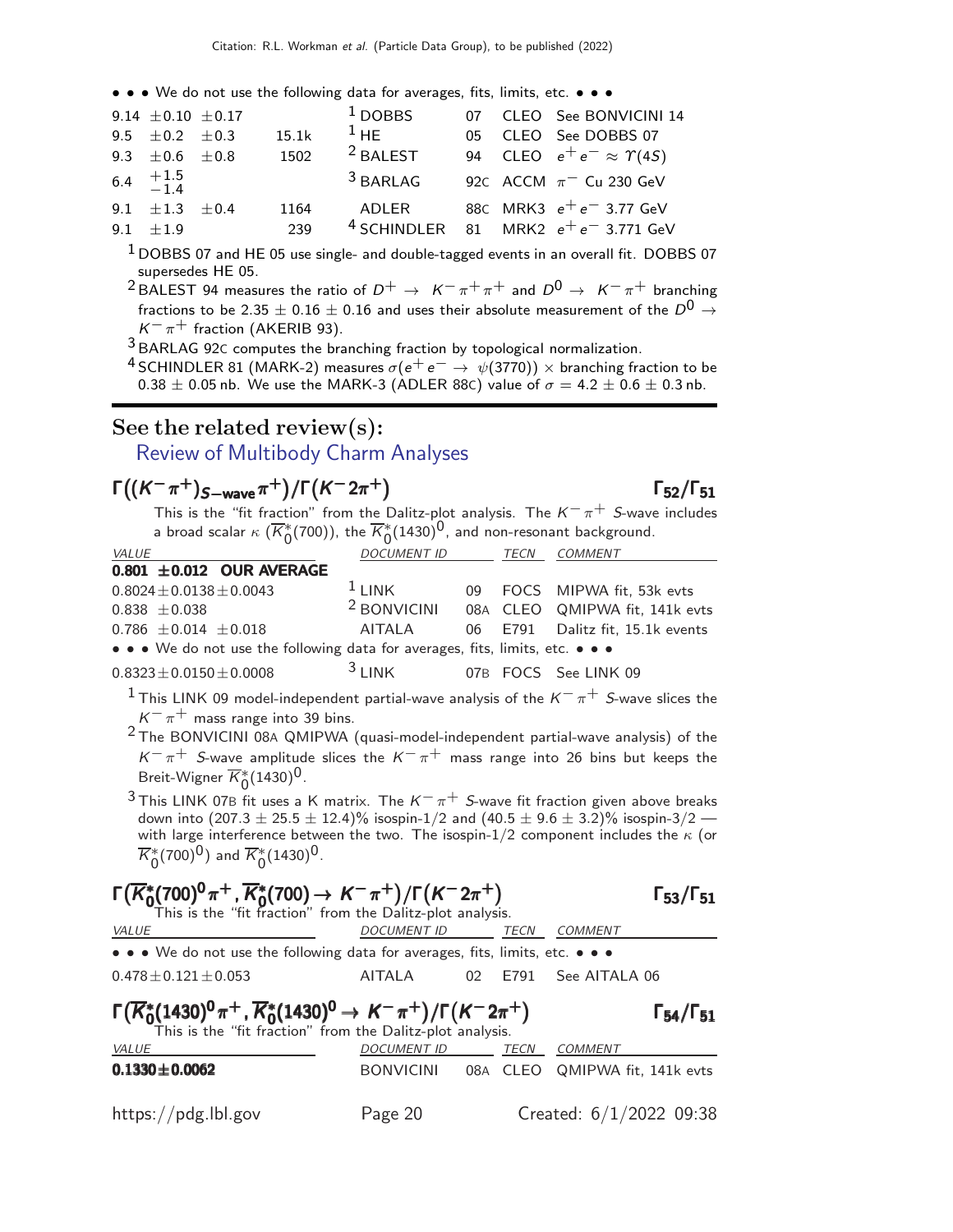• • • We do not use the following data for averages, fits, limits, etc. • • •

| $0.125 \pm 0.014 \pm 0.005$ | AITAI A  |  | 02 E791 See AITALA 06          |
|-----------------------------|----------|--|--------------------------------|
| $0.284 \pm 0.022 \pm 0.059$ | FRABETTI |  | 94G E687 Dalitz fit. 8800 evts |
| $0.248 \pm 0.019 \pm 0.017$ | ANJOS.   |  | 93 E691 $\gamma$ Be 90–260 GeV |

# $\Gamma(\overline{K^*}(892)^0 \pi^+, \overline{K^*}(892)^0 \to K^- \pi^+) / \Gamma(K^- 2\pi^+)$  Γ<sub>55</sub>/Γ<sub>51</sub>

 $Γ_{55}/Γ_{51}$ 

|                                                                               |         | This is the "fit fraction" from the Dalitz-plot analysis. |                 |             |                          |
|-------------------------------------------------------------------------------|---------|-----------------------------------------------------------|-----------------|-------------|--------------------------|
| <b>VALUE</b>                                                                  |         | <b>DOCUMENT ID</b>                                        |                 | <b>TECN</b> | <b>COMMENT</b>           |
| $0.111 \pm 0.012$ OUR AVERAGE Error includes scale factor of 3.7.             |         |                                                           |                 |             |                          |
| $0.1236 \pm 0.0034 \pm 0.0034$                                                |         | LINK                                                      | 09              |             | FOCS MIPWA fit. 53k evts |
| $0.0988 \pm 0.0046$                                                           |         | BONVICINI                                                 |                 | 08A CLEO    | QMIPWA fit, 141k evts    |
| $0.119 \pm 0.002 \pm 0.020$                                                   |         | AITALA                                                    | 06              | E791        | Dalitz fit, 15.1k events |
| • • • We do not use the following data for averages, fits, limits, etc. • • • |         |                                                           |                 |             |                          |
| $0.1361 + 0.0041 + 0.0030$                                                    |         | $1$ LINK                                                  | 07 <sub>B</sub> | FOCS        | See LINK 09              |
| $0.123 + 0.010 + 0.009$                                                       |         | AITALA                                                    | 02              | F791        | See AITALA 06            |
| $0.137 \pm 0.006 \pm 0.009$                                                   |         | <b>FRABETTI</b>                                           |                 | 94G E687    | Dalitz fit, 8800 evts    |
| $0.170 \pm 0.009 \pm 0.034$                                                   |         | <b>ANJOS</b>                                              | 93              | E691        | $\gamma$ Be 90-260 GeV   |
| $+0.04$<br>0.14                                                               | $+0.04$ | ALVAREZ                                                   | 91 B            | NA14        | Photoproduction          |
| 0.13<br>$+0.01$                                                               | $+0.07$ | ADLER                                                     | 87              | MRK3        | $e^+e^-$ 3.77 GeV        |
|                                                                               |         |                                                           |                 |             |                          |

 $1$  The statistical error on this LINK 07B value is corrected in LINK 09.

# $\Gamma(\overline{K^*}(1410)^0 \pi^+, \overline{K^*}^0 \to K^- \pi^+) / \Gamma(K^- 2 \pi^+)$  Γ<sub>56</sub>/Γ<sub>51</sub>

Γ<sub>56</sub>/Γ<sub>51</sub>

 $\Gamma_{57}/\Gamma_{51}$ 

| <i>VALUE</i> (units $10^{-3}$ )                                               | DOCUMENT ID      | TECN | COMMENT                        |
|-------------------------------------------------------------------------------|------------------|------|--------------------------------|
| not seen                                                                      | LINK             |      | 09 FOCS MIPWA fit. 53k eyts    |
| not seen                                                                      | <b>BONVICINI</b> |      | 08A CLEO QMIPWA fit, 141k evts |
| • • • We do not use the following data for averages, fits, limits, etc. • • • |                  |      |                                |
| $4.8 \pm 2.1 \pm 1.7$                                                         | I INK            |      | 07B FOCS See LINK 09           |

# $\Gamma(\overline{K}_2^*(1430)^0 \pi^+, \overline{K}_2^*(1430)^0 \to K^- \pi^+) / \Gamma(K^- 2\pi^+)$   $\Gamma_{57}/\Gamma_{51}$

This is the "fit fraction" from the Dalitz-plot analysis.

| VALUE (units $10^{-2}$ ) |                                                                               | <b>DOCUMENT ID</b> |     | TECN    | COMMENT                                                                            |
|--------------------------|-------------------------------------------------------------------------------|--------------------|-----|---------|------------------------------------------------------------------------------------|
|                          |                                                                               |                    |     |         | 0.24 ±0.08 OUR AVERAGE Error includes scale factor of 2.2. See the ideogram below. |
| $0.58 \pm 0.10 \pm 0.06$ |                                                                               | LINK               | 09  |         | FOCS MIPWA fit, 53k evts                                                           |
| $0.204 \pm 0.040$        |                                                                               | <b>BONVICINI</b>   |     |         | 08A CLEO QMIPWA fit, 141k evts                                                     |
| $0.2 \pm 0.1 \pm 0.1$    |                                                                               | AITALA             |     | 06 E791 | Dalitz fit, 15.1k events                                                           |
|                          | • • • We do not use the following data for averages, fits, limits, etc. • • • |                    |     |         |                                                                                    |
| $0.39 \pm 0.09 \pm 0.05$ |                                                                               | LINK               |     |         | 07B FOCS See LINK 09                                                               |
| $0.5 \pm 0.1 \pm 0.2$    |                                                                               | <b>AITALA</b>      | -02 | E791    | See AITALA 06                                                                      |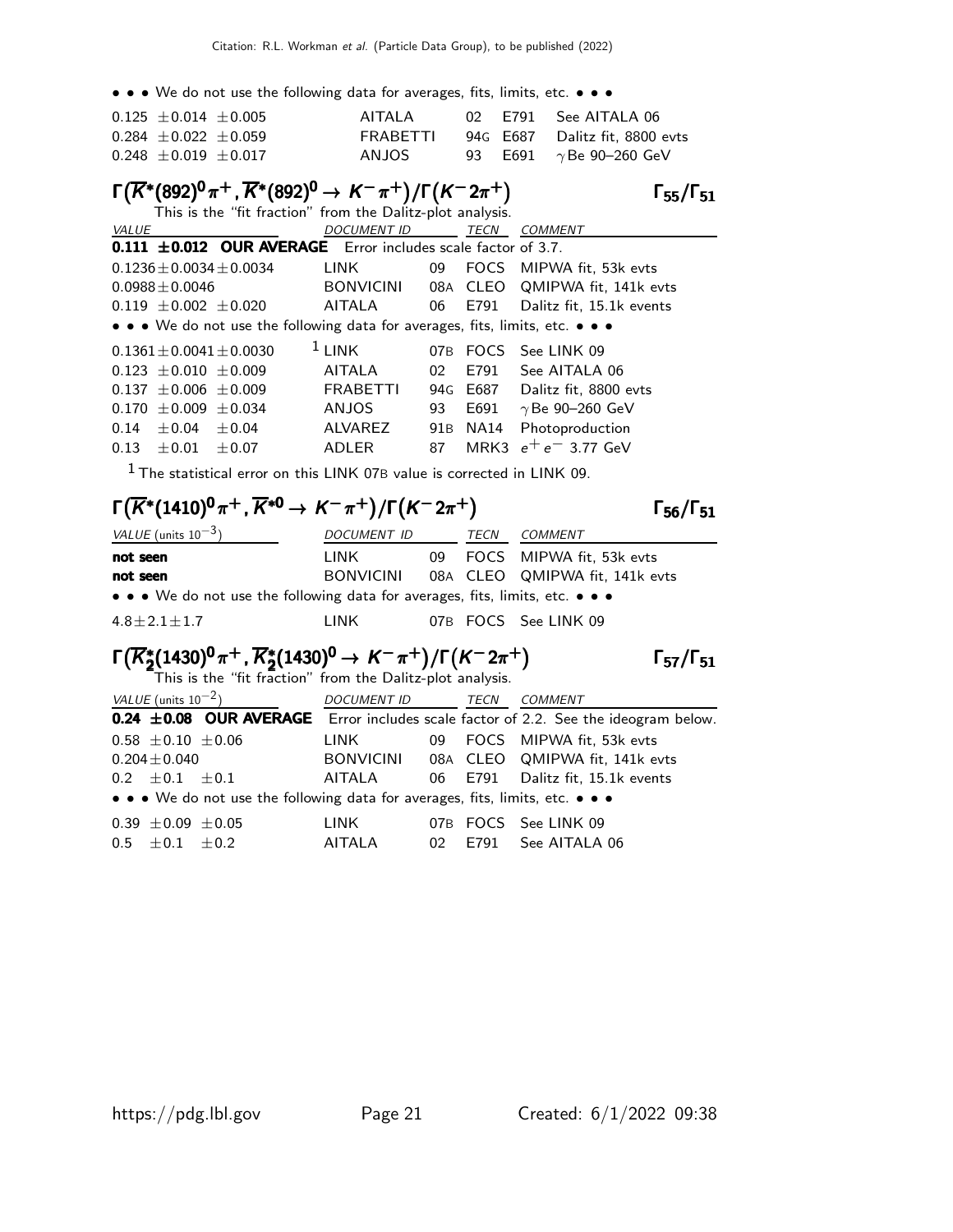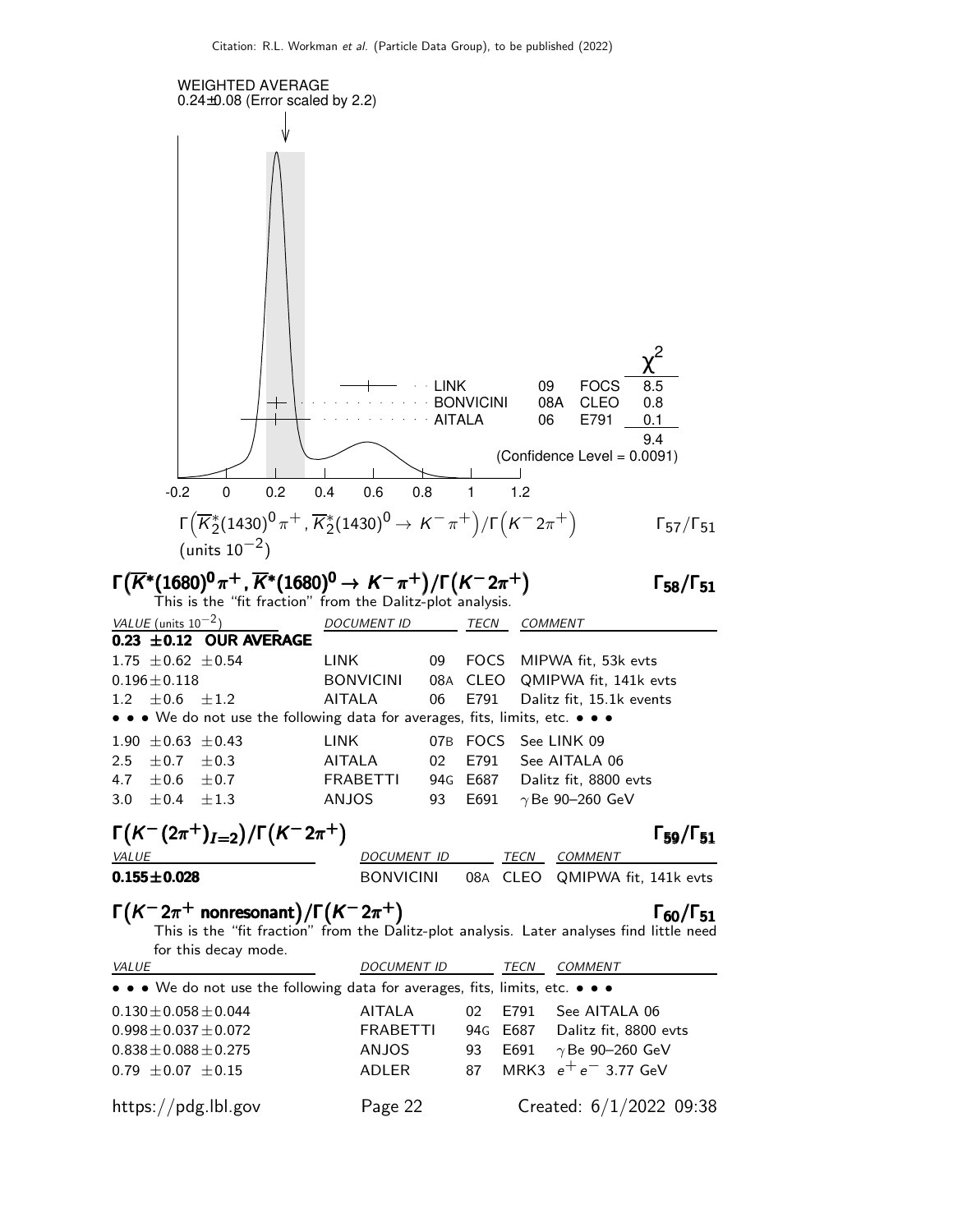| $\Gamma(K_S^0\pi^+\pi^0)/\Gamma_{\rm total}$                                                                                                                                                                                                                                                                                       |                                                                                    |  |                      | $\Gamma_{61}/\Gamma$      |
|------------------------------------------------------------------------------------------------------------------------------------------------------------------------------------------------------------------------------------------------------------------------------------------------------------------------------------|------------------------------------------------------------------------------------|--|----------------------|---------------------------|
| VALUE (units $10^{-2}$ ) EVTS DOCUMENT ID TECN COMMENT                                                                                                                                                                                                                                                                             |                                                                                    |  |                      |                           |
| • • • We do not use the following data for averages, fits, limits, etc. • • •                                                                                                                                                                                                                                                      |                                                                                    |  |                      |                           |
| $6.99 \pm 0.09 \pm 0.25$                                                                                                                                                                                                                                                                                                           | <sup>1</sup> DOBBS 07 CLEO See BONVICINI 14                                        |  |                      |                           |
| 7.2 $\pm$ 0.2 $\pm$ 0.4<br>5.1k                                                                                                                                                                                                                                                                                                    | $^1$ HE                                                                            |  | 05 CLEO See DOBBS 07 |                           |
| 5.1 $\pm 1.3$ $\pm 0.8$<br>159                                                                                                                                                                                                                                                                                                     | ADLER 88C MRK3 $e^+e^-$ 3.77 GeV                                                   |  |                      |                           |
| $1$ DOBBS 07 and HE 05 use single- and double-tagged events in an overall fit. DOBBS 07<br>supersedes HE 05.                                                                                                                                                                                                                       |                                                                                    |  |                      |                           |
| $\Gamma(K_S^0 \pi^+ \pi^0)/\Gamma(K^- 2\pi^+)$                                                                                                                                                                                                                                                                                     |                                                                                    |  |                      | $\Gamma_{61}/\Gamma_{51}$ |
| <b>VALUE</b><br>$0.785 \pm 0.007 \pm 0.016$                                                                                                                                                                                                                                                                                        | DOCUMENT ID TECN COMMENT<br>BONVICINI 14 CLEO All CLEO-c runs                      |  |                      |                           |
| $\Gamma(K_{\rm S}^0\rho^+)/\Gamma(K_{\rm S}^0\pi^+\pi^0)$<br>This is the "fit fraction" from the Dalitz-plot analysis.                                                                                                                                                                                                             |                                                                                    |  |                      | $\Gamma_{62}/\Gamma_{61}$ |
| $VALUE$ (units $10^{-2}$ )                                                                                                                                                                                                                                                                                                         | DOCUMENT ID _______ TECN ___ COMMENT                                               |  |                      |                           |
| $83.4 \pm 2.2 + 7.1$                                                                                                                                                                                                                                                                                                               | <sup>1</sup> ABLIKIM 14E BES3 $e^+e^-$ at $\psi(3770)$                             |  |                      |                           |
| <sup>1</sup> Fit fraction from Dalitz plot analysis of 142k $D^+ \to K^0_S \pi^+ \pi^0$ events.                                                                                                                                                                                                                                    |                                                                                    |  |                      |                           |
| $\Gamma(K_S^0 \rho (1450)^+, \rho^+ \to \pi^+ \pi^0)/\Gamma(K_S^0 \pi^+ \pi^0)$                                                                                                                                                                                                                                                    |                                                                                    |  |                      | $\Gamma_{63}/\Gamma_{61}$ |
| This is the "fit fraction" from the Dalitz-plot analysis.                                                                                                                                                                                                                                                                          |                                                                                    |  |                      |                           |
|                                                                                                                                                                                                                                                                                                                                    | DOCUMENT ID TECN COMMENT                                                           |  |                      |                           |
|                                                                                                                                                                                                                                                                                                                                    | ABLIKIM 14E BES3 $e^+e^-$ at $\psi(3770)$                                          |  |                      |                           |
|                                                                                                                                                                                                                                                                                                                                    |                                                                                    |  |                      | $\Gamma_{64}/\Gamma_{61}$ |
| This is the "fit fraction" from the Dalitz-plot analysis.                                                                                                                                                                                                                                                                          |                                                                                    |  |                      |                           |
|                                                                                                                                                                                                                                                                                                                                    | DOCUMENT ID TECN COMMENT<br><sup>1</sup> ABLIKIM 14E BES3 $e^+e^-$ at $\psi(3770)$ |  |                      |                           |
| VALUE (%)<br>$2.1 \pm 0.3 \stackrel{+}{-} 1.6$<br>$\Gamma(\overline{K}^*(892)^0 \pi^+, \overline{K}^*(892)^0 \to K^0_S \pi^0)/\Gamma(K^0_S \pi^+ \pi^0)$<br>VALUE (units $10^{-2}$ )<br>$3.58 \pm 0.17 \pm 0.39$<br>$^1$ Fit fraction from Dalitz plot analysis of 142k $D^+ \rightarrow \ \textit{K}^0_S\, \pi^+\, \pi^0$ events. |                                                                                    |  |                      |                           |
| This is the "fit fraction" from the Dalitz-plot analysis.                                                                                                                                                                                                                                                                          |                                                                                    |  |                      | $\Gamma_{65}/\Gamma_{61}$ |
| $\Gamma(\overline{K}_0^*(1430)^0 \pi^+, \overline{K}_0^{*0} \to K_S^0 \pi^0)/\Gamma(K_S^0 \pi^+ \pi^0)$<br>VALUE(%)                                                                                                                                                                                                                | DOCUMENT ID TECN COMMENT                                                           |  |                      |                           |
| $3.7 \pm 0.6 \pm 1.1$                                                                                                                                                                                                                                                                                                              | ABLIKIM 14E BES3 $e^+e^-$ at $\psi(3770)$                                          |  |                      |                           |
|                                                                                                                                                                                                                                                                                                                                    |                                                                                    |  |                      | $\Gamma_{66}/\Gamma_{61}$ |
| $\Gamma(\overline{K}_0^*(1680)^0 \pi^+, \overline{K}_0^{*0} \to K_S^0 \pi^0)/\Gamma(K_S^0 \pi^+ \pi^0)$<br>This is the "fit fraction" from the Dalitz-plot analysis.<br>VALUE $(\%)$                                                                                                                                               |                                                                                    |  |                      |                           |
| $1.3 \pm 0.2 \begin{array}{c} +0.9 \\ -1.3 \end{array}$                                                                                                                                                                                                                                                                            | DOCUMENT ID TECN COMMENT<br>ABLIKIM 14E BES3 $e^+e^-$ at $\psi(3770)$              |  |                      |                           |
| $\Gamma(\overline{\kappa}^0\pi^+, \overline{\kappa}^0 \to K_S^0\pi^0)/\Gamma(K_S^0\pi^+\pi^0)$<br>This is the "fit fraction" from the Dalitz-plot analysis.<br>VALUE $(\%)$<br><u> 1989 - Andrea Station Barbara, amerikan per</u>                                                                                                 | DOCUMENT ID TECN COMMENT                                                           |  |                      | $\Gamma_{67}/\Gamma_{61}$ |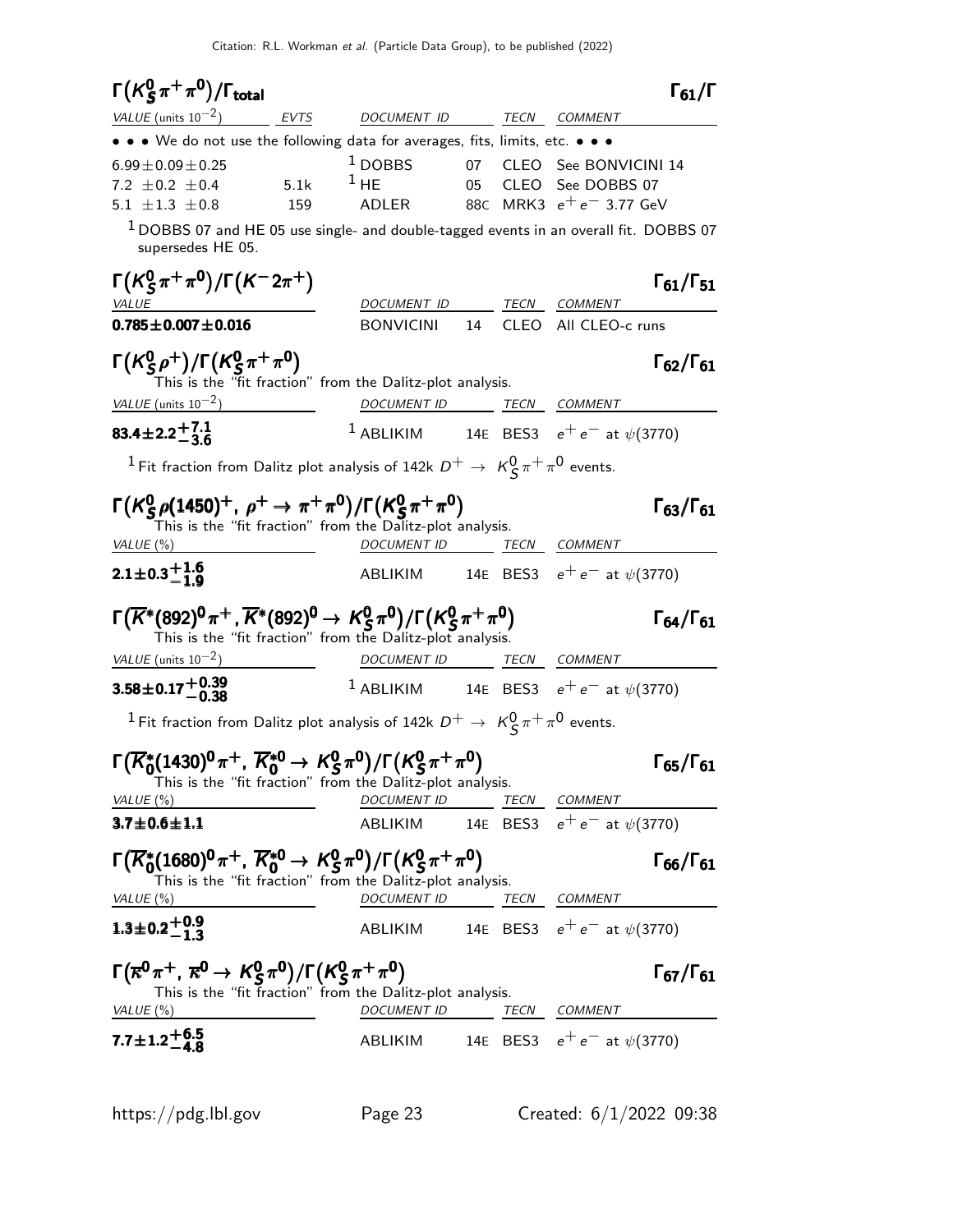| $\Gamma(K_S^0 \pi^+ \pi^0$ nonresonant)/ $\Gamma(K_S^0 \pi^+ \pi^0)$<br>This is the "fit fraction" from the Dalitz-plot analysis. |                                                                                                                                                                                                                                      |                                                           |  | $\Gamma_{68}/\Gamma_{61}$                                                                                                               |
|-----------------------------------------------------------------------------------------------------------------------------------|--------------------------------------------------------------------------------------------------------------------------------------------------------------------------------------------------------------------------------------|-----------------------------------------------------------|--|-----------------------------------------------------------------------------------------------------------------------------------------|
| VALUE (units $10^{-2}$ )                                                                                                          | <u>and the state of the state of the state of the state of the state of the state of the state of the state of the state of the state of the state of the state of the state of the state of the state of the state of the state</u> | DOCUMENT ID TECN COMMENT                                  |  |                                                                                                                                         |
| 4.6 ± 0.7 $^{+5.4}_{-5.1}$                                                                                                        |                                                                                                                                                                                                                                      |                                                           |  | <sup>1</sup> ABLIKIM 14E BES3 $e^+e^-$ at $\psi$ (3770)                                                                                 |
| $^1$ Fit fraction from Dalitz plot analysis of 142k $D^+ \rightarrow \; \, \mathcal{K}^0_S \, \pi^+ \, \pi^0$ events.             |                                                                                                                                                                                                                                      |                                                           |  |                                                                                                                                         |
| $\Gamma(K^0_S\pi^+\pi^0$ nonresonant and $\overline{\kappa}^0\pi^+)/\Gamma(K^0_S\pi^+\pi^0)$                                      |                                                                                                                                                                                                                                      | This is the "fit fraction" from the Dalitz-plot analysis. |  | $\Gamma_{69}/\Gamma_{61}$                                                                                                               |
| VALUE $(\%)$                                                                                                                      |                                                                                                                                                                                                                                      |                                                           |  | DOCUMENT ID TECN COMMENT                                                                                                                |
| $18.6 \pm 1.7 \pm 2.3$                                                                                                            |                                                                                                                                                                                                                                      |                                                           |  | ABLIKIM 14E BES3 $e^+e^-$ at $\psi(3770)$                                                                                               |
| $\Gamma((K_5^0 \pi^0)_{S-wave} \pi^+)/\Gamma(K_5^0 \pi^+ \pi^0)$                                                                  |                                                                                                                                                                                                                                      |                                                           |  | $\Gamma_{70}/\Gamma_{61}$                                                                                                               |
| nant contributions.                                                                                                               |                                                                                                                                                                                                                                      |                                                           |  | The numerator here is the coherent sum of the $\overline{K}_{0}^{*}(1430)^{0} \pi^{+}$ , $\overline{\kappa}^{0} \pi^{+}$ , and nonreso- |
| VALUE $(\%)$                                                                                                                      |                                                                                                                                                                                                                                      | DOCUMENT ID TECN COMMENT                                  |  |                                                                                                                                         |
| $17.3 \pm 1.4 + \frac{3.4}{4.2}$                                                                                                  |                                                                                                                                                                                                                                      |                                                           |  | ABLIKIM 14E BES3 $e^+e^-$ at $\psi(3770)$                                                                                               |
| $\Gamma(K_S^0\pi^+\eta)/\Gamma_{\rm total}$                                                                                       |                                                                                                                                                                                                                                      |                                                           |  | $\Gamma_{71}/\Gamma$                                                                                                                    |
| VALUE $(\text{units } 10^{-3})$ EVTS                                                                                              |                                                                                                                                                                                                                                      | DOCUMENT ID TECN COMMENT                                  |  |                                                                                                                                         |
| $13.09 \pm 0.37 \pm 0.31$ 1.3k                                                                                                    |                                                                                                                                                                                                                                      |                                                           |  | ABLIKIM 20V BES3 $e^+e^-$ , 3773 MeV                                                                                                    |
| $\Gamma(K_S^0 \pi^+ \eta'(958))/\Gamma_{\text{total}}$                                                                            |                                                                                                                                                                                                                                      |                                                           |  | $\Gamma_{72}/\Gamma$                                                                                                                    |
| $VALUE$ (units $10^{-3}$ ) EVTS                                                                                                   |                                                                                                                                                                                                                                      | DOCUMENT ID TECN COMMENT                                  |  |                                                                                                                                         |
| $1.90 \pm 0.17 \pm 0.13$                                                                                                          | 267                                                                                                                                                                                                                                  |                                                           |  | ABLIKIM 18AC BES3 $e^+e^-$ , 3773 MeV                                                                                                   |
| $\Gamma(K^-2\pi^+\pi^0)/\Gamma_{\rm total}$                                                                                       |                                                                                                                                                                                                                                      |                                                           |  | $\Gamma_{73}/\Gamma$                                                                                                                    |

See our 2008 Review (Physics Letters **B667** 1 (2008)) for measurements of submodes of this mode. There is nothing new since 1992, and the two papers, ANJOS 92C, with  $91 \pm 12$  events above background, and COFFMAN 92B, with  $142 \pm 20$  such events, could not determine submode fractions with much accuracy.

| VALUE (units $10^{-2}$ )                                                                        | EVTS               | <b>DOCUMENT ID</b>             |          | <i>TECN</i> | <i>COMMENT</i>                                                                                                 |
|-------------------------------------------------------------------------------------------------|--------------------|--------------------------------|----------|-------------|----------------------------------------------------------------------------------------------------------------|
| • • • We do not use the following data for averages, fits, limits, etc. • • •                   |                    |                                |          |             |                                                                                                                |
| $5.98 + 0.08 + 0.16$<br>$6.0 + 0.2 + 0.2$<br>$5.8 + 1.2 + 1.2$<br>6.3 $\frac{+1.4}{-1.3}$ ± 1.2 | 4.8k<br>142<br>175 | $1$ DOBBS<br>$1$ HF<br>COFFMAN | 07<br>05 |             | CLEO See BONVICINI 14<br>CLEO See DOBBS 07<br>92B MRK3 $e^+e^-$ 3.77 GeV<br>BALTRUSAIT86E MRK3 See COFFMAN 92B |

 $1$  DOBBS 07 and HE 05 use single- and double-tagged events in an overall fit. DOBBS 07 supersedes HE 05.

| $\Gamma(K^- 2\pi^+\pi^0)/\Gamma(K^- 2\pi^+)$ |             |             | $\Gamma_{73}/\Gamma_{51}$ |
|----------------------------------------------|-------------|-------------|---------------------------|
| <i>VALUE</i>                                 | DOCUMENT ID | <b>TFCN</b> | COMMENT                   |
| $0.666 \pm 0.006 \pm 0.014$                  | BONVICINI   |             | 14 CLEO All CLEO-c runs   |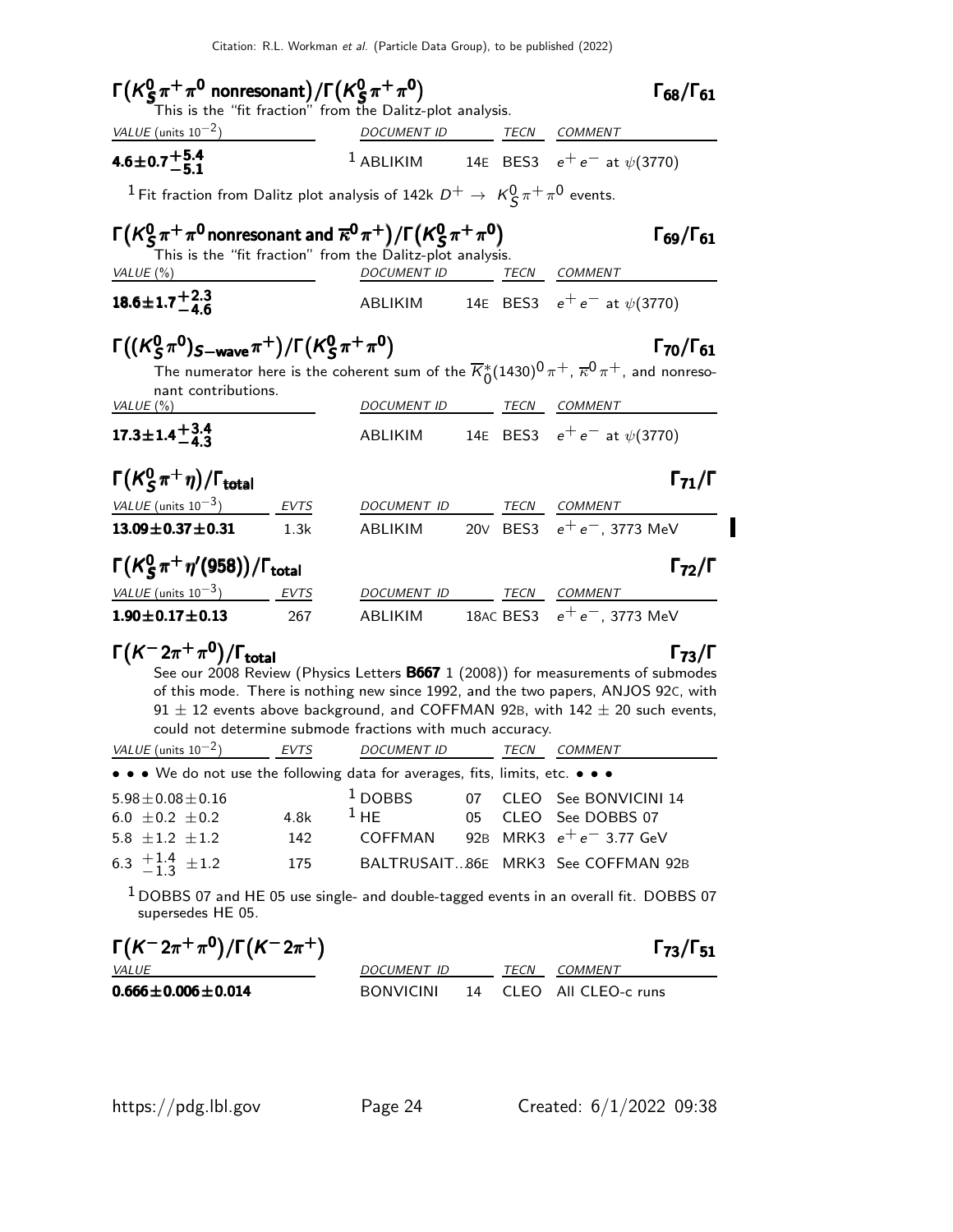#### $\mathsf{\Gamma}(\mathsf{K}^0_\mathsf{S})$  $\Gamma(K^0_{\mathcal{S}_2}\pi^+\pi^-)/\Gamma_{\text{total}}$  (b) to the RECT (2000))  $\Gamma_{\text{total}}$   $\Gamma_{\text{74}}/\Gamma$

 $(K_{S}^{0}2\pi^{+}\pi^{-})/\Gamma_{\text{total}}$  Γ<sub>74</sub>/Γ See our 2008 Review (Physics Letters **B667** 1 (2008)) for measurements of submodes of this mode. There is nothing new since 1992, and the two papers, ANJOS 92C, with  $229 \pm 17$  events above background, and COFFMAN 92B, with 209  $\pm$  20 such events, could not determine submode fractions with much accuracy.

| VALUE (units $10^{-2}$ ) |                             | <b>EVTS</b> | <b>DOCUMENT ID</b>                                                            |     | <i>TECN</i> | <b>COMMENT</b>                         |
|--------------------------|-----------------------------|-------------|-------------------------------------------------------------------------------|-----|-------------|----------------------------------------|
|                          |                             |             | • • • We do not use the following data for averages, fits, limits, etc. • • • |     |             |                                        |
|                          | $3.122 \pm 0.046 \pm 0.096$ |             | $1$ DOBBS                                                                     | 07  |             | CLEO See BONVICINI 14                  |
| 3.2 $\pm$ 0.1 $\pm$ 0.2  |                             | 3.2k        | $1$ HF                                                                        | 05. |             | CLEO See DOBBS 07                      |
| 2.1 $+1.0$<br>-0.9       |                             |             | $2$ BARLAG                                                                    |     |             | 92C ACCM $\pi$ <sup>-</sup> Cu 230 GeV |
| 3.3 $\pm 0.8$            | $+0.2$                      | 168         | ADI FR                                                                        |     |             | 88C MRK3 $e^+e^-$ 3.77 GeV             |
|                          |                             |             |                                                                               |     |             |                                        |

 $1$  DOBBS 07 and HE 05 use single- and double-tagged events in an overall fit. DOBBS 07 supersedes HE 05.

 $2$  BARLAG 92C computes the branching fraction by topological normalization.

| $\Gamma(K^-2\pi^+\eta)/\Gamma_{\rm total}$                                                            |             |                                 |    | $\Gamma_{75}/\Gamma$                                                                                                                      |
|-------------------------------------------------------------------------------------------------------|-------------|---------------------------------|----|-------------------------------------------------------------------------------------------------------------------------------------------|
| <u>VALUE</u> (units $10^{-3}$ )                                                                       | EVTS        | DOCUMENT ID TECN COMMENT        |    |                                                                                                                                           |
| $1.35 \pm 0.11 \pm 0.04$                                                                              | 190         |                                 |    | ABLIKIM 20V BES3 $e^+e^-$ , 3773 MeV                                                                                                      |
| $\Gamma(K_S^0\pi^+\pi^0\eta)/\Gamma_{\rm total}$                                                      |             |                                 |    | $\Gamma_{76}/\Gamma$                                                                                                                      |
| VALUE (units $10^{-3}$ )                                                                              | <b>EVTS</b> | DOCUMENT ID                     |    | TECN COMMENT                                                                                                                              |
| $1.22 \pm 0.24 \pm 0.06$                                                                              | 50          | ABLIKIM                         |    | 20V BES3 $e^+e^-$ , 3773 MeV                                                                                                              |
| $\Gamma(K_S^0 2\pi^+\pi^-)/\Gamma(K^- 2\pi^+)$                                                        |             |                                 |    | $\Gamma_{74}/\Gamma_{51}$                                                                                                                 |
| <b>VALUE</b><br>$0.331 \pm 0.004 \pm 0.006$                                                           |             | DOCUMENT ID<br><b>BONVICINI</b> | 14 | <i>TECN COMMENT</i><br>CLEO All CLEO-c runs                                                                                               |
|                                                                                                       |             |                                 |    |                                                                                                                                           |
| $\Gamma(K^-3\pi^+\pi^-)/\Gamma(K^-2\pi^+)$                                                            |             |                                 |    | $\Gamma_{77}/\Gamma_{51}$                                                                                                                 |
| VALUE EVTS DOCUMENT ID<br><b>0.061±0.005 OUR FIT</b> Error includes scale factor of 1.1.              |             | DOCUMENT ID TECN COMMENT        |    |                                                                                                                                           |
|                                                                                                       |             |                                 |    |                                                                                                                                           |
| 0.062±0.008 OUR AVERAGE Error includes scale factor of 1.3.                                           |             |                                 |    |                                                                                                                                           |
| $0.058 \pm 0.002 \pm 0.006$ 2923                                                                      |             | LINK                            |    | 03D FOCS $\gamma$ A, $\overline{E}_{\gamma} \approx 180$ GeV                                                                              |
| $0.077 \pm 0.008 \pm 0.010$ 239                                                                       |             |                                 |    | <b>FRABETTI</b> 97C E687 $\gamma$ Be, $\overline{E}_{\gamma} \approx 200$ GeV                                                             |
| . . We do not use the following data for averages, fits, limits, etc.                                 |             |                                 |    |                                                                                                                                           |
| $0.09 \pm 0.01 \pm 0.01$ 113 ANJOS 90D E691 Photoproduction                                           |             |                                 |    |                                                                                                                                           |
|                                                                                                       |             |                                 |    | $\Gamma(\overline{K}^*(892)^0 2\pi^+ \pi^-$ , $\overline{K}^*(892)^0 \to K^- \pi^+) / \Gamma(K^- 3\pi^+ \pi^-)$ $\Gamma_{78}/\Gamma_{77}$ |
| <i>VALUE</i>                                                                                          |             | DOCUMENT ID TECN COMMENT        |    |                                                                                                                                           |
| $0.21 \pm 0.04 \pm 0.06$                                                                              |             |                                 |    | LINK 03D FOCS $\gamma$ A, $\overline{E}_{\gamma} \approx 180 \text{ GeV}$                                                                 |
| $\Gamma(\overline{K}^*(892)^0\rho^0\pi^+, \overline{K}^*(892)^0 \to K^-\pi^+)/\Gamma(K^-2\pi^+)$      |             |                                 |    | $\Gamma_{79}/\Gamma_{51}$                                                                                                                 |
| <b>VALUE</b>                                                                                          |             | DOCUMENT ID TECN COMMENT        |    |                                                                                                                                           |
| • • • We do not use the following data for averages, fits, limits, etc. • • •                         |             |                                 |    |                                                                                                                                           |
| $0.016 \pm 0.007 \pm 0.004$                                                                           |             |                                 |    | FRABETTI 97C E687 $\gamma$ Be, $\overline{E}_{\gamma} \approx 200$ GeV                                                                    |
| $\Gamma(\overline{K}^*(892)^0\rho^0\pi^+, \overline{K}^*(892)^0 \to K^-\pi^+)/\Gamma(K^-3\pi^+\pi^-)$ |             |                                 |    | $\Gamma$ <sub>79</sub> / $\Gamma$ <sub>77</sub>                                                                                           |
| <b>VALUE</b>                                                                                          |             | DOCUMENT ID TECN COMMENT        |    |                                                                                                                                           |
| $0.40 \pm 0.03 \pm 0.06$                                                                              |             | <b>LINK</b>                     |    | 03D FOCS $\gamma$ A, $\overline{E}_{\gamma} \approx 180$ GeV                                                                              |
| https://pdg.lbl.gov                                                                                   |             | Page 25                         |    | Created: $6/1/2022$ 09:38                                                                                                                 |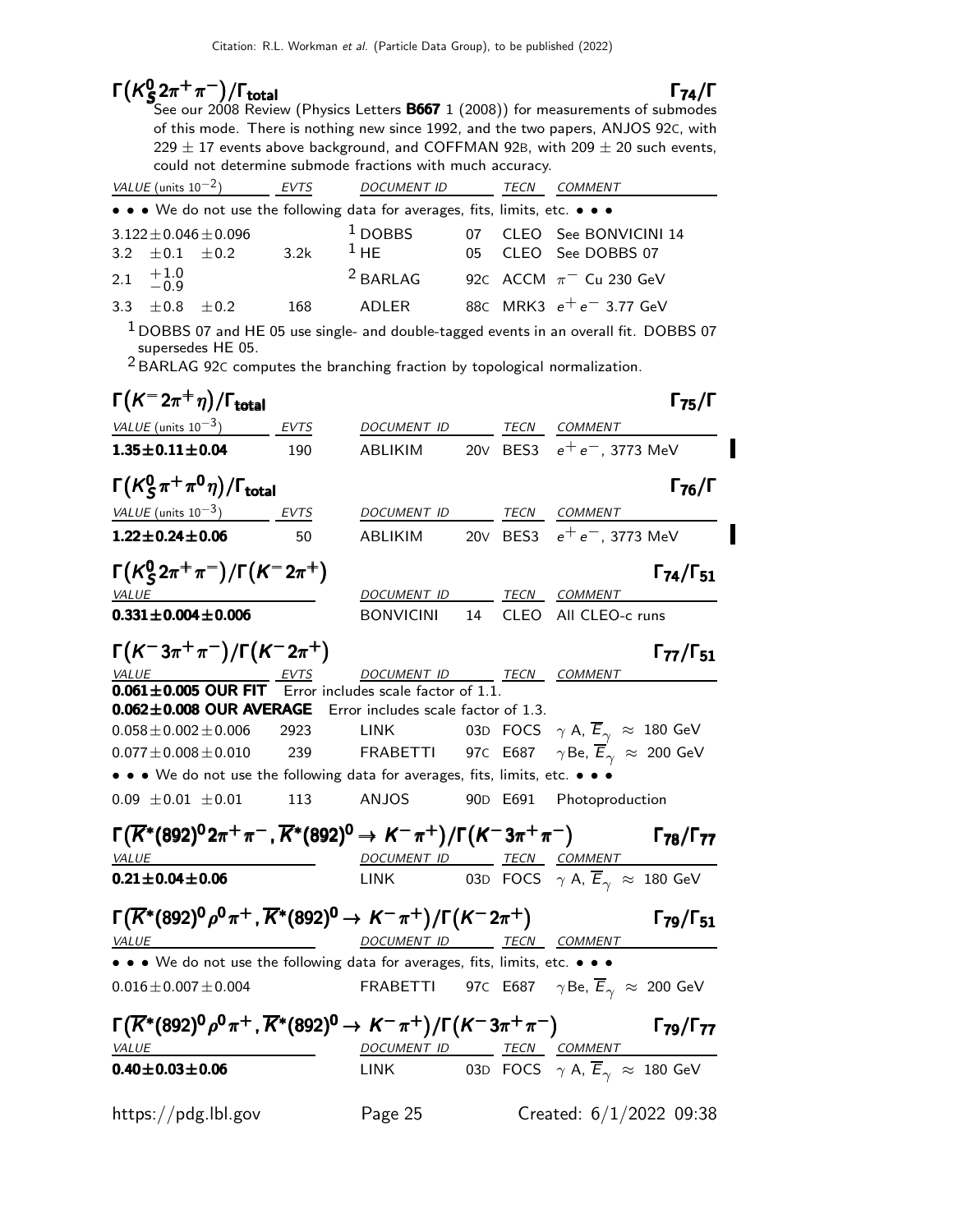Citation: R.L. Workman et al. (Particle Data Group), to be published (2022)

| $\Gamma(\overline{K}^*(892)^0a_1(1260)^+)/\Gamma(K^-2\pi^+)$                                                                        |            |                                                                                                     |  |                                                                | $\Gamma_{80}/\Gamma_{51}$ |
|-------------------------------------------------------------------------------------------------------------------------------------|------------|-----------------------------------------------------------------------------------------------------|--|----------------------------------------------------------------|---------------------------|
|                                                                                                                                     |            | Unseen decay modes of the $\overline{K}^*(892)^0$ and $a_1(1260)^+$ are included.                   |  |                                                                |                           |
| $\frac{VALUE}{0.000 + 0.008 + 0.018}$ $\frac{DOCUMENT ID}{1.111/L}$ $\frac{TECN}{0.25}$ $\frac{CDC}{EOCSE}$ $\frac{COMMENT}{1.012}$ |            |                                                                                                     |  |                                                                |                           |
| $0.099 \pm 0.008 \pm 0.018$                                                                                                         |            | LINK 03D FOCS $\gamma$ A, $\overline{E}_{\gamma} \approx 180$ GeV                                   |  |                                                                |                           |
| $\Gamma(\overline{K}^*(892)^0 2\pi^+\pi^-$ no- $\rho$ , $\overline{K}^*(892)^0 \to K^-\pi^+)/\Gamma(K^- 2\pi^+)$<br><u>VALUE</u>    |            | DOCUMENT ID TECN COMMENT                                                                            |  |                                                                | $\Gamma_{81}/\Gamma_{51}$ |
| • • • We do not use the following data for averages, fits, limits, etc. • • •                                                       |            |                                                                                                     |  |                                                                |                           |
| $0.032 \pm 0.010 \pm 0.008$                                                                                                         |            | FRABETTI       97 $\in$ E687 $\gamma$ Be, $\overline{\mathsf{E}}_{\gamma}$ $\approx$ 200  GeV       |  |                                                                |                           |
| $\Gamma(K^-\rho^0 2\pi^+)/\Gamma(K^- 2\pi^+)$                                                                                       |            |                                                                                                     |  |                                                                | $\Gamma_{82}/\Gamma_{51}$ |
| <i>VALUE</i>                                                                                                                        |            | DOCUMENT ID TECN COMMENT                                                                            |  |                                                                |                           |
| • • • We do not use the following data for averages, fits, limits, etc. • • •                                                       |            |                                                                                                     |  |                                                                |                           |
| $0.034 \pm 0.009 \pm 0.005$                                                                                                         |            | <code>FRABETTI 97</code> c E687 $\gamma$ Be, $\overline{E}_\gamma$ $\approx$ 200 GeV                |  |                                                                |                           |
| $\Gamma(K^-\rho^0 2\pi^+)/\Gamma(K^-3\pi^+\pi^-)$                                                                                   |            |                                                                                                     |  |                                                                | $\Gamma_{82}/\Gamma_{77}$ |
| <u>VALUE</u><br>$0.30 \pm 0.04 \pm 0.01$                                                                                            |            | DOCUMENT ID TECN COMMENT<br><b>LINK</b>                                                             |  | 03D FOCS $\gamma$ A, $\overline{E}_{\gamma}$ $\approx$ 180 GeV |                           |
|                                                                                                                                     |            |                                                                                                     |  |                                                                |                           |
| $\Gamma(K^-3\pi^+\pi^-$ nonresonant)/ $\Gamma(K^-3\pi^+\pi^-)$                                                                      |            |                                                                                                     |  |                                                                | $\Gamma_{83}/\Gamma_{77}$ |
| <u>VALUE CL% DOCUMENT ID TECN COMMENT</u><br>$0.07 \pm 0.05 \pm 0.01$                                                               |            | LINK 03D FOCS $\gamma$ A, $\overline{E}_{\gamma}$ $\approx$ 180 GeV                                 |  |                                                                |                           |
| • • • We do not use the following data for averages, fits, limits, etc. • • •                                                       |            |                                                                                                     |  |                                                                |                           |
| < 0.026                                                                                                                             | 90         | <code>FRABETTI 97</code> c E687 $\gamma$ Be, $\overline{E}_{\gamma}$ $\approx$ 200 GeV              |  |                                                                |                           |
| $\Gamma(K^+2\mathcal{K}^0_S)/\Gamma_{\text{total}}$                                                                                 |            |                                                                                                     |  |                                                                | $\Gamma_{84}/\Gamma$      |
| VALUE (units $10^{-4}$ ) EVTS                                                                                                       |            | DOCUMENT ID TECN COMMENT                                                                            |  |                                                                |                           |
| $25.4 \pm 0.5 \pm 1.2$                                                                                                              | 3551       | ABLIKIM 17A BES3 $e^+e^- \rightarrow \psi(3770)$                                                    |  |                                                                |                           |
| $\Gamma(K^+ 2K_S^0)/\Gamma(K^- 2\pi^+)$                                                                                             |            | DOCUMENT ID TECN COMMENT                                                                            |  |                                                                | $\Gamma_{84}/\Gamma_{51}$ |
| VALUE EVTS<br>• • • We do not use the following data for averages, fits, limits, etc. • • •                                         |            |                                                                                                     |  |                                                                |                           |
| $0.035 \pm 0.010 \pm 0.005$<br>$0.085 \pm 0.018$                                                                                    | $39 \pm 9$ | ALBRECHT 941 ARG $e^+e^-\approx 10$ GeV<br>$70\pm12$ AMMAR 91 CLEO $e^+ \, e^- \approx \,$ 10.5 GeV |  |                                                                |                           |
| $\Gamma(\phi(1020)^0 K^+) / \Gamma_{\text{total}}$<br>VALUE                                                                         | <u>CL%</u> | DOCUMENT ID TECN COMMENT                                                                            |  |                                                                | $\Gamma_{151}/\Gamma$     |
| $< 2.1 \times 10^{-5}$                                                                                                              | 90         | ABLIKIM 19BI BES3 $e^+e^-$ at 3773 MeV                                                              |  |                                                                |                           |
| $\Gamma(K^+K^-K^0_S\pi^+)/\Gamma(K^0_S2\pi^+\pi^-)$                                                                                 |            |                                                                                                     |  |                                                                | $\Gamma_{85}/\Gamma_{74}$ |
| $VALUE (units 10-3)$ <i>EVTS DOCUMENT ID TECN COMMENT</i>                                                                           |            |                                                                                                     |  |                                                                |                           |
| <b>7.7±1.5±0.9</b> 35 ± 7 LINK 01C FOCS $\gamma$ nucleus, $\overline{E}_{\gamma} \approx 180$ GeV                                   |            |                                                                                                     |  |                                                                |                           |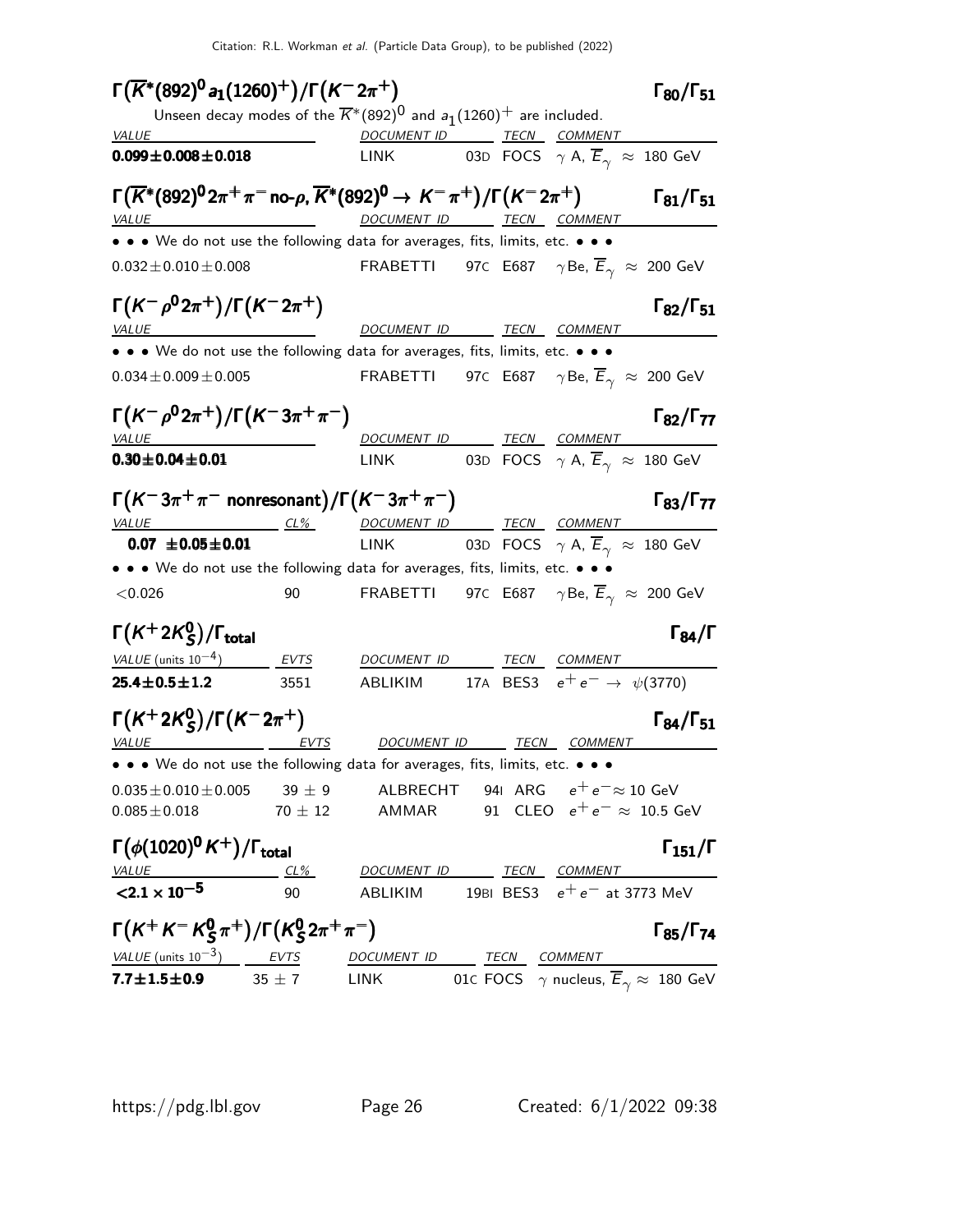Pionic modes

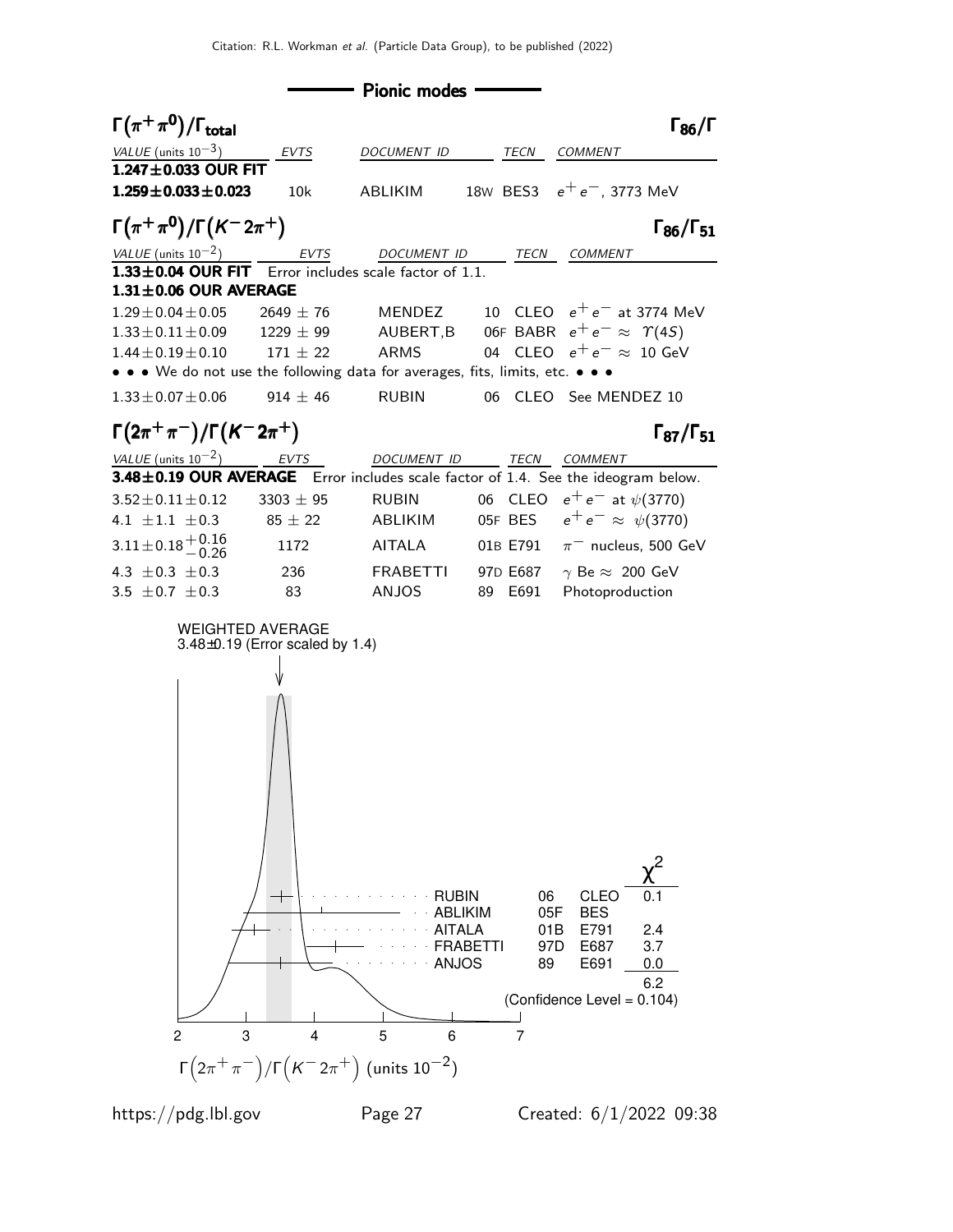

# Γ π <sup>+</sup> (π <sup>+</sup> π <sup>−</sup>)S−wave /Γ 2π <sup>+</sup> π − Γ89/Γ<sup>87</sup> ++−S−wave +− Γ <sup>+</sup> (π <sup>+</sup>π )S−wave /Γ 2π<sup>+</sup> <sup>−</sup> Γ89/Γ ++S−wave +−

This is the "fit fraction" from the Dalitz-plot analysis. See also the next three data blocks.

| <i>VALUE</i>                   | <b>DOCUMENT ID</b> |    | TECN | COMMENT                        |
|--------------------------------|--------------------|----|------|--------------------------------|
| $0.5600 \pm 0.0324 \pm 0.0214$ | $1$ I INK          | 04 |      | FOCS Dalitz fit. 1527 $\pm$ 51 |
|                                |                    |    |      | evts                           |

<sup>1</sup> LINK 04 borrows a K-matrix parametrization from ANISOVICH 03 of the full  $\pi$ - $\pi$  Swave isoscalar scattering amplitude to describe the  $\pi^+\pi^-$  S-wave component of the  $\pi^+ \pi^+ \pi^-$  state. The fit fraction given above is a sum over five  $f_0$  mesons, the  $f_0(980)$ ,  $f_{\rm 0}(1300)$ ,  $f_{\rm 0}(1200\text{--}1600)$ ,  $f_{\rm 0}(1500)$ , and  $f_{\rm 0}(1750)$ . See LINK 04 for details and discussion.

$$
\begin{array}{ll}\n\Gamma(\sigma \pi^+, \sigma \to \pi^+ \pi^-)/\Gamma(2\pi^+ \pi^-) & \Gamma_{90}/\Gamma_{87} \\
\text{This is the "fit fraction" from the Dalitz-plot analysis.} \\
\frac{VALUE}{0.422 \pm 0.027 \text{ OUR AVERAGE}} & \frac{DOCUMENT ID}{TECN} & \frac{COMMENT}{TECN} \\
0.418 \pm 0.014 \pm 0.025 & \text{BONVICINI} & 07 \text{ CLEO Dalitz fit, } \approx 2240 \text{ evts} \\
0.463 \pm 0.090 \pm 0.021 & \text{AITALA} & 01B E791 \text{ Dalitz fit, } 1172 \text{ evts}\n\end{array}
$$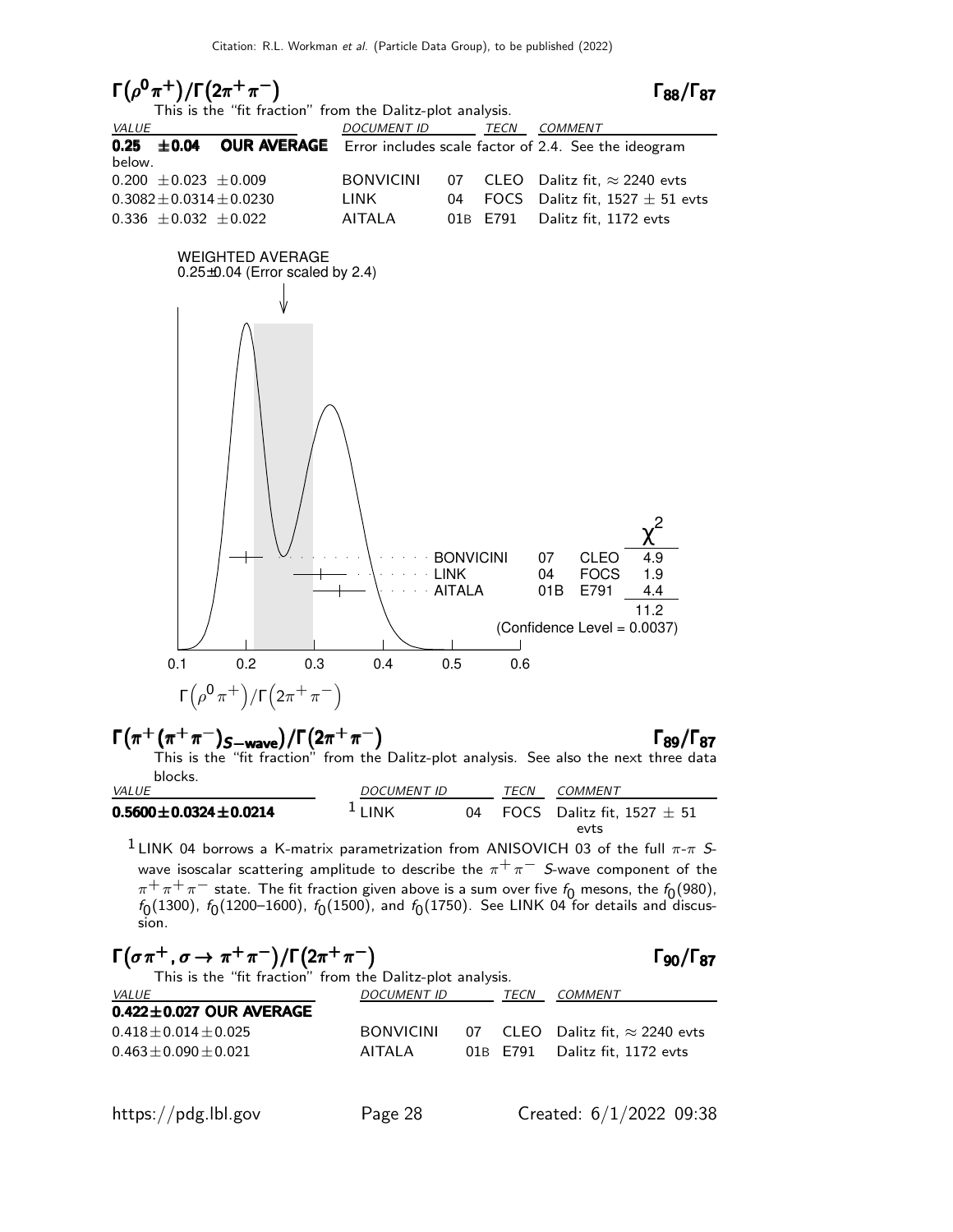

https://pdg.lbl.gov Page 29 Created: 6/1/2022 09:38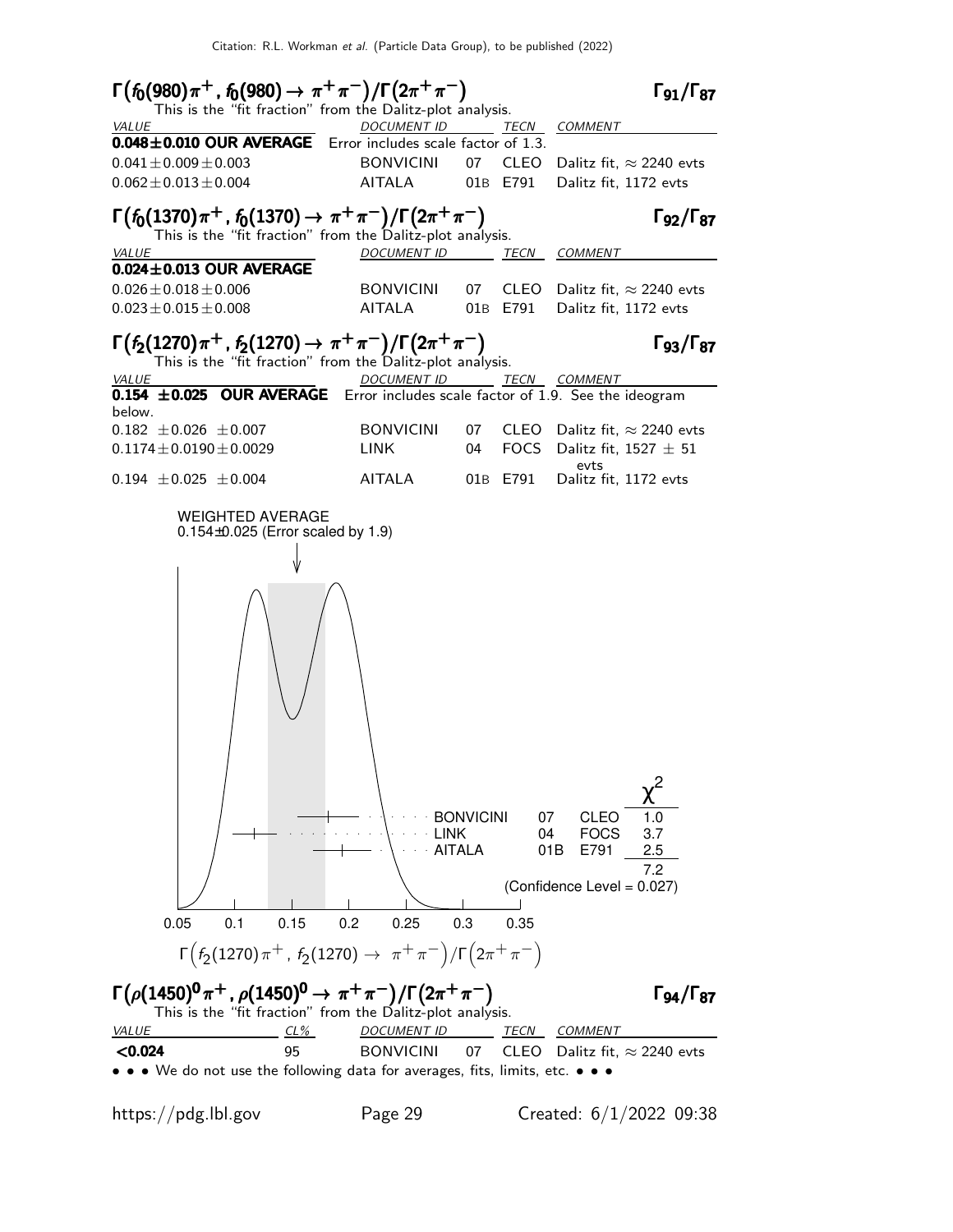$0.007\pm0.007\pm0.003$  AITALA 01B E791 Dalitz fit, 1172 evts  $\Gamma(f_0(1500)\pi^+$ ,  $f_0(1500) \to \pi^+\pi^-)/\Gamma(2\pi^+\pi^-)$  Γg5/Γ87 This is the "fit fraction" from the Dalitz-plot analysis.<br>DOCUMENT ID T. DOCUMENT ID TECN COMMENT  $0.034 \pm 0.010 \pm 0.008$  BONVICINI 07 CLEO Dalitz fit,  $\approx 2240$  evts Γ f0(1710)π <sup>+</sup> , f0(1710) → π <sup>+</sup> π − /Γ 2π <sup>+</sup> π − Γ Γ96/Γ<sup>87</sup> f (1710)π <sup>+</sup> , f (1710) π <sup>+</sup> π − /Γ2π <sup>+</sup> π − Γ Γ96/Γ87 (1710)π <sup>+</sup>, f0(1710) → π<sup>+</sup> π<sup>−</sup> /Γ 2π<sup>+</sup> π<sup>−</sup> Γ Γ96/Γ(1710)π <sup>+</sup>, f (1710) π<sup>+</sup> π<sup>−</sup> /Γ2π<sup>+</sup> π<sup>−</sup> Γ<sub>96</sub>/Γ<sub>87</sub> This is the "fit fraction" from the Dalitz-plot analysis. VALUE CL% DOCUMENT ID TECN COMMENT  $\langle 0.016$  95 BONVICINI 07 CLEO Dalitz fit,  $\approx 2240$  evts  $\Gamma(f_0(1790)\pi^+$  ,  $f_0(1790) \to \pi^+\pi^-)/\Gamma(2\pi^+\pi^-)$  Γ της Γ $_{97}/\Gamma_{87}$ Γ97/Γ This is the "fit fraction" from the Dalitz-plot analysis. VALUE CL<sup>%</sup> DOCUMENT ID TECN COMMENT  $\langle 0.02$  95 BONVICINI 07 CLEO Dalitz fit,  $\approx 2240$  evts  $\Gamma((\pi^+\pi^+)_{S-wave}\pi^-)/\Gamma(2\pi^+\pi^-)$   $\Gamma_{98}/\Gamma_{87}$ Γορ/Γεγ This is the "fit fraction" from the Dalitz-plot analysis. VALUE CL<sup>%</sup> DOCUMENT ID TECN COMMENT  $\langle 0.037$  95 BONVICINI 07 CLEO Dalitz fit,  $\approx 2240$  evts  $\Gamma(2\pi^+\pi^-$  nonresonant)/ $\Gamma(2\pi^+\pi^-)$  Γgg/Γ $_{87}$ Γ99/Γ87 This is the "fit fraction" from the Dalitz-plot analysis. VALUE CL<sup>%</sup> DOCUMENT ID TECN COMMENT  $\langle 0.035$  95 BONVICINI 07 CLEO Dalitz fit,  $\approx 2240$  evts • • • We do not use the following data for averages, fits, limits, etc. • • •  $0.078\pm0.060\pm0.027$  AITALA 01B E791 Dalitz fit, 1172 evts Γ $(\pi^+ 2\pi^0)/\Gamma(K^- 2\pi^+)$  Γ $_{100}/\Gamma_{51}$  $\Gamma_{100}/\Gamma_{51}$  $VALUE$  (units  $10^{-2}$ ) EVTS DOCUMENT ID TECN COMMENT **5.0±0.3±0.3** 1535 ± 89 RUBIN 06 CLEO  $e^+e^-$  at  $\psi(3770)$ Γ $(2\pi^+\pi^-\pi^0)/\Gamma(K^-2\pi^+)$  Γ $_{101}/\Gamma_{51}$  $Γ_{101}/Γ_{51}$ VALUE (units  $10^{-2}$ ) EVTS DOCUMENT ID TECN COMMENT **12.4±0.5±0.6** 5701 ± 205 RUBIN 06 CLEO  $e^+e^-$  at  $\psi(3770)$ Γ $(3\pi^+ 2\pi^-)/\Gamma(K^- 2\pi^+)$  Γ $_{102}/\Gamma_{51}$  $\Gamma_{102}/\Gamma_{51}$ VALUE (units  $10^{-2}$ ) ) EVTS DOCUMENT ID TECN COMMENT  $1.77 \pm 0.17$  OUR FIT **1.73±0.20±0.17** 732 ± 77 RUBIN 06 CLEO  $e^+e^-$  at  $\psi(3770)$ • • • We do not use the following data for averages, fits, limits, etc. • • • 2.3  $\pm$ 0.4  $\pm$ 0.2 58 FRABETTI 97C E687  $\gamma$ Be,  $\overline{E}_{\gamma} \approx 200$  GeV  $\Gamma(3\pi^+ 2\pi^-)/\Gamma(K^- 3\pi^+ \pi^-)$  Γ102/Γ77  $\Gamma_{102}/\Gamma_{77}$ DOCUMENT ID TECN COMMENT  $0.289 \pm 0.019$  OUR FIT<br> $0.290 \pm 0.017 \pm 0.011$ 835 LINK 03D FOCS  $\gamma$  A,  $\overline{E}_{\gamma} \approx 180$  GeV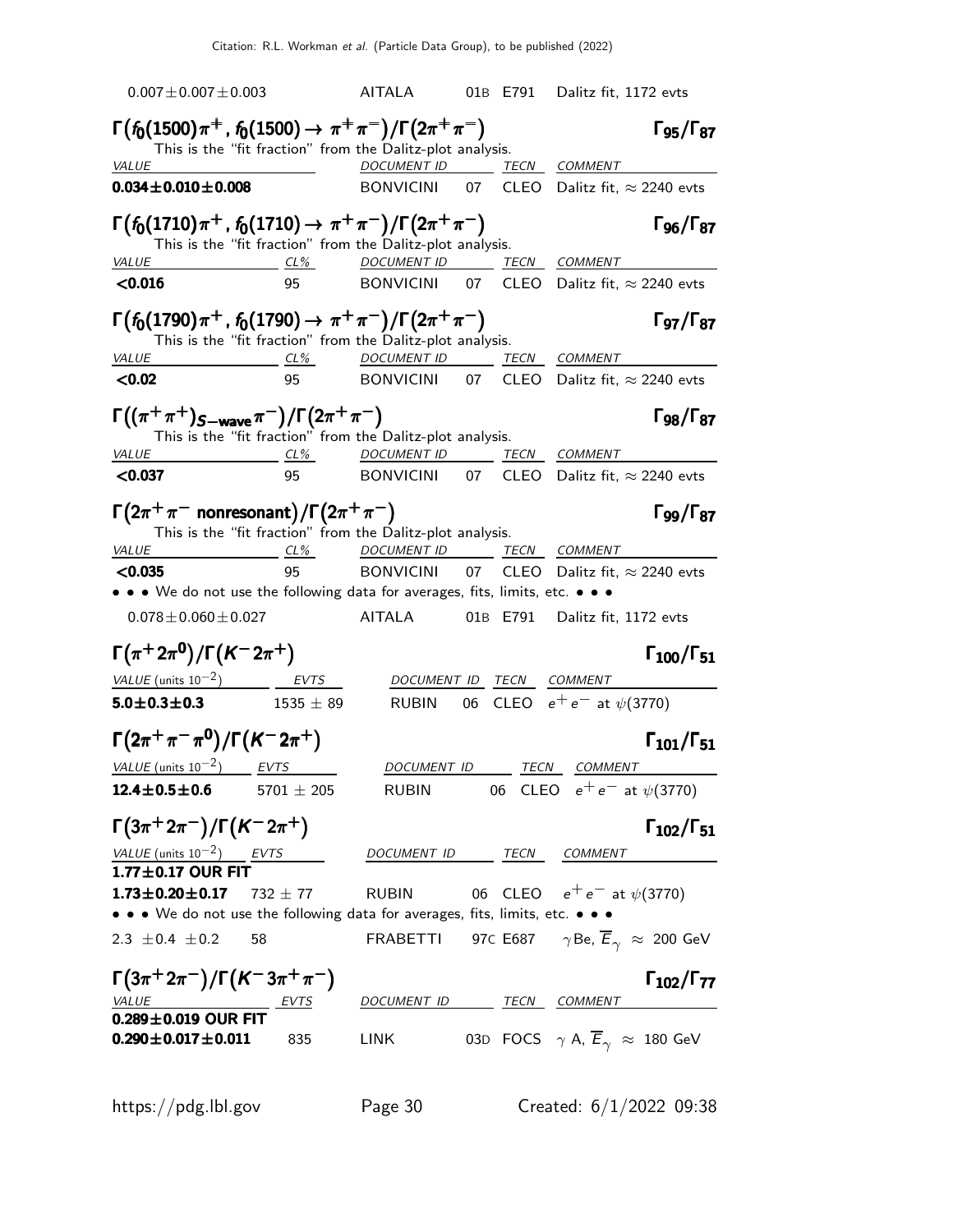| $\Gamma(\eta\pi^+)$ / $\Gamma_{\text{total}}$                                      |                      | Unseen decay modes of the $\eta$ are included.   | $\Gamma_{103}/\Gamma$                                                                                          |
|------------------------------------------------------------------------------------|----------------------|--------------------------------------------------|----------------------------------------------------------------------------------------------------------------|
| VALUE (units $10^{-4}$ )                                                           | <b>EVTS</b>          | <b>DOCUMENT ID</b>                               | TECN<br>COMMENT                                                                                                |
| 37.7 $\pm$ 0.9 OUR FIT                                                             |                      |                                                  |                                                                                                                |
| $37.90 \pm 0.70 \pm 0.68$                                                          | 12k                  | ABLIKIM                                          | 18W BES3 $e^+e^-$ , 3773 MeV<br>• • • We do not use the following data for averages, fits, limits, etc. • • •  |
| 30.7 $\pm 2.2$ $\pm 1.3$<br>34.3 $\pm$ 1.4 $\pm$ 1.7                               | 258<br>$1033 \pm 42$ | ABLIKIM<br><b>ARTUSO</b>                         | 16D BES3 $e^+e^-$ at 3773 MeV<br>08<br><b>CLEO</b><br>See MENDEZ 10                                            |
| $\Gamma(\eta \pi^+) / \Gamma(K^- 2\pi^+)$                                          |                      | Unseen decay modes of the $\eta$ are included.   | $\Gamma_{103}/\Gamma_{51}$                                                                                     |
| VALUE (units $10^{-2}$ ) EVTS                                                      |                      |                                                  | DOCUMENT ID TECN COMMENT                                                                                       |
| 4.02±0.11 OUR FIT Error includes scale factor of 1.1.                              |                      |                                                  |                                                                                                                |
| $3.87 \pm 0.09 \pm 0.19$                                                           | 2940 $\pm$ 68        | <b>MENDEZ</b>                                    | 10 CLEO $e^+e^-$ at 3774 MeV<br>• • • We do not use the following data for averages, fits, limits, etc. • • •  |
| $3.81 \pm 0.26 \pm 0.21$                                                           | $377 \pm 26$         | <b>RUBIN</b>                                     | 06 CLEO See ARTUSO 08                                                                                          |
| $\Gamma(\eta \pi^+ \pi^0)/\Gamma_{\rm total}$                                      |                      |                                                  | $\Gamma_{104}/\Gamma$                                                                                          |
| VALUE (units $10^{-4}$ )                                                           | EVTS                 | DOCUMENT ID                                      | TECN COMMENT                                                                                                   |
| 20.5±3.5 OUR AVERAGE Error includes scale factor of 2.2.<br>$22.3 \pm 1.5 \pm 1.0$ | 381                  | ABLIKIM                                          | 20G BES3 $e^+e^-$ , 3773 MeV                                                                                   |
| $13.8 \pm 3.1 \pm 1.6$                                                             | $149 \pm 34$         | ARTUSO                                           | 08 CLEO $e^+e^-$ at $\psi$ (3770)                                                                              |
|                                                                                    |                      |                                                  | • • • We do not use the following data for averages, fits, limits, etc. • • •                                  |
| $24.7 \pm 9.3 \pm 1.6$                                                             | 42                   | ABLIKIM                                          | 20AA BES3 $e^+e^-$ , 3773 MeV                                                                                  |
| $\Gamma(\eta 2\pi^+\pi^-)/\Gamma_{\rm total}$                                      |                      |                                                  | $\Gamma_{105}/\Gamma$                                                                                          |
| <i>VALUE</i> (units $10^{-3}$ )                                                    | EVTS                 | <i>DOCUMENT ID</i>                               | TECN COMMENT                                                                                                   |
| $3.41 \pm 0.17 \pm 0.10$                                                           | 515                  | <b>ABLIKIM</b>                                   | 20V BES3 $e^+e^-$ , 3773 MeV                                                                                   |
| $\Gamma(\eta\pi^+2\pi^0)/\Gamma_{\rm total}$                                       |                      |                                                  | $\Gamma_{106}/\Gamma$                                                                                          |
| VALUE (units $10^{-3}$ )                                                           | EVTS                 | DOCUMENT ID                                      | TECN<br>COMMENT                                                                                                |
| $3.20 \pm 0.28 \pm 0.17$                                                           | 190                  | <b>ABLIKIM</b>                                   | $e^+e^-$ , 3773 MeV<br>20V BES3                                                                                |
| $\Gamma(\eta\eta\pi^+)/\Gamma_{\rm total}$                                         |                      |                                                  | $\Gamma_{107}/\Gamma$                                                                                          |
| VALUE (units $10^{-4}$ ) EVTS                                                      |                      |                                                  | DOCUMENT ID TECN COMMENT                                                                                       |
| $29.6 \pm 2.4 \pm 1.0$                                                             | 179                  | ABLIKIM                                          | 20G BES3 $e^+e^-$ , 3773 MeV                                                                                   |
| $\Gamma(\omega\pi^+)$ / $\Gamma_{\rm total}$                                       |                      | Unseen decay modes of the $\omega$ are included. | $\Gamma_{108}/\Gamma$                                                                                          |
| VALUE (units $10^{-4}$ ) CL% EVTS                                                  |                      |                                                  | DOCUMENT ID TECN COMMENT                                                                                       |
| $2.79 \pm 0.57 \pm 0.16$                                                           | 79                   | ABLIKIM                                          | 16D BES3 $e^+e^-$ at 3773 MeV<br>• • • We do not use the following data for averages, fits, limits, etc. • • • |
| < 3.4                                                                              | 90                   | <b>RUBIN</b>                                     | CLEO $e^+e^-$ at $\psi(3770)$<br>06                                                                            |
| $\Gamma(\omega \pi^+ \pi^0)/\Gamma_{\rm total}$                                    |                      |                                                  | $\Gamma_{109}/\Gamma$                                                                                          |
| VALUE (units $10^{-3}$ ) EVTS                                                      |                      |                                                  | DOCUMENT ID TECN COMMENT                                                                                       |
| $3.87 \pm 0.83 \pm 0.25$                                                           | 233                  |                                                  | <sup>1</sup> ABLIKIM 20AA BES3 $e^+e^-$ , 3773 MeV                                                             |
|                                                                                    |                      |                                                  | <sup>1</sup> ABLIKIM 20AA reports a statistical significance of 7.7 $\sigma$ for this measurement.             |
| https://pdg.lbl.gov                                                                |                      | Page 31                                          | Created: $6/1/2022$ 09:38                                                                                      |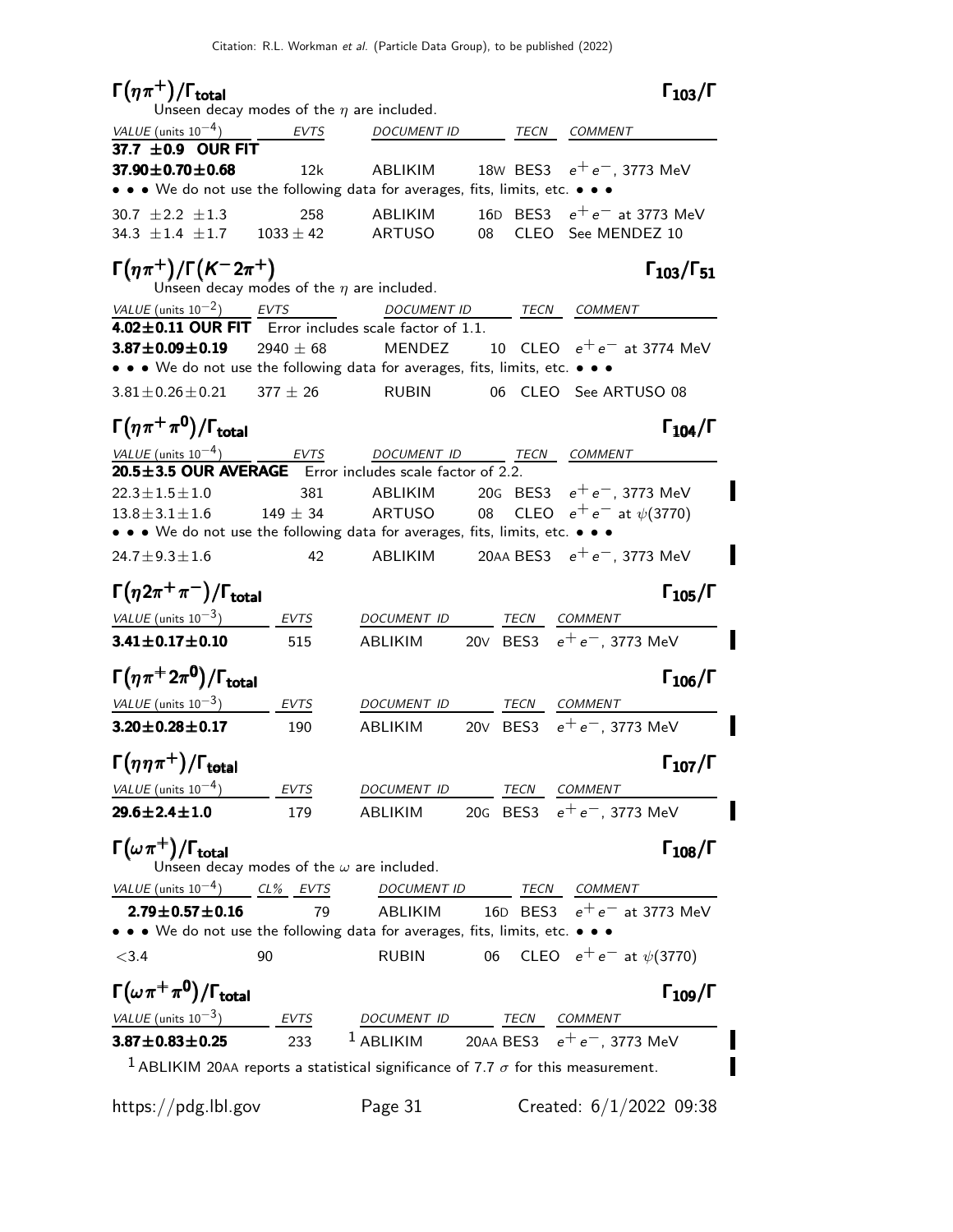| $\Gamma(\eta'(958)\pi^+)$ / $\Gamma_{\rm total}$                                                                                    |              |                                                      |          | $\Gamma_{110}/\Gamma$                                        |
|-------------------------------------------------------------------------------------------------------------------------------------|--------------|------------------------------------------------------|----------|--------------------------------------------------------------|
|                                                                                                                                     |              | Unseen decay modes of the $\eta'(958)$ are included. |          |                                                              |
| VALUE (units $10^{-4}$ )                                                                                                            | <b>EVTS</b>  | DOCUMENT ID TECN COMMENT                             |          |                                                              |
| 49.7±1.9 OUR FIT                                                                                                                    |              |                                                      |          |                                                              |
| $51.2 \pm 1.4 \pm 2.1$                                                                                                              | 3.1k         |                                                      |          | ABLIKIM 18W BES3 $e^+e^-$ , 3773 MeV                         |
| • • • We do not use the following data for averages, fits, limits, etc. • • •                                                       |              |                                                      |          |                                                              |
| $44.2 \pm 2.5 \pm 2.9$                                                                                                              | $352 \pm 20$ | ARTUSO 08                                            |          | CLEO See MENDEZ 10                                           |
| $\Gamma(\eta'(958)\pi^+) / \Gamma(K^-2\pi^+)$                                                                                       |              |                                                      |          | $\Gamma_{110}/\Gamma_{51}$                                   |
|                                                                                                                                     |              | Unseen decay modes of the $\eta'(958)$ are included. |          |                                                              |
| VALUE (units $10^{-2}$ )                                                                                                            | <b>EVTS</b>  | DOCUMENT ID TECN COMMENT                             |          |                                                              |
| 5.30±0.21 OUR FIT                                                                                                                   |              |                                                      |          |                                                              |
| <b>5.12±0.17±0.25</b> $1037 \pm 35$                                                                                                 |              |                                                      |          | MENDEZ $10$ CLEO $e^+e^-$ at 3774 MeV                        |
| $\Gamma(\eta'(958)\pi^+\pi^0)/\Gamma_{\rm total}$                                                                                   |              |                                                      |          | $\Gamma_{111}/\Gamma$                                        |
|                                                                                                                                     |              | Unseen decay modes of the $\eta'(958)$ are included. |          |                                                              |
| $VALUE$ (units $10^{-4}$ ) $EVTS$ DOCUMENT ID TECN COMMENT                                                                          |              |                                                      |          |                                                              |
| <b>15.7±4.3±2.5</b> 33 ± 9 ARTUSO 08 CLEO $e^+e^-$ at $\psi(3770)$                                                                  |              |                                                      |          |                                                              |
|                                                                                                                                     |              |                                                      |          |                                                              |
| $\Gamma(K_S^0K^+) / \Gamma_{\text{total}}$                                                                                          |              |                                                      |          | $\Gamma_{112}/\Gamma$                                        |
| VALUE (units $10^{-3}$ ) EVTS DOCUMENT ID TECN COMMENT                                                                              |              |                                                      |          |                                                              |
| 3.04 $\pm$ 0.09 OUR FIT Error includes scale factor of 2.2.                                                                         |              |                                                      |          |                                                              |
| $3.183 \pm 0.029 \pm 0.060$                                                                                                         | 18k          | ABLIKIM                                              |          | 18W BES3 $e^+e^-$ , 3773 MeV                                 |
| • • • We do not use the following data for averages, fits, limits, etc. • • •                                                       |              |                                                      |          |                                                              |
| 3.02 $\pm$ 0.09 $\pm$ 0.08                                                                                                          | 780          | ABLIKIM                                              |          | 19M BES3 See ABLIKIM 18W.                                    |
| 3.14 $\pm$ 0.09 $\pm$ 0.08 1971 $\pm$ 51 BONVICINI 08                                                                               |              |                                                      |          | CLEO See MENDEZ 10                                           |
| $\Gamma(K_S^0 K^+)/\Gamma(K_S^0 \pi^+)$                                                                                             |              |                                                      |          | $\Gamma_{112}/\Gamma_{49}$                                   |
| $\underbrace{VALU E}$<br><b>0.194 ±0.006 OUR FIT</b> Error includes scale factor of 2.8.                                            |              | DOCUMENT ID _____ TECN COMMENT                       |          |                                                              |
|                                                                                                                                     |              |                                                      |          |                                                              |
| $0.1901 \pm 0.0024$ OUR AVERAGE                                                                                                     |              |                                                      |          |                                                              |
| $0.1899 \pm 0.0011 \pm 0.0022$ 101k $\pm 561$ WON 09 BELL $e^+e^-$ at $\Upsilon(4S)$<br>$0.1892 \pm 0.0155 \pm 0.0073$ 278 $\pm$ 21 |              | <b>ARMS</b>                                          |          | 04 CLEO $e^+e^- \approx 10$ GeV                              |
| $0.1996\pm0.0119\pm0.0096$                                                                                                          | 949          | LINK                                                 |          | 02B FOCS $\gamma$ A, $\overline{E}_{\gamma} \approx 180$ GeV |
| • • • We do not use the following data for averages, fits, limits, etc. • • •                                                       |              |                                                      |          |                                                              |
| $0.222 \pm 0.037 \pm 0.013$                                                                                                         | $63 \pm 10$  | ABLIKIM                                              |          | 05F BES $e^+e^- \approx \psi(3770)$                          |
| $0.222 \pm 0.041 \pm 0.019$                                                                                                         | 70           | <b>BISHAI</b>                                        |          | 97 CLEO See ARMS 04                                          |
| $0.25 \pm 0.04 \pm 0.02$                                                                                                            | 129          | FRABETTI                                             |          | 95 E687 $\gamma$ Be $\overline{E}_{\gamma} \approx 200$ GeV  |
| $0.271 \pm 0.065 \pm 0.039$                                                                                                         | 69           | ANJOS                                                | 90C E691 | $\gamma$ Be                                                  |
| $0.317 \pm 0.086 \pm 0.048$                                                                                                         | 31           |                                                      |          | BALTRUSAIT85E MRK3 $e^+e^-$ 3.77 GeV                         |
| $0.25 \pm 0.15$                                                                                                                     | 6            |                                                      |          | SCHINDLER 81 MRK2 $e^+e^-$ 3.771 GeV                         |
| $\Gamma(K_S^0 K^+)/\Gamma(K^- 2\pi^+)$                                                                                              |              |                                                      |          | $\Gamma_{112}/\Gamma_{51}$                                   |
| VALUE (units $10^{-2}$ ) EVTS                                                                                                       |              | DOCUMENT ID TECN                                     |          | COMMENT                                                      |
| 3.24±0.09 OUR FIT Error includes scale factor of 2.3.                                                                               |              |                                                      |          |                                                              |
| 3.35 $\pm$ 0.06 $\pm$ 0.07 5161 $\pm$ 86                                                                                            |              |                                                      |          | MENDEZ 10 CLEO $e^+e^-$ at 3774 MeV                          |
| https://pdg.lbl.gov                                                                                                                 |              | Page 32                                              |          | Created: $6/1/2022$ 09:38                                    |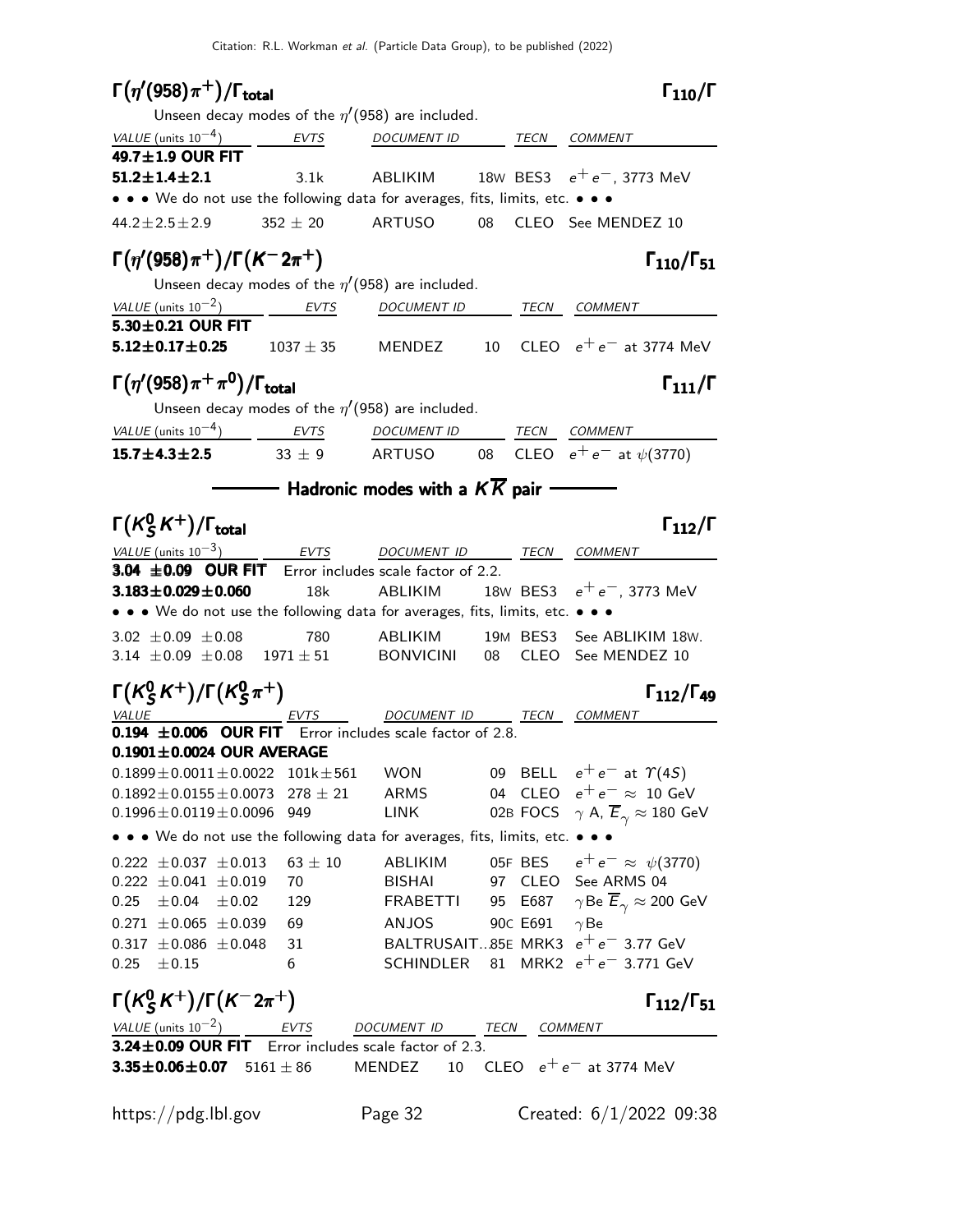Citation: R.L. Workman et al. (Particle Data Group), to be published (2022) • • • We do not use the following data for averages, fits, limits, etc. • • •  $\frac{3.02 \pm 0.18 \pm 0.15}{20}$  =  $\frac{1}{2}$  LINK = 02B FOCS  $\gamma$  nucleus.  $3.02\pm0.18\pm0.15$  949 <sup>1</sup> LINK 02B FOCS  $\gamma$  nucleus,  $\overline{E}_{\gamma} \approx 180$  GeV  $<sup>1</sup>$  This LINK 02B result is redundant with a result in the previous datablock.</sup>  $\mathsf{\Gamma}(\mathsf{K}^0_T)$  $\Gamma(K^0_L K^+) / \Gamma_{\text{total}}$  Γ<sub>113</sub>/Γ VALUE (units  $10^{-3}$ ) ) EVTS DOCUMENT ID TECN COMMENT **3.21±0.11±0.11** 650 ABLIKIM 19M BES3  $e^+e^-$  at 3773 MeV Γ $(\mathcal{K}^{0}_{\mathcal{S}}% )$  $\Gamma(K_S^0 K^+\pi^0)/\Gamma_{\rm total}$  Γ<sub>114</sub>/Γ VALUE (units  $10^{-3}$ ) EVTS DOCUMENT ID TECN COMMENT **5.07±0.19±0.23** 470 ABLIKIM 19M BES3  $e^+e^-$  at 3773 MeV Γ $(\mathcal{K}^*(892)^+$   $\mathcal{K}^0_S$  $_{\rm S}^{\rm 0}$ )/Γ(K $_{\rm S}^{\rm 0}$ Γ(K\*(892)<sup>+</sup> K<sup>0</sup><sub>S</sub>)/Γ(K<sup>0</sup><sub>S</sub> $\pi$ <sup>+</sup>) Γ<sub>115</sub>/Γ<sub>49</sub>  $\zeta \pi$  ) and  $\zeta$  115/1 49 Unseen decay modes of the  $K^*(892)^+$  are included. VALUE **EVTS** DOCUMENT ID TECN COMMENT • • • We do not use the following data for averages, fits, limits, etc. • • •  $1.1 \pm 0.3 \pm 0.4$  67 FRABETTI 95 E687  $\gamma$ Be  $\overline{E}_{\gamma} \approx 200$  GeV Γ $(K^*(892)^+ K^0_S)$  $_{\mathsf{S}}^{0})$ /Γ $(\mathsf{K}_{\mathsf{S}}^{0}% ,\mathsf{S}_{\mathsf{S}}^{0})$  $\Gamma(K^*(892)^+ K_S^0)/\Gamma(K_S^0 K^+\pi^0)$  Γ<sub>115</sub>/Γ<sub>114</sub> Γ115/Γ<sup>114</sup> VALUE EVTS DOCUMENT ID TECN COMMENT **0.571±0.026±0.042** 692 <sup>1</sup> ABLIKIM 21AD BES3  $e^+e^-$  at 3.773 GeV  $^1$  ABLIKIM 21AD value is a fit fraction from an amplitude analysis of  $D^+ \rightarrow\ K^+ \, K^0_S\, \pi^0$ with four components. Reconstructs the  $\mathsf{K}^*(892)^+$  from its  $\mathsf{K}^+\pi^0$  final state. Γ $(\overline{K}^*(892)^0$  K $^+)$ /Γ $(\overline{K}^0_S$ Γ( $\overline{K}^*(892)^0 K^+)/\Gamma(K_S^0 K^+\pi^0)$  Γ<sub>116</sub>/Γ<sub>114</sub> Γ( $\overline{K}^*(892)^0 K^+$ )/Γ( $\overline{K}^0_S K^+ \pi^0$ ) Γ<sub>116</sub>/Γ<sub>114</sub> Γ116/Γ<sup>114</sup> VALUE EVTS DOCUMENT ID TECN COMMENT **0.102±0.015±0.022** 692 <sup>1</sup> ABLIKIM 21AD BES3  $e^+e^-$  at 3.773 GeV  $^1$  ABLIKIM 21AD value is a fit fraction from an amplitude analysis of  $D^+ \rightarrow\ K^+ K^0_S\, \pi^0$ with four components. Reconstructs the  $\overline{K}^*(892)^0$  from its  $\mathcal{K}^0_\mathcal{S}\pi^0$  final state.  $\mathsf{\Gamma}(\mathsf{K}^0_I$  $\Gamma(K_L^0 K^+\pi^0)/\Gamma_{\rm total}$  Γ<sub>117</sub>/Γ VALUE (units  $10^{-3}$ ) EVTS DOCUMENT ID TECN COMMENT **5.24±0.22±0.22** 410 ABLIKIM 19M BES3  $e^+e^-$  at 3773 MeV  $\Gamma(K^+ K^- \pi^+) / \Gamma_{\text{total}}$  Γ<sub>118</sub>/Γ )/Γ $_{\rm total}$ Γ VALUE (units  $10^{-2}$ ) EVTS DOCUMENT ID TECN COMMENT • • • We do not use the following data for averages, fits, limits, etc. • • •  $0.935 \pm 0.017 \pm 0.024$   $1$  DOBBS 07 CLEO See BONVICINI 14<br>0.97  $\pm$  0.04  $\pm$  1250  $\pm$  40  $^{-1}$  HE 05 CLEO See DOBBS 07 05 CLEO See DOBBS 07  $1$  DOBBS 07 and HE 05 use single- and double-tagged events in an overall fit. DOBBS 07 supersedes HE 05.

 $\Gamma(K^+ K^- \pi^+) / \Gamma(K^- 2\pi^+)$  Γ<sub>118</sub>/Γ<sub>51</sub>

VALUE (units  $10^{-2}$ ) EVTS DOCUMENT ID TECN COMMENT 10.32  $\pm$ 0.09 OUR AVERAGE Error includes scale factor of 1.4. See the ideogram below.  $10.282 \pm 0.002 \pm 0.068$  23M AAIJ 19G LHCB pp at 8 TeV https://pdg.lbl.gov Page 33 Created: 6/1/2022 09:38

 $\Gamma_{118}/\Gamma_{51}$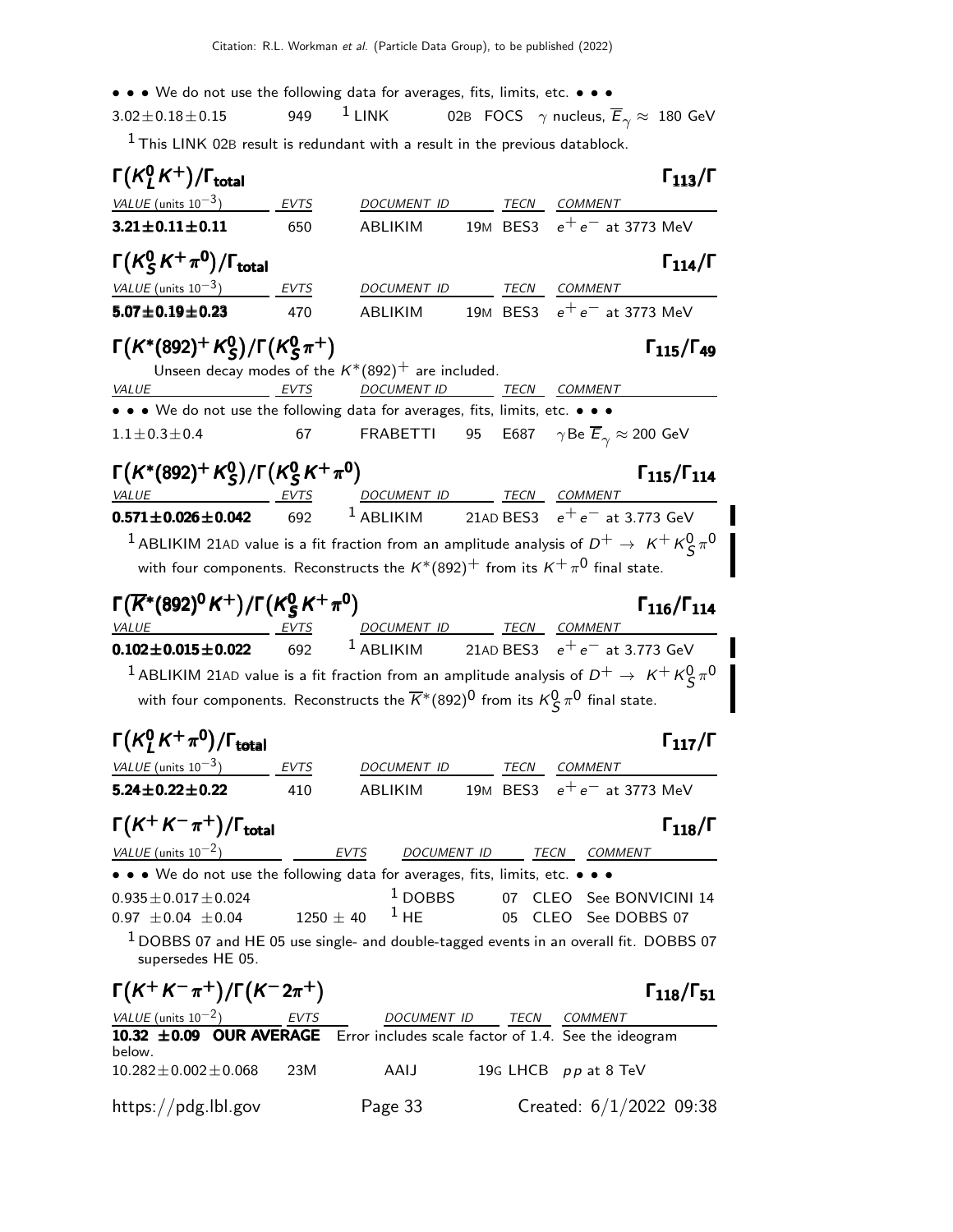



 $\substack{27.8 \pm 0.4\, +0.2 \ -0.5}$  $27.8\pm0.4\genfrac{}{}{0pt}{}{+0.2}{-0.5}$ RUBIN  $08$  CLEO Dalitz fit,  $19,458 \pm 163$  evts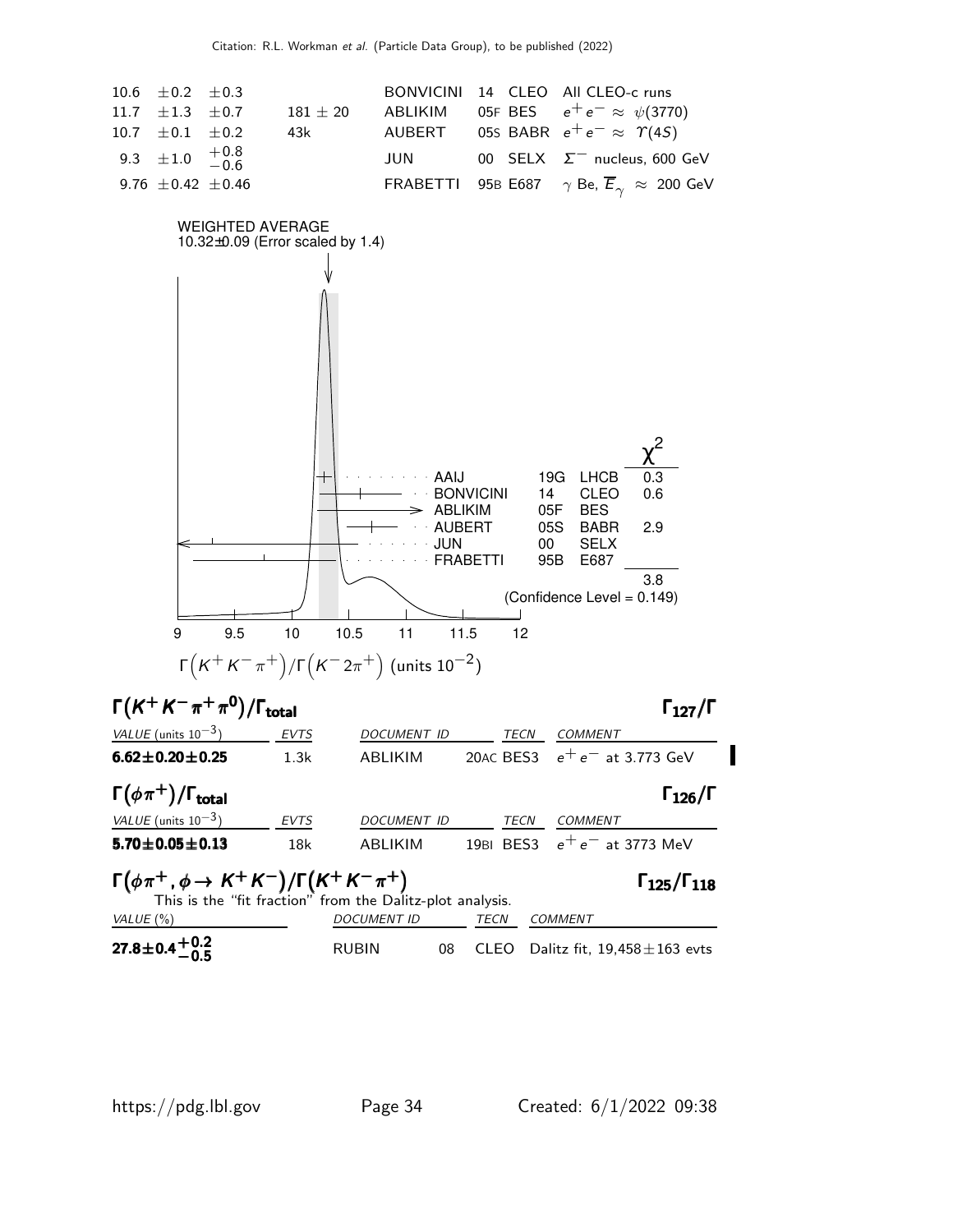• • • We do not use the following data for averages, fits, limits, etc. • • •  $29.2 \pm 3.1 \pm 3.0$  FRABETTI 95B E687 Dalitz fit, 915 evts  $\Gamma(K^+\overline{K}^*(892)^0, \overline{K}^*(892)^0 \to K^-\pi^+) / \Gamma(K^+K^-\pi^+)$   $\Gamma_{119} / \Gamma_{118}$ Γ119/Γ<sup>118</sup> This is the "fit fraction" from the Dalitz-plot analysis. VALUE (%) DOCUMENT ID TECN COMMENT  $\substack{25.7\pm0.5,+0.4\-1.2}$  $25.7\pm0.5\genfrac{}{}{0pt}{}{+0.4}{-1.2}$  $-1.2$ RUBIN 08 CLEO Dalitz fit,  $19,458 \pm 163$  evts • • • We do not use the following data for averages, fits, limits, etc. • • •  $30.1 \pm 2.0 \pm 2.5$  FRABETTI 95B E687 Dalitz fit, 915 evts  $\Gamma(K^+\overline{K}{}^*_0(1430)^0, \overline{K}{}^*_0(1430)^0 \to K^-\pi^+) / \Gamma(K^+K^-\pi^+)$   $\Gamma_{120}/\Gamma_{118}$ Γ120/Γ<sup>118</sup> This is the "fit fraction" from the Dalitz-plot analysis. VALUE (%) DOCUMENT ID TECN COMMENT  $18.8\!\pm\!1.2\genfrac{}{}{0pt}{}{+3.3}{-3.4}$  $18.8 \pm 1.2 + 3.3 \atop -3.4$  $-3.4$ RUBIN  $08$  CLEO Dalitz fit, 19,458 $\pm$ 163 evts • • • We do not use the following data for averages, fits, limits, etc. • • •  $37.0 \pm 3.5 \pm 1.8$  FRABETTI 95B E687 Dalitz fit. 915 evts  $\Gamma(K^+\overline{K}_2^*(1430))^0$ ,  $\overline{K}_2^*$  →  $K^-\pi^+$ )/ $\Gamma(K^+K^-\pi^+)$  Γ<sub>121</sub>/Γ<sub>118</sub> Γ121/Γ<sup>118</sup> This is the "fit fraction" from the Dalitz-plot analysis. VALUE (%) DOCUMENT ID TECN COMMENT  $1.7\!\pm\!0.4\genfrac{}{}{0pt}{}{+1.2}{-0.7}$  $1.7\pm0.4^{+1.2}_{-0.7}$  $RUBIN$  08  $CLEO$  Dalitz fit, 19,458 $\pm$ 163 evts  $\Gamma(K+\overline{K}^*_0(700), \overline{K}^*_0 \rightarrow K^-\pi^+)/\Gamma(K^+K^-\pi^+)$  Γ<sub>122</sub>/Γ<sub>118</sub> Γ122/Γ<sup>118</sup> This is the "fit fraction" from the Dalitz-plot analysis. VALUE (%)  $DOCUMENT$  ID TECN COMMENT  $\mathbf{7.0} \!\pm\! 0.8 \genfrac{}{}{0pt}{}{+ 3.5}{- 2.0}$  $7.0\pm0.8^{+\,3.5}_{-\,2.0}$  $RUBIN$  08  $CLEO$  Dalitz fit, 19,458 $\pm$ 163 evts  $\Gamma(a_0(1450)^0 \pi^+, a_0^0 \to K^+ K^-)/\Gamma(K^+ K^- \pi^+)$   $\Gamma_{123}/\Gamma_{118}$  $\Gamma_{123}/\Gamma_{118}$ This is the "fit fraction" from the Dalitz-plot analysis. VALUE (%) DOCUMENT ID TECN COMMENT 4.6 $\pm$ 0.6 $^{+7.2}_{-1.8}$  $-1.8$ <br>4.6±0.6<sup>+7.2</sup>  $RUBIN$  08  $CLEO$  Dalitz fit, 19,458 $\pm$ 163 evts  $\Gamma(\phi(1680)\pi^+$ ,  $\phi \to K^+K^-)/\Gamma(K^+K^-\pi^+)$  Γ124/Γ118 Γ124/Γ<sup>118</sup> This is the "fit fraction" from the Dalitz-plot analysis. VALUE (%) DOCUMENT ID TECN COMMENT  $0.51\!\pm\!0.11\frac{+0.37}{-0.16}$  $RUBIN$  08  $CLEO$  Dalitz fit, 19,458 $\pm$ 163 evts Γ $(\mathcal{K}^{0}_{S}% )^{L}=\mathcal{K}^{0}_{S}$  $^0_S\,$ K $^0_S$  $\Gamma(K_S^0 K_S^0 \pi^+) / \Gamma_{\text{total}}$  Γ<sub>128</sub>/Γ /Γ $_{\rm total}$  Γ $_{128}/$  Γ VALUE (units  $10^{-4}$ ) ) EVTS DOCUMENT ID TECN COMMENT **27.0±0.5±1.2** 4897 ABLIKIM 17A BES3  $e^+e^- \to \psi(3770)$  $\mathsf{\Gamma}(\mathsf{K}^0_\mathsf{S})$  $^0_S$ K $^0_S$  $\Gamma(K_S^0 K_S^0 \pi^+ \pi^0)/\Gamma_{\text{total}}$  Γ<sub>129</sub>/Γ /Γ $_{\rm total}$  Γ $_{129}$ /Γ VALUE (units 10<sup>-3</sup>) EVTS DOCUMENT ID TECN COMMENT **1.34±0.20±0.06** 80 ABLIKIM 20AC BES3  $e^+e^-$  at 3.773 GeV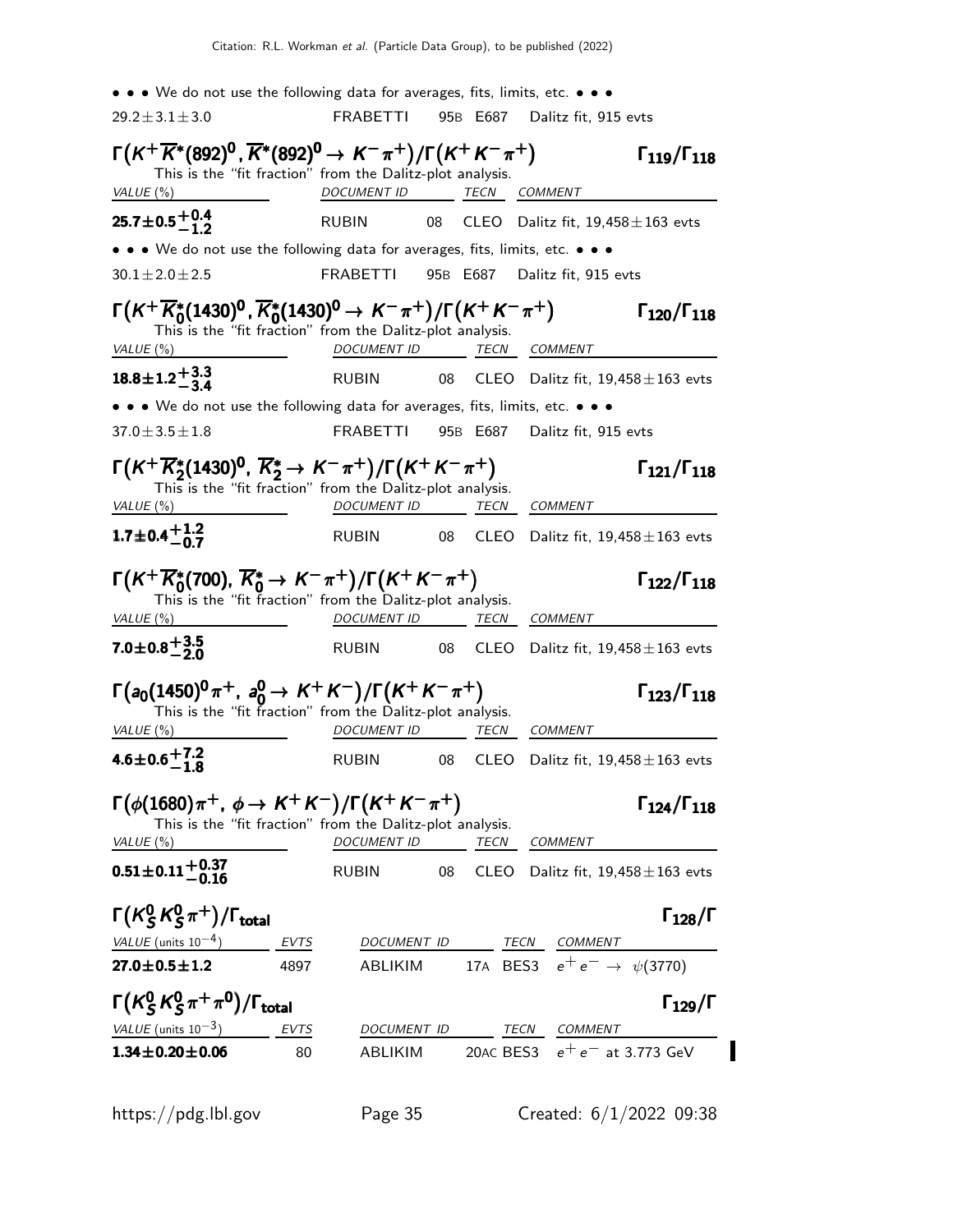$\mathsf{\Gamma}(\mathsf{K}^0_\mathsf{S})$  $(K_S^0 K^+ \eta)/\Gamma_{\text{total}}$  Γ<sub>130</sub>/Γ S Γ( $\kappa_S^0$ K<sup>+</sup>η)/Γ<sub>total</sub> Γ<sub>130</sub>/Γ total 130 VALUE (units  $10^{-4}$ ) EVTS DOCUMENT ID TECN COMMENT **1.85±0.52±0.08** 14 ABLIKIM 20∨ BES3  $e^+e^-$ , 3773 MeV Γ $(\mathcal{K}^+$   $\mathcal{K}^0_S$  $_S^0 \pi^+ \pi^-)/\mathsf{\Gamma}({\mathcal{K}}_{S}^{0})$  $\Gamma(K^+ K^0_S \pi^+ \pi^-)/\Gamma(K^0_S 2\pi^+ \pi^-)$  Γ<sub>131</sub>/Γ<sub>74</sub>  $Γ_{131}/Γ_{74}$ VALUE (units  $10^{-2}$ ) EVTS DOCUMENT ID TECN COMMENT **5.62±0.39±0.40** 469 ± 32 LINK 01C FOCS  $\gamma$  nucleus,  $\overline{E}_{\gamma} \approx 180$  GeV Γ $(\mathcal{K}^+ \mathcal{K}^0_S$  $(K + K_S^0 \pi^+ \pi^-)/\Gamma_{\text{total}}$  Γ<sub>131</sub>/Γ  $\Gamma(K^+ K^0_S \pi^+ \pi^-)/\Gamma_{\text{total}}$  Γ<sub>131</sub>/Γ VALUE (units  $10^{-3}$ ) EVTS DOCUMENT ID TECN COMMENT **1.89±0.12±0.05** 277 ABLIKIM 20AC BES3  $e^+e^-$  at 3.773 GeV Γ $(\mathcal{K}^{0}_{\mathcal{S}}% )$ Γ( $\kappa_S^0 \kappa^+ \pi^0 \pi^0$ )/Γ<sub>total</sub> Γ<sub>132</sub>/Γ total and 132/1 VALUE (units  $10^{-4}$ ) EVTS DOCUMENT ID TECN COMMENT **5.8±1.2±0.4** 34 ABLIKIM 20AC BES3  $e^+e^-$  at 3.773 GeV  $\mathsf{\Gamma}(\mathsf{K}^0_\mathsf{S})$  $\Gamma(K_S^0 K^- 2\pi^+) / \Gamma_{\text{total}}$  Γ<sub>133</sub>/Γ VALUE (units  $10^{-3}$ ) ) EVTS DOCUMENT ID TECN COMMENT **2.27±0.12±0.06** 467 ABLIKIM 20AC BES3  $e^+e^-$  at 3.773 GeV Γ $(\mathcal{K}^{0}_{S}% )^{L}=\mathcal{K}^{0}_{S}$  $^0_S$  K  $^-$  2π  $^+$  ) / Γ ( K $^0_S$  $\Gamma(K_S^0 K^- 2\pi^+) / \Gamma(K_S^0 2\pi^+ \pi^-)$  Γ<sub>133</sub>/Γ<sub>74</sub> Γ133/Γ  $VALU E$  (units 10<sup>-2</sup>)  $EVTS$  DOCUMENT ID TECN COMMENT **7.68±0.41±0.32** 670 ± 35 LINK 01C FOCS  $\gamma$  nucleus,  $\overline{E}_{\gamma} \approx 180$  GeV  $\Gamma(K^+ K^- 2\pi^+ \pi^-)/\Gamma(K^- 3\pi^+ \pi^-)$  Γ<sub>134</sub>/Γ<sub>77</sub> Γ134/Γ VALUE EVTS DOCUMENT ID TECN COMMENT **0.040±0.009±0.019** 38 LINK 03D FOCS  $\gamma$  A,  $\overline{E}_{\gamma} \approx 180$  GeV  $\Gamma(\phi \pi^+ \pi^0)/\Gamma_{\rm total}$ Γ<sub>135</sub>/Γ Unseen decay modes of the  $\phi$  are included.<br>VALUE DOCUMENT II DOCUMENT ID TECN COMMENT **0.023±0.010** <sup>1</sup> BARLAG 92C ACCM  $\pi$ <sup>-</sup> Cu 230 GeV 1 BARLAG 92<sup>C</sup> computes the branching fraction using topological normalization. Γ $(\phi \rho^+)$ /Γ $(K^- 2\pi^+)$  Γ<sub>136</sub>/Γ<sub>51</sub>  $Γ<sub>136</sub>/Γ<sub>51</sub>$ Unseen decay modes of the  $\phi$  are included. VALUE CL% DOCUMENT ID TECN COMMENT  $\leq$ 0.16 90 DAOUDI 92 CLEO  $e^+e^- \approx 10.5$  GeV  $\Gamma(K^+ K^-\pi^+\pi^0$ non- $\phi$ )/Γ<sub>total</sub> Γ<sub>137</sub>/Γ VALUE **DOCUMENT ID TECN COMMENT**  $0.015 + 0.007$ <br> $-0.006$  $1$  BARLAG 92C ACCM  $\pi$ <sup>-</sup> Cu 230 GeV  $1$  BARLAG 92C computes the branching fraction using topological normalization.  $\Gamma(K^+K^-\pi^+\pi^0$ non- $\phi)/\Gamma(K^-2\pi^+)$  Γ<sub>137</sub>/Γ<sub>51</sub>  $\Gamma_{137}/\Gamma_{51}$ VALUE CL<sup>%</sup> DOCUMENT ID TECN COMMENT • • • We do not use the following data for averages, fits, limits, etc. • • • <0.25 90 ANJOS 89E E691 Photoproduction https://pdg.lbl.gov Page 36 Created: 6/1/2022 09:38

I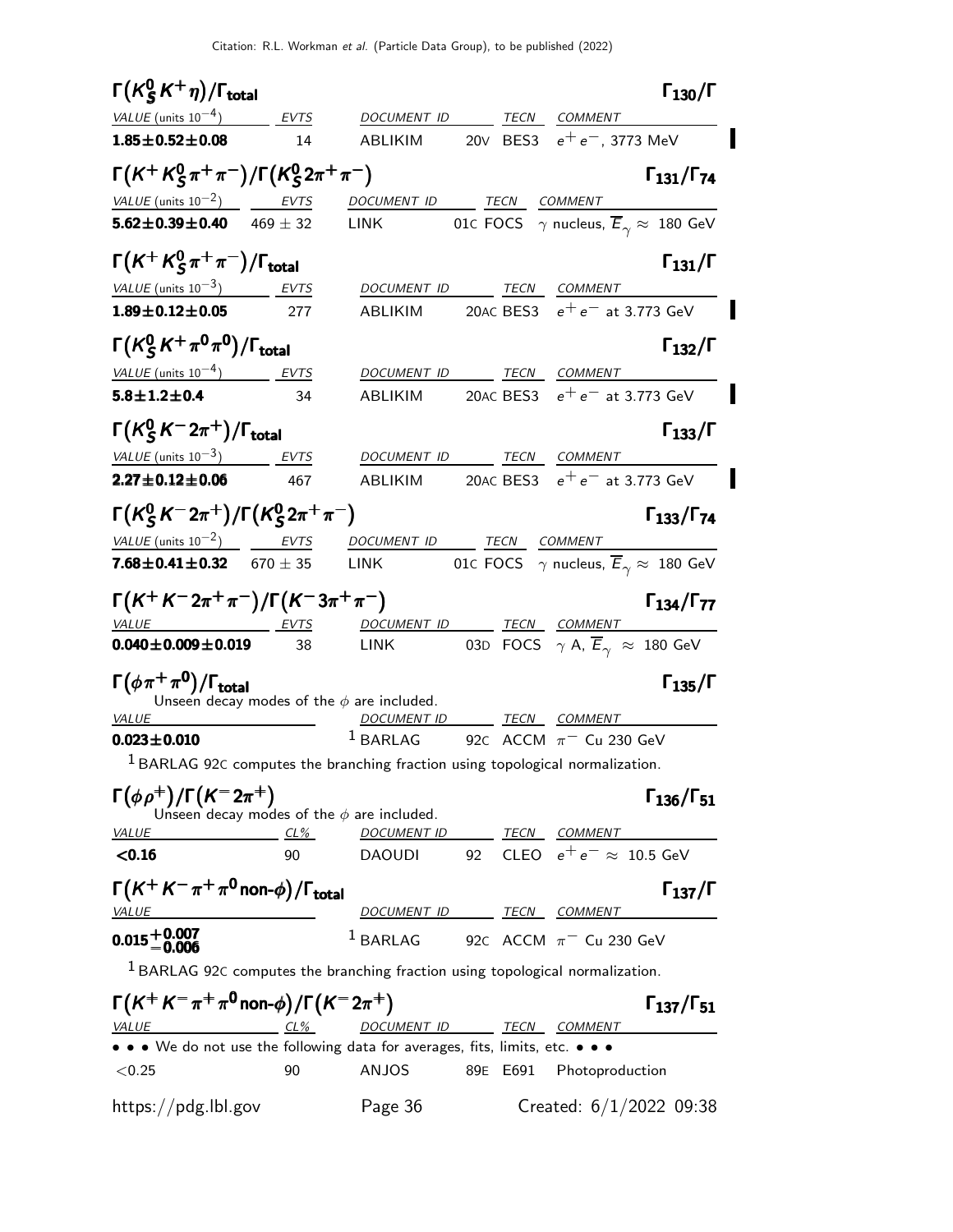**Doubly Cabibbo-suppressed modes** 

| $\Gamma(K^+\pi^0)/\Gamma_{\rm total}$                                                                                                                                                                                |                    |                                                    |          |                |                                       | $\Gamma_{138}/\Gamma$                          |
|----------------------------------------------------------------------------------------------------------------------------------------------------------------------------------------------------------------------|--------------------|----------------------------------------------------|----------|----------------|---------------------------------------|------------------------------------------------|
|                                                                                                                                                                                                                      |                    |                                                    |          |                |                                       |                                                |
| $\frac{VALUE \text{ (units 10}^{-4})}{2.08 \pm 0.21 \text{ OUR FIT}}$ $\frac{EVTS}{Error}$ $\frac{DOCUMENT \text{ ID}}{DOCUMENT \text{ ID}}$ $\frac{TECN}{E}$ $\frac{COMMENT}{Error}$<br>$2.35 \pm 0.20$ OUR AVERAGE |                    |                                                    |          |                |                                       |                                                |
| $2.32 \pm 0.21 \pm 0.06$                                                                                                                                                                                             | 1.8k               | ABLIKIM 18W BES3 $e^+e^-$ , 3773 MeV               |          |                |                                       |                                                |
| $2.52 \pm 0.47 \pm 0.26$                                                                                                                                                                                             | $189\pm37$         | AUBERT,B 06F BABR $e^+e^- \approx \; \Upsilon(4S)$ |          |                |                                       |                                                |
| • • • We do not use the following data for averages, fits, limits, etc. • • •                                                                                                                                        |                    |                                                    |          |                |                                       |                                                |
| $2.28 \pm 0.36 \pm 0.17$ $148 \pm 23$ DYTMAN  06  CLEO See MENDEZ 10                                                                                                                                                 |                    |                                                    |          |                |                                       |                                                |
| $\Gamma(K^+\pi^0)/\Gamma(K^-2\pi^+)$                                                                                                                                                                                 |                    |                                                    |          |                |                                       | $\Gamma_{138}/\Gamma_{51}$                     |
| $\frac{VALUE \text{ (units 10}^{-3})}{2.21 \pm 0.23 \text{ OUR FIT}}$ Error includes scale factor of 1.5. TECN COMMENT                                                                                               |                    |                                                    |          |                |                                       |                                                |
|                                                                                                                                                                                                                      |                    |                                                    |          |                |                                       |                                                |
| <b>1.9 ±0.2 ±0.1</b> 343 ± 37 MENDEZ 10 CLEO $e^+e^-$ at 3774 MeV                                                                                                                                                    |                    |                                                    |          |                |                                       |                                                |
| $\Gamma(K^+\eta)/\Gamma_{\rm total}$                                                                                                                                                                                 |                    |                                                    |          |                |                                       | $\Gamma_{139}/\Gamma$                          |
| $\frac{VALUE \text{ (units 10}^{-3})}{0.125 \pm 0.016 \text{ OUR FIT}}$ EVTS DOCUMENT ID TECN COMMENT COMMENT                                                                                                        |                    |                                                    |          |                |                                       |                                                |
| $0.151 \pm 0.025 \pm 0.014$                                                                                                                                                                                          | 439                | ABLIKIM $18W$ BES3 $e^+e^-, 3773$ MeV              |          |                |                                       |                                                |
| $\Gamma(K^+\eta)/\Gamma(\eta\pi^+)$                                                                                                                                                                                  |                    |                                                    |          |                |                                       | $\Gamma_{139}/\Gamma_{103}$                    |
|                                                                                                                                                                                                                      |                    |                                                    |          |                |                                       |                                                |
| $\frac{VALUE(%)}{3.3 \pm 0.4}$ OUR FIT Error includes scale factor of 1.1. TECN COMMENT                                                                                                                              |                    |                                                    |          |                |                                       |                                                |
| $3.06 \pm 0.43 \pm 0.14$ $166 \pm 23$ WON                                                                                                                                                                            |                    |                                                    |          |                | 11 BELL $e^+e^- \approx \Upsilon(4S)$ |                                                |
| $\Gamma(K^+\eta'(958))/\Gamma_{\rm total}$                                                                                                                                                                           |                    |                                                    |          |                |                                       | $\Gamma_{140}/\Gamma$                          |
| $\frac{\text{VALUE (units 10}^{-3})}{\text{0.185} \pm \text{0.020}} \frac{\text{EVTS}}{\text{O}}$                                                                                                                    |                    | DOCUMENT ID TECN COMMENT                           |          |                |                                       |                                                |
|                                                                                                                                                                                                                      |                    |                                                    |          |                |                                       |                                                |
| $0.164 \pm 0.051 \pm 0.024$ 87                                                                                                                                                                                       |                    | ABLIKIM 18W BES3 $e^+e^-$ , 3773 MeV               |          |                |                                       |                                                |
| $\Gamma(K^+\eta'(958))/\Gamma(\eta'(958)\pi^+)$                                                                                                                                                                      |                    |                                                    |          |                |                                       | $\Gamma_{140}/\Gamma_{110}$                    |
|                                                                                                                                                                                                                      | EVTS               |                                                    |          |                | DOCUMENT ID TECN COMMENT              |                                                |
| $\frac{VALUE(%)}{3.7 \pm 0.4}$ OUR FIT                                                                                                                                                                               |                    |                                                    |          |                |                                       |                                                |
| $3.77 \pm 0.39 \pm 0.10$                                                                                                                                                                                             | $180\pm19$         | <b>WON</b>                                         |          |                | 11 BELL $e^+e^- \approx \Upsilon(45)$ |                                                |
| $\Gamma(K^+\pi^+\pi^-)/\Gamma(K^-2\pi^+)$                                                                                                                                                                            |                    |                                                    |          |                |                                       | $\Gamma_{141}/\Gamma_{51}$                     |
| VALUE (units $10^{-3}$ )<br>$5.238 \pm 0.025$ OUR AVERAGE                                                                                                                                                            | EVTS               | DOCUMENT ID                                        |          | TECN           | COMMENT                               |                                                |
|                                                                                                                                                                                                                      |                    |                                                    |          |                | 19G LHCB pp at 8 TeV                  |                                                |
| $5.231 \pm 0.009 \pm 0.023$                                                                                                                                                                                          | 795k               | AAIJ                                               |          |                |                                       |                                                |
| 5.69 $\pm$ 0.18 $\pm$ 0.14                                                                                                                                                                                           | $2638 \pm 84$      | KO                                                 |          |                | 09 BELL $e^+e^-$ at $\Upsilon(4S)$    |                                                |
| 6.5<br>$\pm 0.8 \pm 0.4$                                                                                                                                                                                             | $189 \pm 24$       | LINK                                               |          | 04F FOCS       |                                       | $\gamma$ A, $\overline{E}_{\gamma}$ a 180 GeV  |
| $\pm 0.8$<br>7.7<br>$\pm 1.7$                                                                                                                                                                                        | $59 \pm 13$        | <b>AITALA</b>                                      |          | 97C E791       | $\pi^-$ A, 500 GeV                    |                                                |
| 7.2 $\pm 2.3$<br>$\pm 1.7$                                                                                                                                                                                           | 21                 | FRABETTI                                           |          | 95E E687       |                                       | $\gamma$ Be, $\overline{E}_{\gamma}$ = 220 GeV |
| $\Gamma(K^+\rho^0)/\Gamma(K^+\pi^+\pi^-)$<br>This is the "fit fraction" from the Dalitz-plot analysis.                                                                                                               |                    |                                                    |          |                |                                       | $\Gamma_{142}/\Gamma_{141}$                    |
| <b>VALUE</b>                                                                                                                                                                                                         |                    | DOCUMENT ID TECN                                   |          | <b>COMMENT</b> |                                       |                                                |
| ±0.09<br>0.39                                                                                                                                                                                                        | <b>OUR AVERAGE</b> |                                                    |          |                |                                       |                                                |
| $0.3943 \pm 0.0787 \pm 0.0815$                                                                                                                                                                                       | LINK               |                                                    | 04F FOCS |                | Dalitz fit, 189 evts                  |                                                |
| ±0.07<br>0.37<br>$\pm 0.14$                                                                                                                                                                                          | AITALA             |                                                    | 97C E791 |                | Dalitz fit, 59 evts                   |                                                |
| https://pdg.lbl.gov                                                                                                                                                                                                  |                    | Page 37                                            |          |                |                                       | Created: $6/1/2022$ 09:38                      |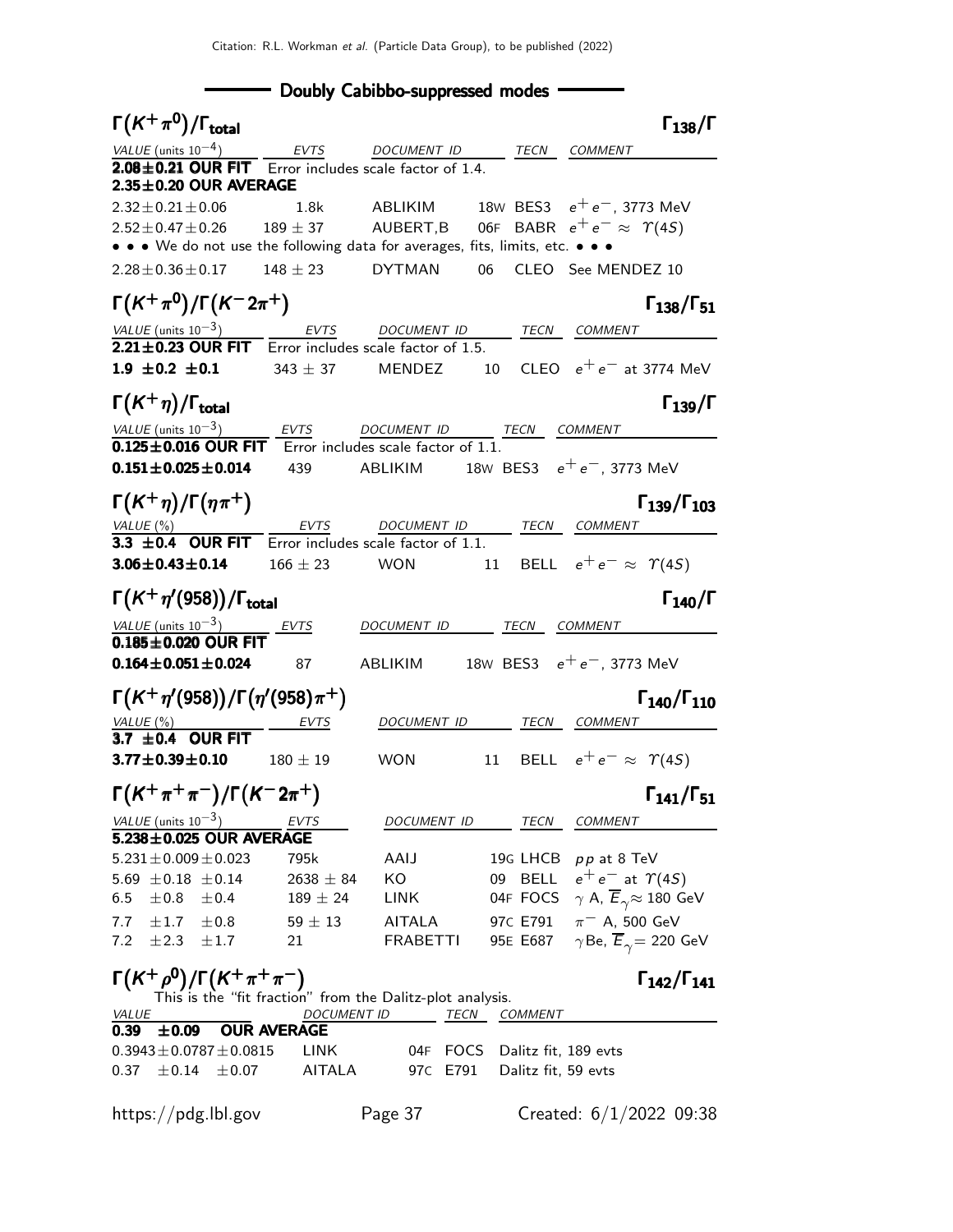| $\Gamma(K^*(892)^0 \pi^+, K^*(892)^0 \to K^+ \pi^-)/\Gamma(K^+ \pi^+ \pi^-)$                                                                                                                                                                                                                                                                                                                                                       |            |                                     |  |                                                                   | $\Gamma_{143}/\Gamma_{141}$ |
|------------------------------------------------------------------------------------------------------------------------------------------------------------------------------------------------------------------------------------------------------------------------------------------------------------------------------------------------------------------------------------------------------------------------------------|------------|-------------------------------------|--|-------------------------------------------------------------------|-----------------------------|
| This is the "fit fraction" from the Dalitz-plot analysis.<br><i>VALUE</i>                                                                                                                                                                                                                                                                                                                                                          |            | DOCUMENT ID TECN COMMENT            |  |                                                                   |                             |
| 0.47 $\pm$ 0.08 OUR AVERAGE                                                                                                                                                                                                                                                                                                                                                                                                        |            |                                     |  |                                                                   |                             |
| $0.5220 \pm 0.0684 \pm 0.0638$ LINK 04F FOCS Dalitz fit, 189 evts                                                                                                                                                                                                                                                                                                                                                                  |            |                                     |  |                                                                   |                             |
| 0.35 $\pm$ 0.14 $\pm$ 0.01 AITALA 97C E791 Dalitz fit, 59 evts                                                                                                                                                                                                                                                                                                                                                                     |            |                                     |  |                                                                   |                             |
| $\Gamma(K^+ f_0(980), f_0(980) \to \pi^+ \pi^-)/\Gamma(K^+ \pi^+ \pi^-)$<br>This is the "fit fraction" from the Dalitz-plot analysis.                                                                                                                                                                                                                                                                                              |            |                                     |  |                                                                   | $\Gamma_{144}/\Gamma_{141}$ |
| <i>VALUE</i>                                                                                                                                                                                                                                                                                                                                                                                                                       |            | DOCUMENT ID TECN COMMENT            |  |                                                                   |                             |
| $0.0892 \pm 0.0333 \pm 0.0412$ LINK 04F FOCS Dalitz fit, 189 evts                                                                                                                                                                                                                                                                                                                                                                  |            |                                     |  |                                                                   |                             |
| $\Gamma(K_2^*(1430)^0\pi^+, K_2^*(1430)^0 \to K^+\pi^-)/\Gamma(K^+\pi^+\pi^-)$<br>This is the "fit fraction" from the Dalitz-plot analysis.                                                                                                                                                                                                                                                                                        |            |                                     |  |                                                                   | $\Gamma_{145}/\Gamma_{141}$ |
| <u>VALUE</u>                                                                                                                                                                                                                                                                                                                                                                                                                       |            | DOCUMENT ID TECN COMMENT            |  |                                                                   |                             |
| 0.0803±0.0372±0.0391 LINK 04F FOCS Dalitz fit, 189 evts                                                                                                                                                                                                                                                                                                                                                                            |            |                                     |  |                                                                   |                             |
| $\Gamma(K^+\pi^+\pi^-$ nonresonant) / $\Gamma(K^+\pi^+\pi^-)$<br>This is the "fit fraction" from the Dalitz-plot analysis.<br>VALUE                                                                                                                                                                                                                                                                                                |            |                                     |  | DOCUMENT ID TECN COMMENT                                          | $\Gamma_{146}/\Gamma_{141}$ |
| • • • We do not use the following data for averages, fits, limits, etc. • • •                                                                                                                                                                                                                                                                                                                                                      |            |                                     |  |                                                                   |                             |
| $0.36 + 0.14 + 0.07$                                                                                                                                                                                                                                                                                                                                                                                                               |            |                                     |  | $1$ AITALA 97C E791 Dalitz fit, 59 evts                           |                             |
| <sup>1</sup> LINK 04F, with three times as many events, finds no need for a nonresonant amplitude.                                                                                                                                                                                                                                                                                                                                 |            |                                     |  |                                                                   |                             |
| $\Gamma(K^+\pi^+\pi^-\pi^0)/\Gamma_{\rm total}$                                                                                                                                                                                                                                                                                                                                                                                    |            |                                     |  |                                                                   | $\Gamma_{147}/\Gamma$       |
| $VALU E$ (units $10^{-3}$ ) EVTS DOCUMENT ID TECN COMMENT                                                                                                                                                                                                                                                                                                                                                                          |            |                                     |  |                                                                   |                             |
| <b>1.21±0.08±0.03</b> 350 <sup>1</sup> ABLIKIM 20Z BES3 $e^+e^-$ at 3773 MeV                                                                                                                                                                                                                                                                                                                                                       |            |                                     |  |                                                                   |                             |
| <sup>1</sup> ABLIKIM 20Z subtracted the known branching fractions of $D^+$ $\rightarrow$ $K^+ \eta$ , $D^+$ $\rightarrow$<br>$K^+ \phi$ , and $D^+ \to K^+ \omega$ to obtain an estimate of the non-resonant component (ig-<br>noring interference effects and possible additional resonant contributions) B( $D^+$ $\rightarrow$<br>$K^+\pi^+\pi^-\pi^0$ non-resonant) = (1.13 $\pm$ 0.08 $\pm$ 0.03) $\times$ 10 <sup>-3</sup> . |            |                                     |  |                                                                   |                             |
| $\Gamma(K^+\pi^+\pi^-\pi^0)$ nonresonant) / $\Gamma_{total}$                                                                                                                                                                                                                                                                                                                                                                       |            |                                     |  |                                                                   | $\Gamma_{148}/\Gamma$       |
|                                                                                                                                                                                                                                                                                                                                                                                                                                    |            | DOCUMENT ID TECN COMMENT            |  |                                                                   |                             |
| $\frac{\text{VALUE (units 10}^{-3})}{\text{1.10} \pm \text{0.07}} \frac{\text{EVTS}}{\text{DUR} \cdot \text{AVERAGE}}$                                                                                                                                                                                                                                                                                                             |            |                                     |  |                                                                   |                             |
| $1.03 \pm 0.12 \pm 0.06$<br>$1.13 \pm 0.08 \pm 0.03$                                                                                                                                                                                                                                                                                                                                                                               | 112<br>350 | $1$ ABLIKIM<br><sup>2</sup> ABLIKIM |  | 21BB BES3 $e^+e^-$ at 3.773 GeV<br>20Z BES3 $e^+e^-$ at 3.773 GeV |                             |
| <sup>1</sup> ABLIKIM 21BB result has subtracted the known branching fractions of $D^+ \rightarrow K^+ \eta$ ,<br>$D^+ \to K^+ \phi$ , and $D^+ \to K^+ \omega$ resonances (ignoring interference effects). The result<br>including these components is measured to be B( $D^+ \rightarrow K^+ \pi^+ \pi^- \pi^0) = (1.11 \pm 1.0)$<br>$(0.12) \times 10^{-3}$ , where the uncertainty is statistical only.                         |            |                                     |  |                                                                   |                             |
| <sup>2</sup> ABLIKIM 20Z result has subtracted the known branching fractions of $D^+ \rightarrow K^+ \eta$ ,<br>$D^+ \rightarrow K^+ \phi$ , and $D^+ \rightarrow K^+ \omega$ , ignoring interference effects. The result including<br>these components is measured to be $(1.21 \pm 0.08 \pm 0.03) \times 10^{-3}$ .                                                                                                              |            |                                     |  |                                                                   |                             |
| $\Gamma(K^+\omega)/\Gamma_{\rm total}$                                                                                                                                                                                                                                                                                                                                                                                             |            |                                     |  |                                                                   | $\Gamma_{149}/\Gamma$       |
| VALUE (units $10^{-5}$ )                                                                                                                                                                                                                                                                                                                                                                                                           | EVTS       | DOCUMENT ID TECN COMMENT            |  |                                                                   |                             |
| $5.7^{+2.5}_{-2.1}$ ± 0.2                                                                                                                                                                                                                                                                                                                                                                                                          | 9          | ABLIKIM                             |  | 20Z BES3 $e^+e^-$ , 3773 MeV                                      |                             |
| https://pdg.lbl.gov                                                                                                                                                                                                                                                                                                                                                                                                                |            | Page 38                             |  |                                                                   | Created: $6/1/2022$ 09:38   |

|<br>|<br>|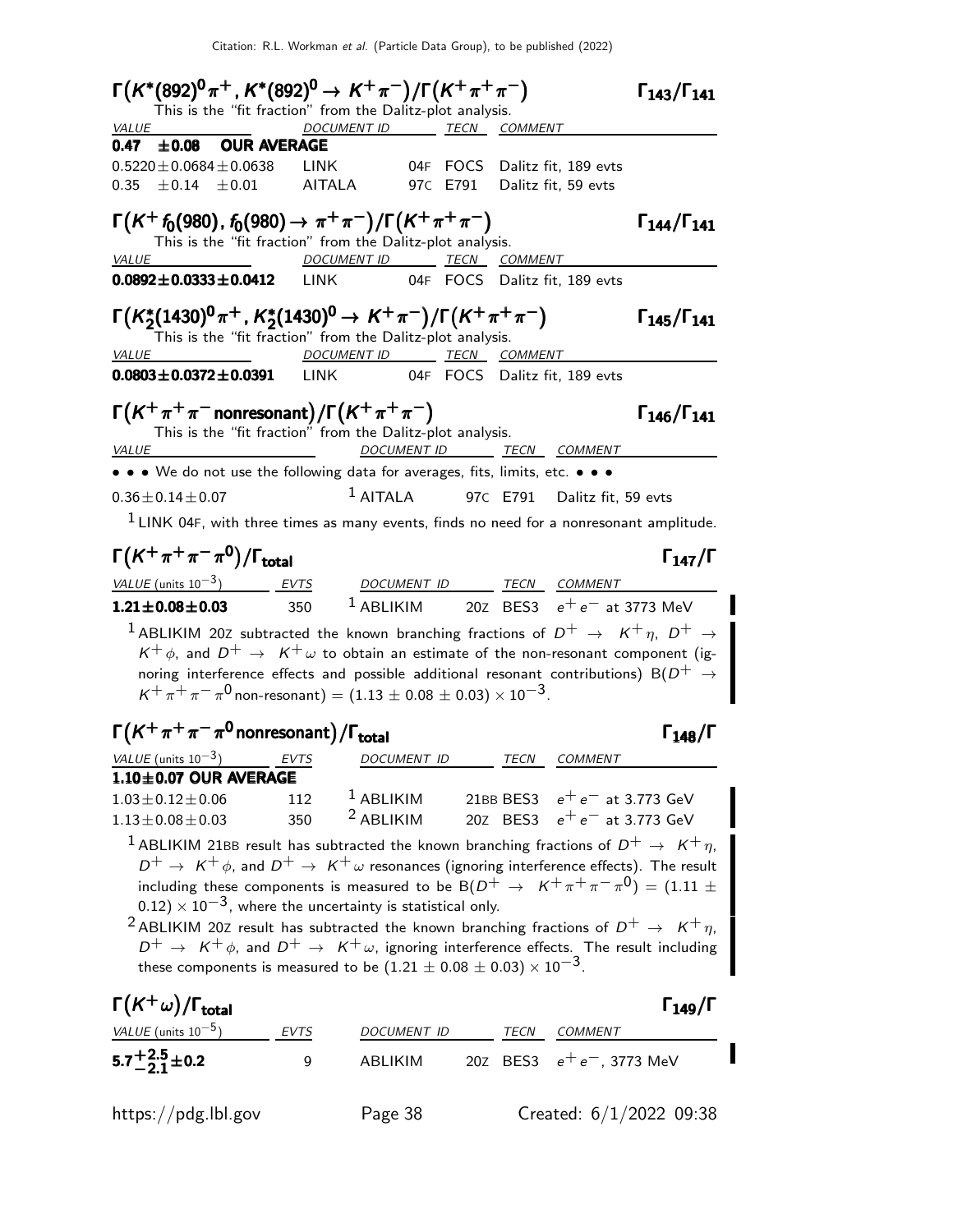| $\Gamma(2K^+K^-)/\Gamma(K^-2\pi^+)$                                                   |             |                                                                            |                 |      | $\Gamma_{150}/\Gamma_{51}$                                                                                                |
|---------------------------------------------------------------------------------------|-------------|----------------------------------------------------------------------------|-----------------|------|---------------------------------------------------------------------------------------------------------------------------|
| VALUE (units $10^{-4}$ ) EVTS                                                         |             | DOCUMENT ID                                                                |                 | TECN | <b>COMMENT</b>                                                                                                            |
| 6.54 $\pm$ 0.05 OUR AVERAGE                                                           |             |                                                                            |                 |      |                                                                                                                           |
| $6.541 \pm 0.025 \pm 0.042$ 134k                                                      |             | AAIJ                                                                       |                 |      | 19G LHCB pp at 8 TeV                                                                                                      |
| 9.49 $\pm 2.17$ $\pm 0.22$                                                            | 65          | $1$ LINK                                                                   | 021             |      | FOCS $\gamma$ nucleus, $\approx$ 180 GeV                                                                                  |
| <sup>1</sup> LINK 021 finds little evidence for $\phi K^+$ or $f_0(980)K^+$ submodes. |             |                                                                            |                 |      |                                                                                                                           |
| $\Gamma(K^+ \phi(1020), \phi \to K^+ K^-)/\Gamma(2K^+ K^-)$                           |             |                                                                            |                 |      | $\Gamma_{152}/\Gamma_{150}$                                                                                               |
| VALUE (%)                                                                             |             | $\frac{DOCUMENT ID}{1 \text{ AAIJ}} \frac{TECN}{19H} \frac{COMMENT}{LHCB}$ |                 |      |                                                                                                                           |
| $7.1 \pm 0.9$                                                                         |             |                                                                            |                 |      | 19H LHCB pp at 8TeV                                                                                                       |
| tainty is due to the amplitude model.                                                 |             |                                                                            |                 |      | <sup>1</sup> Fit fraction from a Dalitz plot analysis of $D^+ \rightarrow K^+K^+K^-$ decays. The last uncer-              |
| $\Gamma(K^+(K^+K^-)_{S-wave})/\Gamma(2K^+K^-)$                                        |             |                                                                            |                 |      | $\Gamma_{153}/\Gamma_{150}$                                                                                               |
| VALUE                                                                                 |             | DOCUMENT ID TECN COMMENT<br>$1$ AALI                                       |                 |      |                                                                                                                           |
| $0.94 \pm 0.01$                                                                       |             |                                                                            |                 |      | 19H LHCB pp at 8TeV                                                                                                       |
| tainty is due to the amplitude model.                                                 |             |                                                                            |                 |      | $^1$ Fit fraction from a Dalitz plot analysis of $D^+ \rightarrow K^+K^+K^-$ decays. The last uncer-                      |
|                                                                                       |             | - Rare or forbidden modes                                                  |                 |      |                                                                                                                           |
| $\Gamma(\pi^+e^+e^-)/\Gamma_{\rm total}$<br>interactions.                             |             |                                                                            |                 |      | $\Gamma_{154}/\Gamma$<br>A test for the $\Delta C = 1$ weak neutral current. Allowed by higher-order electroweak          |
| <i>VALUE</i>                                                                          | $CL\%$      | DOCUMENT ID                                                                |                 |      | TECN COMMENT                                                                                                              |
| ${<}1.1 \times 10^{-6}$                                                               | 90          | <b>LEES</b>                                                                |                 |      | 116 BABR $e^+e^- \approx \Upsilon(4S)$                                                                                    |
| • • • We do not use the following data for averages, fits, limits, etc. • • •         |             |                                                                            |                 |      |                                                                                                                           |
| ${<}1.6\times10^{-6}$                                                                 | 90          | AAIJ                                                                       |                 |      | 21T LHCB 1.6 fb <sup>-1</sup> pp                                                                                          |
| ${<}5.9\times10^{-6}$                                                                 | 90          | $1$ RUBIN                                                                  | 10 <sup>1</sup> |      | CLEO $e^+e^-$ at $\psi(3770)$                                                                                             |
| ${<}7.4\times10^{-6}$                                                                 | 90          | <b>HE</b>                                                                  |                 |      | 05A CLEO See RUBIN 10                                                                                                     |
| ${<}5.2\times10^{-5}$                                                                 | 90          | <b>AITALA</b>                                                              |                 |      | 99G E791 $\pi$ <sup>-</sup> N 500 GeV                                                                                     |
| ${<}1.1\times10^{-4}$                                                                 | 90          | <b>FRABETTI</b>                                                            |                 |      | 97B E687 $\gamma$ Be, $\overline{E}_{\gamma} \approx 220$ GeV                                                             |
| $<$ 6.6 $\times$ 10 $^{-5}$                                                           | 90          | <b>AITALA</b>                                                              | 96              | F791 | $\pi$ <sup>-</sup> N 500 GeV                                                                                              |
| ${<}2.5\times10^{-3}$                                                                 | 90          | <b>WEIR</b>                                                                |                 |      | 90B MRK2 $e^+e^-$ 29 GeV                                                                                                  |
| ${<}2.6\times10^{-3}$                                                                 | 90          | <b>HAAS</b>                                                                |                 |      | 88 $\,$ CLEO $\,$ e $^{+}$ e $^{-}$ 10 GeV                                                                                |
| See the next data block.                                                              |             |                                                                            |                 |      | <sup>1</sup> This RUBIN 10 limit is for the $e^+e^-$ mass in the continuum away from the $\phi(1020)$ .                   |
| $\Gamma(\pi^+\pi^0\,e^+\,e^-)/\Gamma_{\rm total}$                                     |             |                                                                            |                 |      | $\Gamma_{155}/\Gamma$                                                                                                     |
| $\frac{VALUE}{<1.4 \times 10^{-5}}$                                                   |             | DOCUMENT ID _______ TECN COMMENT                                           |                 |      |                                                                                                                           |
|                                                                                       | 90          |                                                                            |                 |      | ABLIKIM 18P BES3 $e^+e^-$ , 3773 MeV                                                                                      |
| $\Gamma(\pi^+\phi, \phi \to e^+e^-)/\Gamma_{\text{total}}$                            |             |                                                                            |                 |      | $\Gamma_{156}/\Gamma$<br>This is not a test for the $\Delta C = 1$ weak neutral current, but leads to the $\pi^+ e^+ e^-$ |
| final state.<br><i>VALUE</i>                                                          | <i>EVIS</i> |                                                                            |                 |      | DOCUMENT ID TECN COMMENT                                                                                                  |
| $(1.7 + {}^{1.4}_{-0.9} \pm 0.1) \times 10^{-6}$ 4 <sup>1</sup> RUBIN                 |             |                                                                            |                 |      | 10 CLEO $e^+e^-$ at $\psi(3770)$                                                                                          |

 $\blacksquare$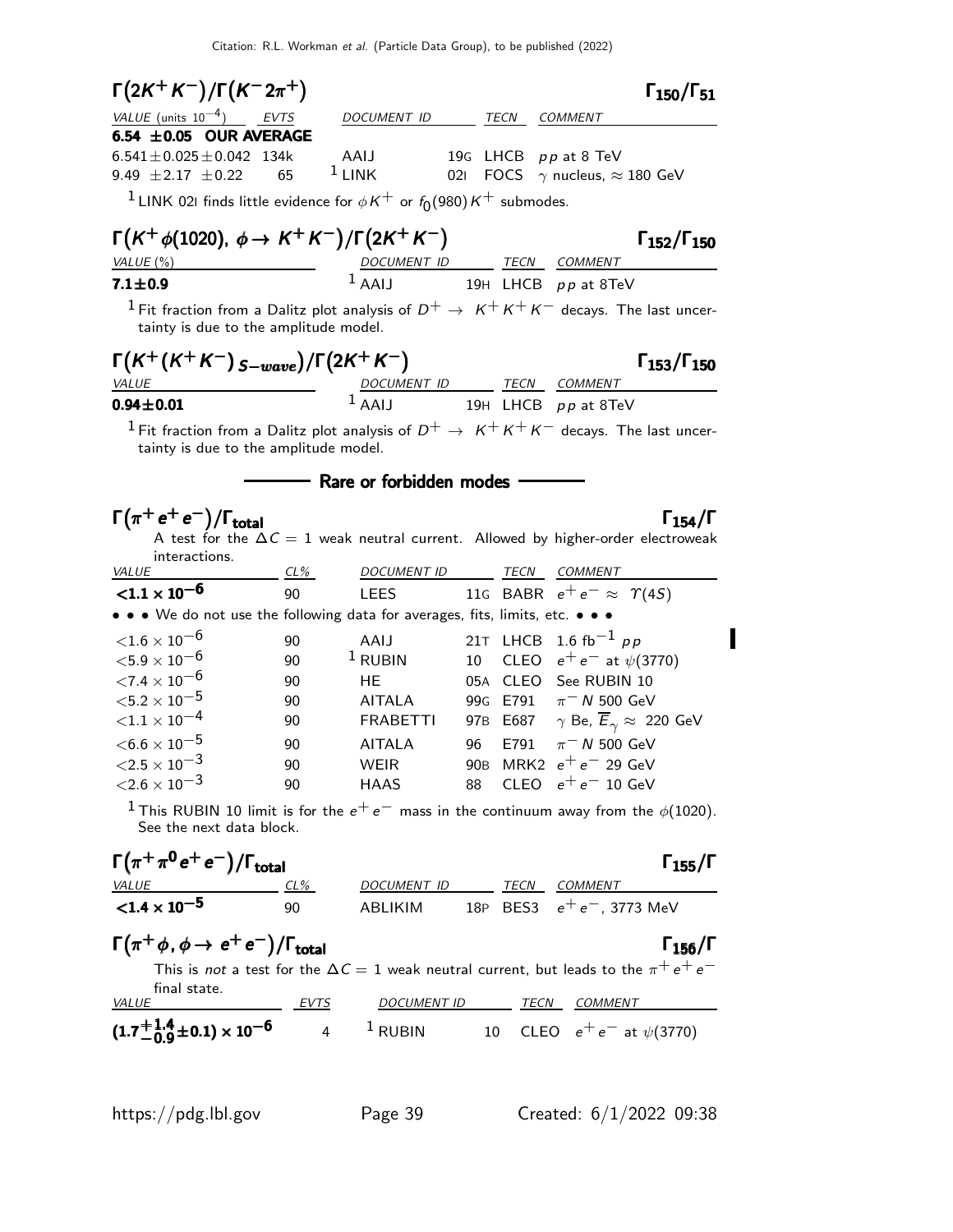• • • We do not use the following data for averages, fits, limits, etc. • • •

$$
(2.7 + 3.6 + 0.2) \times 10^{-6}
$$
 2 HE 05A CLEO See RUBIN 10

<sup>1</sup> This RUBIN 10 result is consistent with the known  $D^+ \rightarrow \phi \pi^+$  and  $\phi \rightarrow e^+ e^$ fractions.

| $\Gamma(\pi^+\mu^+\mu^-)/\Gamma_{\rm total}$                                            | $\Gamma_{157}/\Gamma$ |
|-----------------------------------------------------------------------------------------|-----------------------|
| A test for the $\Delta C = 1$ weak neutral current. Allowed by higher-order electroweak |                       |

| interactions. |                    |                     |             |                                                                                                                                    |
|---------------|--------------------|---------------------|-------------|------------------------------------------------------------------------------------------------------------------------------------|
| $CL\%$        | <b>DOCUMENT ID</b> |                     | <b>TECN</b> | <b>COMMENT</b>                                                                                                                     |
| 90            | AAIJ               |                     |             | 21T LHCB 1.6 fb <sup>-1</sup> pp                                                                                                   |
|               |                    |                     |             |                                                                                                                                    |
| 90            | AAIJ               |                     |             | 13AF LHCB pp at 7 TeV                                                                                                              |
| 90            | <b>LEES</b>        |                     |             | 116 BABR $e^+e^- \approx \Upsilon(4S)$                                                                                             |
| 90            |                    |                     |             | $p\overline{p}$ , $\overline{E}_{cm} = 1.96$ TeV                                                                                   |
| 90            | <b>LINK</b>        |                     |             | 03F FOCS $\gamma$ A, $\overline{E}_{\gamma} \approx 180$ GeV                                                                       |
| 90            | <b>AITALA</b>      |                     |             | $\pi^-$ N 500 GeV                                                                                                                  |
| 90            | <b>FRABETTI</b>    |                     |             | 97B E687 $\gamma$ Be, $\overline{E}_{\gamma} \approx 220$ GeV                                                                      |
| 90            | <b>AITALA</b>      | 96                  | E791        | $\pi$ <sup>-</sup> N 500 GeV                                                                                                       |
| 90            | <b>KODAMA</b>      | 95                  | E653        | $\pi^-$ emulsion 600 GeV                                                                                                           |
| 90            | WEIR               |                     |             | MRK2 $e^+e^-$ 29 GeV                                                                                                               |
| 90            | <b>HAAS</b>        | 88                  | <b>CLEO</b> | $\rm e^+e^-$ 10 GeV                                                                                                                |
|               |                    | <sup>1</sup> ABAZOV |             | • • • We do not use the following data for averages, fits, limits, etc. • • •<br>08D D <sub>0</sub><br>99G E791<br>90 <sub>B</sub> |

<sup>1</sup> This ABAZOV 08D limit is for the  $\mu^+ \mu^-$  mass in the continuum away from the  $\phi$ (1020). See the next data block.

$$
\Gamma(\pi^+ \phi, \phi \to \mu^+ \mu^-)/\Gamma_{\text{total}}
$$

 $\Gamma_{158}/\Gamma$ 

This is not a test for the  $\Delta C = 1$  weak neutral current, but leads to the  $\pi^+ \mu^+ \mu^$ final state.

| <b>VALUE</b>                                                                                                                                  | <i>DOCUMENT ID</i> | TECN   | <i>COMMENT</i>                                   |
|-----------------------------------------------------------------------------------------------------------------------------------------------|--------------------|--------|--------------------------------------------------|
| (1.8 $\pm$ 0.5 $\pm$ 0.6) $\times$ 10 $^{-6}$                                                                                                 | $1$ ABAZOV         | 08D D0 | $p\overline{p}$ , $\overline{E}_{cm} = 1.96$ TeV |
| <sup>1</sup> This ABAZOV 08D value is consistent with the known $D^+ \rightarrow \phi \pi^+$ and $\phi \rightarrow \mu^+ \mu^-$<br>fractions. |                    |        |                                                  |

|              | $\Gamma(\rho^+\mu^+\mu^-)/\Gamma_{\rm total}$                                                              |        |                                       |     |      | $\Gamma_{159}/\Gamma$<br>A test for the $\Delta C = 1$ weak neutral current. Allowed by higher-order electroweak |
|--------------|------------------------------------------------------------------------------------------------------------|--------|---------------------------------------|-----|------|------------------------------------------------------------------------------------------------------------------|
| <i>VALUE</i> | interactions.                                                                                              | $CL\%$ | DOCUMENT ID                           |     | TECN | <b>COMMENT</b>                                                                                                   |
|              | $< 5.6 \times 10^{-4}$                                                                                     | 90     | KODAMA                                | 95  | E653 | $\pi^-$ emulsion 600 GeV                                                                                         |
|              | $\Gamma(K^+e^+e^-)/\Gamma_{\rm total}$<br>Both quarks would have to change flavor for this decay to occur. |        |                                       |     |      | $\Gamma_{160}/\Gamma$                                                                                            |
| VALUE        |                                                                                                            | CL%    | <b>DOCUMENT ID</b>                    |     | TECN | <b>COMMENT</b>                                                                                                   |
|              | $< 8.5 \times 10^{-7}$                                                                                     | 90     | AAIJ 21T LHCB 1.6 fb <sup>-1</sup> pp |     |      |                                                                                                                  |
|              | • • • We do not use the following data for averages, fits, limits, etc. • • •                              |        |                                       |     |      |                                                                                                                  |
|              | ${<}1.0 \times 10^{-6}$                                                                                    | 90     | <b>LEES</b>                           |     |      | 116 BABR $e^+e^- \approx \Upsilon(45)$                                                                           |
|              | ${<}3.0\times10^{-6}$                                                                                      | 90     | RUBIN                                 |     |      | 10 CLEO $e^+e^-$ at $\psi(3770)$                                                                                 |
|              | ${<}6.2\times10^{-6}$                                                                                      | 90     | HE                                    | 05A |      | CLEO See RUBIN 10                                                                                                |
|              | ${<}2.0\times10^{-4}$                                                                                      | 90     | <b>AITALA</b>                         |     |      | 99G E791 $\pi$ <sup>-</sup> N 500 GeV                                                                            |
|              | ${<}2.0\times10^{-4}$                                                                                      | 90     | FRABETTI                              |     |      | 97B E687 $\gamma$ Be, $\overline{E}_{\gamma} \approx 220$ GeV                                                    |

 $<$ 4.8 × 10<sup>-3</sup> 90 WEIR 90B MRK2  $e^+e^-$  29 GeV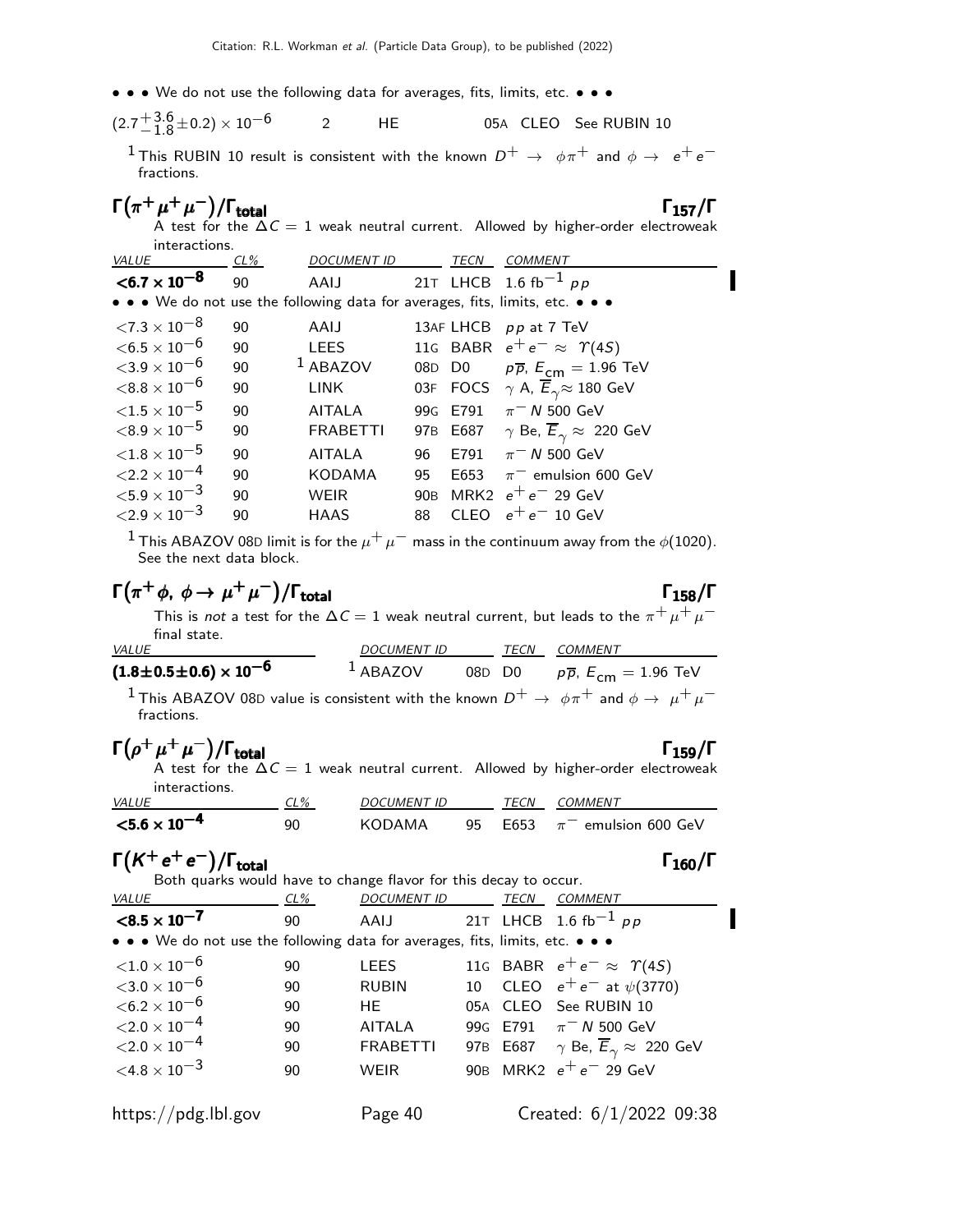| $\Gamma(K^+\pi^0\,e^+\,e^-)/\Gamma_{\rm total}$                                                       |            |                                                                    |    |             |                                                               | $\Gamma_{161}/\Gamma$ |
|-------------------------------------------------------------------------------------------------------|------------|--------------------------------------------------------------------|----|-------------|---------------------------------------------------------------|-----------------------|
| <b>VALUE</b>                                                                                          | $CL\%$     | DOCUMENT ID                                                        |    | TECN        | COMMENT                                                       |                       |
| $< 1.5 \times 10^{-5}$                                                                                | 90         | ABLIKIM                                                            |    |             | 18P BES3 $e^+e^-$ , 3773 MeV                                  |                       |
| $\Gamma(K_S^0\pi^+e^+e^-)/\Gamma_{\rm total}$                                                         |            |                                                                    |    |             |                                                               | $\Gamma_{162}/\Gamma$ |
| <b>VALUE</b>                                                                                          | CL%        | DOCUMENT ID                                                        |    |             | TECN COMMENT                                                  |                       |
| ${<}2.6 \times 10^{-5}$                                                                               | 90         | ABLIKIM                                                            |    |             | 18P BES3 $e^+e^-$ , 3773 MeV                                  |                       |
| $\Gamma(K_S^0 K^+ e^+ e^-)/\Gamma_{\rm total}$                                                        |            |                                                                    |    |             |                                                               | $\Gamma_{163}/\Gamma$ |
| <b>VALUE</b><br>$< 1.1 \times 10^{-5}$                                                                | CL%<br>90  | DOCUMENT ID<br>ABLIKIM                                             |    |             | <b>TECN COMMENT</b><br>18P BES3 $e^+e^-$ , 3773 MeV           |                       |
|                                                                                                       |            |                                                                    |    |             |                                                               |                       |
| $\Gamma(K^+\mu^+\mu^-)/\Gamma_{\rm total}$                                                            |            | Both quarks would have to change flavor for this decay to occur.   |    |             |                                                               | $\Gamma_{164}/\Gamma$ |
| <i>VALUE</i>                                                                                          | $CL\%$     | DOCUMENT ID TECN                                                   |    |             | <u>COMMENT</u>                                                |                       |
| $<$ 5.4 $\times$ 10 <sup>-8</sup>                                                                     | 90         | AAIJ                                                               |    |             | 21T LHCB 1.6 fb <sup>-1</sup> pp                              |                       |
| • • • We do not use the following data for averages, fits, limits, etc. •                             |            |                                                                    |    |             |                                                               |                       |
| ${<}4.3\times10^{-6}$                                                                                 | 90         | LEES                                                               |    |             | 11G BABR $e^+e^- \approx \Upsilon(4S)$                        |                       |
| ${<}9.2\times10^{-6}$                                                                                 | 90         | <b>LINK</b>                                                        |    |             | 03F FOCS $\gamma$ A, $\overline{E}_{\gamma} \approx 180$ GeV  |                       |
| $<\!4.4\times10^{-5}$                                                                                 | 90         | <b>AITALA</b>                                                      |    |             | 99G E791 $\pi$ <sup>-</sup> N 500 GeV                         |                       |
| ${<}9.7\times10^{-5}$                                                                                 | 90         | <b>FRABETTI</b>                                                    |    |             | 97B E687 $\gamma$ Be, $\overline{E}_{\gamma} \approx 220$ GeV |                       |
| ${<}3.2\times10^{-4}$                                                                                 | 90         | KODAMA                                                             | 95 | E653        | $\pi^-$ emulsion 600 GeV                                      |                       |
| ${<}9.2 \times 10^{-3}$                                                                               | 90         | WEIR                                                               |    |             | 90B MRK2 $e^+e^-$ 29 GeV                                      |                       |
| $\Gamma(\pi^+\,e^+\,\mu^-)/\Gamma_{\rm total}$                                                        |            | A test of lepton-family-number conservation.                       |    |             |                                                               | $\Gamma_{165}/\Gamma$ |
| VALUE                                                                                                 | $CL\%$     | DOCUMENT ID                                                        |    | TECN        | <b>COMMENT</b>                                                |                       |
| $< 2.1 \times 10^{-7}$<br>• • • We do not use the following data for averages, fits, limits, etc. • • | 90         | AAIJ                                                               |    |             | 21T LHCB 1.6 fb <sup>-1</sup> pp                              |                       |
| ${<}2.9\times10^{-6}$                                                                                 | 90         | <b>LEES</b>                                                        |    |             | 116 BABR $e^+e^- \approx \Upsilon(4S)$                        |                       |
| ${<}1.1 \times 10^{-4}$                                                                               | 90         | <b>FRABETTI</b>                                                    |    |             | 97B E687 $\gamma$ Be, $\overline{E}_{\gamma} \approx 220$ GeV |                       |
| ${<}3.3\times10^{-3}$                                                                                 | 90         | <b>WEIR</b>                                                        |    |             | 90B MRK2 $e^+e^-$ 29 GeV                                      |                       |
| $\Gamma(\pi^+e^-\mu^+)/\Gamma_{\rm total}$                                                            |            |                                                                    |    |             |                                                               | $\Gamma_{166}/\Gamma$ |
| VALUE                                                                                                 | $CL\%$     | A test of lepton-family-number conservation.<br><u>DOCUMENT ID</u> |    | <b>TECN</b> | <b>COMMENT</b>                                                |                       |
| $<$ 2.2 $\times$ 10 <sup>-7</sup>                                                                     | 90         | AAIJ                                                               |    | 21T LHCB    | $1.6~{\rm fb}^{-1}$ pp                                        |                       |
| • • • We do not use the following data for averages, fits, limits, etc. •                             |            |                                                                    |    |             |                                                               |                       |
| ${<}3.6\times10^{-6}$                                                                                 | 90         | <b>LEES</b>                                                        |    |             | 11G BABR $e^+e^- \approx \Upsilon(4S)$                        |                       |
| ${<}1.3\times10^{-4}$                                                                                 | 90         | <b>FRABETTI</b>                                                    |    |             | 97B E687 $\gamma$ Be, $\overline{E}_{\gamma} \approx 220$ GeV |                       |
| $<$ 3.3 $\times$ 10 <sup>-3</sup>                                                                     | 90         | <b>WEIR</b>                                                        |    |             | 90B MRK2 $e^+e^-$ 29 GeV                                      |                       |
| $\Gamma(K^+e^+\mu^-)/\Gamma_{\text{total}}$<br>A test of lepton-family-number conservation.           |            |                                                                    |    |             |                                                               | $\Gamma_{167}/\Gamma$ |
| <b>VALUE</b>                                                                                          | <u>CL%</u> | <b>DOCUMENT ID</b>                                                 |    | <b>TECN</b> | <b>COMMENT</b>                                                |                       |
| $< 7.5 \times 10^{-8}$                                                                                | 90         | AAIJ                                                               |    |             | 21T LHCB 1.6 fb <sup>-1</sup> pp                              |                       |
| • • We do not use the following data for averages, fits, limits, etc. • • •                           |            |                                                                    |    |             |                                                               |                       |
| ${<}1.2\times10^{-6}$                                                                                 | 90         | LEES                                                               |    |             | 116 BABR $e^+e^- \approx \Upsilon(4S)$                        |                       |
| ${<}1.3\times10^{-4}$                                                                                 | 90         | <b>FRABETTI</b>                                                    |    |             | 97B E687 $\gamma$ Be, $\overline{E}_{\gamma} \approx 220$ GeV |                       |
| ${<}3.4 \times 10^{-3}$                                                                               | 90         | <b>WEIR</b>                                                        |    |             | 90B MRK2 $e^+e^-$ 29 GeV                                      |                       |
| https://pdg.lbl.gov                                                                                   |            | Page 41                                                            |    |             | Created: $6/1/2022$ 09:38                                     |                       |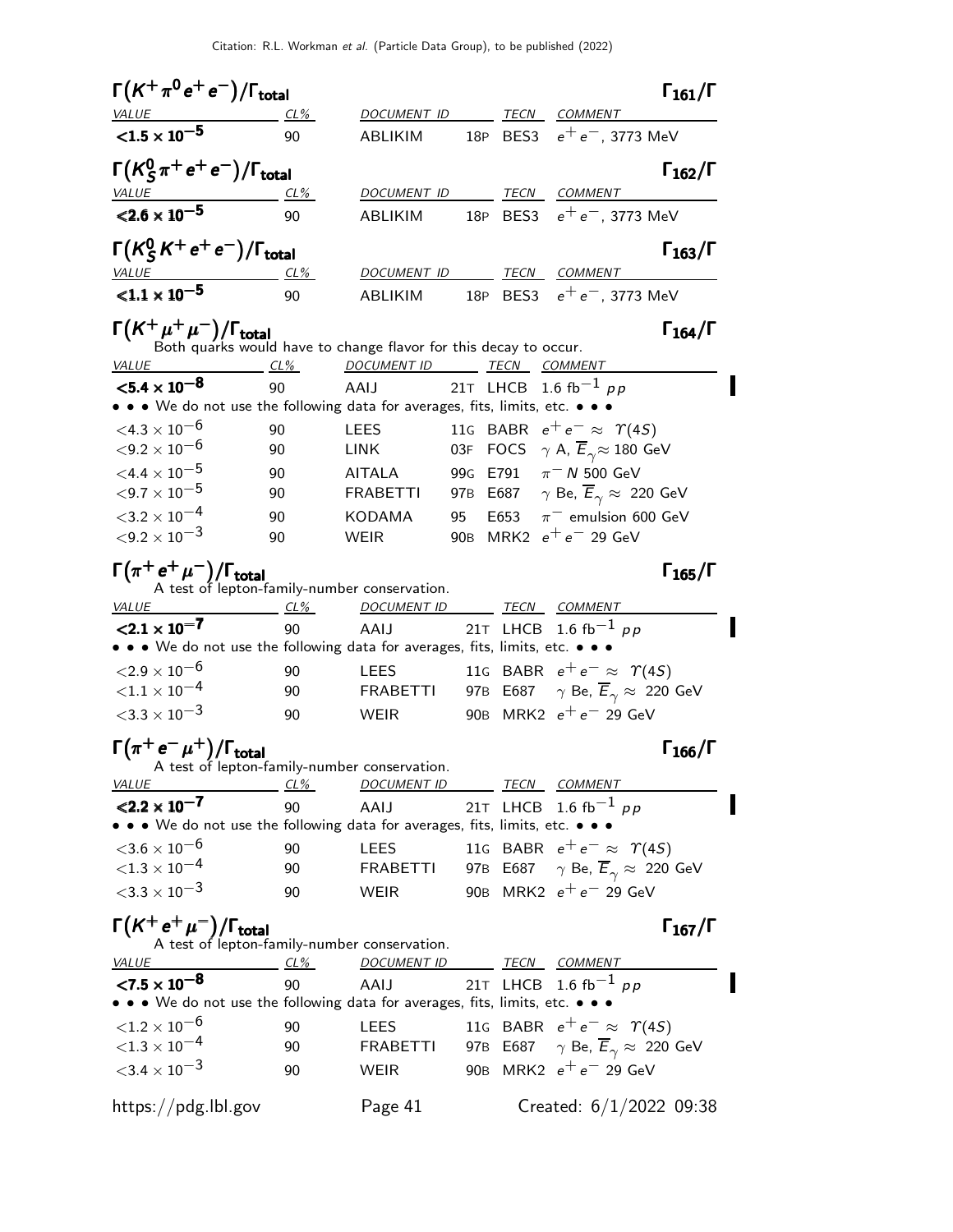# $\Gamma(K^+e^-\mu^+)/\Gamma_{\text{total}}$  Γ<sub>168</sub>/Γ

| A test of lepton-family-number conservation.                                  |     |                                       |  |      |                                                               |  |  |  |
|-------------------------------------------------------------------------------|-----|---------------------------------------|--|------|---------------------------------------------------------------|--|--|--|
| <b>VALUE</b>                                                                  | CL% | <b>DOCUMENT ID</b>                    |  | TECN | <b>COMMENT</b>                                                |  |  |  |
| $<$ 1.0 $\times$ 10 <sup>-7</sup>                                             | -90 | AAIJ 21T LHCB 1.6 fb <sup>-1</sup> pp |  |      |                                                               |  |  |  |
| • • • We do not use the following data for averages, fits, limits, etc. • • • |     |                                       |  |      |                                                               |  |  |  |
| ${<}2.8\times10^{-6}$                                                         | 90  | <b>LEES</b>                           |  |      | 116 BABR $e^+e^- \approx \Upsilon(45)$                        |  |  |  |
| $\sqrt{1.2 \times 10^{-4}}$                                                   | 90  | FRABETTI                              |  |      | 97B E687 $\gamma$ Be, $\overline{E}_{\gamma} \approx 220$ GeV |  |  |  |
| ${<}3.4\times10^{-3}$                                                         | 90  | <b>WFIR</b>                           |  |      | 90B MRK2 $e^+e^-$ 29 GeV                                      |  |  |  |

# $\Gamma(\pi^- 2e^+) / \Gamma_{\text{total}}$  Γ<sub>169</sub>/Γ

A test of lepton-number conservation.

| <b>VALUE</b>                                                                  | $CL\%$ | <b>DOCUMENT ID</b>                    | TECN | <b>COMMENT</b>                                                |
|-------------------------------------------------------------------------------|--------|---------------------------------------|------|---------------------------------------------------------------|
| $<$ 5.3 $\times$ 10 <sup>-7</sup>                                             | 90     | AAIJ 21T LHCB 1.6 fb <sup>-1</sup> pp |      |                                                               |
| • • • We do not use the following data for averages, fits, limits, etc. • • • |        |                                       |      |                                                               |
| ${<}1.9\times10^{-6}$                                                         | 90     | <b>LEES</b>                           |      | 116 BABR $e^+e^- \approx \Upsilon(4S)$                        |
| ${<}1.1\times10^{-6}$                                                         | 90     | <b>RUBIN</b>                          |      | 10 CLEO $e^+e^-$ at $\psi(3770)$                              |
| ${<}3.6\times10^{-6}$                                                         | 90     | HE -                                  |      | 05A CLEO See RUBIN 10                                         |
| $<$ 9.6 $\times$ 10 $^{-5}$                                                   | 90     | <b>AITALA</b>                         |      | 99G E791 $\pi$ <sup>-</sup> N 500 GeV                         |
| ${<}1.1\times10^{-4}$                                                         | 90     | <b>FRABETTI</b>                       |      | 97B E687 $\gamma$ Be, $\overline{E}_{\gamma} \approx 220$ GeV |
| $\leq 4.8 \times 10^{-3}$                                                     | 90     | <b>WEIR</b>                           |      | 90B MRK2 $e^+e^-$ 29 GeV                                      |

# $\Gamma(\pi^- 2\mu^+)$ /Γ<sub>total</sub> Γ<sub>170</sub>/Γ

A test of lepton-number conservation.

| <b>VALUE</b>                                                                  | CL% | <b>DOCUMENT ID</b> |    | TECN | COMMENT                                                       |
|-------------------------------------------------------------------------------|-----|--------------------|----|------|---------------------------------------------------------------|
| ${<}1.4 \times 10^{-8}$                                                       | 90  | AAIJ               |    |      | 21T LHCB 1.6 fb <sup>-1</sup> pp                              |
| • • • We do not use the following data for averages, fits, limits, etc. • • • |     |                    |    |      |                                                               |
| ${<}2.2\times10^{-8}$                                                         | 90  | AAIJ               |    |      | 13AF LHCB pp at 7 TeV                                         |
| ${<}2.0\times10^{-6}$                                                         | 90  | <b>LEES</b>        |    |      | 116 BABR $e^+e^- \approx \Upsilon(45)$                        |
| ${<}4.8\times10^{-6}$                                                         | 90  | <b>LINK</b>        |    |      | 03F FOCS $\gamma$ A, $\overline{E}_{\gamma} \approx 180$ GeV  |
| ${<}1.7\times10^{-5}$                                                         | 90  | <b>AITALA</b>      |    |      | 99G E791 $\pi$ <sup>-</sup> N 500 GeV                         |
| $<$ 8.7 $\times$ 10 $^{-5}$                                                   | 90  | <b>FRABETTI</b>    |    |      | 97B E687 $\gamma$ Be, $\overline{E}_{\gamma} \approx 220$ GeV |
| ${<}2.2\times10^{-4}$                                                         | 90  | <b>KODAMA</b>      | 95 |      | E653 $\pi^-$ emulsion 600 GeV                                 |
| $<$ 6.8 $\times$ 10 $^{-3}$                                                   | 90  | WEIR               |    |      | 90B MRK2 $e^+e^-$ 29 GeV                                      |
|                                                                               |     |                    |    |      |                                                               |

# $\Gamma(\pi^- e^+ \mu^+) / \Gamma_{\text{total}}$  Γ<sub>171</sub>/Γ

A test of lepton-number conservation. VALUE CL<sup>%</sup> DOCUMENT ID TECN COMMENT  $<$  1.3  $\times 10^{-7}$ 90 AAIJ 21T LHCB 1.6 fb<sup>-1</sup> pp • • • We do not use the following data for averages, fits, limits, etc. • • •  $\leq 2.0 \times 10^{-6}$  90 LEES 11G BABR  $e^+e^ \langle 2.0 \times 10^{-6}$  90 LEES 11G BABR  $e^+e^- \approx \Upsilon(4S)$ <br> $\langle 5.0 \times 10^{-5}$  90 AITALA 99G E791  $\pi^- N$  500 GeV  $<$ 5.0 × 10 $^{-5}$  90 AITALA 99G E791  $\pi$ <sup>-</sup> N 500 GeV<br>  $<$ 1.1 × 10<sup>-4</sup> 90 FRABETTI 97B E687  $\gamma$  Be,  $\overline{E}_{\gamma}$  ≈ 22  $\langle 1.1 \times 10^{-4}$  90 FRABETTI 97B E687  $\gamma$  Be,  $\overline{E}_{\gamma} \approx 220$  GeV<br> $\langle 3.7 \times 10^{-3}$  90 WEIR 90B MRK2  $e^+e^-$  29 GeV 90 WEIR 90B MRK2  $e^+e^-$  29 GeV

# $\Gamma(\rho^- 2\mu^+)$ /Γ<sub>total</sub> Γ<sub>172</sub>/Γ

| A test of lepton-number conservation. |        |                    |     |             |                                          |  |  |  |  |
|---------------------------------------|--------|--------------------|-----|-------------|------------------------------------------|--|--|--|--|
| <i>VALUE</i>                          | $CL\%$ | <b>DOCUMENT ID</b> |     | <i>TECN</i> | <i>COMMENT</i>                           |  |  |  |  |
| $<$ 5.6 $\times$ 10 <sup>-4</sup>     | 90     | KODAMA             | 95. |             | E653 $\pi$ <sup>-</sup> emulsion 600 GeV |  |  |  |  |
| https://pdg.lbl.gov                   |        | Page 42            |     |             | Created: $6/1/2022$ 09:38                |  |  |  |  |

 $\Gamma_{168}/\Gamma$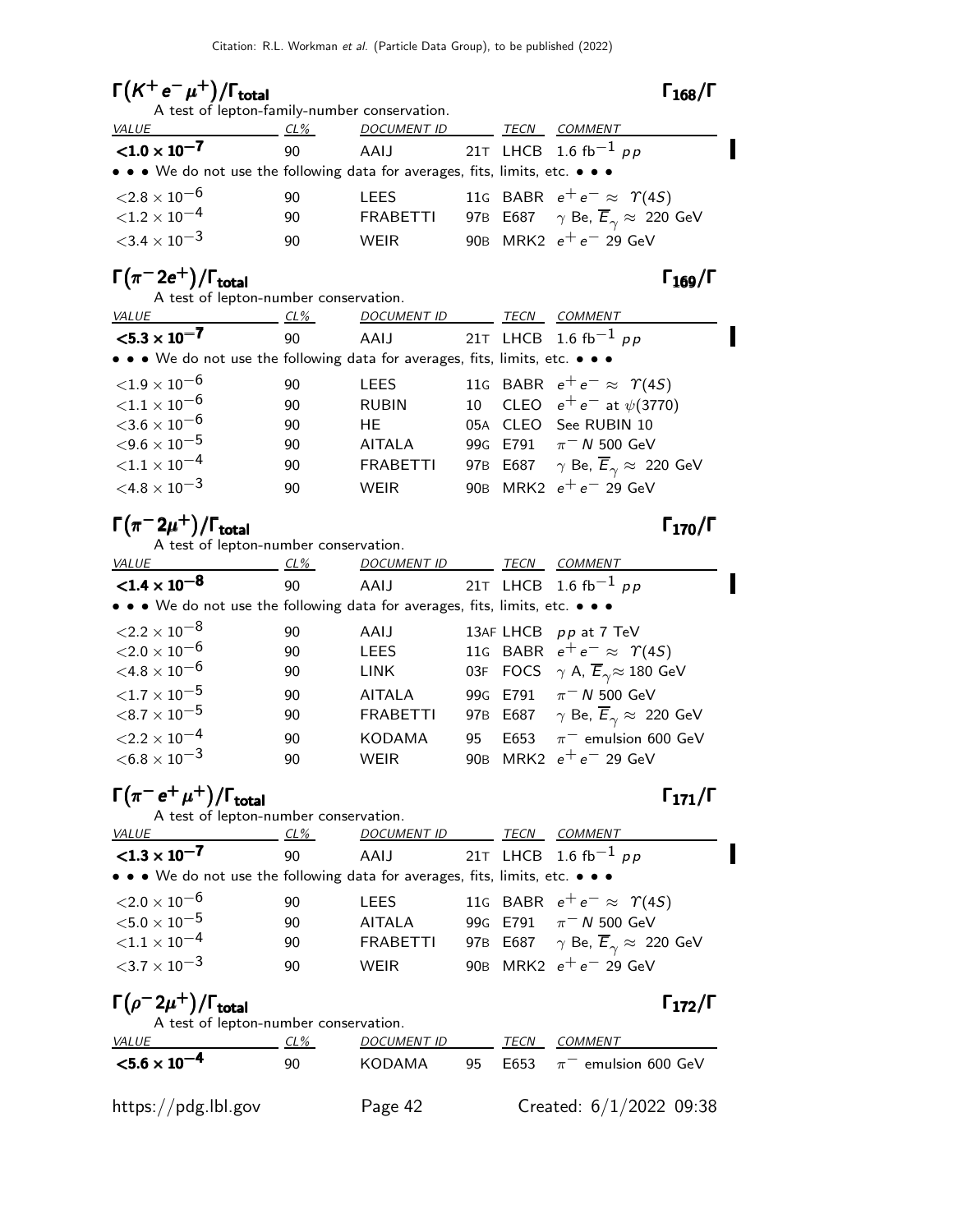# $\Gamma(K^- 2e^+) / \Gamma_{\text{total}}$  Γ<sub>173</sub>/Γ

## $\Gamma_{173}/\Gamma$

 $\blacksquare$ 

| A test of lepton-number conservation.                                                                              |            |                          |    |      |                                                               |
|--------------------------------------------------------------------------------------------------------------------|------------|--------------------------|----|------|---------------------------------------------------------------|
| $\frac{CL\%}{}$<br><u>VALUE</u>                                                                                    |            | DOCUMENT ID TECN COMMENT |    |      |                                                               |
| ${<}0.9 \times 10^{-6}$                                                                                            | 90         |                          |    |      | LEES 11G BABR $e^+e^- \approx \Upsilon(4S)$                   |
| • • • We do not use the following data for averages, fits, limits, etc. • • •                                      |            |                          |    |      |                                                               |
| ${<}3.5\times10^{-6}$                                                                                              | 90         | <b>RUBIN</b>             |    |      | 10 CLEO $e^+e^-$ at $\psi$ (3770)                             |
| $<$ 4.5 $\times$ 10 $^{-6}$                                                                                        | 90         | HE.                      |    |      | 05A CLEO See RUBIN 10                                         |
| ${<}1.2 \times 10^{-4}$                                                                                            | 90         | <b>FRABETTI</b>          |    |      | 97B E687 $\gamma$ Be, $\overline{E}_{\gamma} \approx 220$ GeV |
| ${<}9.1\times10^{-3}$                                                                                              | 90         | WEIR                     |    |      | 90B MRK2 $e^+e^-$ 29 GeV                                      |
| $\Gamma(\mathcal{K}^0_S\pi^-2e^+)/\Gamma_{\text{total}}$                                                           |            |                          |    |      | $\Gamma_{174}/\Gamma$                                         |
| <b>VALUE</b>                                                                                                       | <u>CL%</u> | DOCUMENT ID TECN COMMENT |    |      |                                                               |
| $<$ 3.3 $\times$ 10 <sup>-6</sup>                                                                                  | 90         | ABLIKIM                  |    |      | 19AL BES3 $e^+e^-$ at 3773 MeV                                |
| $\Gamma(K^-\pi^02e^+)/\Gamma_{\rm total}$                                                                          |            |                          |    |      | $\Gamma_{175}/\Gamma$                                         |
| VALUE                                                                                                              | CL%        | DOCUMENT ID TECN COMMENT |    |      |                                                               |
| $< 8.5 \times 10^{-6}$                                                                                             | 90         | ABLIKIM                  |    |      | 19AL BES3 $e^+e^-$ at 3773 MeV                                |
| $\Gamma(K^-2\mu^+)/\Gamma_{\rm total}$<br>A test of lepton-number conservation.                                    |            |                          |    |      | $\Gamma_{176}/\Gamma$                                         |
| $CL\%$<br><i>VALUE</i>                                                                                             |            |                          |    |      | DOCUMENT ID TECN COMMENT                                      |
| $<$ 10 $\times$ 10 <sup>-6</sup>                                                                                   | 90         |                          |    |      | LEES 11G BABR $e^+e^- \approx \Upsilon(4S)$                   |
| • • • We do not use the following data for averages, fits, limits, etc. • •                                        |            |                          |    |      |                                                               |
| $<\,1.3\times10^{-5}$                                                                                              | 90         | LINK                     |    |      | 03F FOCS $\gamma$ A, $\overline{E}_{\gamma} \approx 180$ GeV  |
| $<\,1.2\times10^{-4}$                                                                                              | 90         | <b>FRABETTI</b>          |    |      | 97B E687 $\gamma$ Be, $\overline{E}_{\gamma} \approx 220$ GeV |
| $<\,3.2\times10^{-4}$                                                                                              | 90         | KODAMA                   | 95 |      | E653 $\pi^-$ emulsion 600 GeV                                 |
| $< 4.3 \times 10^{-3}$                                                                                             | 90         | <b>WEIR</b>              |    |      | 90B MRK2 $e^+e^-$ 29 GeV                                      |
| $\Gamma(K^- e^+ \mu^+)/\Gamma_{\rm total}$                                                                         |            |                          |    |      | $\Gamma_{177}/\Gamma$                                         |
| A test of lepton-number conservation.                                                                              |            |                          |    |      |                                                               |
| $VALU E$ CL%                                                                                                       |            | DOCUMENT ID TECN COMMENT |    |      |                                                               |
| $<$ 1.9 $\times$ 10 <sup>-6</sup><br>• • • We do not use the following data for averages, fits, limits, etc. • • • | 90         |                          |    |      | LEES 11G BABR $e^+e^- \approx \Upsilon(4S)$                   |
| ${<}1.3 \times 10^{-4}$                                                                                            |            |                          |    |      |                                                               |
|                                                                                                                    | 90         |                          |    |      |                                                               |
| ${<}4.0\times10^{-3}$                                                                                              | 90 WEIR    |                          |    |      | 90B MRK2 $e^+e^-$ 29 GeV                                      |
| $\Gamma(K^*(892)^-2\mu^+)/\Gamma_{\rm total}$<br>A test of lepton-number conservation.                             |            |                          |    |      | $\Gamma_{178}/\Gamma$                                         |
| <b>VALUE</b><br>$CL\%$                                                                                             |            | DOCUMENT ID TECN COMMENT |    |      |                                                               |
| $< 8.5 \times 10^{-4}$                                                                                             | 90         | KODAMA                   | 95 | E653 | $\pi^-$ emulsion 600 GeV                                      |
| $\Gamma(\Lambda e^+)/\Gamma_{\rm total}$                                                                           |            |                          |    |      | $\Gamma_{179}/\Gamma$                                         |
| <b>VALUE</b>                                                                                                       | CL%        | DOCUMENT ID TECN COMMENT |    |      |                                                               |
| $< 1.1 \times 10^{-6}$                                                                                             | 90         | ABLIKIM                  |    |      | 20D BES3 $e^+e^-$ , 3773 MeV                                  |
| $\Gamma(\overline{\Lambda}e^+)/\Gamma_{\text{total}}$                                                              |            |                          |    |      | $\Gamma_{180}/\Gamma$                                         |
| <b>VALUE</b>                                                                                                       | CL%        | DOCUMENT ID TECN COMMENT |    |      |                                                               |
| $< 6.5 \times 10^{-7}$                                                                                             | 90         | ABLIKIM                  |    |      | 20D BES3 $e^+e^-$ , 3773 MeV                                  |
| https://pdg.lbl.gov                                                                                                |            | Page 43                  |    |      | Created: $6/1/2022$ 09:38                                     |
|                                                                                                                    |            |                          |    |      |                                                               |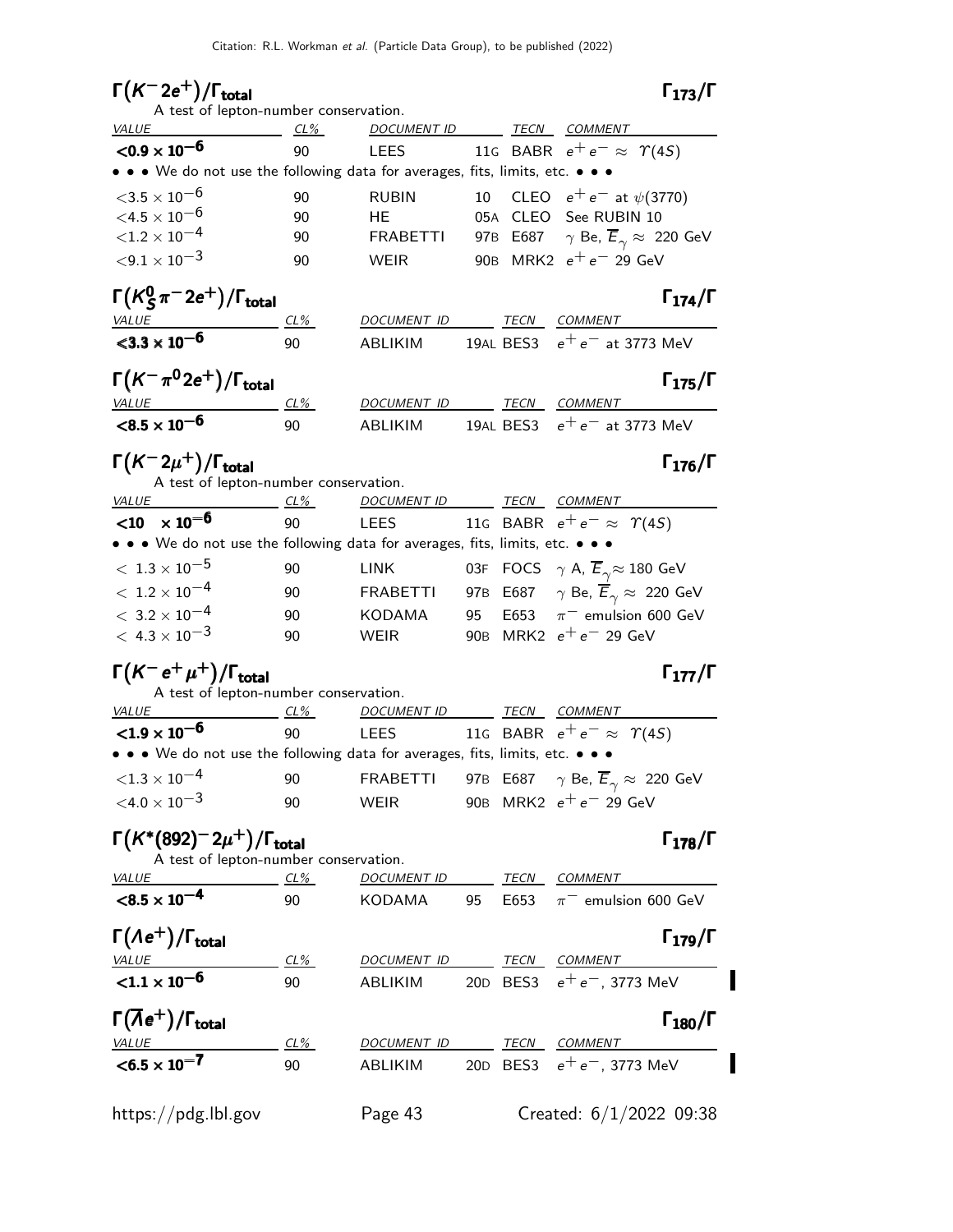| $\Gamma(\Sigma^0 e^+) / \Gamma_{\text{total}}$       |        |                    |      | $\Gamma_{181}/\Gamma$        |  |
|------------------------------------------------------|--------|--------------------|------|------------------------------|--|
| VALUE                                                | $CL\%$ | <b>DOCUMENT ID</b> | TECN | <b>COMMENT</b>               |  |
| ${<}1.7 \times 10^{-6}$                              | 90     | ABI IKIM           |      | 20D BES3 $e^+e^-$ , 3773 MeV |  |
| $\Gamma(\overline{\Sigma}^0 e^+)/\Gamma_{\rm total}$ |        |                    |      | $\Gamma_{182}/\Gamma$        |  |
| <i>VALUE</i>                                         | $CL\%$ | <b>DOCUMENT ID</b> | TECN | COMMENT                      |  |
| ${<}1.3 \times 10^{-6}$                              | 90     | ABLIKIM            |      | 20D BES3 $e^+e^-$ , 3773 MeV |  |

#### D ± CP-VIOLATING DECAY-RATE ASYMMETRIES

This is the difference between  $D^+$  and  $D^-$  partial widths for the decay to state  $f$ , divided by the sum of the widths:  $A_{CP}(f) = [\Gamma(D^+ \rightarrow f) - \Gamma(D^- \rightarrow \overline{f})]/[\Gamma(D^+ \rightarrow f) + \Gamma(D^- \rightarrow \overline{f})].$ 

| $A_{\text{CP}}(\mu^{\pm}\nu)$ in $D^+ \rightarrow \mu^+\nu_{\mu}$ , $D^- \rightarrow \mu^-\overline{\nu}_{\mu}$ |             |                   |     |                |                                                                                                                                                                                                              |  |
|-----------------------------------------------------------------------------------------------------------------|-------------|-------------------|-----|----------------|--------------------------------------------------------------------------------------------------------------------------------------------------------------------------------------------------------------|--|
| VALUE $(\%)$                                                                                                    |             | DOCUMENT ID       |     |                | TECN COMMENT                                                                                                                                                                                                 |  |
| $+8 + 8$                                                                                                        |             | <b>EISENSTEIN</b> | 08  |                | CLEO $e^+e^-$ at $\psi(3770)$                                                                                                                                                                                |  |
| $A_{CP}(K_l^0 e^{\pm} \nu)$ in $D^+ \rightarrow K_l^0 e^+ \nu_e$ , $D^- \rightarrow K_l^0 e^- \overline{\nu}_e$ |             |                   |     |                |                                                                                                                                                                                                              |  |
| VALUE $(\%)$                                                                                                    |             | DOCUMENT ID       |     |                | TECN COMMENT                                                                                                                                                                                                 |  |
| $-0.59 \pm 0.60 \pm 1.48$                                                                                       |             | ABLIKIM           |     |                | 15AF BES3 $e^+e^-$ 3773 MeV                                                                                                                                                                                  |  |
| $A_{CP}(K_S^0 \pi^{\pm})$ in $D^{\pm} \rightarrow K_S^0 \pi^{\pm}$                                              |             |                   |     |                |                                                                                                                                                                                                              |  |
| VALUE (%)                                                                                                       | EVTS        | DOCUMENT ID       |     | TECN           | <b>COMMENT</b>                                                                                                                                                                                               |  |
| $-0.41 \pm 0.09$ OUR AVERAGE                                                                                    |             |                   |     |                |                                                                                                                                                                                                              |  |
| $-1.1$<br>$+0.6$<br>$+0.2$                                                                                      |             | <b>BONVICINI</b>  |     |                | 14 CLEO All CLEO-c runs                                                                                                                                                                                      |  |
| $-0.363 \pm 0.094 \pm 0.067$                                                                                    | 1738k       | 1 <sub>KO</sub>   |     |                | 12A BELL $e^+e^- \approx \Upsilon(nS)$                                                                                                                                                                       |  |
| $-0.44 \pm 0.13 \pm 0.10$                                                                                       | 807k        |                   |     |                | DEL-AMO-SA11H BABR $e^+e^- \approx \gamma(45)$                                                                                                                                                               |  |
| $\pm 1.5$<br>$-1.6$<br>$\pm 0.9$                                                                                | 10.6k       | $2$ LINK          |     | 02B FOCS       | $\gamma$ nucleus, $\overline{E}_{\gamma} \approx 180$ GeV                                                                                                                                                    |  |
| • • • We do not use the following data for averages, fits, limits, etc. • • •                                   |             |                   |     |                |                                                                                                                                                                                                              |  |
| $-0.71 \pm 0.19 \pm 0.20$                                                                                       |             | KO                |     | 10 BELL        | See KO 12A                                                                                                                                                                                                   |  |
| $-1.3$<br>$\pm 0.7$<br>$\pm 0.3$                                                                                | 30k         | <b>MENDEZ</b>     | 10  | CLEO           | See BONVICINI 14                                                                                                                                                                                             |  |
| $-0.6$<br>$\pm 1.0$<br>$\pm 0.3$                                                                                |             | <b>DOBBS</b>      | 07  | <b>CLEO</b>    | See MENDEZ 10                                                                                                                                                                                                |  |
| zero.                                                                                                           |             |                   |     |                | <sup>1</sup> KO 12A finds that after subtracting the contribution due to $K^0 - \overline{K}^0$ mixing, the CP<br>asymmetry due to the change of charm is $(-0.024 \pm 0.094 \pm 0.067)\%$ , consistent with |  |
|                                                                                                                 |             |                   |     |                | <sup>2</sup> LINK 02B measures $N(D^+ \rightarrow K^0_S \pi^+)/N(D^+ \rightarrow K^- \pi^+ \pi^+)$ , the ratio of numbers                                                                                    |  |
| of events observed, and similarly for the $D^-$ .                                                               |             |                   |     |                |                                                                                                                                                                                                              |  |
| $A_{\text{CP}}(K^0_I K^{\pm})$ in $D^{\pm} \rightarrow K^0_I K^{\pm}$                                           |             |                   |     |                |                                                                                                                                                                                                              |  |
| VALUE (units $10^{-2}$ )                                                                                        | <b>EVTS</b> | DOCUMENT ID       |     | <b>TECN</b>    | COMMENT                                                                                                                                                                                                      |  |
| $-4.2 \pm 3.2 \pm 1.2$                                                                                          | 650         | <b>ABLIKIM</b>    |     |                | 19M BES3 $e^+e^-$ at 3773 MeV                                                                                                                                                                                |  |
| $A_{\mathbb{CP}}(K^{\mp}2\pi^{\pm})$ in $D^{+} \rightarrow K^{-}2\pi^{+}$ , $D^{-} \rightarrow K^{+}2\pi^{-}$   |             |                   |     |                |                                                                                                                                                                                                              |  |
| VALUE $(\%)$                                                                                                    | EVTS        | DOCUMENT ID       |     |                | TECN COMMENT                                                                                                                                                                                                 |  |
| $-0.18 \pm 0.16$ OUR AVERAGE                                                                                    |             |                   |     |                |                                                                                                                                                                                                              |  |
| $-0.16 \pm 0.15 \pm 0.09$                                                                                       | 2.3M        | ABAZOV            | 14L | D <sub>0</sub> | $p\overline{p}$ , $\sqrt{s} = 1.96$ TeV                                                                                                                                                                      |  |
| $-0.3 \pm 0.2 \pm 0.4$                                                                                          |             | <b>BONVICINI</b>  | 14  | <b>CLEO</b>    | All CLEO-c runs                                                                                                                                                                                              |  |
|                                                                                                                 |             |                   |     |                |                                                                                                                                                                                                              |  |

https://pdg.lbl.gov Page 44 Created: 6/1/2022 09:38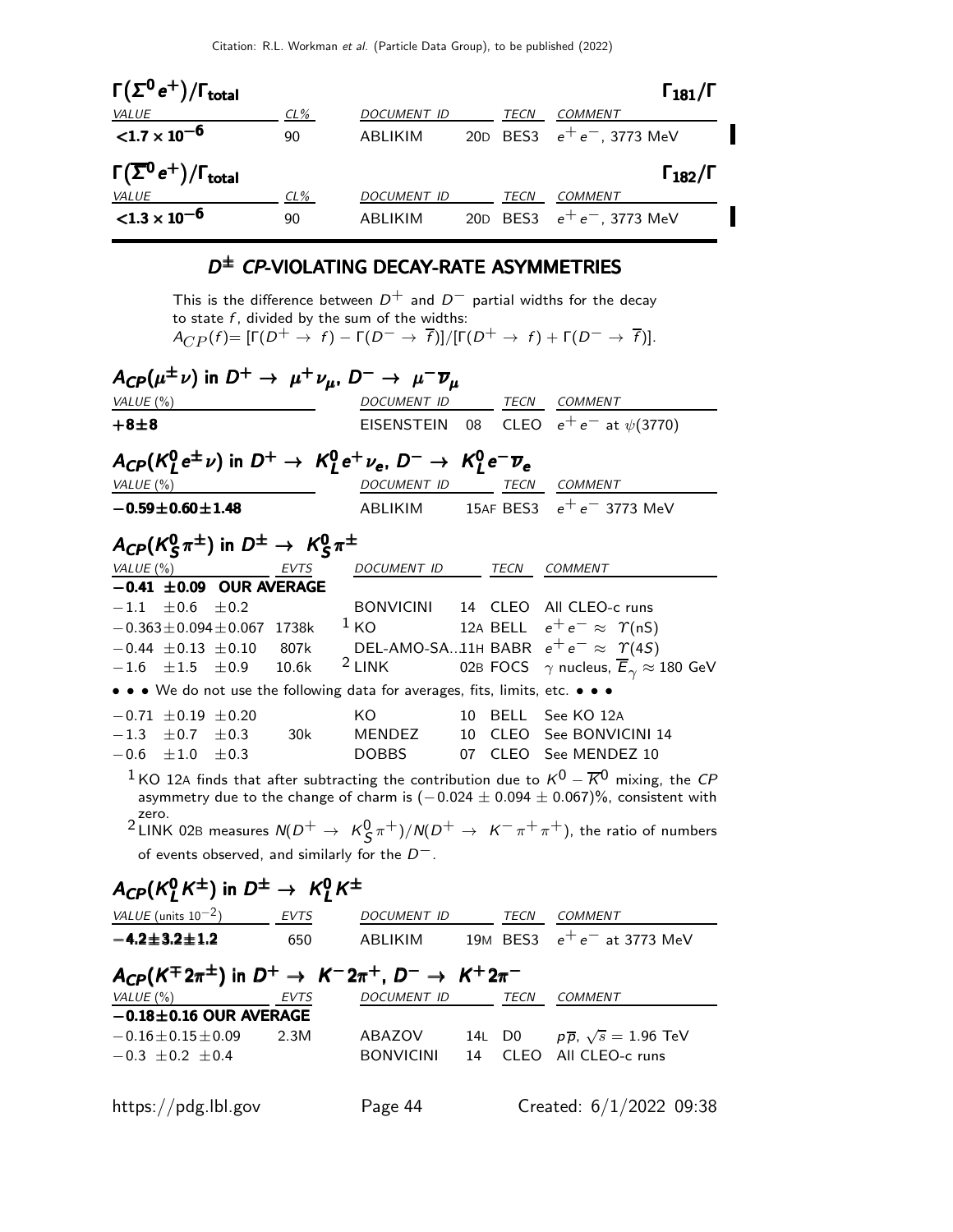| $\bullet \bullet \bullet$ We do not use the following data for averages, fits, limits, etc. $\bullet \bullet \bullet$         |       |                               |          |                                                             |
|-------------------------------------------------------------------------------------------------------------------------------|-------|-------------------------------|----------|-------------------------------------------------------------|
| $-0.1 \pm 0.4 \pm 0.9$<br>$-0.5 \pm 0.4 \pm 0.9$                                                                              | 231k  | <b>MENDEZ</b><br><b>DOBBS</b> | 10<br>07 | CLEO See BONVICINI 14<br>CLEO See MENDEZ 10                 |
| $A_{CP}(K^{\mp}\pi^{\pm}\pi^{\pm}\pi^{0})$ in $D^{+} \to K^{-}\pi^{+}\pi^{+}\pi^{0}$ , $D^{-} \to K^{+}\pi^{-}\pi^{-}\pi^{0}$ |       |                               |          |                                                             |
| VALUE $(\%)$                                                                                                                  |       | DOCUMENT ID TECN COMMENT      |          |                                                             |
| $-0.3 \pm 0.6 \pm 0.4$                                                                                                        |       | <b>BONVICINI</b>              | 14       | CLEO All CLEO-c runs                                        |
| • • • We do not use the following data for averages, fits, limits, etc. • • •                                                 |       |                               |          |                                                             |
| $1.0 \pm 0.9 \pm 0.9$                                                                                                         |       | <b>DOBBS</b>                  | 07       | CLEO See BONVICINI 14                                       |
| $A_{\text{CP}}(K_S^0 \pi^{\pm} \pi^0)$ in $D^+ \rightarrow K_S^0 \pi^+ \pi^0$ , $D^- \rightarrow K_S^0 \pi^- \pi^0$           |       |                               |          |                                                             |
| VALUE $(\%)$                                                                                                                  |       | DOCUMENT ID TECN COMMENT      |          |                                                             |
| $-0.1 \pm 0.7 \pm 0.2$                                                                                                        |       | <b>BONVICINI</b>              | 14       | CLEO All CLEO-c runs                                        |
| • • • We do not use the following data for averages, fits, limits, etc. • • •                                                 |       |                               |          |                                                             |
| $0.3 \pm 0.9 \pm 0.3$                                                                                                         |       |                               |          | DOBBS 07 CLEO See BONVICINI 14                              |
| $A_{CP}(K_S^0 \pi^{\pm} \eta)$ in $D^{\pm} \rightarrow K_S^0 \pi^{\pm} \eta$                                                  |       |                               |          |                                                             |
| VALUE (units $10^{-2}$ ) EVTS                                                                                                 |       | DOCUMENT ID TECN COMMENT      |          |                                                             |
| $-0.9 + 2.9 + 1.0$                                                                                                            | 1.3k  |                               |          | ABLIKIM 20V BES3 $e^+e^-$ , 3773 MeV                        |
| $A_{CP}(K_S^0 \pi^{\pm} \pi^+ \pi^-)$ in $D^+ \to K_S^0 \pi^+ \pi^+ \pi^-$ , $D^- \to K_S^0 \pi^- \pi^- \pi^+$                |       |                               |          |                                                             |
| VALUE $(\%)$                                                                                                                  |       | DOCUMENT ID                   |          | TECN COMMENT                                                |
| $0.0 \pm 1.2 \pm 0.3$                                                                                                         |       | <b>BONVICINI</b>              | 14       | CLEO All CLEO-c runs                                        |
| • • • We do not use the following data for averages, fits, limits, etc. • • •                                                 |       |                               |          |                                                             |
| $0.1 \pm 1.1 \pm 0.6$                                                                                                         |       |                               |          | DOBBS 07 CLEO See BONVICINI 14                              |
| $A_{CP}(K^{\pm}\pi^{+}\pi^{-}\pi^{0})$ in $D^{\pm} \to K^{\pm}\pi^{+}\pi^{-}\pi^{0}$                                          |       |                               |          |                                                             |
| <b>VALUE</b>                                                                                                                  | EVTS  | DOCUMENT ID TECN COMMENT      |          |                                                             |
| $-0.04 \pm 0.06 \pm 0.01$                                                                                                     | 350   |                               |          | ABLIKIM 20Z BES3 $e^+e^-$ , 3773 MeV                        |
| $A_{CP}(\pi^{\pm}\pi^{0})$ in $D^{\pm} \rightarrow \pi^{\pm}\pi^{0}$                                                          |       |                               |          |                                                             |
| VALUE (%)                                                                                                                     | EVTS  | DOCUMENT ID                   |          | TECN COMMENT                                                |
| 0.4 $\pm$ 1.3 OUR AVERAGE                                                                                                     |       |                               |          | Error includes scale factor of 1.7. See the ideogram below. |
| $-1.3 \pm 0.9 \pm 0.6$                                                                                                        | 28.7k | AAIJ                          |          | 210 LHCB $pp$ at 7, 8, 13 TeV                               |
| $2.31 \pm 1.24 \pm 0.23$                                                                                                      | 108k  | <b>BABU</b>                   | 18       | BELL At/near $\Upsilon(4S)$ , $\Upsilon(5S)$                |

 $2.9 \pm 2.9 \pm 0.3$  2.6k MENDEZ 10 CLEO  $e^+e^-$  at 3774 MeV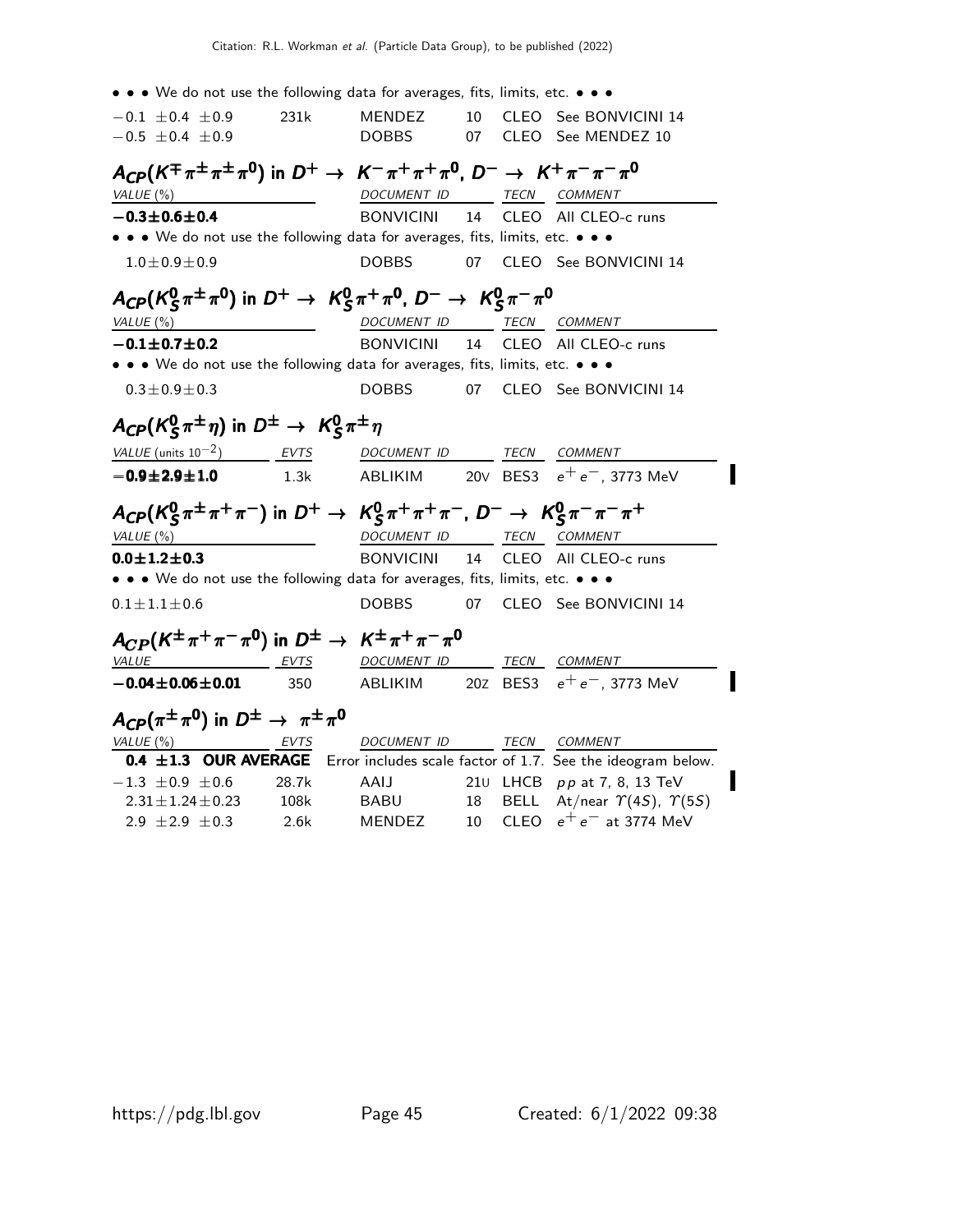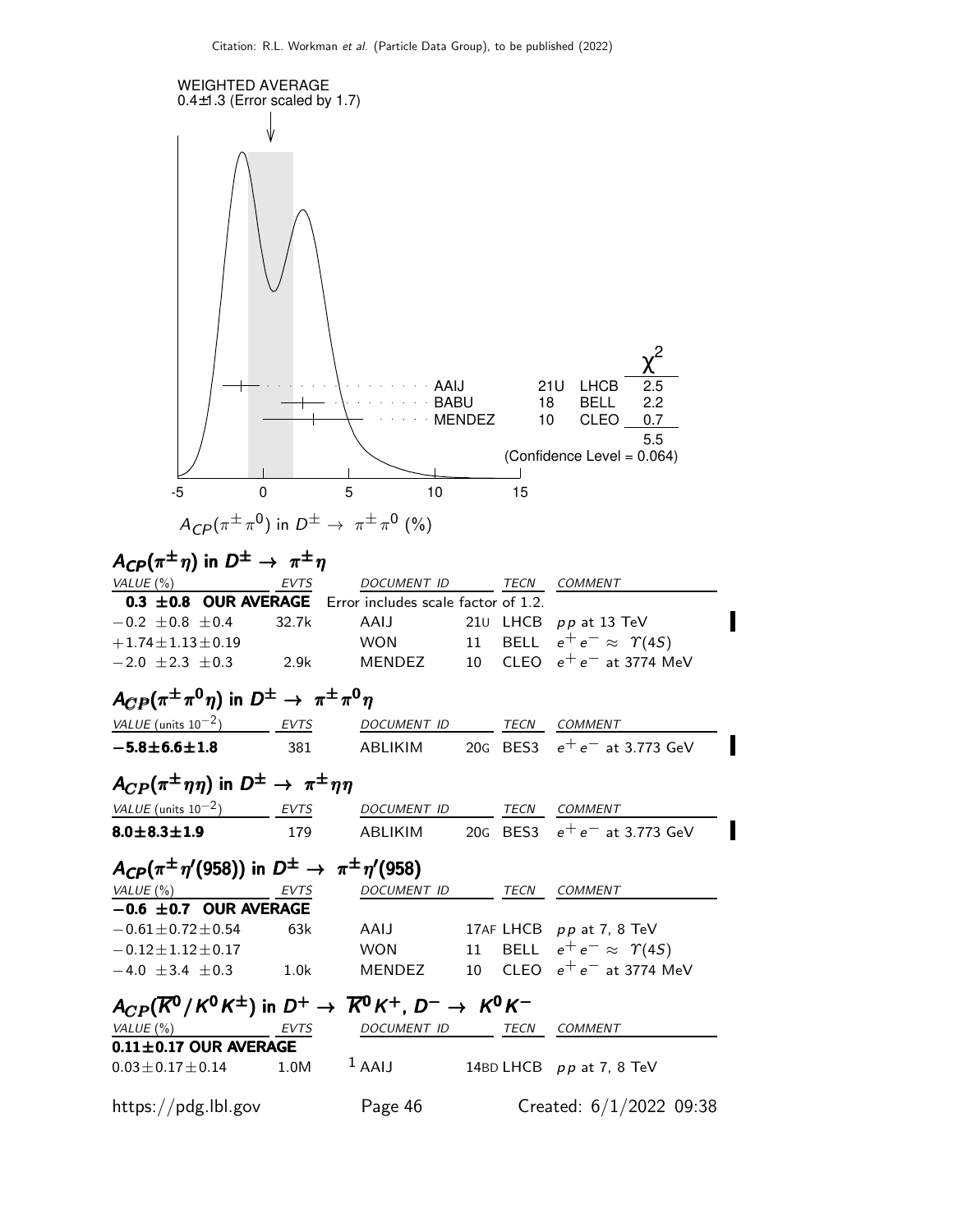$0.08 \pm 0.28 \pm 0.14$  277k KO 13 BELL  $e^+ e^-$  at  $\Upsilon(4S)$  $0.46\pm0.36\pm0.25$  159k LEES 13E BABR  $e^+\,e^-$  at  $\varUpsilon(4S)$  $^1$  AAIJ 14BD reports its result as  $A_{CP} (D^\pm \; \rightarrow \; \; \mathcal{K}^0_S \, \pi^\pm)$  with CP-violation effects in the  $K^0 - \overline{K}^0$  system subtracted. It also measures  $A_{CP} (D^{\pm} \rightarrow \overline{K}^0 / K^0 K^{\pm})$  +  $A_{CP} (D_s^{\pm} \rightarrow \overline{K}^0 / K^0 \pi^{\pm}) = (0.41 \pm 0.49 \pm 0.26)\%.$ 

#### $A_{C\!P}$ (K $^0_S$  $^0_S K^{\pm}$ ) in  $D^{\pm} \rightarrow K^0_S$  $A_{\text{CP}}(K^0_{\mathcal{S}}K^{\pm})$  in  $D^{\pm} \rightarrow K^0_{\mathcal{S}}K^{\pm}$

| VALUE (%)                                                                     | <b>EVTS</b> | <b>DOCUMENT ID</b> |    | <b>TECN</b> | <b>COMMENT</b>                                                     |
|-------------------------------------------------------------------------------|-------------|--------------------|----|-------------|--------------------------------------------------------------------|
| $-0.01 \pm 0.07$ OUR AVERAGE                                                  |             |                    |    |             |                                                                    |
| $-0.004 \pm 0.061 \pm 0.045$                                                  | 6M          | AAIJ               |    |             | 19T LHCB pp at 7, 8, 13 TeV                                        |
| $-1.8$ $\pm 2.7$ $\pm 1.6$                                                    | 780         | <b>ABLIKIM</b>     |    |             | 19M BES3 $e^+e^-$ at 3773 MeV                                      |
| $-0.25 \pm 0.28 \pm 0.14$                                                     | 277k        | KO –               |    |             | 13 BELL $e^+e^-$ at $\gamma$ (nS)                                  |
| $0.13 \pm 0.36 \pm 0.25$                                                      | 159k        | LEES               |    |             | 13E BABR $e^+e^-$ at $\Upsilon(4S)$                                |
| $-0.2$ $\pm 1.5$ $\pm 0.9$                                                    | 5.2k        | MENDEZ             |    |             | 10 CLEO $e^+e^-$ at 3774 MeV                                       |
| 7.1 $\pm 6.1$ $\pm 1.2$                                                       | 949         | $1$ LINK           |    |             | 02B FOCS $\gamma$ nucleus, $\overline{E}_{\gamma} \approx 180$ GeV |
| • • • We do not use the following data for averages, fits, limits, etc. • • • |             |                    |    |             |                                                                    |
| $-0.16 \pm 0.58 \pm 0.25$                                                     |             | KO.                | 10 |             | BELL $e^+e^- \approx \Upsilon(4S)$                                 |
| $6.9$ $\pm6.0$ $\pm1.5$                                                       | 949         | $2$ LINK           |    |             | 02B FOCS $\gamma$ nucleus, $\overline{E}_{\gamma} \approx 180$ GeV |

 $^1$ LINK 02B measures  ${\sf N}(D^+\to\ K^0_S\,K^+)/{\sf N}(D^+\to\ K^0_S\,\pi^+)$ , the ratio of numbers of events observed, and similarly for the  $D^-\,.$ 

 $^2$ LINK 02B measures  $\mathcal{N}(D^+\to~\mathcal{K}^0_S\,\mathcal{K}^+)/\mathcal{N}(D^+\to~\mathcal{K}^-\,\pi^+\,\pi^+)$ , the ratio of numbers of events observed, and similarly for the  $D^-$ .

#### $A_{CP}$ (K $_{\cal S}^0$  $^0_S$ K $^{\pm}$ π $^0$ ) in D $^{\pm}$   $\rightarrow$  K $^0_S$  $A_{CP}$ ( $K^0_S$  $K^{\pm}\pi^0$ ) in  $D^{\pm} \rightarrow K^0_S$  $K^{\pm}\pi^0$

| VALUE (units $10^{-2}$ )                                               | <b>EVTS</b> | <b>DOCUMENT ID</b> | TECN | COMMENT                       |
|------------------------------------------------------------------------|-------------|--------------------|------|-------------------------------|
| $1.4 \pm 3.7 \pm 2.4$                                                  | 470         | ABLIKIM            |      | 19M BES3 $e^+e^-$ at 3773 MeV |
| $A_{CP}(K^0_1K^{\pm}\pi^0)$ in $D^{\pm} \rightarrow K^0_1K^{\pm}\pi^0$ |             |                    |      |                               |
| VALUE (units $10^{-2}$ )                                               | EVTS        | <b>DOCUMENT ID</b> | TECN | <b>COMMENT</b>                |
| $-0.6 \pm 4.1 \pm 1.7$                                                 | 410         | ABLIKIM            |      | 19M BES3 $e^+e^-$ at 3773 MeV |

# $A_\textsf{CP}(K^+K^-\pi^\pm)$  in  $D^\pm\to~K^+K^-\pi^\pm$

See also AAIJ 11G for a search for CP asymmetry in the  $D^{\pm} \rightarrow K^{+} K^{-} \pi^{\pm}$  Dalitz plots using 370k decays and four different binning schemes. No evidence for CP asymmetry was found.

| VALUE $(\%)$                | <b>EVTS</b> | <b>DOCUMENT ID</b>    |     | TECN        | COMMENT                             |
|-----------------------------|-------------|-----------------------|-----|-------------|-------------------------------------|
| $0.37 \pm 0.29$ OUR AVERAGE |             |                       |     |             |                                     |
| $0.37 \pm 0.30 \pm 0.15$    | 224k        | $1$ LEES              |     |             | 13F BABR $e^+e^-$ at $\Upsilon(4S)$ |
| $-0.03 \pm 0.84 \pm 0.29$   |             | <b>RUBIN</b>          | 08  |             | CLEO $e^+e^-$ at 3774 MeV           |
| 1.4 $\pm$ 1.0 $\pm$ 0.8     | 43k         | <sup>2</sup> AUBERT   |     |             | 05s BABR $e^+e^-$ at $\gamma(4S)$   |
| $0.6 \pm 1.1 \pm 0.5$       | 14k         | $3$ LINK              | 00B | <b>FOCS</b> |                                     |
| $-1.4 \pm 2.9$              |             | <sup>3</sup> AITALA   |     | 97B E791    | $-0.062 < A_{CP} <$                 |
|                             |             |                       |     |             | $+0.034$ (90% CL)                   |
| $-3.1 \pm 6.8$              |             | <sup>3</sup> FRABETTI | 941 | E687        | $-0.14 \leq A_{CP}$                 |
|                             |             |                       |     |             | $+0.081$ (90% CL)                   |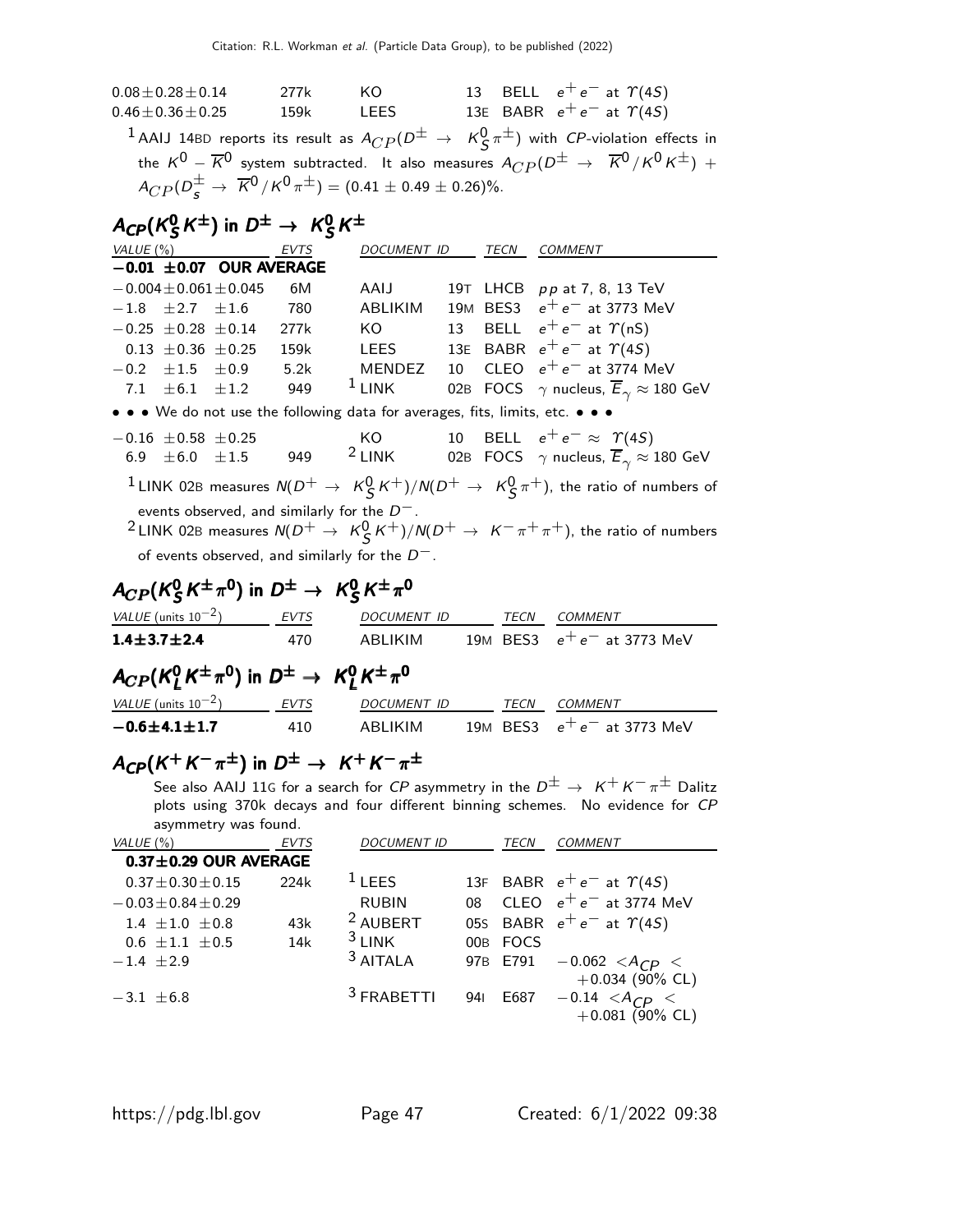• • • We do not use the following data for averages, fits, limits, etc. • • •

| $-0.1 \pm 0.9 \pm 0.4$ | <sup>4</sup> BONVICINI 14 CLEO See RUBIN 08 |  |                              |
|------------------------|---------------------------------------------|--|------------------------------|
| $-0.1 \pm 1.5 \pm 0.8$ | DOBBS                                       |  | 07 CLEO See BONVICINI 14 and |
|                        |                                             |  | RUBIN 08                     |

 $1$  This is the integrated CP asymmetry. LEES 13F also searches for CP asymmetries in four regions of the Dalitz plots (two of which are listed below); in comparisons of binned  $D^+$ and  $D^-$  Dalitz plots; in parametrized fits to those plots, including 2-body submodes; and in comparisons of Legendre-polynomial distributions for the  $K^+ K^-$  and  $K^-\pi^+$ systems.

 $^2$ AUBERT 05S measures  $N(D^+ \rightarrow K^+ K^- \pi^+)/N(D^+_s \rightarrow K^+ K^- \pi^+)$ , the ratio of the numbers of events observed, and similarly for the  $D^-$ .

- <sup>3</sup> FRABETTI 941, AITALA 98C, and LINK 00B measure  $N(D^+ \rightarrow K^- K^+ \pi^+)/N(D^+ \rightarrow$  $K^-\,\pi^+\,\pi^+)$ , the ratio of numbers of events observed, and similarly for the  $D^-.$
- 4RUBIN 08 performs a dedicated analysis of this decay mode on the same dataset, with slightly better precision. We therefore take it that BONVICINI 14 does not supersede RUBIN 08's  $A_{CP}$  result.

# $A_{CP}(K^{\pm}K^{*0})$  in  $D^+\rightarrow K^+\overline{K}^{*0}$ ,  $D^-\rightarrow K^-K^{*0}$

| VALUE (%)                     | <b>EVTS</b> | <b>DOCUMENT ID</b>    | <b>TECN</b> | <b>COMMENT</b>                      |
|-------------------------------|-------------|-----------------------|-------------|-------------------------------------|
| $-$ 0.3 $\pm$ 0.4 OUR AVERAGE |             |                       |             |                                     |
| $-0.3\pm 0.4\pm 0.2$          | 73k         | $1$ LEES              |             | 13F BABR $e^+e^-$ at $\Upsilon(4S)$ |
| $-0.4\pm 2.0\pm 0.6$          |             | <b>RUBIN</b>          |             | 08 CLEO Fit-fraction asymmetry      |
| $+ 0.9 \pm 1.7 \pm 0.7$       | 11k         | <sup>2</sup> AUBERT   |             | 05s BABR $e^+e^-$ at $\Upsilon(4S)$ |
| $-1.0\pm 5.0$                 |             | <sup>3</sup> AITALA   |             | 97B E791 $-0.092 < A_{CP} <$        |
|                               |             |                       |             | $+0.072$ (90% CL)                   |
| $-12$ $\pm 13$                |             | <sup>3</sup> FRABETTI |             | 941 E687 $-0.33 < A_{CP} <$         |
|                               |             |                       |             | $+0.094$ (90% CL)                   |
|                               |             |                       |             |                                     |

<sup>1</sup> This LEES 13F result is for the  $K^{\pm} \pi^{\pm}$  mass-squared between 0.4 and 1.0 GeV<sup>2</sup>, and does not actually separate out the  $K^*$ .

 $^2$ AUBERT 05S measures  $\mathcal{N}(D^+\to~\mathcal{K}^+\overline{\mathcal{K}}^{*0})/\mathcal{N}(D^+_s\to~\mathcal{K}^+\mathcal{K}^-\pi^+)$ , the ratio of the numbers of events observed, and similarly for the  $D^-$ .

<sup>3</sup> FRABETTI 94I and AITALA 97B measure  $N(D^+ \rightarrow K^+ \overline{K}^*(892)^0)/N(D^+ \rightarrow$  $K^-\pi^+\pi^+$ ), the ratio of numbers of events observed, and similarly for the  $D^-$ .

## $A_{CP}(\phi \pi^{\pm})$  in  $D^{\pm} \rightarrow \phi \pi^{\pm}$

| VALUE $(\%)$     |                                 |                             | <b>EVTS</b> | <b>DOCUMENT ID</b>                  |     | TECN | <b>COMMENT</b>                                                    |
|------------------|---------------------------------|-----------------------------|-------------|-------------------------------------|-----|------|-------------------------------------------------------------------|
|                  |                                 | $0.01 \pm 0.09$ OUR AVERAGE |             | Error includes scale factor of 1.8. |     |      |                                                                   |
|                  |                                 | $0.003 \pm 0.040 \pm 0.029$ | 55M         | AAIJ                                |     |      | 19T LHCB pp at 7, 8, 13 TeV                                       |
|                  | $-0.3 \pm 0.3 \pm 0.5$          |                             | 97k         | $1$ LEES                            |     |      | 13F BABR $e^+e^-$ at $\Upsilon(4S)$                               |
|                  | $+0.51 \pm 0.28 \pm 0.05$       |                             | 237k        | STARIC                              |     |      | 12 BELL Mainly at $\Upsilon(4S)$                                  |
|                  | $-1.8$ $\pm 1.6$ $+0.2$<br>-0.4 |                             |             | <b>RUBIN</b>                        |     |      | 08 CLEO Fit-fraction asymmetry                                    |
|                  | $+0.2 \pm 1.5 \pm 0.6$          |                             | 10k         | <sup>2</sup> AUBERT                 |     |      | 05s BABR $e^+e^-$ at $\gamma(4S)$                                 |
| $-2.8$ $\pm 3.6$ |                                 |                             |             | <sup>3</sup> AITALA                 |     |      | 97B E791 $-0.087 < A_{CP} <$                                      |
| $+6.6 \pm 8.6$   |                                 |                             |             | <sup>3</sup> FRABETTI               | 941 |      | $+0.031$ (90% CL)<br>E687 $-0.075 < A_{CP} <$<br>$+0.21$ (90% CL) |
|                  |                                 |                             |             |                                     |     |      |                                                                   |

• • • We do not use the following data for averages, fits, limits, etc. • • •

 $-0.04 \pm 0.14 \pm 0.14$  1.58M  $^4$  AAIJ 13W LHCB pp at 7 TeV

 $^1$  This LEES 13F result is for the  $K^+$   $K^-$  mass-squared less than 1.3 GeV $^2$  and the  $K^{\mp}\pi^{\pm}$ mass-squared above 1.0 GeV<sup>2</sup>, and does not actually separate out the  $\phi$ .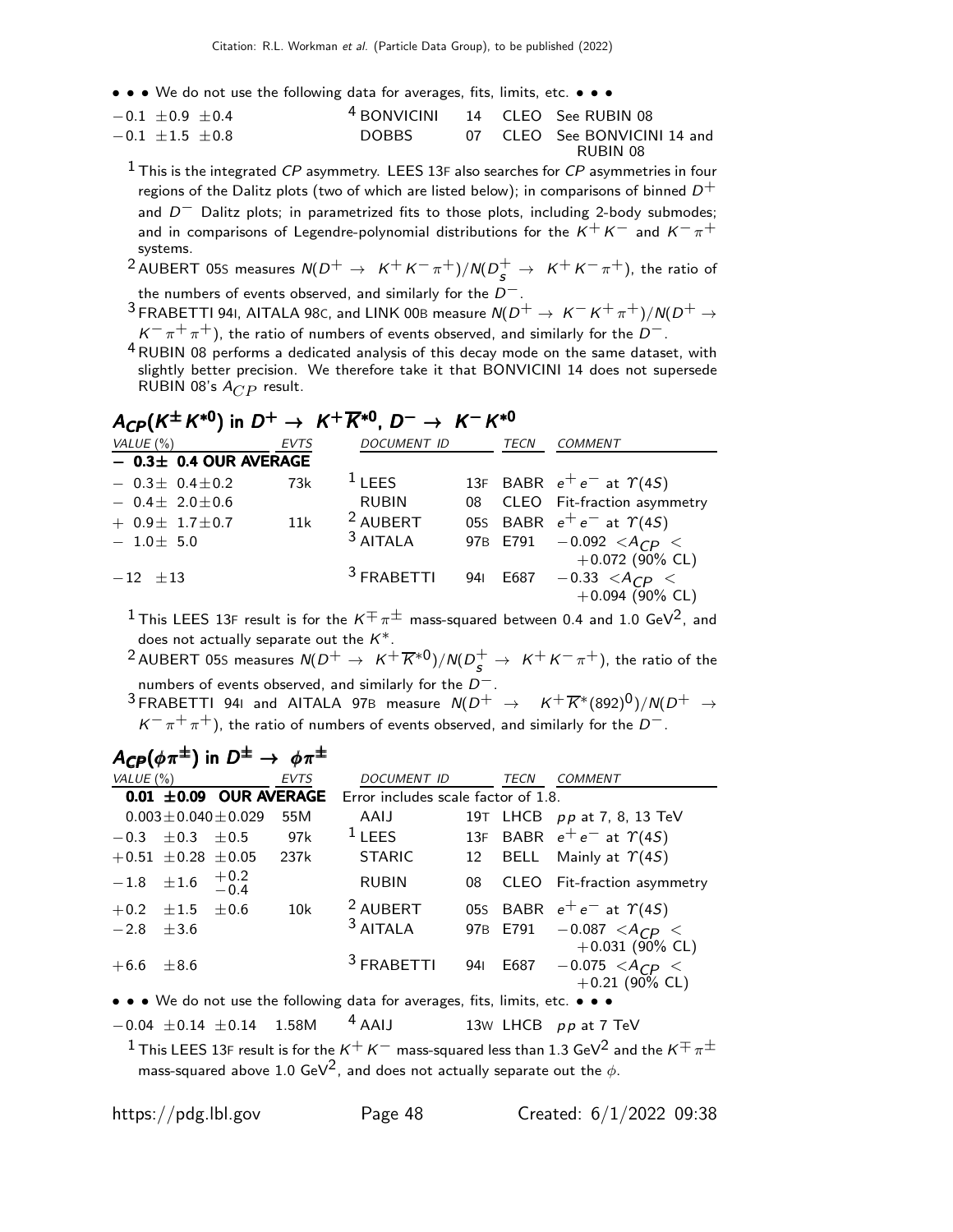|                                                                                                                                                                   |                    |                          |    |      | <sup>2</sup> AUBERT 05s measures $N(D^+ \rightarrow \phi \pi^+)/N(D^+_{\rm s} \rightarrow K^+K^-\pi^+)$ , the ratio of the                                                                     |
|-------------------------------------------------------------------------------------------------------------------------------------------------------------------|--------------------|--------------------------|----|------|------------------------------------------------------------------------------------------------------------------------------------------------------------------------------------------------|
| numbers of events observed, and similarly for the $D^-$ .<br>the ratio of numbers of events observed, and similarly for the $D^-$ .<br><sup>4</sup> See AAIJ 19T. |                    |                          |    |      | <sup>3</sup> FRABETTI 941 and AITALA 97B measure $N(D^+ \rightarrow \phi \pi^+)/N(D^+ \rightarrow K^- \pi^+ \pi^+)$ ,                                                                          |
| $A_{CP}(K^{\pm} K_0^*(1430)^0)$ in $D^+ \to K^+ \overline{K}_0^*(1430)^0$ , $D^- \to K^- K_0^*(1430)^0$<br>VALUE (%)                                              |                    | DOCUMENT ID              |    | TECN | <b>COMMENT</b>                                                                                                                                                                                 |
| $+8\pm 6^{+4}_{-2}$                                                                                                                                               |                    | <b>RUBIN</b>             | 08 |      | CLEO Fit-fraction asymmetry                                                                                                                                                                    |
| $A_{CP}(K^{\pm} K_2^{*}(1430)^{0})$ in $D^{+} \to K^{+} \overline{K}_2^{*}(1430)^{0}$ , $D^{-} \to K^{-} K_2^{*}(1430)^{0}$<br>VALUE $(\%)$                       |                    | DOCUMENT ID              |    | TECN | COMMENT                                                                                                                                                                                        |
| $+43\pm 19^{+}_{-18}$                                                                                                                                             |                    | <b>RUBIN</b>             |    |      | CLEO Fit-fraction asymmetry                                                                                                                                                                    |
| $A_{CP}(K^{\pm} K_0^{*}(700))$ in $D^{+} \to K^{+} \overline{K}_0^{*}(700)$ , $D^{-} \to K^{-} K_0^{*}(700)$<br>VALUE (%)                                         |                    | DOCUMENT ID              |    |      | TECN COMMENT                                                                                                                                                                                   |
| $-12\pm 11\frac{+14}{6}$                                                                                                                                          |                    | <b>RUBIN</b>             | 08 |      | CLEO Fit-fraction asymmetry                                                                                                                                                                    |
| $A_{CP}(a_0(1450)^0 \pi^{\pm})$ in $D^{\pm} \rightarrow a_0(1450)^0 \pi^{\pm}$<br>VALUE (%)                                                                       |                    | DOCUMENT ID              |    |      | TECN COMMENT                                                                                                                                                                                   |
| $-19\pm 12^{+}_{-11}$                                                                                                                                             |                    | <b>RUBIN</b>             | 08 |      | CLEO Fit-fraction asymmetry                                                                                                                                                                    |
| $A_{CP}(\phi(1680)\pi^{\pm})$ in $D^{\pm} \rightarrow \phi(1680)\pi^{\pm}$<br>VALUE $(\%)$                                                                        |                    | DOCUMENT ID TECN COMMENT |    |      |                                                                                                                                                                                                |
| $-9 + 22 + 14$                                                                                                                                                    |                    | <b>RUBIN</b>             | 08 |      | CLEO Fit-fraction asymmetry                                                                                                                                                                    |
| $A_{CP}(\pi^+\pi^-\pi^{\pm})$ in $D^{\pm} \rightarrow \pi^+\pi^-\pi^{\pm}$<br>VALUE (%)                                                                           | <b>DOCUMENT ID</b> | TECN COMMENT             |    |      | See also AAIJ 14C for a search for CP violation in $D^{\pm} \rightarrow \pi^{+} \pi^{-} \pi^{\pm}$ Dalitz plots<br>using model-independent binned and unbinned methods. No evidence was found. |
| $-1.7 \pm 4.2$<br>numbers of events observed, and similarly for the $D^-$ .                                                                                       | $1$ AITALA         |                          |    |      | 97B E791 $-0.086 < A_{CP} < +0.052$ (90% CL)<br><sup>1</sup> AITALA 97B measure $N(D^+ \rightarrow \pi^+\pi^-\pi^+)/N(D^+ \rightarrow K^-\pi^+\pi^+)$ , the ratio of                           |
| $A_{\text{CP}}(\pi^+\pi^-\pi^{\pm}\eta)$ in $D^{\pm} \rightarrow \pi^+\pi^-\pi^{\pm}\eta$                                                                         |                    |                          |    |      |                                                                                                                                                                                                |
| $VALUE$ (units 10 <sup>-2</sup> ) EVTS DOCUMENT ID TECN COMMENT<br>$2.5 \pm 5.0 \pm 1.6$                                                                          |                    |                          |    |      | ABLIKIM 20V BES3 $e^+e^-$ , 3773 MeV                                                                                                                                                           |
| $A_{CP}(K_S^0 K^{\pm} \pi^+ \pi^-)$ in $D^{\pm} \rightarrow K_S^0 K^{\pm} \pi^+ \pi^-$                                                                            | 510                |                          |    |      |                                                                                                                                                                                                |
|                                                                                                                                                                   |                    |                          |    |      | $VALUE (%)$ EVTS DOCUMENT ID TECN COMMENT                                                                                                                                                      |
| $-4.2 \pm 6.4 \pm 2.2$                                                                                                                                            |                    |                          |    |      | $523 \pm 32$ LINK 05E FOCS $\gamma$ A, $\overline{E}_{\gamma} \approx 180$ GeV                                                                                                                 |
| $A_{CP}(K^{\pm}\pi^{0})$ in $D^{\pm}\to K^{\pm}\pi^{0}$                                                                                                           |                    |                          |    |      |                                                                                                                                                                                                |
| $\frac{VALUE \ (\%)}{-3 \pm 5}$ OUR AVERAGE                                                                                                                       |                    | DOCUMENT ID TECN COMMENT |    |      |                                                                                                                                                                                                |
| $-3.2 \pm 4.7 \pm 2.1$<br>$-3.5 \pm 10.7 \pm 0.9$                                                                                                                 | 2.5k<br>343        | AAIJ<br><b>MENDEZ</b>    |    |      | 210 LHCB pp at 7, 8, 13 TeV<br>10 CLEO $e^+e^-$ at 3774 MeV                                                                                                                                    |

https://pdg.lbl.gov Page 49 Created: 6/1/2022 09:38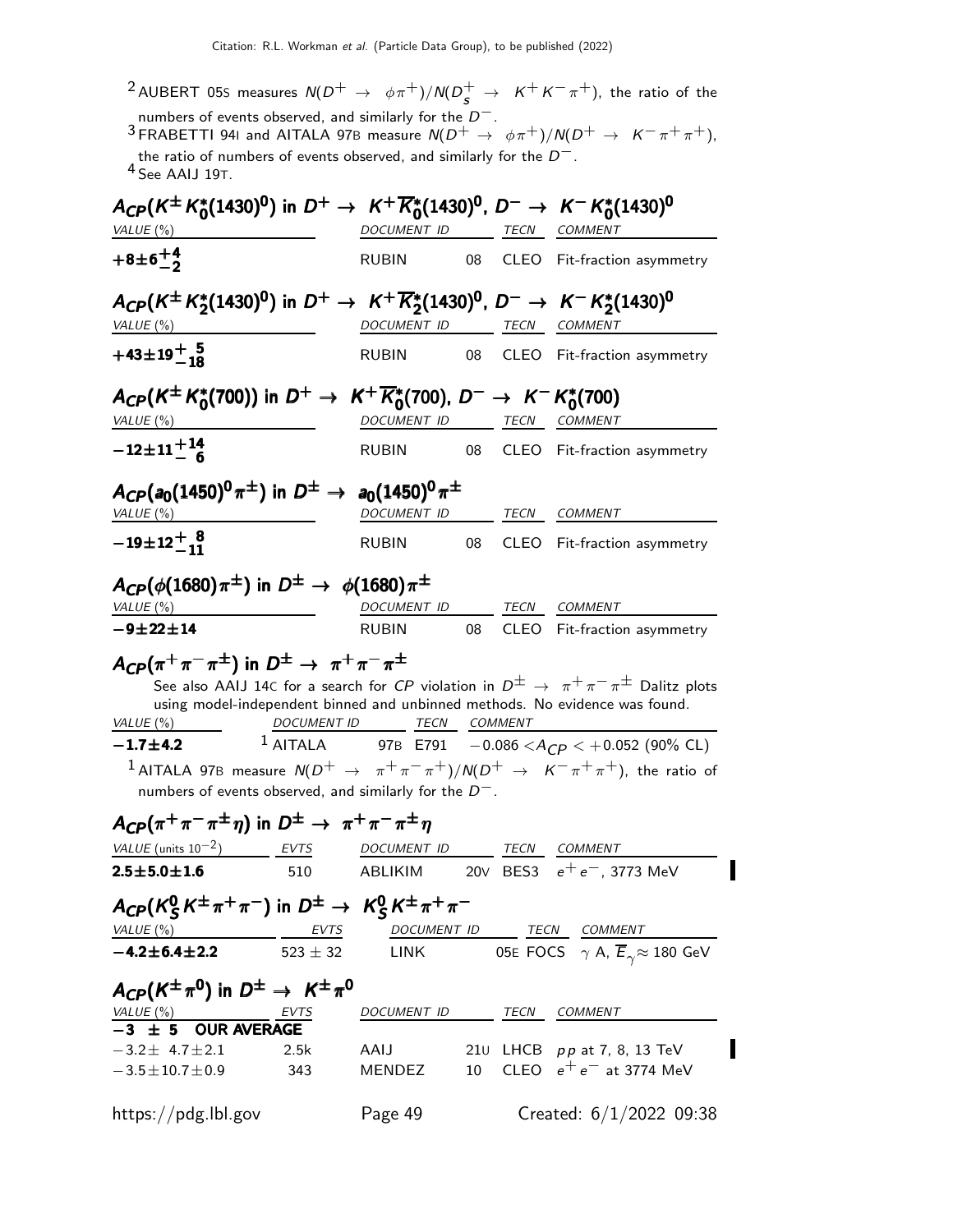| $A_{CP}(K^{\pm}\eta)$ in $D^{\pm} \rightarrow K^{\pm}\eta$ |      |                    |  |      |                         |  |  |  |
|------------------------------------------------------------|------|--------------------|--|------|-------------------------|--|--|--|
| VALUE (units $10^{-2}$ )                                   | EVTS | <i>DOCUMENT ID</i> |  | TECN | <i>COMMENT</i>          |  |  |  |
| $-6\pm10\pm4$                                              | 880  | AALI               |  |      | 210 LHCB $pp$ at 13 TeV |  |  |  |

### $D^{\pm}$   $\chi^2$  TESTS OF CP-VIOLATION (CPV)

We list model-independent searches for local CP violation in phase-space distributions of multi-body decays.

Most of these searches divide phase space (Dalitz plot for 3-body decays, five-dimensional equivalent for 4-body decays) into bins, and perform a  $\chi^2$ test comparing normalised yields  $N_j$ ,  $\overline{N}_j$  in  ${\it CP}$ -conjugate bin pairs  $i\colon \chi^2=1$  $\Sigma_j(N_j-\alpha|\overline{N}_j)/\sigma(N_j-\alpha|\overline{N}_j).$  The factor  $\alpha=(\Sigma_jN_j)/(\Sigma_j|\overline{N}_j)$  removes the dependence on phase-space-integrated rate asymmetries. The result is used to obtain the probability (p-value) to obtain the measured  $\chi^2$  or larger under the assumption of CP conservation [AUBERT 08AO, BEDIAGA 09]. Alternative methods obtain p-values from other test variables based on unbinned analyses [WILLIAMS 11, AAIJ 14C]. Results can be combined using Fisher's method [MOSTELLER 48].

| Local CPV in $D^{\pm} \rightarrow \pi^{+} \pi^{-} \pi^{\pm}$ |                |                  |  |                   |              |  |  |  |
|--------------------------------------------------------------|----------------|------------------|--|-------------------|--------------|--|--|--|
| p-value $(\%)$                                               |                | EVTS DOCUMENT ID |  |                   | TECN COMMENT |  |  |  |
| 78.1                                                         | 3.1M $^1$ AAIJ |                  |  | 14c LHCB $\chi^2$ |              |  |  |  |

 $<sup>1</sup>$ AAIJ 14C uses binned and unbinned methods, and finds slightly better sensitivity with</sup> the former. We took the first value in the table of results for the binned method.

| Local CPV in $D^{\pm} \rightarrow K^{+} K^{-} \pi^{\pm}$ |      |                    |                   |                |
|----------------------------------------------------------|------|--------------------|-------------------|----------------|
| $p$ -value $(\%)$                                        | EVTS | <b>DOCUMENT ID</b> | TECN              | <i>COMMENT</i> |
| 31 OUR EVALUATION                                        |      |                    |                   |                |
| 72                                                       | 224k | <b>LEES</b>        | 13F BABR $\chi^2$ |                |
| 12.7                                                     | 370k | $1$ AAIJ           | 116 LHCB $\chi^2$ |                |

 $<sup>1</sup>$  AAIJ 11G publishes results for several binning schemes. We picked the first value in their</sup> table of results.

#### CP VIOLATING ASYMMETRIES OF P-ODD ( T-ODD) MOMENTS

#### A $_{\mathcal{T}$ viol $(\mathcal{K}^{0}_{\mathcal{S}})$  $\frac{0}{S}K^{\pm}\pi^{+}\pi^{-}$ ) in  $D^{\pm}\to~K^0_S$  $A_{\text{Tviol}}(K_S^0 K^{\pm} \pi^+ \pi^-)$  in  $D^{\pm} \rightarrow K_S^0 K^{\pm} \pi^+ \pi^ A_{\mathcal{T} \mathcal{N} \mathcal{O}}(K^0_S K^{\pm}\pi^+\pi^-)$  in  $D^{\pm} \rightarrow~\mathcal{K}^0_S K^{\pm}\pi^+\pi^-$

 $C_T$  =  $\vec{p}^{\,}_{K^+}$   $\cdot$   $(\vec{p}^{\,}_{\pi^+}\times \vec{p}^{\,}_{\pi^-})$  is a parity-odd correlation of the  $K^+$ ,  $\pi^+$ , and  $\pi^$ momenta for the  $D^+$ .  $\overline{\mathsf{C}}_T \ \equiv \ \vec{\rho}_{\mathsf{K}^-} \cdot \ (\vec{\rho}_{\pi^-} \times \vec{\rho}_{\pi^+})$  is the corresponding quantity for the D−. Then  ${\sf A}_T~\equiv~[{\sf \Gamma}({\sf C}_T>0)-{\sf \Gamma}({\sf C}_T\le 0)]~/~[{\sf \Gamma}({\sf C}_T>0)+{\sf \Gamma}({\sf C}_T< 0)]$  and  $\overline{{\cal A}}_T~\equiv~\left[\Gamma(-\overline{{\cal C}}_T>0)-\Gamma(-\overline{{\cal C}}_T<0)\right]$  /  $\left[\Gamma(-\overline{{\cal C}}_T>0)+\Gamma(-\overline{{\cal C}}_T<0)\right]$ , and  $A_{Tviol}$  =  $\frac{1}{2}(A_T - \overline{A}_T)$ .  $C_T$  and  $\overline{C}_T$  are commonly referred to as  $T$ -odd moments, because they are odd under  $T$  reversal. However, the  $T$ -conjugate process  $\kappa_S^0 \, \kappa^{\pm} \, \pi^+ \, \pi^- \to \, D^{\pm}$  is not accessible, while the *P*-conjugate process is. VALUE (units  $10^{-3}$ ) EVTS DOCUMENT ID TECN COMMENT  $-12.0\pm10.0\pm$  4.6  $21.2\pm0.4$ k LEES 11E BABR  $e^+e^-\approx$   $\Upsilon(4S)$ • • • We do not use the following data for averages, fits, limits, etc. • • •

23  $\pm$ 62  $\pm$ 22 523  $\pm$  32 LINK 05E FOCS  $\gamma$  A,  $\overline{E}_{\gamma}$   $\approx$  180 GeV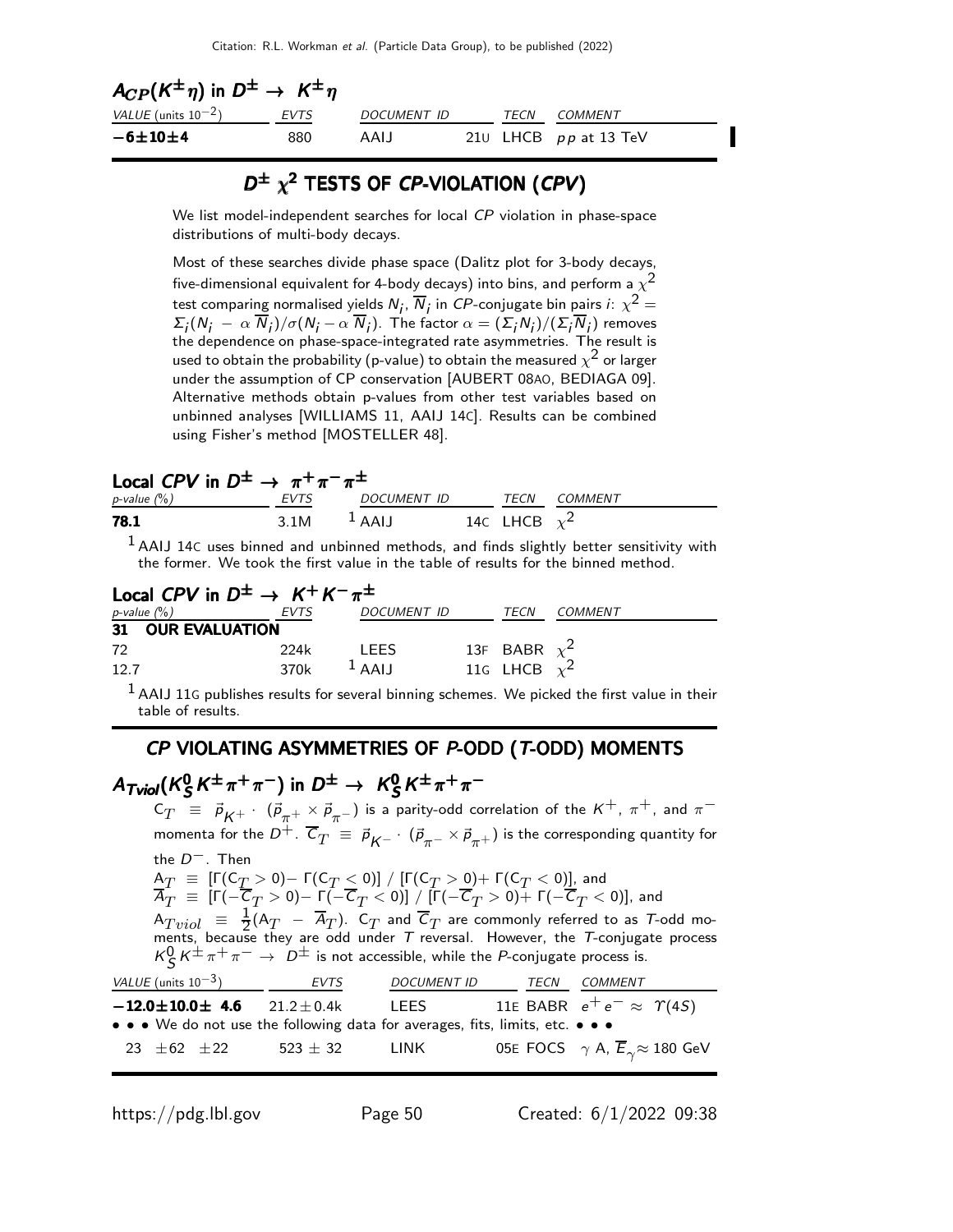#### SEMILEPTONIC FORM FACTORS



| $r_2 \equiv a_2/a_0$ in $D^+ \rightarrow \overline{K^0} \ell^+ \nu_\ell$ |      |                    |      |                                           |
|--------------------------------------------------------------------------|------|--------------------|------|-------------------------------------------|
| <i>VALUE</i>                                                             | EVTS | <b>DOCUMENT ID</b> | TECN | <i>COMMENT</i>                            |
| $-$ 3±12 OUR AVERAGE Error includes scale factor of 1.5.                 |      |                    |      |                                           |
| $+11\pm 9$ ±9                                                            | 40k  | ABLIKIM            |      | 15AF BES3 $K_I e^+ \nu_e$ 3-parameter fit |
| $-14+11+1$                                                               |      | <b>BESSON</b>      |      | 09 CLEO $K_S e^+ \nu_e$ 3-parameter fit   |
| https://pdg.lbl.gov                                                      |      | Page 51            |      | Created: 6/1/2022 09:38                   |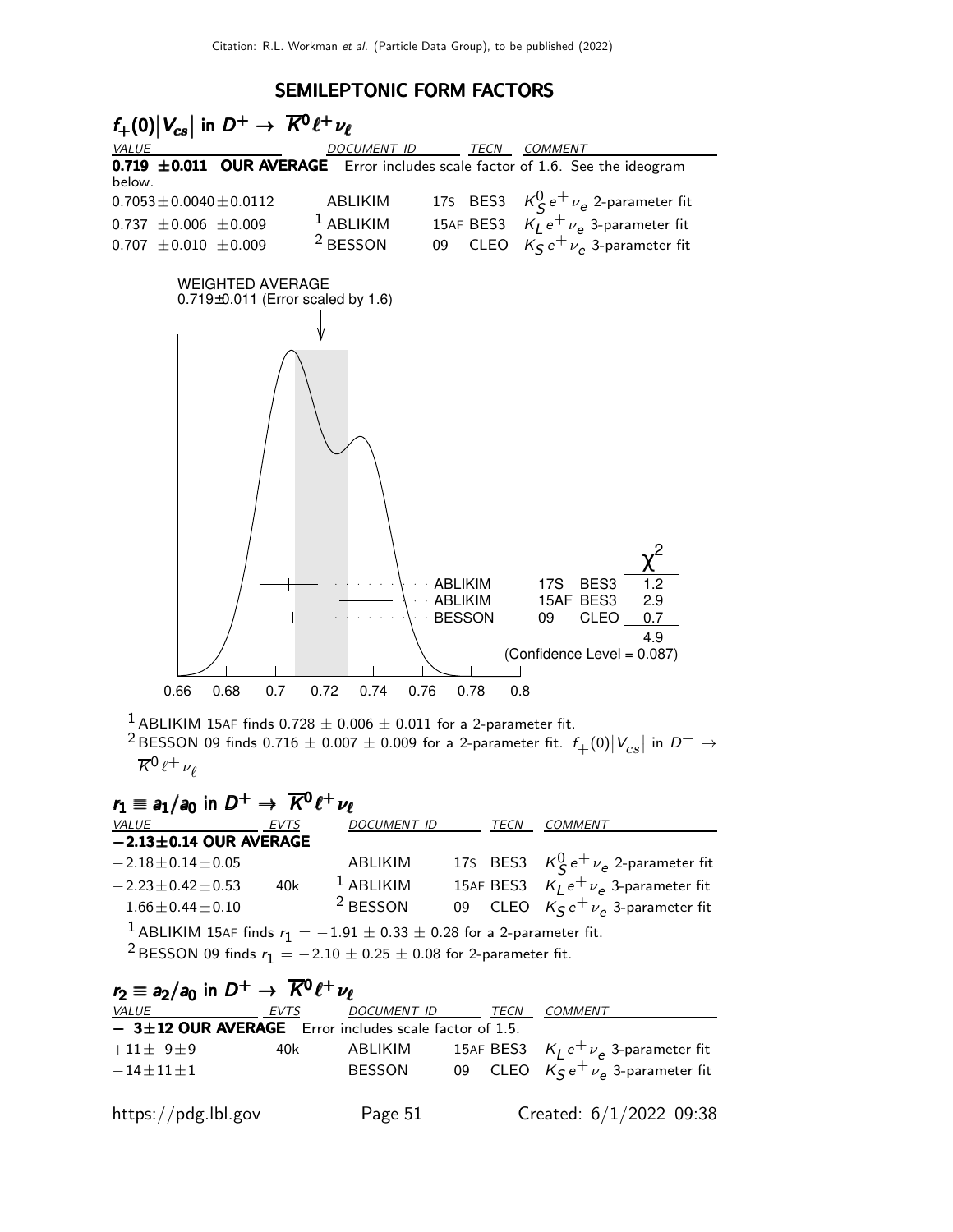| $f_+(0) V_{cd} $ in $D^+ \rightarrow \pi^0 \ell^+ \nu_{\ell}$                                           |                                     |    |          |                                                    |
|---------------------------------------------------------------------------------------------------------|-------------------------------------|----|----------|----------------------------------------------------|
| VALUE                                                                                                   | <u>DOCUMENT ID</u>                  |    |          | TECN COMMENT                                       |
| $0.1407 \pm 0.0025$ OUR AVERAGE                                                                         |                                     |    |          |                                                    |
| $0.1400 \pm 0.0026 \pm 0.0007$                                                                          | ABLIKIM                             |    |          | 175 BES3 $\pi^0 e^+ \nu_e$ 2-parameter fit         |
| $0.146 \pm 0.007 \pm 0.002$                                                                             | <b>BESSON</b>                       | 09 |          | CLEO $\pi^0 e^+ \nu_e$ 3-parameter fit             |
| $r_1 \equiv a_1/a_0$ in $D^+ \rightarrow \pi^0 \ell^+ \nu_\ell$                                         |                                     |    |          |                                                    |
| <b>VALUE</b>                                                                                            | DOCUMENT ID TECN COMMENT            |    |          |                                                    |
| $-2.00 \pm 0.13$ OUR AVERAGE                                                                            |                                     |    |          |                                                    |
| $-2.01 \pm 0.13 \pm 0.02$                                                                               | ABLIKIM                             |    |          | 175 BES3 $\pi^0 e^+ \nu_e$ 2-parameter fit         |
| $-1.37 \pm 0.88 \pm 0.24$                                                                               | <b>BESSON</b>                       |    |          | 09 CLEO $\pi^0 e^+ \nu_e$ 3-parameter fit          |
| $r_2 \equiv a_2/a_0$ in $D^+ \rightarrow \pi^0 \ell^+ \nu_\ell$                                         |                                     |    |          |                                                    |
| <i>VALUE</i>                                                                                            | DOCUMENT ID TECN COMMENT            |    |          |                                                    |
| $-4\pm 5\pm 1$                                                                                          | BESSON                              |    |          | 09 CLEO $\pi^0 e^+ \nu_e$ 3-parameter fit          |
| $f_+(0) V_{cd} $ in $D^+ \to \eta \ell^+ \nu_\ell$ ( $\ell = e$ or $\nu$ )                              |                                     |    |          |                                                    |
| VALUE (units $10^{-2}$ ) EVTS                                                                           |                                     |    |          |                                                    |
| 8.4 ±0.4 OUR AVERAGE                                                                                    | DOCUMENT ID                         |    |          | TECN COMMENT                                       |
| 8.7 $\pm$ 0.8 $\pm$ 0.2<br>234                                                                          | ABLIKIM                             |    | 20T BES3 | $\eta\mu^+\,\nu_{\mu}^{\phantom{0}}$ , z expansion |
| $7.86 \pm 0.64 \pm 0.21$<br>373                                                                         | ABLIKIM                             |    |          | 18R BES3 $\eta e^+ \nu_e$ , z expansion            |
| 8.6 $\pm 0.6 \pm 0.1$                                                                                   | YELTON                              | 11 |          | CLEO $\eta e^+ \nu_e$ , z expansion                |
|                                                                                                         |                                     |    |          |                                                    |
| $r_1 \equiv a_1/a_0$ in $D^+ \rightarrow \eta e^+ \nu_e$                                                |                                     |    |          |                                                    |
| <u>VALUE</u> EVTS                                                                                       | DOCUMENT ID TECN COMMENT            |    |          |                                                    |
| $-5.3 \pm 2.7$ OUR AVERAGE Error includes scale factor of 1.9.                                          |                                     |    |          |                                                    |
| $-7.33 \pm 1.69 \pm 0.40$<br>373                                                                        | ABLIKIM                             |    | 18R BES3 | z expansion                                        |
| $-1.83 \pm 2.23 \pm 0.28$                                                                               | YELTON                              | 11 | CLEO     | z expansion                                        |
| $r_v \equiv V(0)/A_1(0)$ in $D^+ \rightarrow \omega e^+ \nu_e$                                          |                                     |    |          |                                                    |
| <b>VALUE</b>                                                                                            | DOCUMENT ID TECN COMMENT            |    |          |                                                    |
| $1.24 \pm 0.09 \pm 0.06$                                                                                | ABLIKIM                             |    |          | 15W BES3 292 fb <sup>-1</sup> , 3773 MeV           |
|                                                                                                         |                                     |    |          |                                                    |
| $r_2 \equiv A_2(0)/A_1(0)$ in $D^+ \to \omega e^+ \nu_e$                                                |                                     |    |          |                                                    |
| <i>VALUE</i>                                                                                            | DOCUMENT ID                         |    |          | <i>TECN COMMENT</i>                                |
| $1.06 \pm 0.15 \pm 0.05$                                                                                | ABLIKIM                             |    |          | 15W BES3 292 fb <sup>-1</sup> , 3773 MeV           |
| $r_v \equiv V(0)/A_1(0)$ in $D^+, D^0 \rightarrow \rho e^+ \nu_e$                                       |                                     |    |          |                                                    |
| <b>VALUE</b>                                                                                            | DOCUMENT ID                         |    |          | TECN COMMENT                                       |
| 1.64 $\pm$ 0.10 OUR AVERAGE                                                                             | Error includes scale factor of 1.2. |    |          |                                                    |
| 2.5k<br>$1.695 \pm 0.083 \pm 0.051$                                                                     | $1$ ABLIKIM                         |    |          | 19C BES3 $e^+e^-$ at 3773 MeV                      |
| $1.48 \pm 0.15 \pm 0.05$                                                                                | $1,2$ DOBBS                         |    |          | 13 CLEO $e^+e^-$ at $\psi(3770)$                   |
| <sup>1</sup> Uses both $D^+$ and $D^0$ events.                                                          |                                     |    |          |                                                    |
| <sup>2</sup> Using PDG 10 values of $V_{cd}$ and lifetimes, DOBBS 13 gets $A_1(0) = 0.56 \pm 10$        |                                     |    |          |                                                    |
| $0.01^{+0.02}_{-0.03}$ , $A_2(0) = 0.47 \pm 0.06 \pm 0.04$ , and $V(0) = 0.84 \pm 0.09^{+0.05}_{-0.06}$ |                                     |    |          |                                                    |

 $\blacksquare$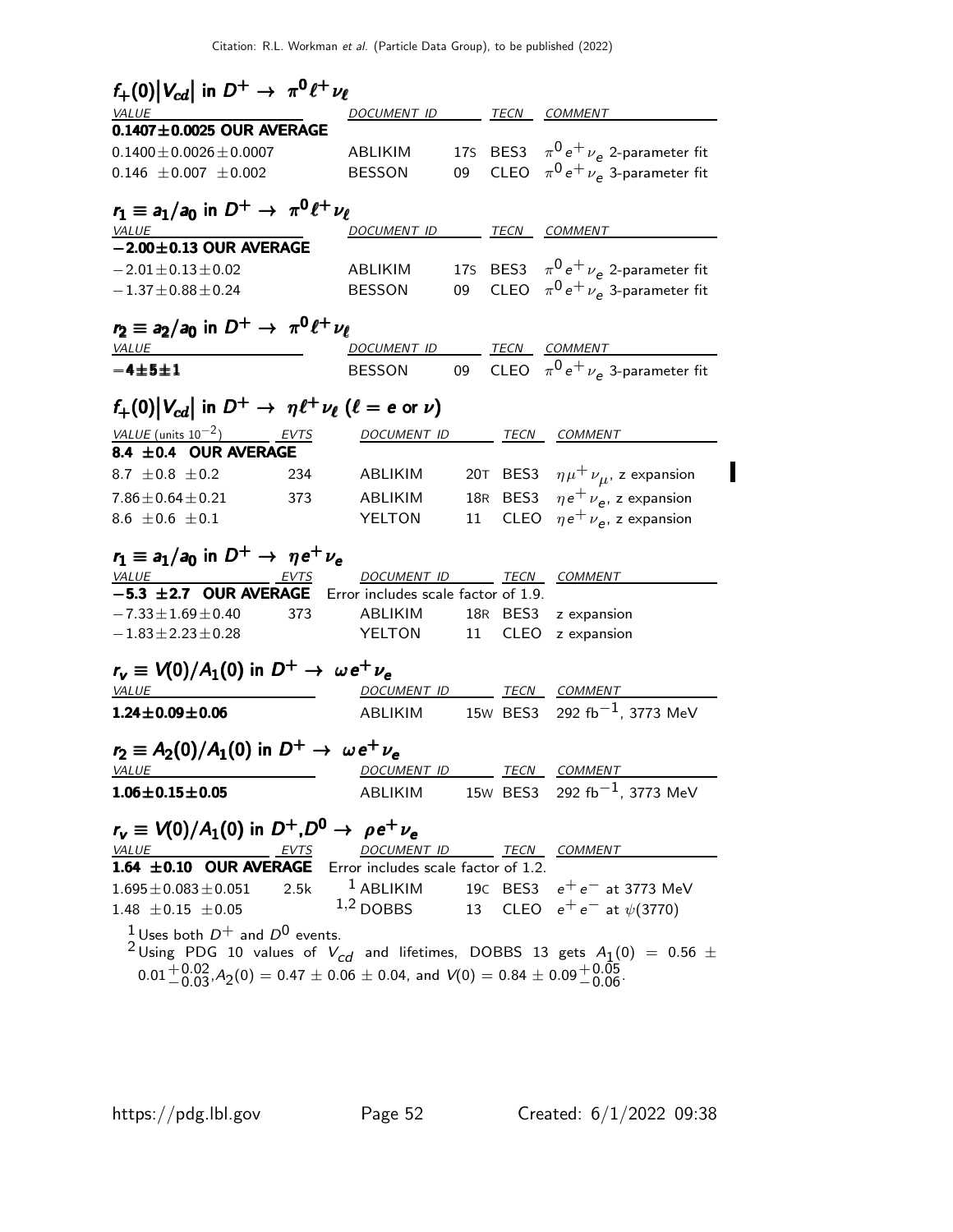| $r_2 = A_2(0)/A_1(0)$ in $D^+, D^0 \rightarrow \rho e^+ \nu_e$                                                                                                                                                                                                     |      |                    |  |             |                                            |  |  |  |  |
|--------------------------------------------------------------------------------------------------------------------------------------------------------------------------------------------------------------------------------------------------------------------|------|--------------------|--|-------------|--------------------------------------------|--|--|--|--|
| <b>VALUE</b>                                                                                                                                                                                                                                                       | EVTS | <b>DOCUMENT ID</b> |  | <b>TECN</b> | COMMENT                                    |  |  |  |  |
| $0.84 \pm 0.06$ OUR AVERAGE                                                                                                                                                                                                                                        |      |                    |  |             |                                            |  |  |  |  |
| $0.845 \pm 0.056 \pm 0.039$ 2.5k <sup>1</sup> ABLIKIM                                                                                                                                                                                                              |      |                    |  |             | 19C BES3 $e^+e^-$ at 3773 MeV              |  |  |  |  |
| $0.83 \pm 0.11 \pm 0.04$                                                                                                                                                                                                                                           |      |                    |  |             | 1,2 DOBBS 13 CLEO $e^+e^-$ at $\psi(3770)$ |  |  |  |  |
| <sup>1</sup> Uses both $D^+$ and $D^0$ events.<br><sup>2</sup> Using PDG 10 values of $V_{cd}$ and lifetimes, DOBBS 13 gets $A_1(0) = 0.56 \pm 0.000$<br>$0.01^{+0.02}_{-0.03}$ , $A_2(0) = 0.47 \pm 0.06 \pm 0.04$ , and $V(0) = 0.84 \pm 0.09^{+0.05}_{-0.06}$ . |      |                    |  |             |                                            |  |  |  |  |

# $r_{\mathsf{v}} \equiv V(0)/A_1(0)$  in  $D^+ \rightarrow \overline{K}^*(892)^0 \ell^+ \nu_{\ell}$

See also BRIERE 10 for  $\overline{K}^*\ell^+\nu_\ell$  helicity-basis form-factor measurements.

| <b>VALUE</b> |                             |           | <b>EVTS</b> | <b>DOCUMENT ID</b>                                                            |    | <b>TECN</b> | <b>COMMENT</b>                                                                                    |
|--------------|-----------------------------|-----------|-------------|-------------------------------------------------------------------------------|----|-------------|---------------------------------------------------------------------------------------------------|
|              |                             |           |             |                                                                               |    |             | 1.49 ±0.05 OUR AVERAGE Error includes scale factor of 2.1. See the ideogram below.                |
|              | $1.411 \pm 0.058 \pm 0.007$ |           | 16.2k       |                                                                               |    |             | ABLIKIM 16F BES3 $\overline{K}$ <sup>*</sup> (892) <sup>0</sup> e <sup>+</sup> $\nu$ <sub>e</sub> |
|              | $1.463 \pm 0.017 \pm 0.031$ |           |             | $1$ DEL-AMO-SA11                                                              |    | <b>BABR</b> |                                                                                                   |
|              | $1.504 \pm 0.057 \pm 0.039$ |           | 15k         | $2$ LINK                                                                      |    |             | 02L FOCS $\overline{K}^*(892)^0 \mu^+ \nu_\mu$                                                    |
|              | $1.45 \pm 0.23 \pm 0.07$    |           | 763         |                                                                               |    |             | ADAMOVICH 99 BEAT $\overline{K}^*(892)^0 \mu^+ \nu_\mu$                                           |
|              | $1.90 \pm 0.11 \pm 0.09$    |           | 3000        | $3$ AITALA                                                                    |    |             | 98B E791 $\overline{K}$ *(892) <sup>0</sup> e <sup>+</sup> $\nu_e$                                |
|              | $1.84 \pm 0.11 \pm 0.09$    |           | 3034        | <b>AITALA</b>                                                                 |    |             | 98F E791 $\overline{K}^*(892)^0 \mu^+ \nu_\mu$                                                    |
|              | 1.74 $\pm$ 0.27 $\pm$ 0.28  |           | 874         | <b>FRABETTI</b>                                                               |    | 93E E687    | $\overline{K}^{*}(892)^{0} \mu^{+} \nu_{\mu}$                                                     |
|              | 2.00 $+0.34$ $\pm 0.16$     |           | 305         | <b>KODAMA</b>                                                                 | 92 | E653        | $\overline{K}^*(892)^0 \mu^+ \nu_{\mu}$                                                           |
|              |                             |           |             | • • • We do not use the following data for averages, fits, limits, etc. • • • |    |             |                                                                                                   |
| 2.0          | $+0.6$                      | $\pm 0.3$ | 183         | ANJOS                                                                         |    | 90E E691    | $\overline{K}$ *(892) <sup>0</sup> e <sup>+</sup> $\nu_e$                                         |
|              |                             |           |             |                                                                               |    |             |                                                                                                   |

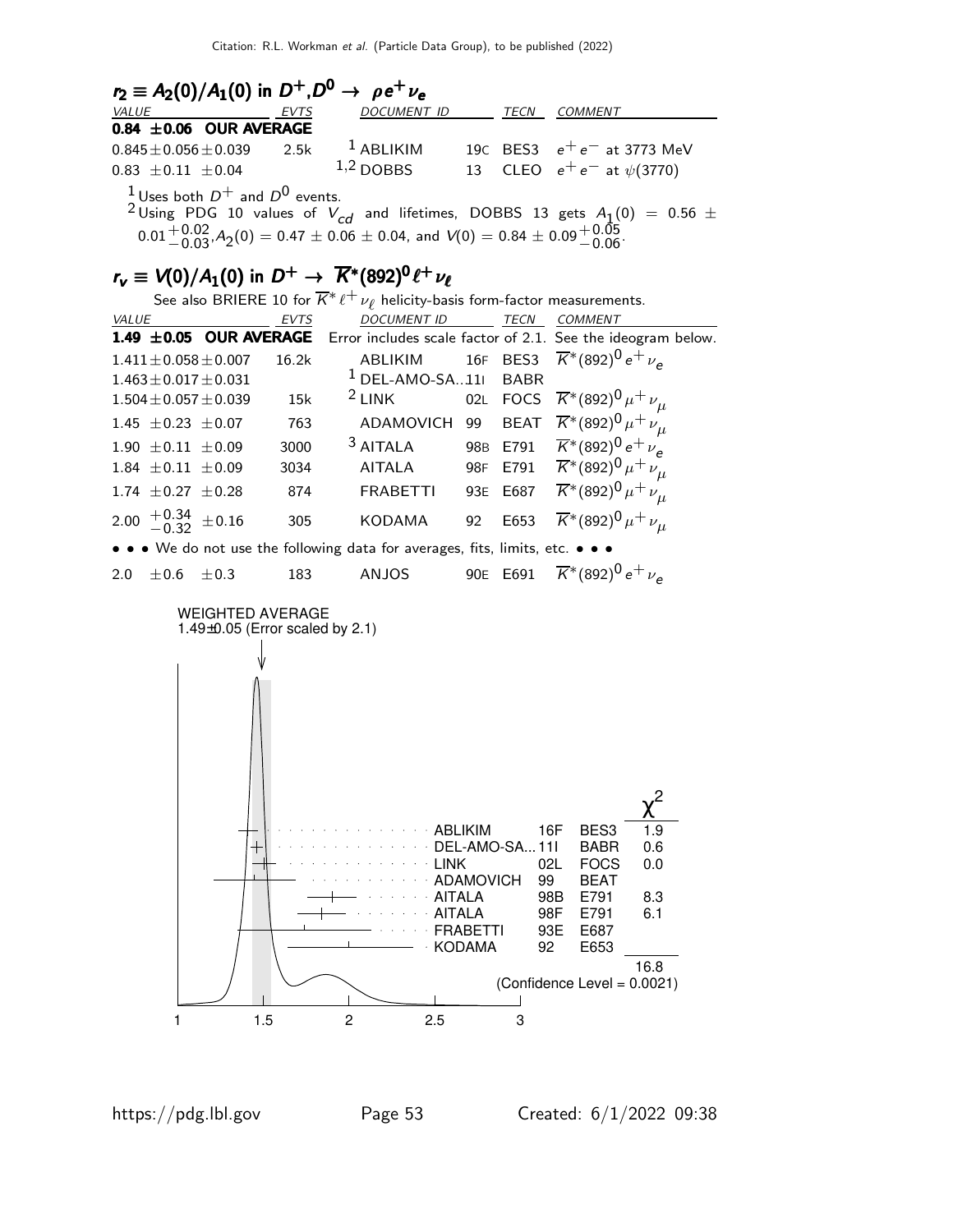- <sup>1</sup> DEL-AMO-SANCHEZ 111 finds the pole mass  $m_A = (2.63 \pm 0.10 \pm 0.13)$  GeV ( $m_V$  is fixed at 2 GeV).
- $2$  LINK 02L includes the effects of interference with an S-wave background. This much improves the goodness of fit, but does not much shift the values of the form factors.

3 This is slightly different from the AITALA 98<sup>B</sup> value: see ref. [5] in AITALA 98F.  $r_V \equiv V\!(0)/A_{\rm 1}(0)$  in  $D^+ \to~\overline{K}{}^*(892)^0 \ell^+\nu_\ell$ 

# $r_2 \equiv A_2(0)/A_1(0)$  in  $D^+ \to \overline{K^*}(892)^0 \ell^+ \nu_{\ell}$

See also BRIERE 10 for  $\overline{K}^*\ell^+\nu_\ell$  helicity-basis form-factor measurements.

| VALUE                                                       | EVTS  | <b>DOCUMENT ID</b> |     | <i>TECN</i> | <b>COMMENT</b>                                                                          |
|-------------------------------------------------------------|-------|--------------------|-----|-------------|-----------------------------------------------------------------------------------------|
| $0.802 \pm 0.021$ OUR AVERAGE                               |       |                    |     |             |                                                                                         |
| $0.788 \pm 0.042 \pm 0.008$                                 | 16.2k |                    |     |             | ABLIKIM 16F BES3 $\overline{K}^*(892)^0 e^+ \nu_e$<br><sup>1</sup> DEL-AMO-SA11I BABR   |
| $0.801 \pm 0.020 \pm 0.020$                                 |       |                    |     |             |                                                                                         |
| $0.875 \pm 0.049 \pm 0.064$                                 | 15k   | $2$ LINK           |     |             | 02L FOCS $\overline{K}^*(892)^0 \mu^+ \nu_\mu$                                          |
| $1.00 \pm 0.15 \pm 0.03$                                    | 763   | ADAMOVICH          | 99  |             | BEAT $\overline{K}^*(892)^0 \mu^+ \nu_\mu$                                              |
| $0.71 \pm 0.08 \pm 0.09$                                    | 3000  | AITALA             |     |             | 98B E791 $\overline{K}$ *(892) <sup>0</sup> e <sup>+</sup> $\nu_e$                      |
| $0.75 \pm 0.08 \pm 0.09$                                    | 3034  | <b>AITALA</b>      | 98F | E791        | $\overline{K}$ *(892) <sup>0</sup> $\mu$ <sup>+</sup> $\nu$ <sub><math>\mu</math></sub> |
| $0.78 \pm 0.18 \pm 0.10$                                    | 874   | <b>FRABETTI</b>    |     | 93E E687    | $\overline{K}^*(892)^0 \mu^+ \nu_\mu$                                                   |
| $0.82 \begin{array}{c} +0.22 \\ -0.23 \end{array} \pm 0.11$ | 305   | <b>KODAMA</b>      | 92  | E653        | $\overline{K}$ *(892) <sup>0</sup> $\mu$ <sup>+</sup> $\nu_{\mu}$                       |

• • • We do not use the following data for averages, fits, limits, etc. • • •

#### 0.0  $\pm$  0.5  $\pm$  0.2 183 ANJOS 90E E691  $\overline{K}^*(892)^0 e^+ \nu_e$

<sup>1</sup> DEL-AMO-SANCHEZ 111 finds the pole mass  $m_A = (2.63 \pm 0.10 \pm 0.13)$  GeV ( $m_V$  is fixed at 2 GeV).

 $2$  LINK 02L includes the effects of interference with an S-wave background. This much improves the goodness of fit, but does not much shift the values of the form factors.

# $r_3 \equiv A_3(0)/A_1(0)$  in  $D^+ \to \overline{K}{}^*(892)^0 \ell^+ \nu_{\ell}$

See also BRIERE 10 for  $\overline{K}^*\ell^+\nu_\ell$  helicity-basis form-factor measurements.

| <i>VALUE</i>             | <b>FVTS</b> | <i>DOCUMENT ID</i> | TECN | COMMENT                                        |
|--------------------------|-------------|--------------------|------|------------------------------------------------|
| $0.04 \pm 0.33 \pm 0.29$ | 3034        | AITAI A            |      | 98F E791 $\overline{K}^*(892)^0 \mu^+ \nu_\mu$ |

# $\Gamma_L/\Gamma_T$  in  $D^+ \to \overline{K}{}^*(892)^0 \ell^+\nu_\ell$

See also BRIERE 10 for  $\overline{K}^*\ell^+\nu_\ell$  helicity-basis form-factor measurements. VALUE EVTS DOCUMENT ID TECN COMMENT  $1.13\pm0.08$  OUR AVERAGE  $1.09 \pm 0.10 \pm 0.02$  763 ADAMOVICH 99 BEAT  $\overline{K}^*(892)^0 \mu^+ \nu_{\mu}$ 1.20 $\pm$ 0.13 $\pm$ 0.13 874 FRABETTI 93E E687  $\overline{K}^*(892)^0\mu^+\nu_{\mu}$  $1.18 \pm 0.18 \pm 0.08$  305 KODAMA 92 E653  $\overline{K}^*(892)^0 \mu^+ \nu_{11}$ • • • We do not use the following data for averages, fits, limits, etc. • • •  $1.8 \t +0.6$  $-0.4$ 183 ANJOS 90E E691  $\overline{K}$ \*(892)<sup>0</sup> e<sup>+</sup>  $\nu_e$ 

# $\Gamma_+/\Gamma_-$  in  $D^+$  →  $\overline{K}^*(892)^0 \ell^+$ νε

| See also BRIERE 10 for $\overline{K}^* \ell^+ \nu_\ell$ helicity-basis form-factor measurements. |      |                          |  |  |                                                               |  |
|--------------------------------------------------------------------------------------------------|------|--------------------------|--|--|---------------------------------------------------------------|--|
| <b>VALUE</b>                                                                                     | EVTS | DOCUMENT ID TECN COMMENT |  |  |                                                               |  |
| 0.22±0.06 OUR AVERAGE Error includes scale factor of 1.6.                                        |      |                          |  |  |                                                               |  |
| $0.28 \pm 0.05 \pm 0.02$                                                                         |      |                          |  |  | 763 - ADAMOVICH 99 BEAT $\overline{K}^*(892)^0 \mu^+ \nu_\mu$ |  |
| $0.16 \pm 0.05 \pm 0.02$                                                                         | 305  |                          |  |  | KODAMA 92 E653 $\overline{K}^*(892)^0 \mu^+ \nu_\mu$          |  |
| https://pdg.lbl.gov                                                                              |      | Page 54                  |  |  | Created: 6/1/2022 09:38                                       |  |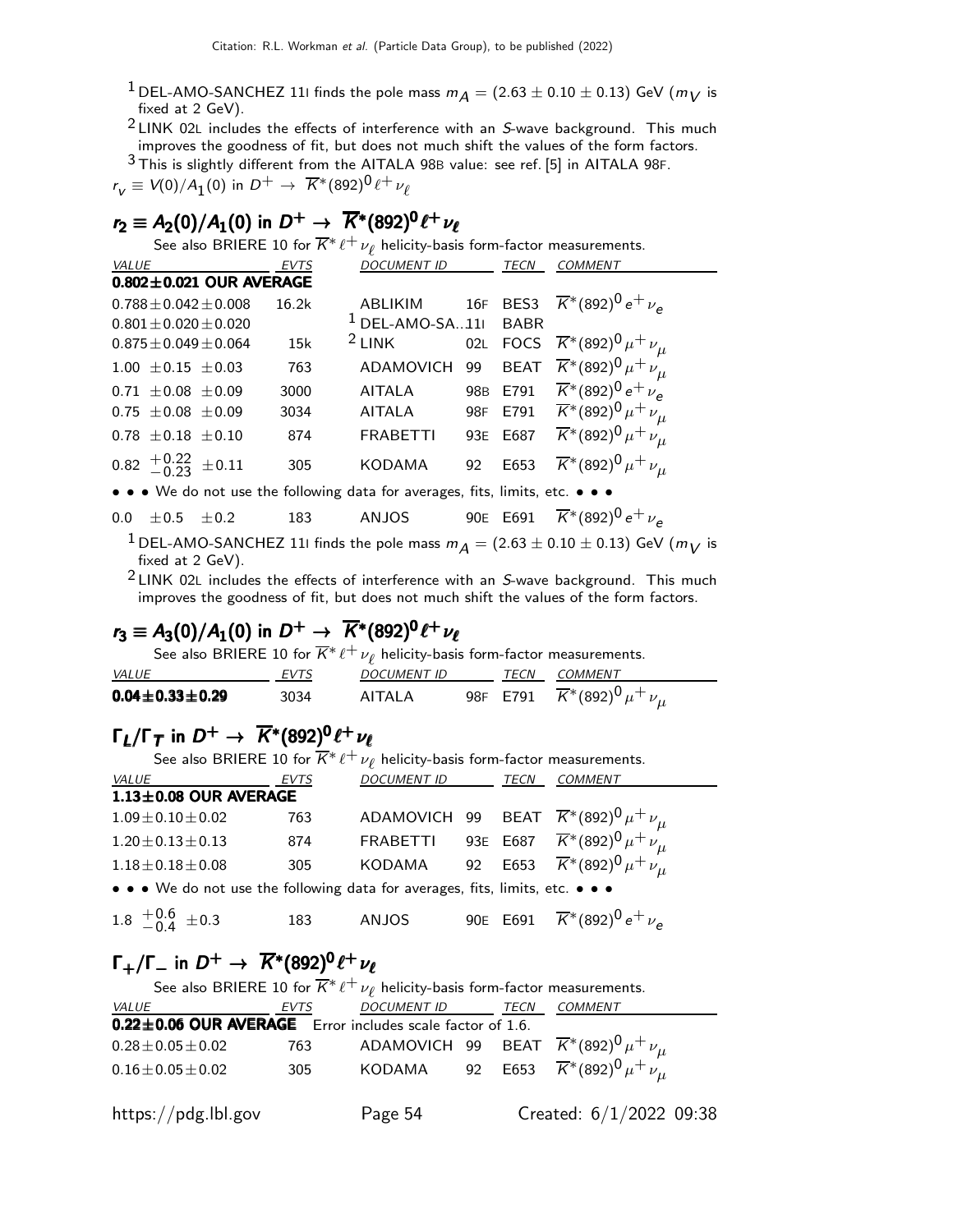• • • We do not use the following data for averages, fits, limits, etc. • • •

| $0.15 + 0.07 + 0.03$ | 183 | ANJOS |  | 90E E691 $\overline{K}^*(892)^0 e^+ \nu_e$ |
|----------------------|-----|-------|--|--------------------------------------------|
|----------------------|-----|-------|--|--------------------------------------------|

#### Amplitude analyses

#### $D \to K \pi \pi \pi$  partial wave analyses

Amplitude analyses of  $D^+$  decays to a variety of 4-body kaon or pion final states, fitting simultaneously different partial wave components.

| VALUE | <b>DOCUMENT ID</b> | TECN | COMMENT                                     |
|-------|--------------------|------|---------------------------------------------|
|       | ABLIKIM            |      | 19AZ BES3 $D^+ \to K^0_c \pi^+ \pi^+ \pi^-$ |

#### D ± REFERENCES

| R. Aaij <i>et al.</i><br>21U<br>JHEP 2106 019<br>AAIJ<br>R. Aaij et al.<br>(LHCb Collab.)<br>ABLIKIM<br>21AD PR D104 012006<br>M. Ablikim et al.<br>(BESIII Collab.)<br>21BA PR D104 052008<br>M. Ablikim et al.<br>(BESIII Collab.)<br>ABLIKIM<br>21BB PR D104 072005<br>ABLIKIM<br>M. Ablikim et al.<br>(BESIII Collab.)<br>PRL 127 211801<br>(BELLE II Collab.)<br>ABUDINEN<br>21A<br>F. Abudinen et al.<br>20AA PR D102 052003<br>M. Ablikim et al.<br>ABLIKIM<br>(BESIII Collab.)<br>20AC PR D102 052006<br>ABLIKIM<br>M. Ablikim et al.<br>(BESIII Collab.)<br>20AF PR D102 112005<br>M. Ablikim et al.<br>(BESIII Collab.)<br>ABLIKIM<br>20 <sub>D</sub><br>PR D101 031102<br>M. Ablikim et al.<br>ABLIKIM<br>(BESIII Collab.)<br>20G<br>PR D101 052009<br>M. Ablikim et al.<br>(BESIII Collab.)<br>ABLIKIM<br>20H<br>PR D101 072005<br>M. Ablikim et al.<br>ABLIKIM<br>(BESIII Collab.)<br>20T<br>PRL 124 231801<br>M. Ablikim et al.<br>ABLIKIM<br>(BESIII Collab.)<br>20V<br>ABLIKIM<br>PRL 124 241803<br>M. Ablikim et al.<br>(BESIII Collab.)<br>ABLIKIM<br>20Z<br>PRL 125 141802<br>M. Ablikim et al.<br>(BESIII Collab.)<br>19G<br>AAIJ<br>JHEP 1903 176<br>R. Aaij et al.<br>(LHCb Collab.)<br>19H<br>JHEP 1904 063<br>R. Aaij et al.<br>(LHCb Collab.)<br>AAIJ<br>19T<br>PRL 122 191803<br>R. Aaij et al.<br>(LHCb Collab.)<br>AAIJ<br>ABLIKIM<br>19AL PR D99 112002<br>M. Ablikim et al.<br>(BESIII Collab.)<br>19AY PR D100 072006<br>M. Ablikim et al.<br>ABLIKIM<br>(BESIII Collab.)<br>ABLIKIM<br>19AZ PR D100 072008<br>M. Ablikim et al.<br>(BESIII Collab.)<br>19BG PRL 123 211802<br>ABLIKIM<br>M. Ablikim et al.<br>(BESIII Collab.)<br>19BH PRL 123 231801<br>M. Ablikim et al.<br>ABLIKIM<br>(BESIII Collab.)<br>19BI<br>PL B798 135017<br>M. Ablikim et al.<br>ABLIKIM<br>(BESIII Collab.)<br>19C<br>ABLIKIM<br>PRL 122 062001<br>M. Ablikim et al.<br>(BESIII Collab.)<br>PR D99 032002<br>M. Ablikim et al.<br>ABLIKIM<br>19M<br>(BESIII Collab.)<br>ABLIKIM<br>18AC PR D98 092009<br>M. Ablikim et al.<br>(BESIII Collab.)<br>18AE PRL 121 171803<br>M. Ablikim et al.<br>(BESIII Collab.)<br>ABLIKIM<br>18F<br>PRL 121 081802<br>M. Ablikim et al.<br>ABLIKIM<br>(BESIII Collab.)<br>18P<br>PR D97 072015<br>M. Ablikim et al.<br>ABLIKIM<br>(BESIII Collab.)<br>ABLIKIM<br>18 <sub>R</sub><br>PR D97 092009<br>M. Ablikim et al.<br>(BESIII Collab.)<br>18W<br>PR D97 072004<br>M. Ablikim et al.<br>(BESIII Collab.)<br>ABLIKIM<br>PR D97 011101<br>V. Babu et al.<br>BABU<br>18<br>(BELLE Collab.)<br>AAIJ<br>17AF PL B771 21<br>R. Aaij et al.<br>(LHCb Collab.)<br>PL B765 231<br>M. Ablikim et al.<br>ABLIKIM<br>17A<br>(BESIII Collab.)<br>17AD PR D96 092002<br>M. Ablikim et al.<br>ABLIKIM<br>(BESIII Collab.)<br>ABLIKIM<br>17M<br>PR D95 071102<br>M. Ablikim et al.<br>(BESIII Collab.)<br>17S<br>ABLIKIM<br>PR D96 012002<br>M. Ablikim et al.<br>(BESIII Collab.)<br>16D<br>PRL 116 082001<br>M. Ablikim et al.<br>ABLIKIM<br>(BESIII Collab.)<br>16F<br>PR D94 032001<br>M. Ablikim et al.<br>ABLIKIM<br>(BESIII Collab.)<br>16G<br>EPJ C76 369<br>M. Ablikim et al.<br>ABLIKIM<br>(BESIII Collab.)<br>16V<br>CP C40 113001<br>ABLIKIM<br>M. Ablikim et al.<br>(BESIII Collab.)<br>ABLIKIM<br>15AF PR D92 112008<br>M. Ablikim et al.<br>(BESIII Collab.)<br>15W<br>PR D92 071101<br>M. Ablikiim et al.<br>ABLIKIM<br>(BESIII Collab.)<br>14BD JHEP 1410 025<br>AAIJ<br>R. Aaij et al.<br>(LHCb Collab.)<br>AAIJ<br>14C<br>PL B728 585<br>R. Aaij et al.<br>(LHCb Collab.)<br>14L<br>ABAZOV<br>PR D90 111102<br>V.M. Abazov et al.<br>(D0 Collab.)<br>M. Ablikim et al.<br>(BESIII Collab.)<br>ABLIKIM<br>14E<br>PR D89 052001<br>ABLIKIM<br>14F<br>PR D89 051104<br>M. Ablikim et al.<br>(BESIII Collab.)<br><b>BONVICINI</b><br>14<br>PR D89 072002<br>G. Bonvicini et al.<br>(CLEO Collab.)<br>13AF PL B724 203<br>R. Aaij et al.<br>(LHCb Collab.)<br>AAIJ |      |     |               |  |                |
|-----------------------------------------------------------------------------------------------------------------------------------------------------------------------------------------------------------------------------------------------------------------------------------------------------------------------------------------------------------------------------------------------------------------------------------------------------------------------------------------------------------------------------------------------------------------------------------------------------------------------------------------------------------------------------------------------------------------------------------------------------------------------------------------------------------------------------------------------------------------------------------------------------------------------------------------------------------------------------------------------------------------------------------------------------------------------------------------------------------------------------------------------------------------------------------------------------------------------------------------------------------------------------------------------------------------------------------------------------------------------------------------------------------------------------------------------------------------------------------------------------------------------------------------------------------------------------------------------------------------------------------------------------------------------------------------------------------------------------------------------------------------------------------------------------------------------------------------------------------------------------------------------------------------------------------------------------------------------------------------------------------------------------------------------------------------------------------------------------------------------------------------------------------------------------------------------------------------------------------------------------------------------------------------------------------------------------------------------------------------------------------------------------------------------------------------------------------------------------------------------------------------------------------------------------------------------------------------------------------------------------------------------------------------------------------------------------------------------------------------------------------------------------------------------------------------------------------------------------------------------------------------------------------------------------------------------------------------------------------------------------------------------------------------------------------------------------------------------------------------------------------------------------------------------------------------------------------------------------------------------------------------------------------------------------------------------------------------------------------------------------------------------------------------------------------------------------------------------------------------------------------------------------------------------------------------------------------------------------------------------------------------------------------------------------------------------------------------------------------------------------------------------------------------------------------------------------------------------------------------------------------------------------------------|------|-----|---------------|--|----------------|
|                                                                                                                                                                                                                                                                                                                                                                                                                                                                                                                                                                                                                                                                                                                                                                                                                                                                                                                                                                                                                                                                                                                                                                                                                                                                                                                                                                                                                                                                                                                                                                                                                                                                                                                                                                                                                                                                                                                                                                                                                                                                                                                                                                                                                                                                                                                                                                                                                                                                                                                                                                                                                                                                                                                                                                                                                                                                                                                                                                                                                                                                                                                                                                                                                                                                                                                                                                                                                                                                                                                                                                                                                                                                                                                                                                                                                                                                                                                 | AAIJ | 21T | JHEP 2106 044 |  | (LHCb Collab.) |
|                                                                                                                                                                                                                                                                                                                                                                                                                                                                                                                                                                                                                                                                                                                                                                                                                                                                                                                                                                                                                                                                                                                                                                                                                                                                                                                                                                                                                                                                                                                                                                                                                                                                                                                                                                                                                                                                                                                                                                                                                                                                                                                                                                                                                                                                                                                                                                                                                                                                                                                                                                                                                                                                                                                                                                                                                                                                                                                                                                                                                                                                                                                                                                                                                                                                                                                                                                                                                                                                                                                                                                                                                                                                                                                                                                                                                                                                                                                 |      |     |               |  |                |
|                                                                                                                                                                                                                                                                                                                                                                                                                                                                                                                                                                                                                                                                                                                                                                                                                                                                                                                                                                                                                                                                                                                                                                                                                                                                                                                                                                                                                                                                                                                                                                                                                                                                                                                                                                                                                                                                                                                                                                                                                                                                                                                                                                                                                                                                                                                                                                                                                                                                                                                                                                                                                                                                                                                                                                                                                                                                                                                                                                                                                                                                                                                                                                                                                                                                                                                                                                                                                                                                                                                                                                                                                                                                                                                                                                                                                                                                                                                 |      |     |               |  |                |
|                                                                                                                                                                                                                                                                                                                                                                                                                                                                                                                                                                                                                                                                                                                                                                                                                                                                                                                                                                                                                                                                                                                                                                                                                                                                                                                                                                                                                                                                                                                                                                                                                                                                                                                                                                                                                                                                                                                                                                                                                                                                                                                                                                                                                                                                                                                                                                                                                                                                                                                                                                                                                                                                                                                                                                                                                                                                                                                                                                                                                                                                                                                                                                                                                                                                                                                                                                                                                                                                                                                                                                                                                                                                                                                                                                                                                                                                                                                 |      |     |               |  |                |
|                                                                                                                                                                                                                                                                                                                                                                                                                                                                                                                                                                                                                                                                                                                                                                                                                                                                                                                                                                                                                                                                                                                                                                                                                                                                                                                                                                                                                                                                                                                                                                                                                                                                                                                                                                                                                                                                                                                                                                                                                                                                                                                                                                                                                                                                                                                                                                                                                                                                                                                                                                                                                                                                                                                                                                                                                                                                                                                                                                                                                                                                                                                                                                                                                                                                                                                                                                                                                                                                                                                                                                                                                                                                                                                                                                                                                                                                                                                 |      |     |               |  |                |
|                                                                                                                                                                                                                                                                                                                                                                                                                                                                                                                                                                                                                                                                                                                                                                                                                                                                                                                                                                                                                                                                                                                                                                                                                                                                                                                                                                                                                                                                                                                                                                                                                                                                                                                                                                                                                                                                                                                                                                                                                                                                                                                                                                                                                                                                                                                                                                                                                                                                                                                                                                                                                                                                                                                                                                                                                                                                                                                                                                                                                                                                                                                                                                                                                                                                                                                                                                                                                                                                                                                                                                                                                                                                                                                                                                                                                                                                                                                 |      |     |               |  |                |
|                                                                                                                                                                                                                                                                                                                                                                                                                                                                                                                                                                                                                                                                                                                                                                                                                                                                                                                                                                                                                                                                                                                                                                                                                                                                                                                                                                                                                                                                                                                                                                                                                                                                                                                                                                                                                                                                                                                                                                                                                                                                                                                                                                                                                                                                                                                                                                                                                                                                                                                                                                                                                                                                                                                                                                                                                                                                                                                                                                                                                                                                                                                                                                                                                                                                                                                                                                                                                                                                                                                                                                                                                                                                                                                                                                                                                                                                                                                 |      |     |               |  |                |
|                                                                                                                                                                                                                                                                                                                                                                                                                                                                                                                                                                                                                                                                                                                                                                                                                                                                                                                                                                                                                                                                                                                                                                                                                                                                                                                                                                                                                                                                                                                                                                                                                                                                                                                                                                                                                                                                                                                                                                                                                                                                                                                                                                                                                                                                                                                                                                                                                                                                                                                                                                                                                                                                                                                                                                                                                                                                                                                                                                                                                                                                                                                                                                                                                                                                                                                                                                                                                                                                                                                                                                                                                                                                                                                                                                                                                                                                                                                 |      |     |               |  |                |
|                                                                                                                                                                                                                                                                                                                                                                                                                                                                                                                                                                                                                                                                                                                                                                                                                                                                                                                                                                                                                                                                                                                                                                                                                                                                                                                                                                                                                                                                                                                                                                                                                                                                                                                                                                                                                                                                                                                                                                                                                                                                                                                                                                                                                                                                                                                                                                                                                                                                                                                                                                                                                                                                                                                                                                                                                                                                                                                                                                                                                                                                                                                                                                                                                                                                                                                                                                                                                                                                                                                                                                                                                                                                                                                                                                                                                                                                                                                 |      |     |               |  |                |
|                                                                                                                                                                                                                                                                                                                                                                                                                                                                                                                                                                                                                                                                                                                                                                                                                                                                                                                                                                                                                                                                                                                                                                                                                                                                                                                                                                                                                                                                                                                                                                                                                                                                                                                                                                                                                                                                                                                                                                                                                                                                                                                                                                                                                                                                                                                                                                                                                                                                                                                                                                                                                                                                                                                                                                                                                                                                                                                                                                                                                                                                                                                                                                                                                                                                                                                                                                                                                                                                                                                                                                                                                                                                                                                                                                                                                                                                                                                 |      |     |               |  |                |
|                                                                                                                                                                                                                                                                                                                                                                                                                                                                                                                                                                                                                                                                                                                                                                                                                                                                                                                                                                                                                                                                                                                                                                                                                                                                                                                                                                                                                                                                                                                                                                                                                                                                                                                                                                                                                                                                                                                                                                                                                                                                                                                                                                                                                                                                                                                                                                                                                                                                                                                                                                                                                                                                                                                                                                                                                                                                                                                                                                                                                                                                                                                                                                                                                                                                                                                                                                                                                                                                                                                                                                                                                                                                                                                                                                                                                                                                                                                 |      |     |               |  |                |
|                                                                                                                                                                                                                                                                                                                                                                                                                                                                                                                                                                                                                                                                                                                                                                                                                                                                                                                                                                                                                                                                                                                                                                                                                                                                                                                                                                                                                                                                                                                                                                                                                                                                                                                                                                                                                                                                                                                                                                                                                                                                                                                                                                                                                                                                                                                                                                                                                                                                                                                                                                                                                                                                                                                                                                                                                                                                                                                                                                                                                                                                                                                                                                                                                                                                                                                                                                                                                                                                                                                                                                                                                                                                                                                                                                                                                                                                                                                 |      |     |               |  |                |
|                                                                                                                                                                                                                                                                                                                                                                                                                                                                                                                                                                                                                                                                                                                                                                                                                                                                                                                                                                                                                                                                                                                                                                                                                                                                                                                                                                                                                                                                                                                                                                                                                                                                                                                                                                                                                                                                                                                                                                                                                                                                                                                                                                                                                                                                                                                                                                                                                                                                                                                                                                                                                                                                                                                                                                                                                                                                                                                                                                                                                                                                                                                                                                                                                                                                                                                                                                                                                                                                                                                                                                                                                                                                                                                                                                                                                                                                                                                 |      |     |               |  |                |
|                                                                                                                                                                                                                                                                                                                                                                                                                                                                                                                                                                                                                                                                                                                                                                                                                                                                                                                                                                                                                                                                                                                                                                                                                                                                                                                                                                                                                                                                                                                                                                                                                                                                                                                                                                                                                                                                                                                                                                                                                                                                                                                                                                                                                                                                                                                                                                                                                                                                                                                                                                                                                                                                                                                                                                                                                                                                                                                                                                                                                                                                                                                                                                                                                                                                                                                                                                                                                                                                                                                                                                                                                                                                                                                                                                                                                                                                                                                 |      |     |               |  |                |
|                                                                                                                                                                                                                                                                                                                                                                                                                                                                                                                                                                                                                                                                                                                                                                                                                                                                                                                                                                                                                                                                                                                                                                                                                                                                                                                                                                                                                                                                                                                                                                                                                                                                                                                                                                                                                                                                                                                                                                                                                                                                                                                                                                                                                                                                                                                                                                                                                                                                                                                                                                                                                                                                                                                                                                                                                                                                                                                                                                                                                                                                                                                                                                                                                                                                                                                                                                                                                                                                                                                                                                                                                                                                                                                                                                                                                                                                                                                 |      |     |               |  |                |
|                                                                                                                                                                                                                                                                                                                                                                                                                                                                                                                                                                                                                                                                                                                                                                                                                                                                                                                                                                                                                                                                                                                                                                                                                                                                                                                                                                                                                                                                                                                                                                                                                                                                                                                                                                                                                                                                                                                                                                                                                                                                                                                                                                                                                                                                                                                                                                                                                                                                                                                                                                                                                                                                                                                                                                                                                                                                                                                                                                                                                                                                                                                                                                                                                                                                                                                                                                                                                                                                                                                                                                                                                                                                                                                                                                                                                                                                                                                 |      |     |               |  |                |
|                                                                                                                                                                                                                                                                                                                                                                                                                                                                                                                                                                                                                                                                                                                                                                                                                                                                                                                                                                                                                                                                                                                                                                                                                                                                                                                                                                                                                                                                                                                                                                                                                                                                                                                                                                                                                                                                                                                                                                                                                                                                                                                                                                                                                                                                                                                                                                                                                                                                                                                                                                                                                                                                                                                                                                                                                                                                                                                                                                                                                                                                                                                                                                                                                                                                                                                                                                                                                                                                                                                                                                                                                                                                                                                                                                                                                                                                                                                 |      |     |               |  |                |
|                                                                                                                                                                                                                                                                                                                                                                                                                                                                                                                                                                                                                                                                                                                                                                                                                                                                                                                                                                                                                                                                                                                                                                                                                                                                                                                                                                                                                                                                                                                                                                                                                                                                                                                                                                                                                                                                                                                                                                                                                                                                                                                                                                                                                                                                                                                                                                                                                                                                                                                                                                                                                                                                                                                                                                                                                                                                                                                                                                                                                                                                                                                                                                                                                                                                                                                                                                                                                                                                                                                                                                                                                                                                                                                                                                                                                                                                                                                 |      |     |               |  |                |
|                                                                                                                                                                                                                                                                                                                                                                                                                                                                                                                                                                                                                                                                                                                                                                                                                                                                                                                                                                                                                                                                                                                                                                                                                                                                                                                                                                                                                                                                                                                                                                                                                                                                                                                                                                                                                                                                                                                                                                                                                                                                                                                                                                                                                                                                                                                                                                                                                                                                                                                                                                                                                                                                                                                                                                                                                                                                                                                                                                                                                                                                                                                                                                                                                                                                                                                                                                                                                                                                                                                                                                                                                                                                                                                                                                                                                                                                                                                 |      |     |               |  |                |
|                                                                                                                                                                                                                                                                                                                                                                                                                                                                                                                                                                                                                                                                                                                                                                                                                                                                                                                                                                                                                                                                                                                                                                                                                                                                                                                                                                                                                                                                                                                                                                                                                                                                                                                                                                                                                                                                                                                                                                                                                                                                                                                                                                                                                                                                                                                                                                                                                                                                                                                                                                                                                                                                                                                                                                                                                                                                                                                                                                                                                                                                                                                                                                                                                                                                                                                                                                                                                                                                                                                                                                                                                                                                                                                                                                                                                                                                                                                 |      |     |               |  |                |
|                                                                                                                                                                                                                                                                                                                                                                                                                                                                                                                                                                                                                                                                                                                                                                                                                                                                                                                                                                                                                                                                                                                                                                                                                                                                                                                                                                                                                                                                                                                                                                                                                                                                                                                                                                                                                                                                                                                                                                                                                                                                                                                                                                                                                                                                                                                                                                                                                                                                                                                                                                                                                                                                                                                                                                                                                                                                                                                                                                                                                                                                                                                                                                                                                                                                                                                                                                                                                                                                                                                                                                                                                                                                                                                                                                                                                                                                                                                 |      |     |               |  |                |
|                                                                                                                                                                                                                                                                                                                                                                                                                                                                                                                                                                                                                                                                                                                                                                                                                                                                                                                                                                                                                                                                                                                                                                                                                                                                                                                                                                                                                                                                                                                                                                                                                                                                                                                                                                                                                                                                                                                                                                                                                                                                                                                                                                                                                                                                                                                                                                                                                                                                                                                                                                                                                                                                                                                                                                                                                                                                                                                                                                                                                                                                                                                                                                                                                                                                                                                                                                                                                                                                                                                                                                                                                                                                                                                                                                                                                                                                                                                 |      |     |               |  |                |
|                                                                                                                                                                                                                                                                                                                                                                                                                                                                                                                                                                                                                                                                                                                                                                                                                                                                                                                                                                                                                                                                                                                                                                                                                                                                                                                                                                                                                                                                                                                                                                                                                                                                                                                                                                                                                                                                                                                                                                                                                                                                                                                                                                                                                                                                                                                                                                                                                                                                                                                                                                                                                                                                                                                                                                                                                                                                                                                                                                                                                                                                                                                                                                                                                                                                                                                                                                                                                                                                                                                                                                                                                                                                                                                                                                                                                                                                                                                 |      |     |               |  |                |
|                                                                                                                                                                                                                                                                                                                                                                                                                                                                                                                                                                                                                                                                                                                                                                                                                                                                                                                                                                                                                                                                                                                                                                                                                                                                                                                                                                                                                                                                                                                                                                                                                                                                                                                                                                                                                                                                                                                                                                                                                                                                                                                                                                                                                                                                                                                                                                                                                                                                                                                                                                                                                                                                                                                                                                                                                                                                                                                                                                                                                                                                                                                                                                                                                                                                                                                                                                                                                                                                                                                                                                                                                                                                                                                                                                                                                                                                                                                 |      |     |               |  |                |
|                                                                                                                                                                                                                                                                                                                                                                                                                                                                                                                                                                                                                                                                                                                                                                                                                                                                                                                                                                                                                                                                                                                                                                                                                                                                                                                                                                                                                                                                                                                                                                                                                                                                                                                                                                                                                                                                                                                                                                                                                                                                                                                                                                                                                                                                                                                                                                                                                                                                                                                                                                                                                                                                                                                                                                                                                                                                                                                                                                                                                                                                                                                                                                                                                                                                                                                                                                                                                                                                                                                                                                                                                                                                                                                                                                                                                                                                                                                 |      |     |               |  |                |
|                                                                                                                                                                                                                                                                                                                                                                                                                                                                                                                                                                                                                                                                                                                                                                                                                                                                                                                                                                                                                                                                                                                                                                                                                                                                                                                                                                                                                                                                                                                                                                                                                                                                                                                                                                                                                                                                                                                                                                                                                                                                                                                                                                                                                                                                                                                                                                                                                                                                                                                                                                                                                                                                                                                                                                                                                                                                                                                                                                                                                                                                                                                                                                                                                                                                                                                                                                                                                                                                                                                                                                                                                                                                                                                                                                                                                                                                                                                 |      |     |               |  |                |
|                                                                                                                                                                                                                                                                                                                                                                                                                                                                                                                                                                                                                                                                                                                                                                                                                                                                                                                                                                                                                                                                                                                                                                                                                                                                                                                                                                                                                                                                                                                                                                                                                                                                                                                                                                                                                                                                                                                                                                                                                                                                                                                                                                                                                                                                                                                                                                                                                                                                                                                                                                                                                                                                                                                                                                                                                                                                                                                                                                                                                                                                                                                                                                                                                                                                                                                                                                                                                                                                                                                                                                                                                                                                                                                                                                                                                                                                                                                 |      |     |               |  |                |
|                                                                                                                                                                                                                                                                                                                                                                                                                                                                                                                                                                                                                                                                                                                                                                                                                                                                                                                                                                                                                                                                                                                                                                                                                                                                                                                                                                                                                                                                                                                                                                                                                                                                                                                                                                                                                                                                                                                                                                                                                                                                                                                                                                                                                                                                                                                                                                                                                                                                                                                                                                                                                                                                                                                                                                                                                                                                                                                                                                                                                                                                                                                                                                                                                                                                                                                                                                                                                                                                                                                                                                                                                                                                                                                                                                                                                                                                                                                 |      |     |               |  |                |
|                                                                                                                                                                                                                                                                                                                                                                                                                                                                                                                                                                                                                                                                                                                                                                                                                                                                                                                                                                                                                                                                                                                                                                                                                                                                                                                                                                                                                                                                                                                                                                                                                                                                                                                                                                                                                                                                                                                                                                                                                                                                                                                                                                                                                                                                                                                                                                                                                                                                                                                                                                                                                                                                                                                                                                                                                                                                                                                                                                                                                                                                                                                                                                                                                                                                                                                                                                                                                                                                                                                                                                                                                                                                                                                                                                                                                                                                                                                 |      |     |               |  |                |
|                                                                                                                                                                                                                                                                                                                                                                                                                                                                                                                                                                                                                                                                                                                                                                                                                                                                                                                                                                                                                                                                                                                                                                                                                                                                                                                                                                                                                                                                                                                                                                                                                                                                                                                                                                                                                                                                                                                                                                                                                                                                                                                                                                                                                                                                                                                                                                                                                                                                                                                                                                                                                                                                                                                                                                                                                                                                                                                                                                                                                                                                                                                                                                                                                                                                                                                                                                                                                                                                                                                                                                                                                                                                                                                                                                                                                                                                                                                 |      |     |               |  |                |
|                                                                                                                                                                                                                                                                                                                                                                                                                                                                                                                                                                                                                                                                                                                                                                                                                                                                                                                                                                                                                                                                                                                                                                                                                                                                                                                                                                                                                                                                                                                                                                                                                                                                                                                                                                                                                                                                                                                                                                                                                                                                                                                                                                                                                                                                                                                                                                                                                                                                                                                                                                                                                                                                                                                                                                                                                                                                                                                                                                                                                                                                                                                                                                                                                                                                                                                                                                                                                                                                                                                                                                                                                                                                                                                                                                                                                                                                                                                 |      |     |               |  |                |
|                                                                                                                                                                                                                                                                                                                                                                                                                                                                                                                                                                                                                                                                                                                                                                                                                                                                                                                                                                                                                                                                                                                                                                                                                                                                                                                                                                                                                                                                                                                                                                                                                                                                                                                                                                                                                                                                                                                                                                                                                                                                                                                                                                                                                                                                                                                                                                                                                                                                                                                                                                                                                                                                                                                                                                                                                                                                                                                                                                                                                                                                                                                                                                                                                                                                                                                                                                                                                                                                                                                                                                                                                                                                                                                                                                                                                                                                                                                 |      |     |               |  |                |
|                                                                                                                                                                                                                                                                                                                                                                                                                                                                                                                                                                                                                                                                                                                                                                                                                                                                                                                                                                                                                                                                                                                                                                                                                                                                                                                                                                                                                                                                                                                                                                                                                                                                                                                                                                                                                                                                                                                                                                                                                                                                                                                                                                                                                                                                                                                                                                                                                                                                                                                                                                                                                                                                                                                                                                                                                                                                                                                                                                                                                                                                                                                                                                                                                                                                                                                                                                                                                                                                                                                                                                                                                                                                                                                                                                                                                                                                                                                 |      |     |               |  |                |
|                                                                                                                                                                                                                                                                                                                                                                                                                                                                                                                                                                                                                                                                                                                                                                                                                                                                                                                                                                                                                                                                                                                                                                                                                                                                                                                                                                                                                                                                                                                                                                                                                                                                                                                                                                                                                                                                                                                                                                                                                                                                                                                                                                                                                                                                                                                                                                                                                                                                                                                                                                                                                                                                                                                                                                                                                                                                                                                                                                                                                                                                                                                                                                                                                                                                                                                                                                                                                                                                                                                                                                                                                                                                                                                                                                                                                                                                                                                 |      |     |               |  |                |
|                                                                                                                                                                                                                                                                                                                                                                                                                                                                                                                                                                                                                                                                                                                                                                                                                                                                                                                                                                                                                                                                                                                                                                                                                                                                                                                                                                                                                                                                                                                                                                                                                                                                                                                                                                                                                                                                                                                                                                                                                                                                                                                                                                                                                                                                                                                                                                                                                                                                                                                                                                                                                                                                                                                                                                                                                                                                                                                                                                                                                                                                                                                                                                                                                                                                                                                                                                                                                                                                                                                                                                                                                                                                                                                                                                                                                                                                                                                 |      |     |               |  |                |
|                                                                                                                                                                                                                                                                                                                                                                                                                                                                                                                                                                                                                                                                                                                                                                                                                                                                                                                                                                                                                                                                                                                                                                                                                                                                                                                                                                                                                                                                                                                                                                                                                                                                                                                                                                                                                                                                                                                                                                                                                                                                                                                                                                                                                                                                                                                                                                                                                                                                                                                                                                                                                                                                                                                                                                                                                                                                                                                                                                                                                                                                                                                                                                                                                                                                                                                                                                                                                                                                                                                                                                                                                                                                                                                                                                                                                                                                                                                 |      |     |               |  |                |
|                                                                                                                                                                                                                                                                                                                                                                                                                                                                                                                                                                                                                                                                                                                                                                                                                                                                                                                                                                                                                                                                                                                                                                                                                                                                                                                                                                                                                                                                                                                                                                                                                                                                                                                                                                                                                                                                                                                                                                                                                                                                                                                                                                                                                                                                                                                                                                                                                                                                                                                                                                                                                                                                                                                                                                                                                                                                                                                                                                                                                                                                                                                                                                                                                                                                                                                                                                                                                                                                                                                                                                                                                                                                                                                                                                                                                                                                                                                 |      |     |               |  |                |
|                                                                                                                                                                                                                                                                                                                                                                                                                                                                                                                                                                                                                                                                                                                                                                                                                                                                                                                                                                                                                                                                                                                                                                                                                                                                                                                                                                                                                                                                                                                                                                                                                                                                                                                                                                                                                                                                                                                                                                                                                                                                                                                                                                                                                                                                                                                                                                                                                                                                                                                                                                                                                                                                                                                                                                                                                                                                                                                                                                                                                                                                                                                                                                                                                                                                                                                                                                                                                                                                                                                                                                                                                                                                                                                                                                                                                                                                                                                 |      |     |               |  |                |
|                                                                                                                                                                                                                                                                                                                                                                                                                                                                                                                                                                                                                                                                                                                                                                                                                                                                                                                                                                                                                                                                                                                                                                                                                                                                                                                                                                                                                                                                                                                                                                                                                                                                                                                                                                                                                                                                                                                                                                                                                                                                                                                                                                                                                                                                                                                                                                                                                                                                                                                                                                                                                                                                                                                                                                                                                                                                                                                                                                                                                                                                                                                                                                                                                                                                                                                                                                                                                                                                                                                                                                                                                                                                                                                                                                                                                                                                                                                 |      |     |               |  |                |
|                                                                                                                                                                                                                                                                                                                                                                                                                                                                                                                                                                                                                                                                                                                                                                                                                                                                                                                                                                                                                                                                                                                                                                                                                                                                                                                                                                                                                                                                                                                                                                                                                                                                                                                                                                                                                                                                                                                                                                                                                                                                                                                                                                                                                                                                                                                                                                                                                                                                                                                                                                                                                                                                                                                                                                                                                                                                                                                                                                                                                                                                                                                                                                                                                                                                                                                                                                                                                                                                                                                                                                                                                                                                                                                                                                                                                                                                                                                 |      |     |               |  |                |
|                                                                                                                                                                                                                                                                                                                                                                                                                                                                                                                                                                                                                                                                                                                                                                                                                                                                                                                                                                                                                                                                                                                                                                                                                                                                                                                                                                                                                                                                                                                                                                                                                                                                                                                                                                                                                                                                                                                                                                                                                                                                                                                                                                                                                                                                                                                                                                                                                                                                                                                                                                                                                                                                                                                                                                                                                                                                                                                                                                                                                                                                                                                                                                                                                                                                                                                                                                                                                                                                                                                                                                                                                                                                                                                                                                                                                                                                                                                 |      |     |               |  |                |
|                                                                                                                                                                                                                                                                                                                                                                                                                                                                                                                                                                                                                                                                                                                                                                                                                                                                                                                                                                                                                                                                                                                                                                                                                                                                                                                                                                                                                                                                                                                                                                                                                                                                                                                                                                                                                                                                                                                                                                                                                                                                                                                                                                                                                                                                                                                                                                                                                                                                                                                                                                                                                                                                                                                                                                                                                                                                                                                                                                                                                                                                                                                                                                                                                                                                                                                                                                                                                                                                                                                                                                                                                                                                                                                                                                                                                                                                                                                 |      |     |               |  |                |
|                                                                                                                                                                                                                                                                                                                                                                                                                                                                                                                                                                                                                                                                                                                                                                                                                                                                                                                                                                                                                                                                                                                                                                                                                                                                                                                                                                                                                                                                                                                                                                                                                                                                                                                                                                                                                                                                                                                                                                                                                                                                                                                                                                                                                                                                                                                                                                                                                                                                                                                                                                                                                                                                                                                                                                                                                                                                                                                                                                                                                                                                                                                                                                                                                                                                                                                                                                                                                                                                                                                                                                                                                                                                                                                                                                                                                                                                                                                 |      |     |               |  |                |
|                                                                                                                                                                                                                                                                                                                                                                                                                                                                                                                                                                                                                                                                                                                                                                                                                                                                                                                                                                                                                                                                                                                                                                                                                                                                                                                                                                                                                                                                                                                                                                                                                                                                                                                                                                                                                                                                                                                                                                                                                                                                                                                                                                                                                                                                                                                                                                                                                                                                                                                                                                                                                                                                                                                                                                                                                                                                                                                                                                                                                                                                                                                                                                                                                                                                                                                                                                                                                                                                                                                                                                                                                                                                                                                                                                                                                                                                                                                 |      |     |               |  |                |
|                                                                                                                                                                                                                                                                                                                                                                                                                                                                                                                                                                                                                                                                                                                                                                                                                                                                                                                                                                                                                                                                                                                                                                                                                                                                                                                                                                                                                                                                                                                                                                                                                                                                                                                                                                                                                                                                                                                                                                                                                                                                                                                                                                                                                                                                                                                                                                                                                                                                                                                                                                                                                                                                                                                                                                                                                                                                                                                                                                                                                                                                                                                                                                                                                                                                                                                                                                                                                                                                                                                                                                                                                                                                                                                                                                                                                                                                                                                 |      |     |               |  |                |
|                                                                                                                                                                                                                                                                                                                                                                                                                                                                                                                                                                                                                                                                                                                                                                                                                                                                                                                                                                                                                                                                                                                                                                                                                                                                                                                                                                                                                                                                                                                                                                                                                                                                                                                                                                                                                                                                                                                                                                                                                                                                                                                                                                                                                                                                                                                                                                                                                                                                                                                                                                                                                                                                                                                                                                                                                                                                                                                                                                                                                                                                                                                                                                                                                                                                                                                                                                                                                                                                                                                                                                                                                                                                                                                                                                                                                                                                                                                 |      |     |               |  |                |
|                                                                                                                                                                                                                                                                                                                                                                                                                                                                                                                                                                                                                                                                                                                                                                                                                                                                                                                                                                                                                                                                                                                                                                                                                                                                                                                                                                                                                                                                                                                                                                                                                                                                                                                                                                                                                                                                                                                                                                                                                                                                                                                                                                                                                                                                                                                                                                                                                                                                                                                                                                                                                                                                                                                                                                                                                                                                                                                                                                                                                                                                                                                                                                                                                                                                                                                                                                                                                                                                                                                                                                                                                                                                                                                                                                                                                                                                                                                 |      |     |               |  |                |
|                                                                                                                                                                                                                                                                                                                                                                                                                                                                                                                                                                                                                                                                                                                                                                                                                                                                                                                                                                                                                                                                                                                                                                                                                                                                                                                                                                                                                                                                                                                                                                                                                                                                                                                                                                                                                                                                                                                                                                                                                                                                                                                                                                                                                                                                                                                                                                                                                                                                                                                                                                                                                                                                                                                                                                                                                                                                                                                                                                                                                                                                                                                                                                                                                                                                                                                                                                                                                                                                                                                                                                                                                                                                                                                                                                                                                                                                                                                 |      |     |               |  |                |
|                                                                                                                                                                                                                                                                                                                                                                                                                                                                                                                                                                                                                                                                                                                                                                                                                                                                                                                                                                                                                                                                                                                                                                                                                                                                                                                                                                                                                                                                                                                                                                                                                                                                                                                                                                                                                                                                                                                                                                                                                                                                                                                                                                                                                                                                                                                                                                                                                                                                                                                                                                                                                                                                                                                                                                                                                                                                                                                                                                                                                                                                                                                                                                                                                                                                                                                                                                                                                                                                                                                                                                                                                                                                                                                                                                                                                                                                                                                 |      |     |               |  |                |
|                                                                                                                                                                                                                                                                                                                                                                                                                                                                                                                                                                                                                                                                                                                                                                                                                                                                                                                                                                                                                                                                                                                                                                                                                                                                                                                                                                                                                                                                                                                                                                                                                                                                                                                                                                                                                                                                                                                                                                                                                                                                                                                                                                                                                                                                                                                                                                                                                                                                                                                                                                                                                                                                                                                                                                                                                                                                                                                                                                                                                                                                                                                                                                                                                                                                                                                                                                                                                                                                                                                                                                                                                                                                                                                                                                                                                                                                                                                 |      |     |               |  |                |
|                                                                                                                                                                                                                                                                                                                                                                                                                                                                                                                                                                                                                                                                                                                                                                                                                                                                                                                                                                                                                                                                                                                                                                                                                                                                                                                                                                                                                                                                                                                                                                                                                                                                                                                                                                                                                                                                                                                                                                                                                                                                                                                                                                                                                                                                                                                                                                                                                                                                                                                                                                                                                                                                                                                                                                                                                                                                                                                                                                                                                                                                                                                                                                                                                                                                                                                                                                                                                                                                                                                                                                                                                                                                                                                                                                                                                                                                                                                 |      |     |               |  |                |
|                                                                                                                                                                                                                                                                                                                                                                                                                                                                                                                                                                                                                                                                                                                                                                                                                                                                                                                                                                                                                                                                                                                                                                                                                                                                                                                                                                                                                                                                                                                                                                                                                                                                                                                                                                                                                                                                                                                                                                                                                                                                                                                                                                                                                                                                                                                                                                                                                                                                                                                                                                                                                                                                                                                                                                                                                                                                                                                                                                                                                                                                                                                                                                                                                                                                                                                                                                                                                                                                                                                                                                                                                                                                                                                                                                                                                                                                                                                 |      |     |               |  |                |

https://pdg.lbl.gov Page 55 Created: 6/1/2022 09:38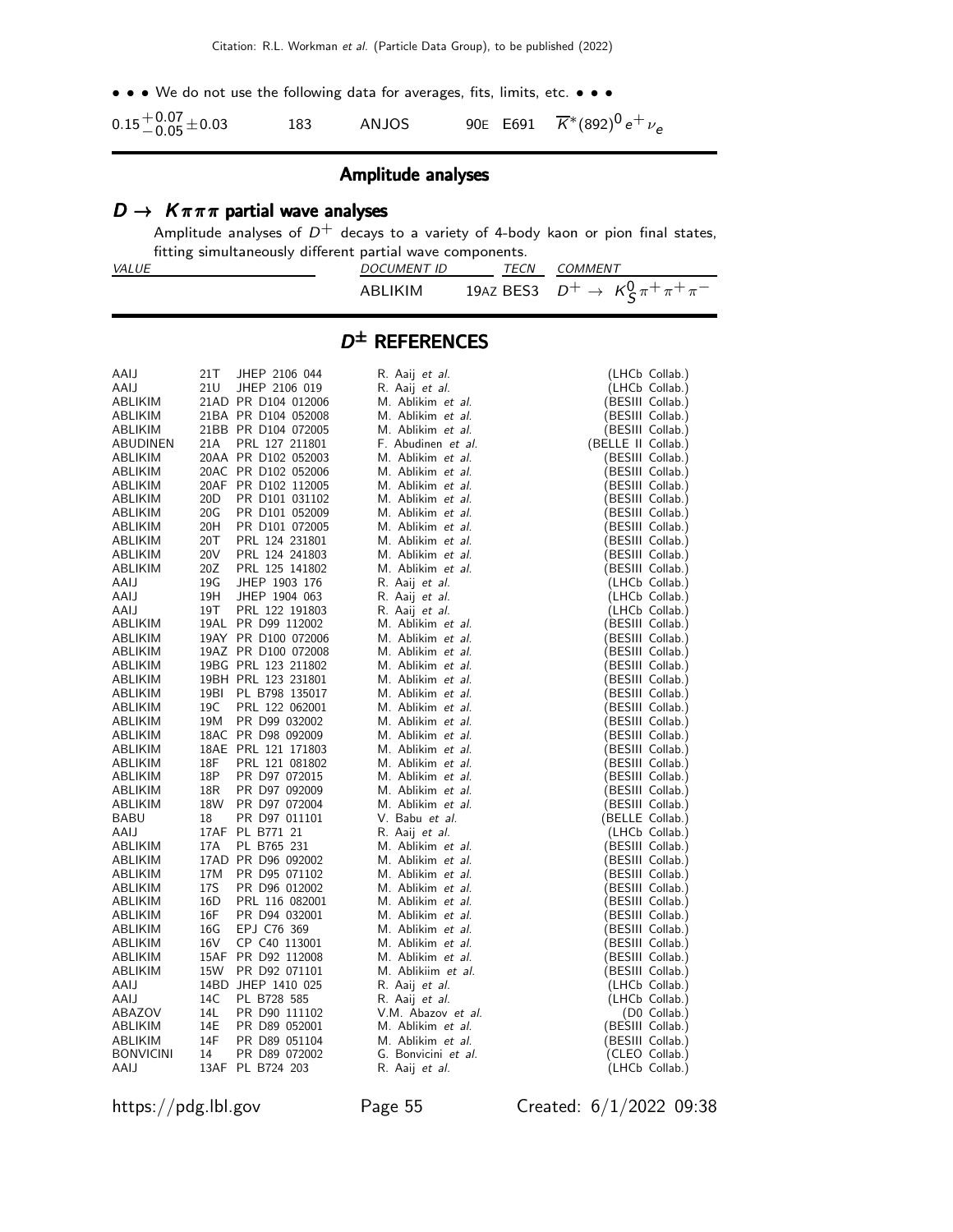| AAIJ              | 13W | JHEP 1306 112                          | R. Aaij <i>et al.</i>     | (LHCb Collab.)                  |
|-------------------|-----|----------------------------------------|---------------------------|---------------------------------|
|                   |     |                                        | S. Dobbs et al.           |                                 |
| DOBBS             | 13  | PRL 110 131802                         |                           | (CLEO Collab.)                  |
| KO                | 13  | JHEP 1302 098                          | B.R. Ko et al.            | (BELLE Collab.)                 |
| LEES              | 13E | PR D87 052012                          | J.P. Lees et al.          | (BABAR Collab.)                 |
| LEES              | 13F | PR D87 052010                          | J.P. Lees et al.          | (BABAR Collab.)                 |
| KO                | 12A | PRL 109 119903 (errat.) B.R. Ko et al. |                           | (BELLE Collab.)                 |
| Also              |     | PRL 109 021601                         | B.R. Ko et al.            | (BELLE Collab.)                 |
| STARIC            | 12  | PRL 108 071801                         | M. Staric et al.          | (BELLE Collab.)                 |
| AAIJ              | 11G | PR D84 112008                          | R. Aaij <i>et al.</i>     | (LHCb Collab.)                  |
| DEL-AMO-SA 11H    |     | PR D83 071103                          | P. del Amo Sanchez et al. | (BABAR Collab.)                 |
| DEL-AMO-SA 11I    |     | PR D83 072001                          | P. del Amo Sanchez et al. | (BABAR Collab.)                 |
| LEES              | 11E | PR D84 031103                          | J.P. Lees <i>et al.</i>   | (BABAR Collab.)                 |
| LEES              | 11G | PR D84 072006                          | J.P. Lees et al.          | (BABAR Collab.)                 |
| WILLIAMS          | 11  | PR D84 054015                          | M. Williams               | (LOIC)                          |
| <b>WON</b>        | 11  | PRL 107 221801                         | E. Won et al.             | (BELLE Collab.)                 |
| YELTON            | 11  | PR D84 032001                          | J. Yelton et al.          | (CLEO Collab.)                  |
| ANASHIN           | 10A | PL B686 84                             | V.V. Anashin et al.       | (VEPP-4M KEDR Collab.)          |
|                   |     |                                        | D.M. Asner et al.         |                                 |
| ASNER             | 10  | PR D81 052007                          |                           | (CLEO Collab.)                  |
| <b>BRIERE</b>     | 10  | PR D81 112001                          | R.A. Briere et al.        | (CLEO Collab.)                  |
| KO.               | 10  | PRL 104 181602                         | B.R. Ko et al.            | (BELLE Collab.)                 |
| MENDEZ            | 10  | PR D81 052013                          | H. Mendez et al.          | (CLEO Collab.)                  |
| <b>PDG</b>        | 10  | JP G37 075021                          | K. Nakamura et al.        | (PDG Collab.)                   |
| <b>RUBIN</b>      | 10  | PR D82 092007                          | P. Rubin et al.           | (CLEO Collab.)                  |
| <b>BEDIAGA</b>    | 09  | PR D80 096006                          | I. Bediaga <i>et al.</i>  | (CBPF, NDAM)                    |
| BESSON            | 09  | PR D80 032005                          | D. Besson et al.          | (CLEO Collab.)                  |
| Also              |     | PR D79 052010                          | J.Y. Ge et al.            | (CLEO Collab.)                  |
| KO                | 09  | PRL 102 221802                         | B.R. Ko et al.            | (BELLE Collab.)                 |
| LINK              | 09  | PL B681 14                             | J.M. Link et al.          | (FNAL FOCUS Collab.)            |
| MITCHELL          | 09B | PRL 102 081801                         | R.E. Mitchell et al.      | (CLEO Collab.)                  |
| <b>WON</b>        | 09  | PR D80 111101                          | E. Won et al.             | (BELLE Collab.)                 |
| ABAZOV            | 08D | PRL 100 101801                         | V.M. Abazov et al.        | $(D0$ Collab.)                  |
| ABLIKIM           | 08L | PL B665 16                             | M. Ablikim et al.         | (BES Collab.)                   |
| ARTUSO            | 08  | PR D77 092003                          | M. Artuso et al.          | (CLEO Collab.)                  |
| AUBERT            |     | 08AO PR D78 051102                     | B. Aubert et al.          | (BABAR Collab.)                 |
| <b>BONVICINI</b>  | 08  | PR D77 091106                          | G. Bonvicini et al.       | (CLEO Collab.)                  |
| <b>BONVICINI</b>  | 08A | PR D78 052001                          | G. Bonvicini et al.       | (CLEO Collab.)                  |
| <b>DOBBS</b>      | 08  | PR D77 112005                          | S. Dobbs et al.           | (CLEO Collab.)                  |
|                   |     |                                        |                           |                                 |
| Also              |     | PRL 100 251802                         | D. Cronin-Hennessy et al. | (CLEO Collab.)                  |
| <b>EISENSTEIN</b> | 08  | PR D78 052003                          | B.I. Eisenstein et al.    | (CLEO Collab.)                  |
| HE                | 08  | PRL 100 091801                         | Q. He et al.              | (CLEO Collab.)                  |
| PDG.              | 08  | PL B667 1                              | C. Amsler et al.          | (PDG Collab.)                   |
| RUBIN             | 08  | PR D78 072003                          | P. Rubin et al.           | (CLEO Collab.)                  |
| ABLIKIM           | 07  | PL B644 20                             | M. Ablikim et al.         | (BES Collab.)                   |
| ABLIKIM           | 07G | PL B658 1                              | M. Ablikim et al.         | (BES Collab.)                   |
| <b>BONVICINI</b>  | 07  | PR D76 012001                          | G. Bonvicini et al.       | (CLEO Collab.)                  |
| <b>DOBBS</b>      | 07  | PR D76 112001                          | S. Dobbs et al.           | (CLEO Collab.)                  |
| LINK              | 07B | PL B653 1                              | J.M. Link et al.          | (FNAL FOCUS Collab.)            |
| ABLIKIM           | 060 | EPJ C47 31                             | M. Ablikim et al.         | (BES Collab.)                   |
| ABLIKIM           | 06P | EPJ C47 39                             | M. Ablikim et al.         | (BES Collab.)                   |
| ABLIKIM           | 06U | PL B643 246                            | M. Ablikim et al.         | (BES Collab.)                   |
| ADAM              | 06A | PRL 97 251801                          | N.E. Adam et al.          | (CLEO Collab.)                  |
| AITALA            | 06  | PR D73 032004                          | E.M. Aitala et al.        | (FNAL E791 Collab.)             |
| Also              |     | PR D74 059901 (errat.)                 | E.M. Aitala et al.        | (FNAL E791 Collab.)             |
| AUBERT,B          | 06F | PR D74 011107                          | B. Aubert et al.          | (BABAR Colla.b)                 |
| DYTMAN            | 06  | PR D74 071102                          | S.A. Dytman et al.        | (CLEO Collab.)                  |
| <b>HUANG</b>      | 06B | PR D74 112005                          | G.S. Huang et al.         | (CLEO Collab.)                  |
| LINK              | 06B | PL B637 32                             | J.M. Link et al.          | (FNAL FOCUS Collab.)            |
| RUBIN             | 06  | PRL 96 081802                          | P. Rubin et al.           | (CLEO Collab.)                  |
| RUBIN             | 06A | PR D73 112005                          | P. Rubin et al.           | (CLEO Collab.)                  |
| ABLIKIM           | 05A | PL B608 24                             | M. Ablikim et al.         | (BES Collab.)                   |
| ABLIKIM           | 05D | PL B610 183                            | M. Ablikim et al.         | (BES Collab.)                   |
| ABLIKIM           | 05F | PL B622 6                              | M. Ablikim et al.         | (BES Collab.)                   |
| ABLIKIM           | 05P | PL B625 196                            | M. Ablikim et al.         |                                 |
| <b>ARTUSO</b>     |     |                                        |                           | (BES Collab.)<br>(CLEO Collab.) |
|                   | 05A | PRL 95 251801                          | M. Artuso et al.          |                                 |
| AUBERT            | 05S | PR D71 091101                          | B. Aubert <i>et al.</i>   | (BABAR Collab.)                 |
| HE                | 05  | PRL 95 121801                          | Q. He <i>et al.</i>       | (CLEO Collab.)                  |
| Also              |     | PRL 96 199903 (errat.)                 | Q. He <i>et al.</i>       | (CLEO Collab.)                  |
| HE                | 05A | PRL 95 221802                          | Q. He <i>et al.</i>       | (CLEO Collab.)                  |
| HUANG             | 05B | PRL 95 181801                          | G.S. Huang et al.         | (CLEO Collab.)                  |
| KAYIS-TOPAK05     |     | PL B626 24                             | A. Kayis-Topaksu et al.   | (CERN CHORUS Collab.)           |
| LINK              | 05E | PL B622 239                            | J.M. Link et al.          | (FNAL FOCUS Collab.)            |

https://pdg.lbl.gov Page 56 Created: 6/1/2022 09:38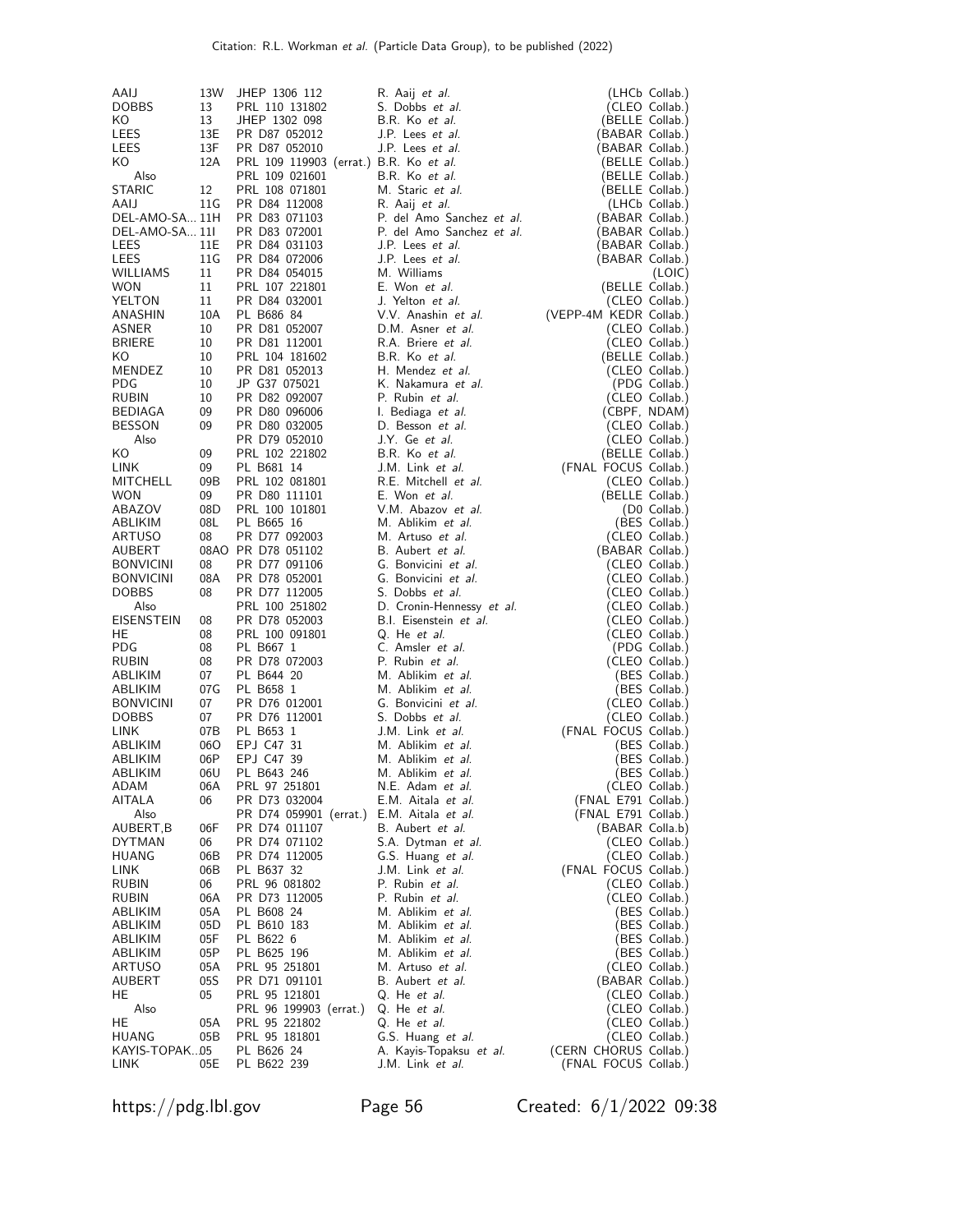| LINK               | 05I        | PL B621 72                  | J.M. Link et al.                         | (FNAL FOCUS Collab.)                       |
|--------------------|------------|-----------------------------|------------------------------------------|--------------------------------------------|
| ABLIKIM            | 04C        | PL B597 39                  | M. Ablikim et al.                        | (BEPC BES Collab.)                         |
| ARMS               | 04         | PR D69 071102               | K. Arms et al.                           | (CLEO Collab.)                             |
| <b>BONVICINI</b>   | 04A        | PR D70 112004               | G. Bonvicini et al.                      | (CLEO Collab.)                             |
| <b>LINK</b>        | 04         | PL B585 200                 | J.M. Link et al.                         | (FNAL FOCUS Collab.)                       |
| <b>LINK</b>        | 04E        | PL B598 33                  | J.M. Link et al.                         | (FNAL FOCUS Collab.)                       |
| <b>LINK</b>        | 04F        | PL B601 10                  | J.M. Link <i>et al.</i>                  | (FNAL FOCUS Collab.)                       |
| ANISOVICH          | 03         | EPJ A16 229                 | V.V. Anisovich et al.                    |                                            |
| <b>LINK</b>        | 03D        | PL B561 225                 | J.M. Link <i>et al.</i>                  | (FNAL FOCUS Collab.)                       |
| LINK<br>AITALA     | 03F<br>02  | PL B572 21<br>PRL 89 121801 | J.M. Link et al.<br>E.M. Aitala et al.   | (FNAL FOCUS Collab.)                       |
| BRANDENB           | 02         | PRL 89 222001               | G. Brandenburg et al.                    | (FNAL E791 Collab.)<br>(CLEO Collab.)      |
| KAYIS-TOPAK02      |            | PL B549 48                  | A. Kayis-Topaksu et al.                  | (CERN CHORUS Collab.)                      |
| LINK               | 02B        | PRL 88 041602               | J.M. Link <i>et al.</i>                  | (FNAL FOCUS Collab.)                       |
| Also               |            | PRL 88 159903 (errat.)      | J.M. Link et al.                         | (FNAL FOCUS Collab.)                       |
| LINK               | 02E        | PL B535 43                  | J.M. Link <i>et al.</i>                  | (FNAL FOCUS Collab.)                       |
| <b>LINK</b>        | 02F        | PL B537 192                 | J.M. Link et al.                         | (FNAL FOCUS Collab.)                       |
| LINK               | 021        | PL B541 227                 | J.M. Link et al.                         | (FNAL FOCUS Collab.)                       |
| LINK               | 02J        | PL B541 243                 | J.M. Link et al.                         | (FNAL FOCUS Collab.)                       |
| LINK               | 02L        | PL B544 89                  | J.M. Link et al.                         | (FNAL FOCUS Collab.)                       |
| AITALA             | 01B        | PRL 86 770                  | E.M. Aitala et al.                       | (FNAL E791 Collab.)                        |
| LINK               | 01C        | PRL 87 162001               | J.M. Link et al.                         | (FNAL FOCUS Collab.)                       |
| ABREU              | 00O        | EPJ C12 209                 | P. Abreu et al.                          | (DELPHI Collab.)                           |
| <b>ASTIER</b>      | 00D        | PL B486 35                  | P. Astier et al.                         | (CERN NOMAD Collab.)                       |
| JUN                | 00         | PRL 84 1857                 | S.Y. Jun et al.                          | (FNAL SELEX Collab.)                       |
| <b>LINK</b>        | 00B        | PL B491 232                 | J.M. Link et al.                         | (FNAL FOCUS Collab.)                       |
| Also               |            | PL B495 443 (errat.)        | J.M. Link et al.                         | (FNAL FOCUS Collab.)                       |
| ABBIENDI           | 99K        | EPJ C8 573                  | G. Abbiendi et al.                       | (OPAL Collab.)                             |
| ADAMOVICH          | 99         | EPJ C6 35                   | M. Adamovich et al.                      | (CERN BEATRICE Collab.)                    |
| AITALA             | 99G        | PL B462 401                 | E.M. Aitala et al.                       | (FNAL E791 Collab.)                        |
| <b>BONVICINI</b>   | 99         | PRL 82 4586                 | G. Bonvicini et al.                      | (CLEO Collab.)                             |
| AITALA<br>AITALA   | 98B        | PRL 80 1393<br>PL B421 405  | E.M. Aitala et al.<br>E.M. Aitala et al. | (FNAL E791 Collab.)                        |
| AITALA             | 98C<br>98F | PL B440 435                 | E.M. Aitala et al.                       | (FNAL E791 Collab.)<br>(FNAL E791 Collab.) |
| BAI                | 98B        | PL B429 188                 | J.Z. Bai et al.                          | (BEPC BES Collab.)                         |
| AITALA             | 97         | PL B397 325                 | E.M. Aitala et al.                       | (FNAL E791 Collab.)                        |
| AITALA             | 97B        | PL B403 377                 | E.M. Aitala et al.                       | (FNAL E791 Collab.)                        |
| AITALA             | 97 C       | PL B404 187                 | E.M. Aitala et al.                       | (FNAL E791 Collab.)                        |
| <b>BISHAI</b>      | 97         | PRL 78 3261                 | M. Bishai et al.                         | (CLEO Collab.)                             |
| FRABETTI           | 97         | PL B391 235                 | P.L. Frabetti et al.                     | (FNAL E687 Collab.)                        |
| FRABETTI           | 97B        | PL B398 239                 | P.L. Frabetti et al.                     | (FNAL E687 Collab.)                        |
| FRABETTI           | 97 C       | PL B401 131                 | P.L. Frabetti et al.                     | (FNAL E687 Collab.)                        |
| <b>FRABETTI</b>    | 97D        | PL B407 79                  | P.L. Frabetti et al.                     | (FNAL E687 Collab.)                        |
| AITALA             | 96         | PRL 76 364                  | E.M. Aitala et al.                       | (FNAL E791 Collab.)                        |
| FRABETTI           | 95         | PL B346 199                 | P.L. Frabetti et al.                     | (FNAL E687 Collab.)                        |
| FRABETTI           | 95B        | PL B351 591                 | P.L. Frabetti et al.                     | (FNAL E687 Collab.)                        |
| <b>FRABETTI</b>    | 95E        | PL B359 403                 | P.L. Frabetti et al.                     | (FNAL E687 Collab.)                        |
| KODAMA             | 95         | PL B345 85                  | K. Kodama <i>et al.</i>                  | (FNAL E653 Collab.)                        |
| ALBRECHT           | 94I        | ZPHY C64 375                | H. Albrecht et al.                       | (ARGUS Collab.)                            |
| BALEST             | 94         | PRL 72 2328                 | R. Balest et al.                         | (CLEO Collab.)                             |
| <b>FRABETTI</b>    | 94D        | PL B323 459                 | P.L. Frabetti et al.                     | (FNAL E687 Collab.)                        |
| FRABETTI           | 94G        | PL B331 217                 | P.L. Frabetti et al.                     | (FNAL E687 Collab.)                        |
| FRABETTI<br>AKERIB | 94I        | PR D50 2953                 | P.L. Frabetti et al.                     | (FNAL E687 Collab.)<br>(CLEO Collab.)      |
|                    | 93<br>93   | PRL 71 3070<br>PR D48 56    | D.S. Akerib et al.<br>J.C. Anjos et al.  |                                            |
| ANJOS<br>FRABETTI  | 93E        | PL B307 262                 | P.L. Frabetti et al.                     | (FNAL E691 Collab.)<br>(FNAL E687 Collab.) |
| ALBRECHT           | 92F        | PL B278 202                 | H. Albrecht et al.                       | (ARGUS Collab.)                            |
| ANJOS              | 92C        | PR D46 1941                 | J.C. Anjos <i>et al.</i>                 | (FNAL E691 Collab.)                        |
| BARLAG             | 92C        | ZPHY C55 383                | S. Barlag <i>et al.</i>                  | (ACCMOR Collab.)                           |
| Also               |            | ZPHY C48 29                 | S. Barlag <i>et al.</i>                  | (ACCMOR Collab.)                           |
| COFFMAN            | 92B        | PR D45 2196                 | D.M. Coffman et al.                      | (Mark III Collab.)                         |
| <b>DAOUDI</b>      | 92         | PR D45 3965                 | M. Daoudi et al.                         | (CLEO Collab.)                             |
| KODAMA             | 92         | PL B274 246                 | K. Kodama <i>et al.</i>                  | (FNAL E653 Collab.)                        |
| KODAMA             | 92C        | PL B286 187                 | K. Kodama <i>et al.</i>                  | (FNAL E653 Collab.)                        |
| ADAMOVICH          | 91         | PL B268 142                 | M.I. Adamovich et al.                    | (WA82 Collab.)                             |
| ALBRECHT           | 91         | PL B255 634                 | H. Albrecht et al.                       | (ARGUS Collab.)                            |
| ALVAREZ            | 91B        | ZPHY C50 11                 | M.P. Alvarez et al.                      | (CERN NA14/2 Collab.)                      |
| AMMAR              | 91         | PR D44 3383                 | R. Ammar <i>et al.</i>                   | (CLEO Collab.)                             |
| BAI                | 91         | PRL 66 1011                 | Z. Bai et al.                            | (Mark III Collab.)                         |
| COFFMAN            | 91         | PL B263 135                 | D.M. Coffman et al.                      | (Mark III Collab.)                         |
| FRABETTI           | 91         | PL B263 584                 | P.L. Frabetti et al.                     | (FNAL E687 Collab.)                        |

https://pdg.lbl.gov Page 57 Created: 6/1/2022 09:38